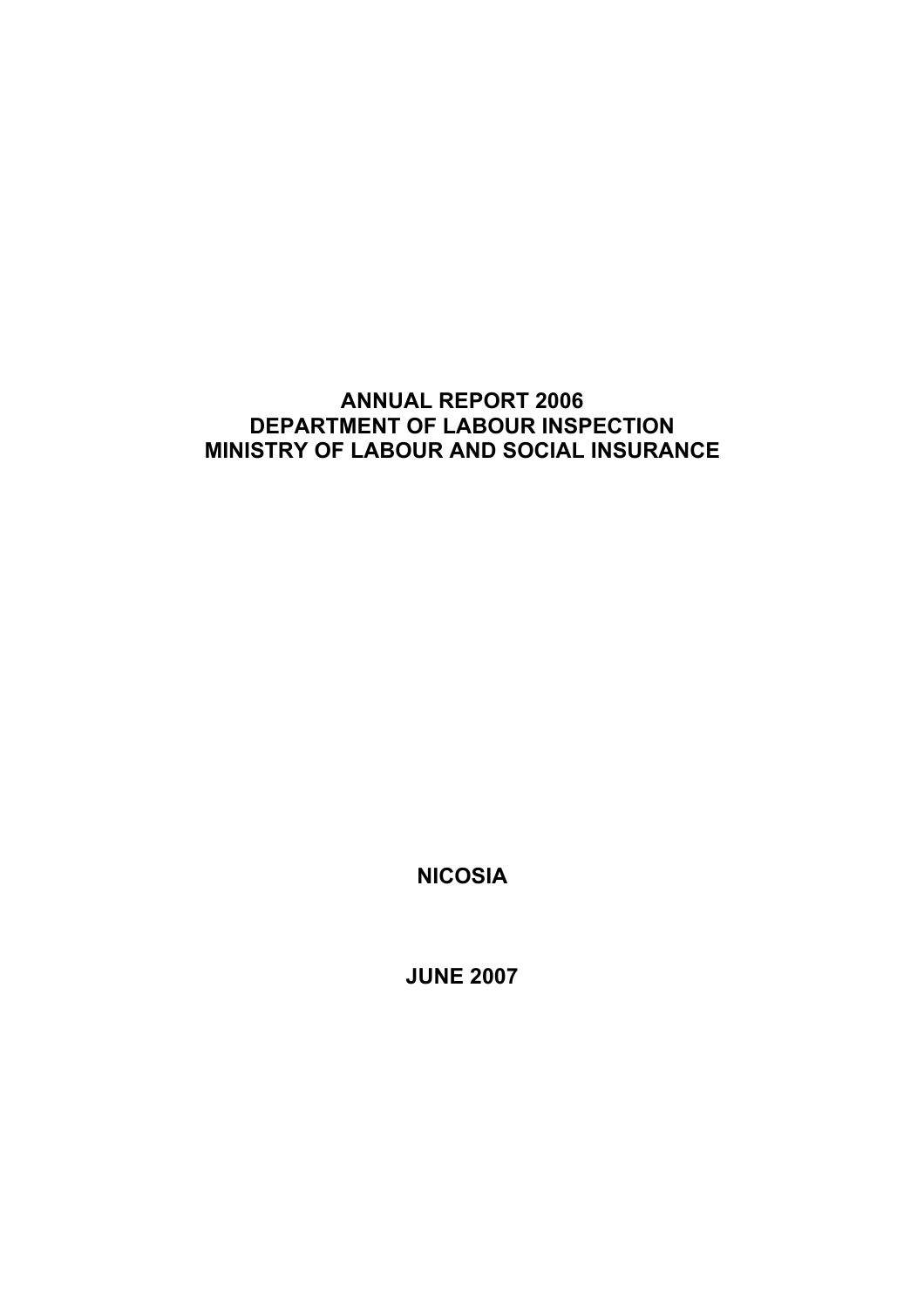# **CONTENTS**

|      |                                                                                                   | Page           |
|------|---------------------------------------------------------------------------------------------------|----------------|
|      | <b>CONTENTS</b>                                                                                   | İ              |
| А.   | <b>GENERAL</b>                                                                                    | 1              |
| 1.   | Safety and Health at Work                                                                         | 1              |
| 2.   | Inspection and Certification of Machinery                                                         | $\overline{2}$ |
| 3.   | <b>Control of Chemical Substances</b>                                                             | $\overline{2}$ |
| 4.   | Occupational Safety and Health Training Centre                                                    | $\overline{2}$ |
| 5.   | National Focal Point of the European Agency for Safety and Health at Work                         | $\overline{2}$ |
| 6.   | National Focal Point of the European Network for Workplace Health Promotion                       | $\overline{2}$ |
| 7.   | <b>Control of Industrial Pollution</b>                                                            | 3              |
| 8.   | <b>Control of Air Quality</b>                                                                     | 3              |
| 9.   | <b>Radiation Protection</b>                                                                       | 3              |
| 10.  | <b>Control of Major Accident Hazards</b>                                                          | 3              |
| 11.  | Website                                                                                           | 3              |
| В.   | <b>ACTIVITIES PER POLICY SECTOR</b>                                                               | 3              |
| 1.   | SECTOR OF SAFETY AND HEALTH AT WORK                                                               | 4              |
| 1.1. | <b>Inspections of Undertakings - Workplaces</b>                                                   | $\overline{4}$ |
|      | 1.2 Requirements for Planning and Building Permits                                                | 4              |
|      | 1.3. Prosecutions                                                                                 | 5              |
|      | 1.4. Notification of Work Accidents and Dangerous Occurrences                                     | 5              |
|      | 1.5. Analysis of Work Accidents                                                                   | 6              |
|      | 1.6. Occupational Diseases Prevention Service                                                     | $\overline{7}$ |
|      | 1.7. External Services for Protection and Prevention                                              | 7              |
|      | 1.8. Measures to control the exposure to heat stress of workers involved in outdoor<br>activities | 8              |
|      | 1.9. Harmonisation with the European Acquis                                                       | 9              |
|      | 1.10. European Asbestos Campaign 2006                                                             | 9              |
|      | 1.11. Programmes funded by the European Union (Transition Facility 2005)                          | 10             |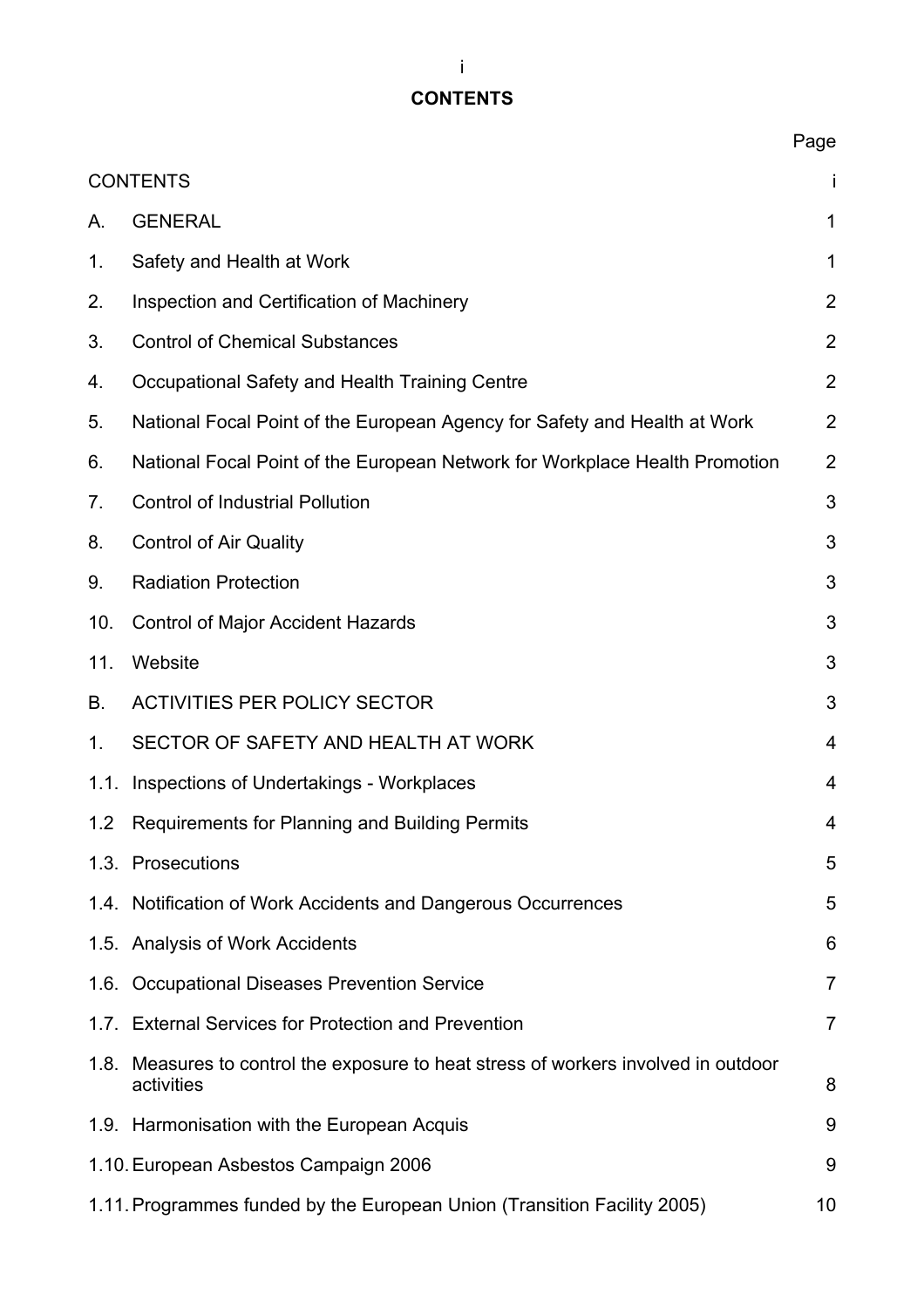|      | 1.12. Economic Incentive Schemes                                                                           | 10 |
|------|------------------------------------------------------------------------------------------------------------|----|
|      | 1.13. Safety Officers                                                                                      | 11 |
|      | 1.14. Reports to the Senior Labour Inspectors Committee                                                    | 11 |
| 2.   | <b>INSPECTION OF MACHINERY AND EQUIPMENT</b>                                                               | 11 |
| 2.1. | Machinery Inspection & Certification Unit                                                                  | 11 |
|      | 2.2. Free Movement of Goods Unit                                                                           | 13 |
| 3.   | <b>CHEMICAL SUBSTANCES UNIT</b>                                                                            | 16 |
| 4.   | OCCUPATIONAL SAFETY AND HEALTH TRAINING CENTRE                                                             | 19 |
| 4.1. | <b>Training programmes</b>                                                                                 | 19 |
|      | 4.2. Annual Campaign on the Prevention of Work Accidents and Occupational<br><b>Diseases</b>               | 20 |
| 4.3. | Participation of the Department of Labour Inspection in the 31st Cyprus<br><b>International State Fair</b> | 21 |
|      | 4.4. Publications                                                                                          | 21 |
| 5.   | NATIONAL FOCAL POINT OF THE EUROPEAN AGENCY FOR SAFETY AND<br><b>HEALTH AT WORK</b>                        | 21 |
|      | 5.1. Development and Operation of the National Information Network                                         | 21 |
|      | 5.2. Good Practice Awards Competition 2006                                                                 | 21 |
|      | 5.3. Development and Maintenance of the National Focal Point Webpage                                       | 22 |
|      | 5.4. Participation in the Organisation of the European Week for Safety and Health at<br><b>Work</b>        | 22 |
| 5.5. | Participation in the proceedings of the European Agency for Safety and Health<br>at Work                   | 22 |
|      | 5.6. Subsidy by the Agency                                                                                 | 22 |
| 6.   | NATIONAL FOCAL POINT OF THE EUROPEAN NETWORK OF<br><b>WORKPLACE HEALTH PROMOTION</b>                       | 23 |
|      | 6.1. Participation in various projects of the Network                                                      | 23 |
| 6.2. | Participation at business meetings of the ENWHP                                                            | 23 |
| 7.   | INDUSTRIAL POLLUTION CONTROL SECTOR                                                                        | 23 |
|      | 7.1. Control of Industrial Emissions                                                                       | 23 |
|      | 7.2. Annual National Air Pollutant Emissions                                                               | 25 |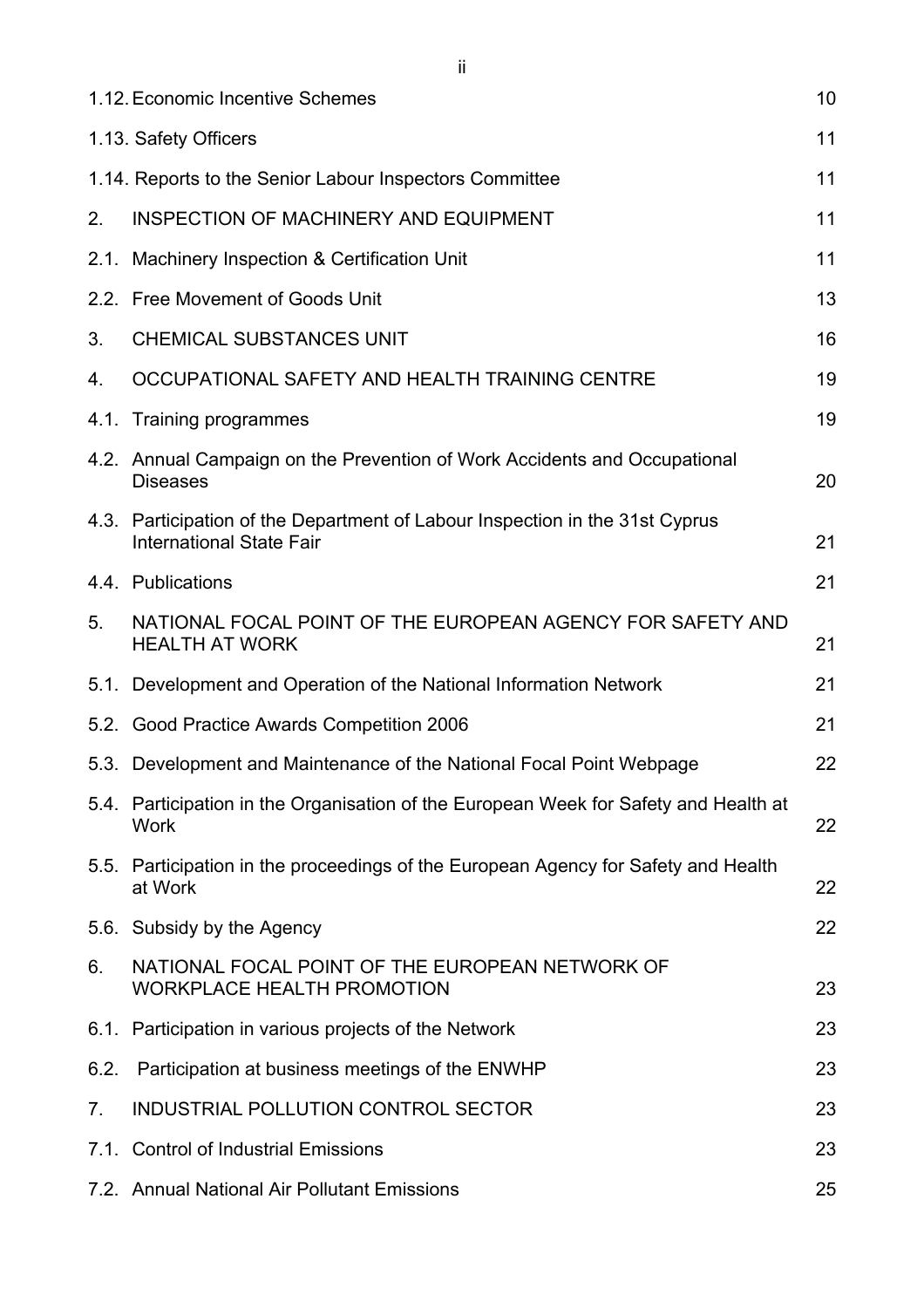|                 | 7.3. Harmonization with the European Union Acquis                                                                                              | 30 |
|-----------------|------------------------------------------------------------------------------------------------------------------------------------------------|----|
|                 | 7.4. Awareness Campaign on Reduction of the Atmospheric Pollution Issues                                                                       | 31 |
|                 | 7.5. Submission of Reports to the European Union                                                                                               | 31 |
| 8.              | AIR QUALITY CONTROL SECTOR                                                                                                                     | 32 |
|                 | 8.1. Ambient Air Quality Monitoring                                                                                                            | 32 |
|                 | 8.2. Programmes with the European Union                                                                                                        | 33 |
|                 | 8.3. Harmonization with the European Acquis                                                                                                    | 34 |
| 9.              | SECTOR OF RADIATION PROTECTION, NUCLEAR SAFETY AND<br>RADIOACTIVE WASTE MANAGEMENT                                                             | 37 |
|                 | 9.1. Legislation about the protection against risks from ionising radiation                                                                    | 37 |
|                 | 9.2. Inventory of Ionising Radiation Sources                                                                                                   | 38 |
|                 | 9.3. Implementation of Regional (Mediterranean) and National IAEA TC Projects                                                                  | 38 |
|                 | 9.4. Implementation of a European Union Transition Facility Project                                                                            | 39 |
| 9.5.            | Collaboration with the European Union and IAEA                                                                                                 | 39 |
| 10 <sub>1</sub> | CONTROL OF RISKS FROM MAJOR ACCIDENTS UNIT                                                                                                     | 39 |
| 11.             | PARTICIPATION OF THE DEPARTMENT OF LABOUR INSPECTION TO<br>COMMITTEES OF THE EUROPEAN UNION AND TO OTHER<br><b>INTERNATIONAL ORGANISATIONS</b> | 40 |
| 12 <sub>1</sub> | <b>TRAINING SEMINARS / VISITS</b>                                                                                                              | 45 |
|                 | APPENDIX I – Organisational Structure of the Department of Labour Inspection                                                                   | 48 |
|                 | APPENDIX II – List of Legislation enforced by the Department of Labour Inspection                                                              | 49 |
|                 | APPENDIX III - Inspections of Undertakings for the Year 2006                                                                                   | 55 |
|                 | APPENDIX IV - Registered Undertakings as on 31.12.2006                                                                                         | 56 |
|                 | APPENDIX V - New Registered Undertakings for the Period 1.1.2006 to 31.12.2006                                                                 | 57 |
|                 | <b>APPENDIX VI</b>                                                                                                                             | 58 |
|                 | APPENDIX VII - Analysis of Work Accidents by Economic Activity Sector, Gender,<br>Age, Degree of Injury & Causation 2006                       | 60 |
|                 | APPENDIX VIII - Analysis of Work Accidents by Economic Activity for Year 2006                                                                  | 63 |
|                 | APPENDIX IX – Work Accidents notifies during the period 2004-2006                                                                              | 64 |
|                 | APPENDIX X - Fatal Work Accidents notified during the period 2004-2006                                                                         | 65 |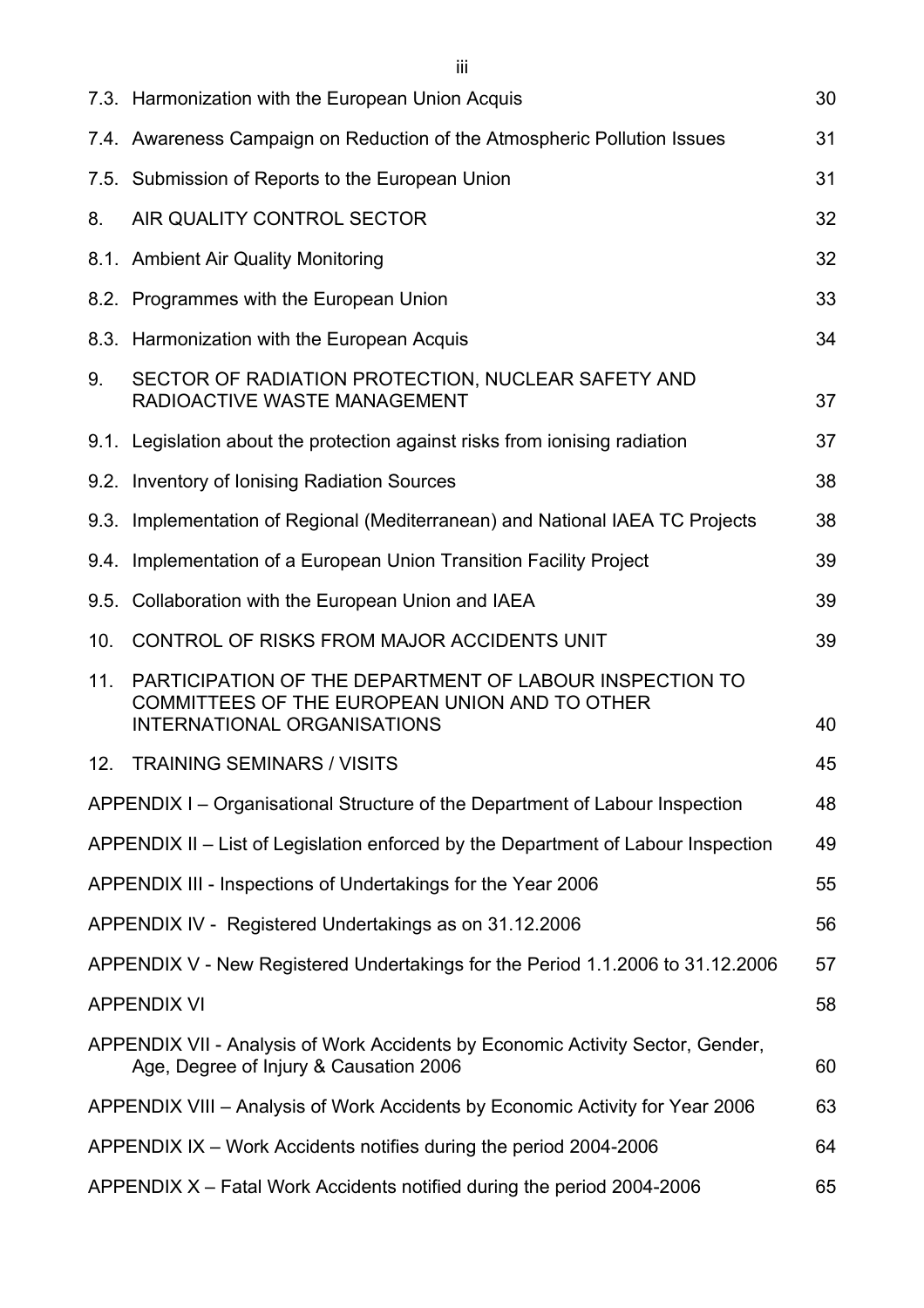| APPENDIX XI - Analysis of Work Accidents by Cause - Year 2006                                                            | 66 |
|--------------------------------------------------------------------------------------------------------------------------|----|
| APPENDIX XII– Frequency Index of Work Accidents by Economic Activity Sector –<br><b>Year 2006</b>                        | 67 |
| APPENDIX XIII - Comparison of Frequency Indexes of Work Accidents by Economic<br>Activity Sector for the years 2005-2006 | 68 |
| APPENDIX XIV – Inspections of Machinery for the Year 2006                                                                | 69 |
| APPENDIX XV – Registered Inspectable Machinery as on 31.12.2006                                                          | 70 |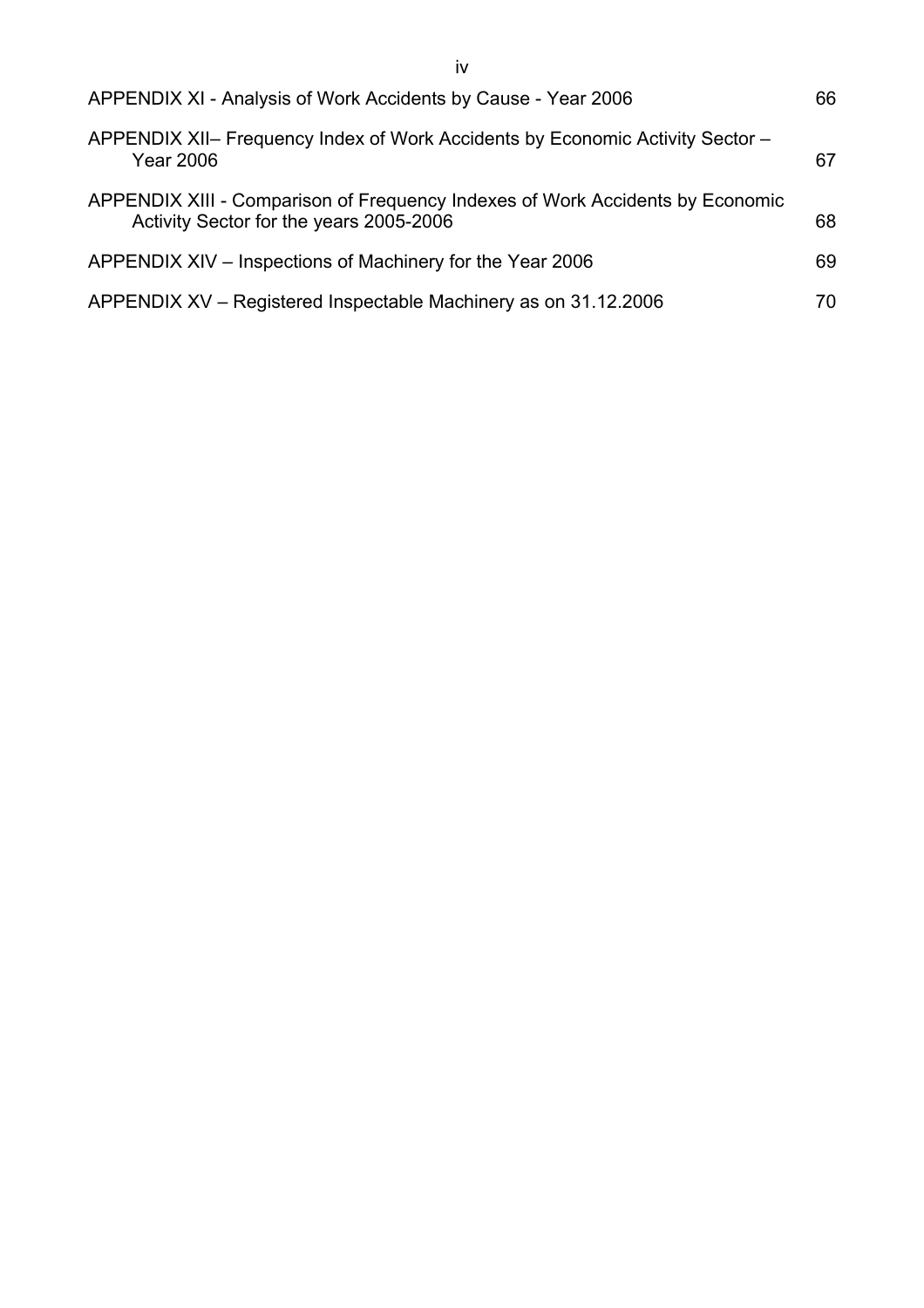#### **DEPARTMENT OF LABOUR INSPECTION**

#### **Α. GENERAL**

The basic aim of the Department of Labour Inspection is the safeguarding of adequate levels of safety and health at work, the protection of the public against risks arising from activities at work, the protection of the public and the environment with the effective control of industrial pollution, the risks from major accidents, the chemical substances and the protection of the workers, the public, the patients and the environment from risks that arise from the use of ionising radiation, and the preservation of the quality of the parts of the atmosphere of Cyprus where it is good and its improvement in those parts where it is needed.

The fulfilment of the aforementioned aims is accomplished by means of a suitable legislative framework, the implementation of an effective inspection system, a continuous awareness raising of the public, the training and education of the Department's personnel, and the co-operation with the social partners.

The Department of Labour Inspection comprises of the following five Sectors:

- The Safety and Health at Work Policy Sector,
- ♦ The Industrial Pollution Control Policy Sector,
- ♦ The Field Operations Sector,
- The Quality of Air Sector, and
- ♦ The Radiation Protection, Nuclear Safety and Radioactive Waste Management Sector.

The headquarters of the Department are situated in Nicosia whereas there are District Offices in Nicosia, Limassol, Larnaca (serving also the Famagusta District) and Paphos. In 2006 there were 70 posts in the Department of Labour Inspection out of which 5 were vacant. Secretarial staff is not included in these posts.

The Organisational structure of the Department of Labour Inspection is shown in Appendix I. The list of legislation which is enforced by the Department is shown in the Table of Appendix II.

The fields of competency of the Department of Labour Inspection are the following:

#### **1. Safety and Health at Work**

This Sector deals with the issues of the protection of safety and health and well being of the workers at the workplaces. Specifically, this Sector regulates the organisation and management of safety and health issues at the local level, i.e. inside the workplace, at the district level and countrywide. Moreover, this Sector deals with safety and health requirements of the workplaces (buildings, premises, construction sites, dockwork sites, extractive industries, agricultural, enterprises etc.).

This Sector regulates also the issues of safety and health requirements of work equipment (machinery, tools, appliances, pressure vessels, scaffolding, personal protective equipment, etc.), that are used at workplaces.

Also, the Sector deals with issues related to the risks to health arising from the use of asbestos, chemical agents, biological agents, carcinogenic and mutagenic agents, from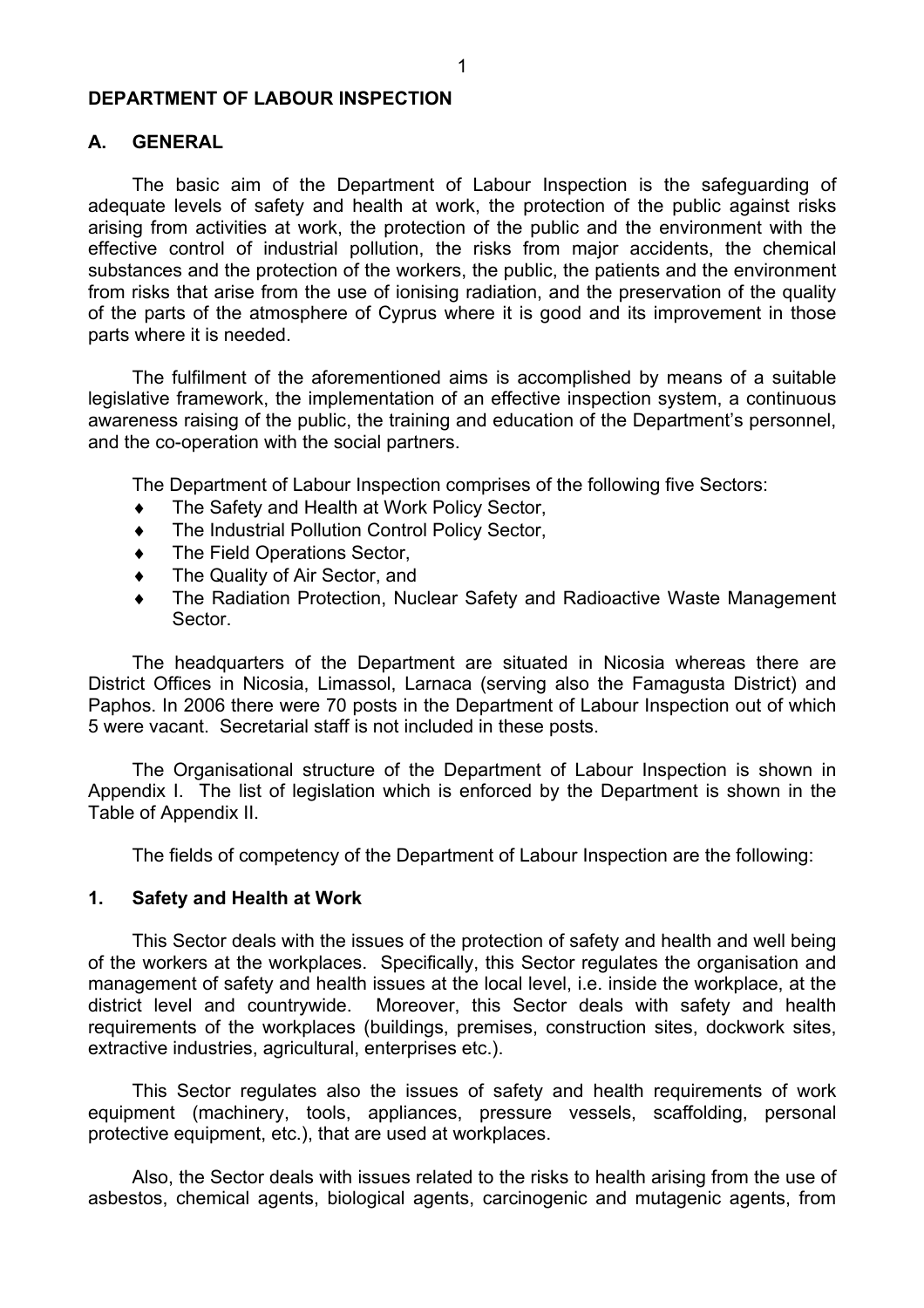physical agents, such as noise, vibrations and heat, or from ergonomic factors, such as manual lifting and handling of loads, monotonous work, pace of work, etc.

Finally, this Sector also regulates issues related to the safety and health of children and young persons at work as well as of maternity protection at work.

#### **2. Inspection and Certification of Machinery**

This Unit deals with issues of inspection and certification of inspectable machinery, such as lifts, hoists, steam boilers, steam receivers, cranes, winches, overhead travelling cranes and air receivers.

Also, the Unit deals with the surveillance of the market aiming to safeguard the free movement of goods on the basis of the European New Approach Directives. Such categories of products are those which fall under the scope of the Directives on Pressure Equipment, Simple Pressure Vessels, Machinery, Lifts, Personal Protective Equipment, and Equipment and Protective Systems for Use in Explosive Atmospheres for which the Minister of Labour and Social Insurance, through the Department of Labour Inspection, is the competent authority.

### **3. Control of Chemical Substances**

This Unit deals with issues related to the proper labelling, classification, packaging and management of chemical substances and preparations. This Unit aims to safeguard the safety and health of all those who distribute or use chemical substances or products in their working and domestic environment, and to protect the environment.

## **4. Occupational Safety and Health Training Centre**

The Centre deals with the provision of information, advising and training services to employers, workers and the public in general on issues of occupational safety and health as well as the preparation of vocational and training programmes, manuals, and informative material. The Centre also organises awareness and information campaigns.

## **5. National Focal Point of the European Agency for Safety and Health at Work**

The Department of Labour Inspection constitutes the focal point for Cyprus for the above-mentioned Agency, which was founded in 1996, in accordance with European Regulation no. 2062/94, and deals with information and advice on issues related to Occupational Safety and Health.

As a focal point, the Department is responsible for the organisation of the National Information Network and participates in the preparation and materialisation of the Agency's agenda.

#### **6. National Focal Point of the European Network for Workplace Health Promotion**

The Department of Labour Inspection has been nominated as the National Focal Point of Cyprus in the above Network, which was established in 1996 by Organizations in public health care and occupational health and safety, from 31 European countries. Its aim is to raise awareness, provide information and disseminate workplace health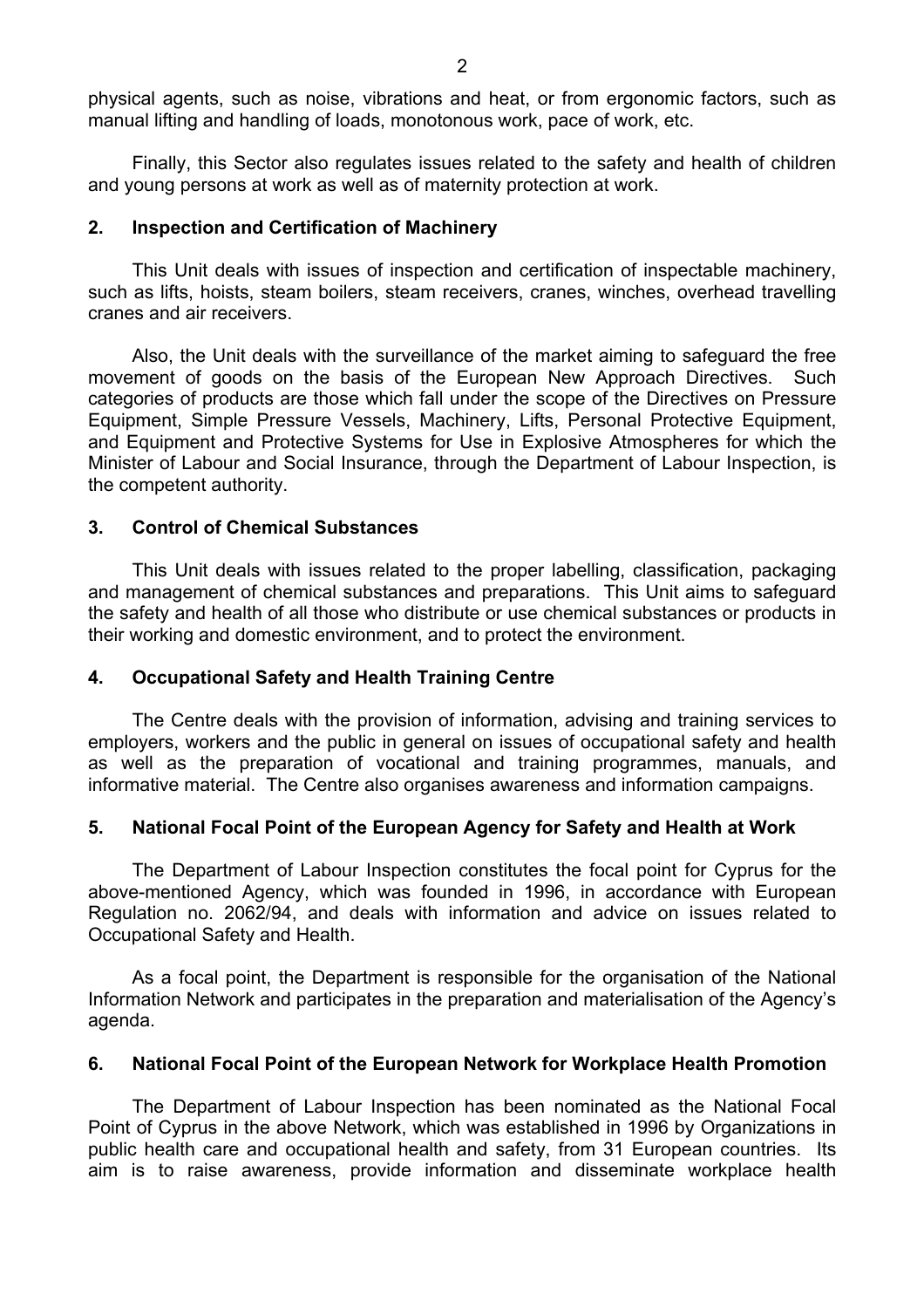promotion practices. As a National Focal Point, the Department of Labour Inspection has initiated its participation in various projects of the above Network.

## **7. Control of Industrial Pollution**

This Sector deals with the monitoring and control of pollution caused by substances emitted into the environment during the operation of various industrial installations. It aims to safeguard the health of the public and the protection of the environment.

### **8. Control of Air Quality**

This Sector deals with the continuous monitoring of the levels of various pollutants emitted into the air, the assessment and management of the quality of air so as to safeguard the health and prosperity of citizens, to protect vegetation and in general the environment of the Republic.

### **9. Radiation Protection**

The main aim of this Sector is to safeguard the safety and health of workers and the public from risks arising from the use of ionising radiation in various economic activities, such as in the medical, manufacturing, construction, agricultural and research industries, as well as from risks that may arise from radioactivity in the environment. This Sector also deals with radioactive waste management, environmental radioactivity monitoring, emergency preparedness and response to incidents involving radiation and radiological accidents as well as the safe transport and handling of radioactive materials.

#### **10. Control of Major Accident Hazards**

This Unit deals with the control of Major Accident Hazards in which dangerous substances are involved. The consequences of Major Accidents can be intensely perceptible in big geographic extent round the installations where such substances are stored. This Unit has as its objective the prevention of these accidents and / or the mitigation of their consequences to people and the environment.

#### **11. Website**

The Department of Labour Inspection, in its effort to better inform and increase awareness of the public on issues related to the activities of the Department, launched its website in May 2004 which any interested party may visit at the address: htpp://www.mlsi.gov.cy/dli

In the above website, the visitor can have access to information regarding the activities of the Department including the legislation for which the Department is responsible. Moreover, the website contains useful informative and advisory material.

## **Β. ACTIVITIES PER POLICY SECTOR**

In the following text, the activities of the Department of Labour Inspection, in the various Sectors for which it has competency, are analysed.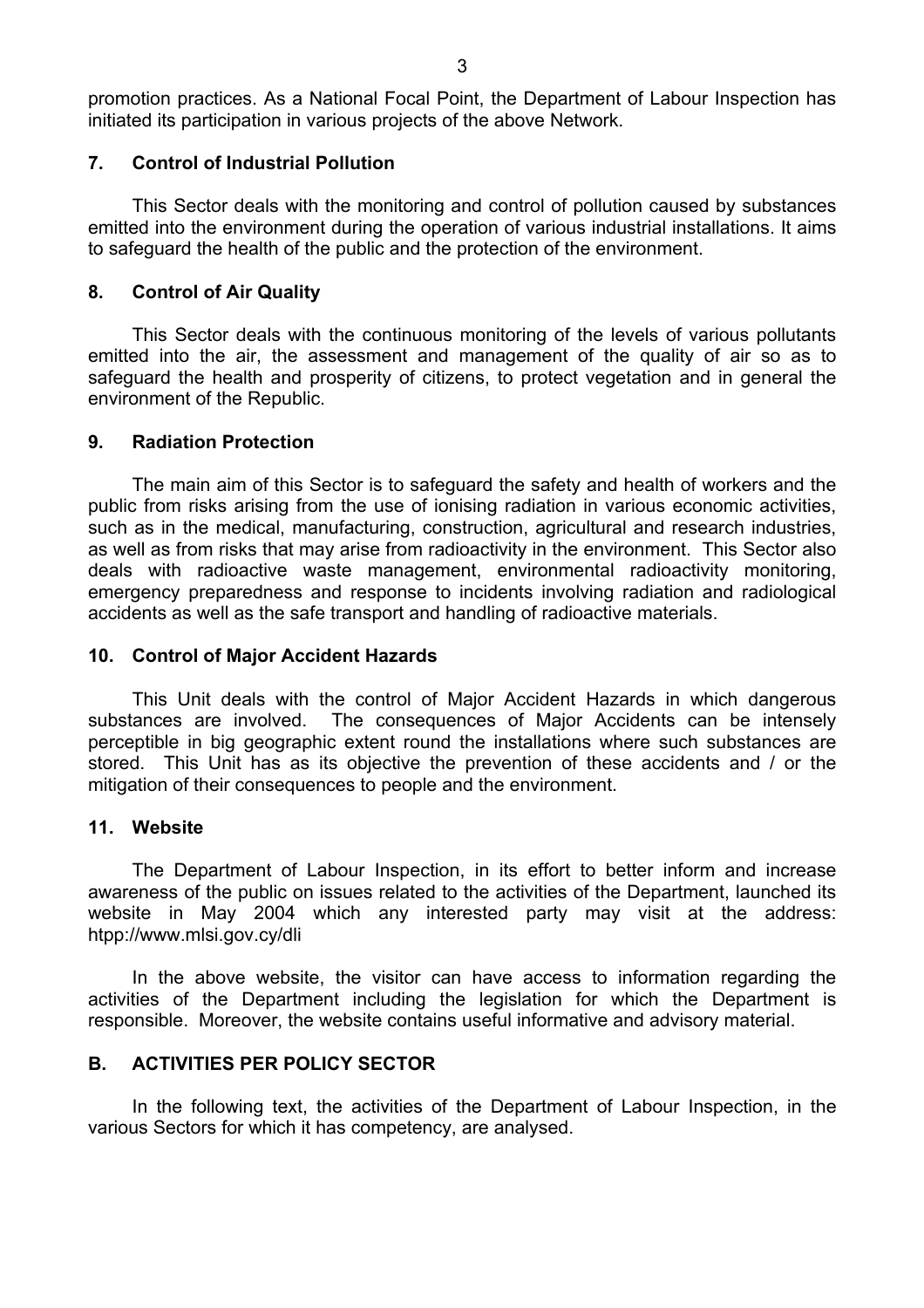#### **1. SECTOR OF SAFETY AND HEALTH AT WORK**

#### **1.1. Inspections of Undertakings - Workplaces**

The main activity of the Sector of Safety and Health at Work consists of the inspections for the enforcement of the provisions of the labour legislation within the competency of the Department of Labour Inspection and for the improvement of safety and health conditions of workers at workplaces.

During 2006, the Labour Inspectors carried out inspections to workplaces falling within the provisions of the Safety and Health at Work Laws, the Factories Law as well as other labour Laws and Regulations. The total number of inspections in 2006 reached 4.998 in contrast to 4.688 inspections carried out during the year 2005. The number of inspections of the year 2006 is shown analytically in the Table of Appendix III per economic activity sector and per district.

The Table of Appendix IV shows the number of undertakings registered in the Computerised Information System of the Department per District and per category up to 31.12.2006, which reached 18.284 in total in contrast to 16.870 undertakings registered in the system in 2005. The Table of Appendix V shows the number of new undertakings, which were registered during the same period and which have reached 2.587 in contrast with 2.285 undertakings registered in 2005. Most of the new undertakings were registered in the Construction Sector.

During 2006, 76.204 persons were employed in construction and manufacturing undertakings in contrast to 81.953 in 2005. The total number of persons employed in all branches of economic activity in 2006 was 360.004 in comparison with 347.797 in 2005.

According to the relevant provisions of the Safety and Health at Work Laws, during 2006, the Department of Labour Inspection examined in total 828 drawings of industrial buildings for the setting of requirements within the scope of the Town Planning Permit or the Building Permit procedures, in contrast to 665 cases examined during 2005. The Department of Labour Inspection proposed special requirements to be included in these permits on the basis of relevant provisions of legislation for which the Department of Labour Inspection has competency.

Based on the relevant provisions of the Safety and Health at Work Laws, the Labour Inspectors issued during 2006, 80 Improvement Notices, and 155 Prohibition Notices, which were related to various breaches of the legislation for undertakings / construction sites, which are inspected under the above Laws, in contrast to 146 Improvement Notices and 201 Prohibition Notices, which were issued during 2005.

Furthermore, 383 letters have been sent to employers asking them to take measures against contraventions of the legislation that were discovered during inspections of workplaces.

#### **1.2 Requirements for Planning and Building Permits**

During 2006 and according to the relevant provisions of Safety and Health at Work Laws, 828 drawing sets concerning permits of industrial buildings were examined by the Department of Labour Inspection.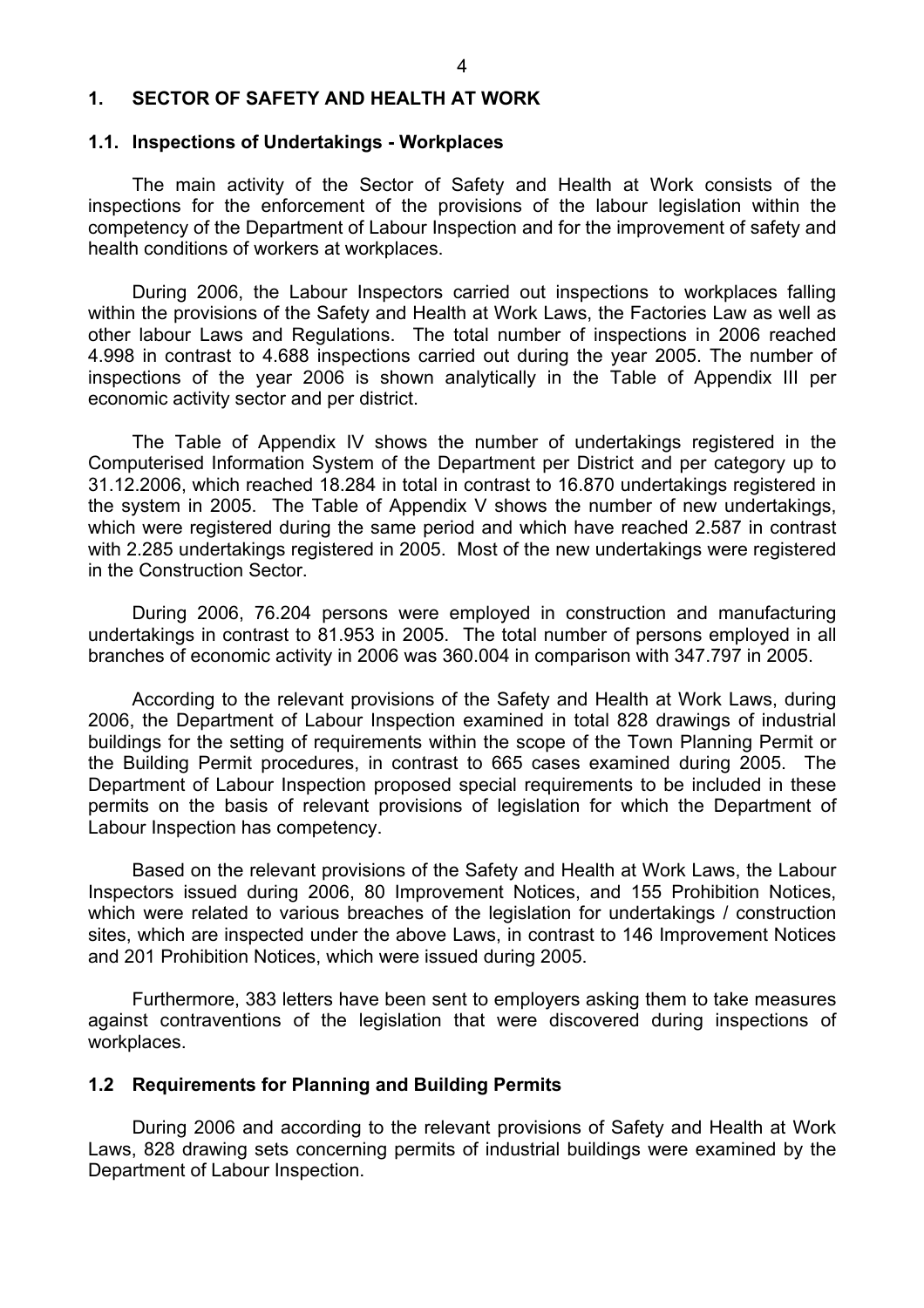The relevant figures for 2005 were 665 cases. Through the procedure of issuing Planning and Building Permits the Department of Labour Inspection suggested special additional requirements for grading such permits. These requirements are imposed according to the provisions of legislation falling under the competency of this Department.

#### **1.3. Prosecutions**

During the year 2006, the legal proceedings for breaches of labour laws were completed in 38 instances compared to 31 instances of 2005. The fines imposed on the convicted persons and / or companies reached £36.225 in total, compared to £26.430 in 2005 which represents an increase of 37,06%.

The number of legal cases and the Laws on the basis of which the prosecuted parties were brought before the Court as well as the fines charged during 2006, in comparison to those of 2005, are shown in the Table 1 of Appendix VI.

During 2006, 93 legal cases were compiled and sent to the Legal Service to deal with the procedures of the prosecutions in comparison to 81 in 2005 which represents an increase of 14,8%.

The above legal cases were based on the provisions of the Laws and Regulations shown in the Table 2 of Appendix VI.

### **1.4. Notification of Work Accidents and Dangerous Occurrences**

According to the Law on the Notification of Accidents and Occupational Diseases, the employer has the duty to notify every accident, which makes his / her employee incapable to work for more than 3 days. During 2006, 2.107 work accidents were reported to the Department, in contrast to 2.175 of 2005. During 2006, the fatal labour accidents were 18, in contrast to 13 during 2005.

During the same period, 7 dangerous occurrences, as shown in the table as follows, were reported to the Department.

| NOTIFIED DANGEROUS OCCURRENCES PER DISTRICT FOR THE YEAR 2006 |                                        |  |  |
|---------------------------------------------------------------|----------------------------------------|--|--|
| <b>DISTRICT</b>                                               | <b>Number of Dangerous Occurrences</b> |  |  |
| Nicosia                                                       |                                        |  |  |
| Limassol                                                      |                                        |  |  |
| Larnaca                                                       |                                        |  |  |
| Total                                                         |                                        |  |  |

| NOTIFIED DANGEROUS OCCURRENCES PER CATEGORY FOR THE YEAR 2006 |                                        |  |  |
|---------------------------------------------------------------|----------------------------------------|--|--|
| <b>CATEGORY</b>                                               | <b>Number of Dangerous Occurrences</b> |  |  |
| <b>Fire</b>                                                   |                                        |  |  |
| Explosion of receiver or container under pressure             |                                        |  |  |
| Collapse of a crane / lifting appliance                       |                                        |  |  |
| Total                                                         |                                        |  |  |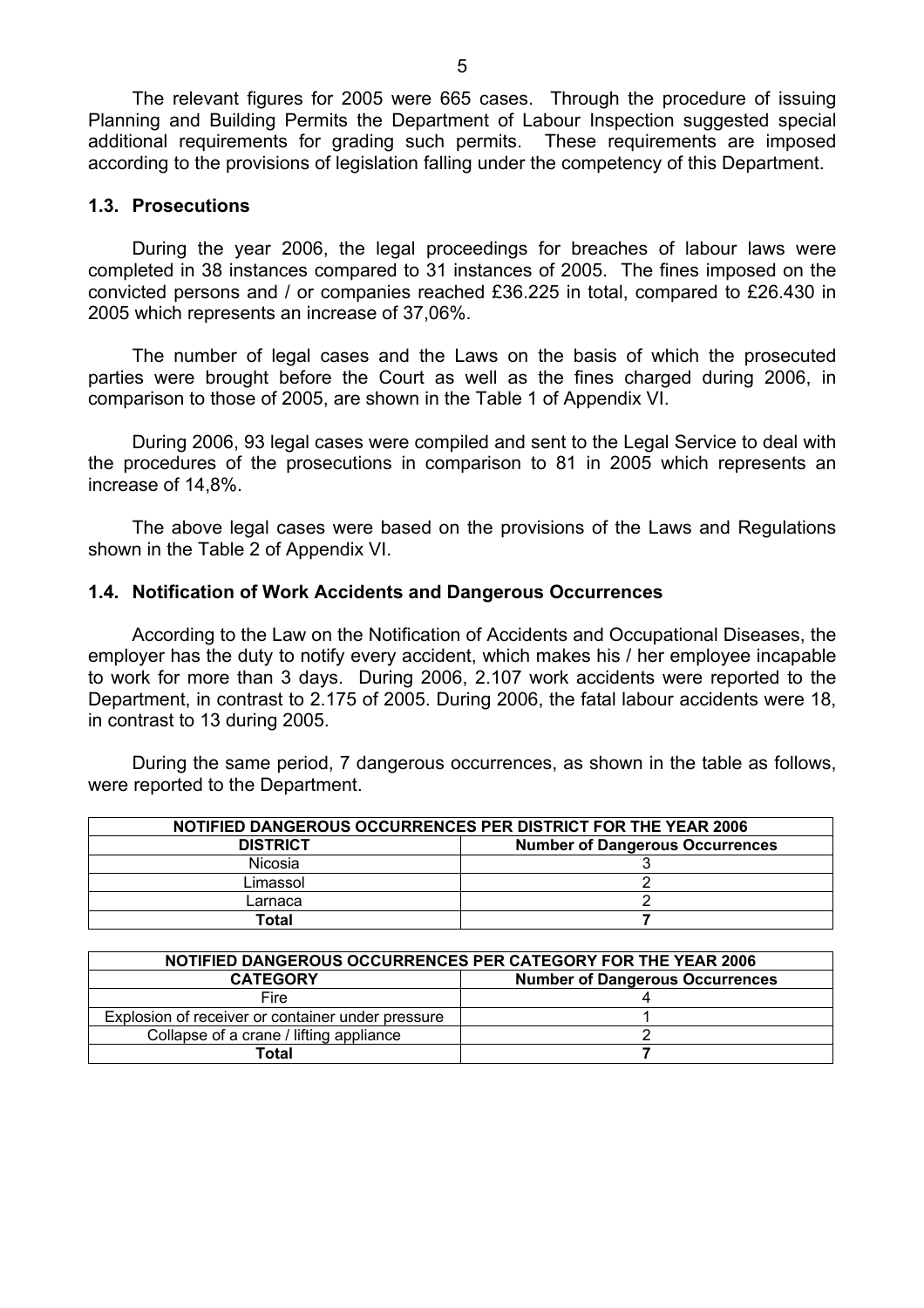#### **1.5. Analysis of Work Accidents**

An analysis of work accidents for the year 2006 is presented in Appendices VII-XIII, as follows:

The Table of Appendix VII shows the number of work accidents per district, economic activity sector, gender, age, degree of injury and causation.

In the Figure of Appendix VIII the accidents are classified per economic activity sector. As presented in this Figure, the highest number of accidents in 2006 occurred in the manufacturing sector, at a rate of 25,77%. The construction sector follows with a rate of 24,92%.

In the Figure of Appendix IX, the annual number of work accidents, which were reported during the period 2004-2006, is presented in graphical form.

In the following Table, the fatal work accidents per economic activity sector and causation are presented.

| <b>District</b> | Number of<br><b>Persons</b> | <b>Economic Activity</b><br><b>Sector of Employer</b> | <b>Accident Causation</b>                       |  |
|-----------------|-----------------------------|-------------------------------------------------------|-------------------------------------------------|--|
| <b>Nicosia</b>  |                             | Restaurants-food delivery                             | Road accident                                   |  |
| Nicosia         |                             | <b>Building construction works</b>                    | Fall at the same level                          |  |
| <b>Nicosia</b>  |                             | <b>Building construction works</b>                    | Fall from a height (scaffolding)                |  |
| Nicosia         |                             | Manufacture of ready-mixed concrete                   | Trapping from overturning vehicle               |  |
| <b>Nicosia</b>  |                             | <b>Building construction works</b>                    | Strike by piece of concrete object              |  |
| <b>Nicosia</b>  |                             | <b>Building construction works</b>                    | Strike by falling on a piece of steel bar       |  |
| Nicosia         |                             | Horse Racing                                          | Fall from a horse                               |  |
| <b>Nicosia</b>  |                             | Wholesale of wood                                     | Strike by bulk of timber materials              |  |
| Limassol        |                             | Aluminium products                                    | Fall from a truck                               |  |
| Limassol        |                             | <b>Building materials sales</b>                       | Fall from height                                |  |
| Limassol        |                             | <b>Building construction works</b>                    | Fall from height (scaffolding)                  |  |
| Limassol        |                             | <b>Building construction works</b>                    | Strike by bulk of stones                        |  |
| Larnaca         |                             | <b>Building construction works</b>                    | Fall from a height (scaffolding)                |  |
| Larnaca         |                             | Manufacture of cement                                 | Trapping by a screw conveyor while in<br>motion |  |
| Paphos          |                             | Cleaning and maintenance works                        | Drowning in a swimming pool                     |  |
| Paphos          |                             | Building construction works                           | Fall from a height                              |  |
| Paphos          |                             | <b>Building construction works</b>                    | Fall from a mobile ladder                       |  |
| Paphos          |                             | Forest fire service                                   | Heat stroke                                     |  |
| TOTAL           | 18                          |                                                       |                                                 |  |

### **FATAL ACCIDENTS ANALYSIS**

The Figure of Appendix X shows the annual number of fatal work accidents reported during the period 2004-2006.

In the Figure of Appendix XI the work accidents are analysed per causation and are classified in five primary categories. According to this Figure the category "Building / Structures" is the cause with the biggest percentage of accidents (37,3%) followed by the "Material / Substances" (25,9%), "Machinery / Equipment" (23,87%) and "Transportation Means" (10,01%) categories.

The Table of Appendix XII shows the Frequency Index [(number of accidents)/(number of persons employed) X 100.000] for the year 2006 as well as the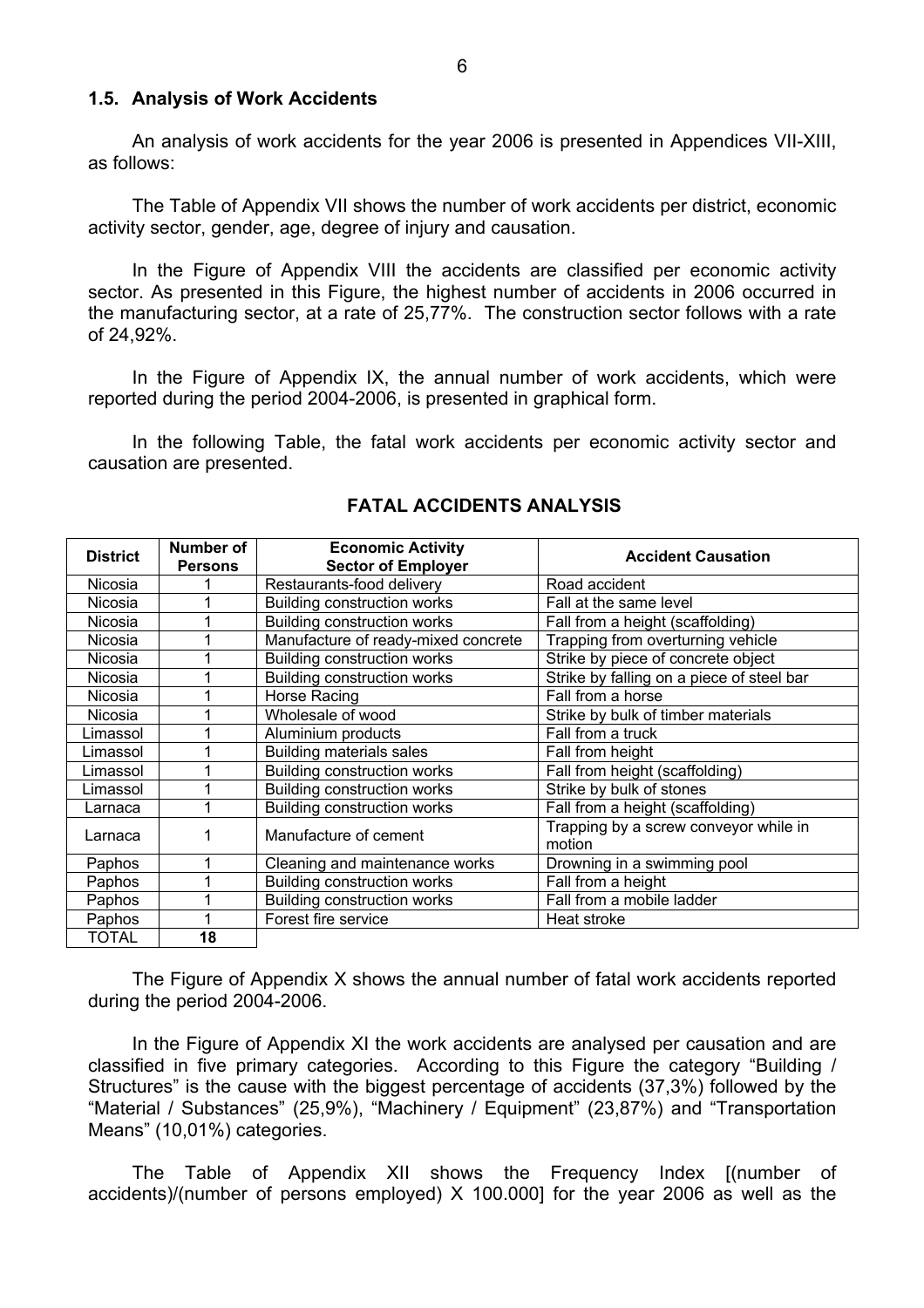secondary indices per economic activity sector. According to this table the economic sector "Mining and Quarrying" is the sector with the highest frequency index (1542,8) and sectors "Manufacturing" (1423,3), "Hotels – Restaurants" (1386,7) and "Construction" (1381,0) follow.

In the Figure of Appendix XIII the accident frequency indices are compared with those of the previous year.

During 2006, the Inspectors investigated 1.328 out of the total 2.107 reported accidents, in contrast to 1.621 out of 2.175 reported accidents for the year 2005. The aim of these investigations is to identify the conditions under which the accidents occurred and the tracing of their causes, to enable the taking of the necessary measures as well as of the provision of instructions and advice for the prevention of such events in the future.

#### **1.6. Occupational Diseases Prevention Service**

The Occupational Diseases Prevention Service continued the surveys on the conditions and the work environment at workplaces, where workers are likely to be exposed to agents hazardous to health. These surveys have been conducted by the Advisor Occupational Physician of the Ministry of Labour and Social Insurance, in close cooperation with other officers of the Department of Labour Inspection.

The surveys under reference were aimed to control the risks assessments, as well as the preventive measures that are necessary, in order to achieve compliance with the existing legislation and further improve the work environment for the prevention of occupational diseases.

In the frame of the campaign for the prevention of noise at work, 39 cases of noise induced hearing loss, related to exposure to noise at work, have been registered. In the meantime 24 cases of mesothelioma and 1 case of musculoskeletal disorder have been also registered.

The Department of Labour Inspection is materializing the action plan which was prepared, for the establishment and operation of a health surveillance system of employed persons at work and continues the procedures for the implementation of the new legislation, regarding the notification of occupational diseases.

## **1.7. External Services for Protection and Prevention**

According to the provisions of the Management of Safety and Health at Work Regulations of 2002 (P.I. 173/2002) the employer, or the self-employed person, must assess all risks at the work place in relation to the safety and health of his employees. On the basis of the findings of the risk assessment, the employer is obliged to undertake the necessary measures to safeguard their safety and health. In cases where the employer or one or more of his employees are not qualified and experienced to carry out the risk assessment, then the employer should request the assistance of persons offering External Services for Protection and Prevention. Under the provisions of the aforementioned Regulations, the said services must have the approval of the Chief Inspector.

Since May 2005, the Department of Labour Inspection formulated new criteria and uses these, for the evaluation of the applicants as Approved Persons. According to these new criteria, the Department accepts applications only from physical persons and the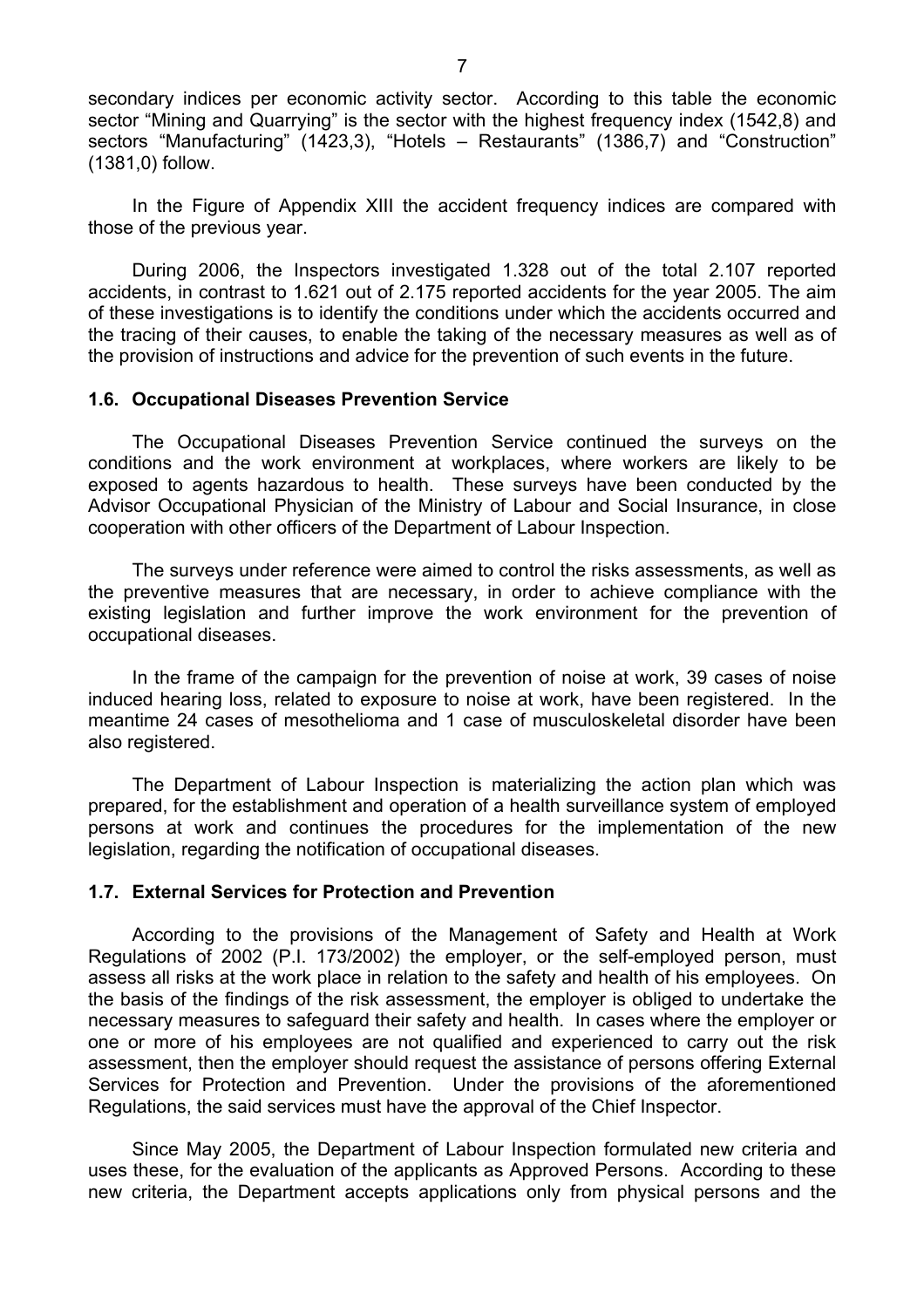approval of the Chief Inspector is granted for the entire spectrum of activities on protection and prevention of risks at the safety and health at work sector. For the preparation of the said criteria, the comments and recommendations raised by the existing Approved Persons, were taken into consideration.

The Department of Labour Inspection, maintains a special section on its website where all relevant information is registered, such as:

- The Minimum Qualifications that the applicant should fulfil in order to eligible for approval by the Chief Inspector,
- The Application Form,
- The Code of Professional Ethics that the Approved Persons must observe, and
- The Registry of the Approved Persons with their contact information and details of their approval.

During the year 2006, 34 applications were submitted to the Department of Labour Inspection. Out of these applications, 32 were examined for which the applicants submitted adequate data justifying their knowledge, training and experience in the field of protection and prevention of risks. During the assessment period, each of the applicants were invited for a personal interview aiming at verifying their adequacy in knowledge, training, and experience in the field of risk protection and prevention, as well as their knowledge of Cyprus safety and health at work legislation. The Director of the Department of Labour Inspection, in his capacity as Chief Inspector, granted 21 approvals (based on the above-mentioned new criteria). Out of the remaining applicants, 3 were rejected, or terminated with the consent of the applicant because the Minimum Qualifications were not satisfied. On 31.12.2006, 12 applicants were under examination.

On 31.12.2006 the said Registry contained 50 Approved Persons.

### **1.8. Measures to control the exposure to heat stress of workers involved in outdoor activities**

During the summer of 2006 and specifically between 5.6.2006 and 5.9.2006, the provisions of the Code of Measures for combating heat stress of workers engaged in outdoor activities, were applied for the fifth consecutive year. The Code of Measures has the following main provisions:

- 1. It outlines the measures to be taken for minimising the harmful effects of direct exposure to heat for outdoor workers during the summer months.
- 2. It tabulates the conditions which make work regulation necessary. Specifically, work activities should be suspended when the combination of dry bulb temperature and relative humidity give an effective temperature value higher than 30°C.
- 3. It dictates that an Announcement be issued by the Ministry of Labour and Social Insurance, when the corrected effective temperature at 9.00 a.m. exceeds 26°C. According to data kept by the Meteorological Service, if starting at 9.00 a.m., moderate conditions of heat stress prevail (effective temperature at 26°C), then conditions of severe heat stress are very probable to exist around noon (corrected effective temperature higher than 30°C).

During the aforementioned period, according to the evidence submitted to the Department of Labour Inspection by the Meteorological Service and the relevant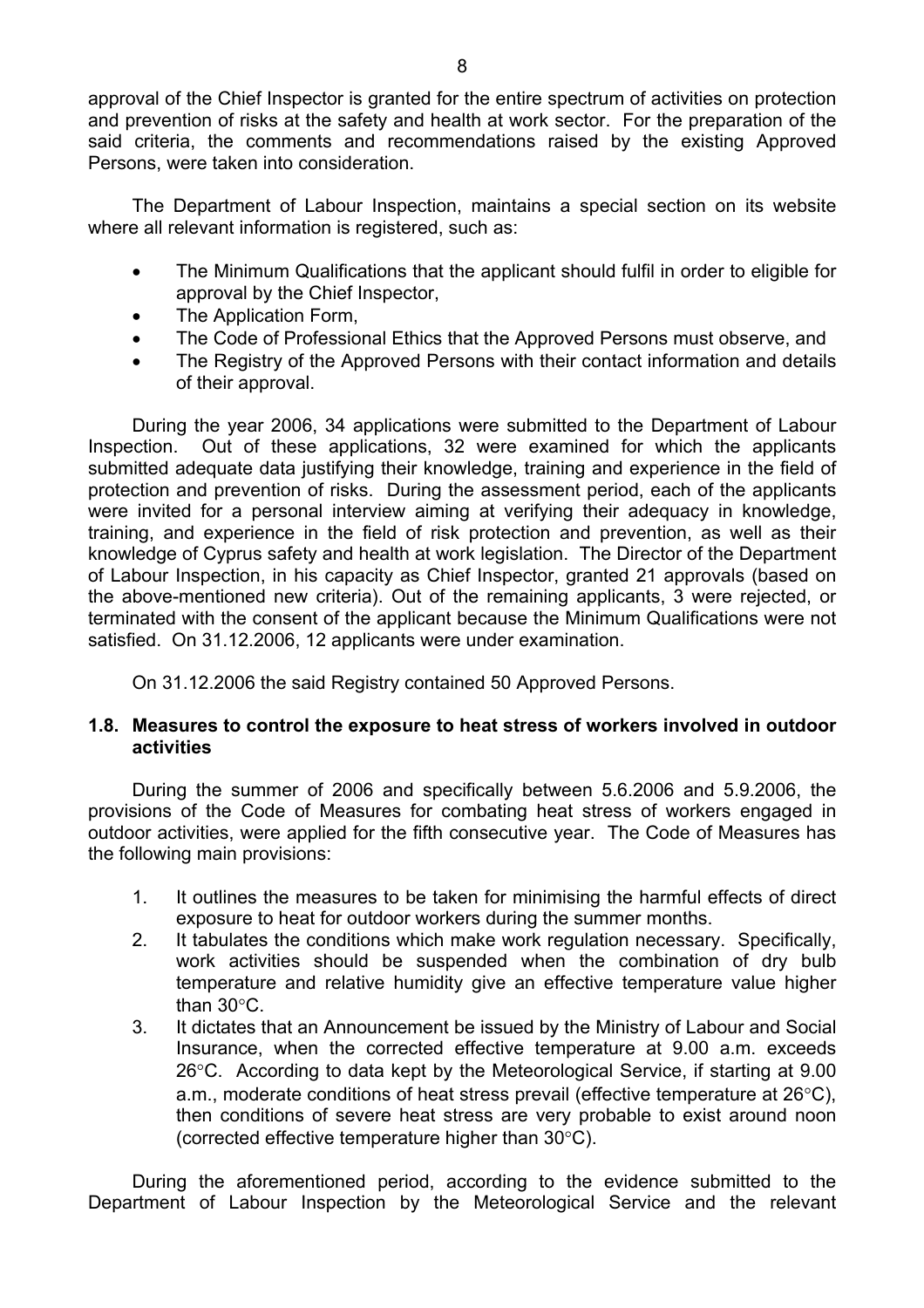calculations for the corrected effective temperature figures, the corrected effective temperature limit was exceeded as shown in the Table below.

| Announcement Date | Districts affected by the Announcement |  |
|-------------------|----------------------------------------|--|
| 21.8.2006         | Nicosia, Larnaca and Limassol          |  |
| 22.8.2006         | Larnaca and Limassol                   |  |
| 23.8.2006         | Larnaca, Limassol and Pafos            |  |
| 25.8.2006         | Nicosia                                |  |

For the above mentioned dates, Announcements were issued to control the exposure of workers involved in outdoor activities.

## **1.9. Harmonisation with the European Acquis**

Within the framework of the legislative harmonisation procedure, the Department of Labour Inspection completed during 2006 the transposition to the Cyprus legislation of all the existed at that time European Directives in the field of safety and health at work.

In particular, during the year 2006, in achieving harmonisation with the corresponding European Acquis in the Sector of Safety and Health at work, the following Regulations were adopted by the House of Representatives and published in the Official Gazette of the Republic.

- 1. The Safety and Health at Work (Protection from Noise) Regulations of 2006 (P.I. 317/2006).
- 2. The Safety and Health at Work (Protection from Asbestos) Regulations of 2006 (P.I. 316/2006).
- 3. The Control of Major Accidents Hazards Related to Dangerous Substances (Amendment) Regulations of 2006 (P.I. 49/2006).

## **1.10. European Asbestos Campaign 2006**

The Senior Labour Inspectors' Committee of the European Union (SLIC) has institutionalised the organising of Informative and Inspection Campaigns aiming to uniformly inform / enlighten the affected / interested parties in all European Union Member States as well as achieving uniform inspection of all work places.

The Campaign for 2006 involved Safety during Asbestos Handling and included the following phases:

- Provision of Information and Education,
- Inspection coupled with assessment of workplaces,
- The appointment of a safety and health coordinator.

For the purposes of the Campaign, the Working Group of the SLIC Committee concerned with this topic, whose members include Cyprus, has issued:

- Check-Lists, which were completed by the Labour Inspectors during the Inspection phase of the Campaign.
- Information Sheet for purposes of notifying all affected / interested.
- Practical Guide regarding sound practices for reducing the risks involved during Asbestos related work.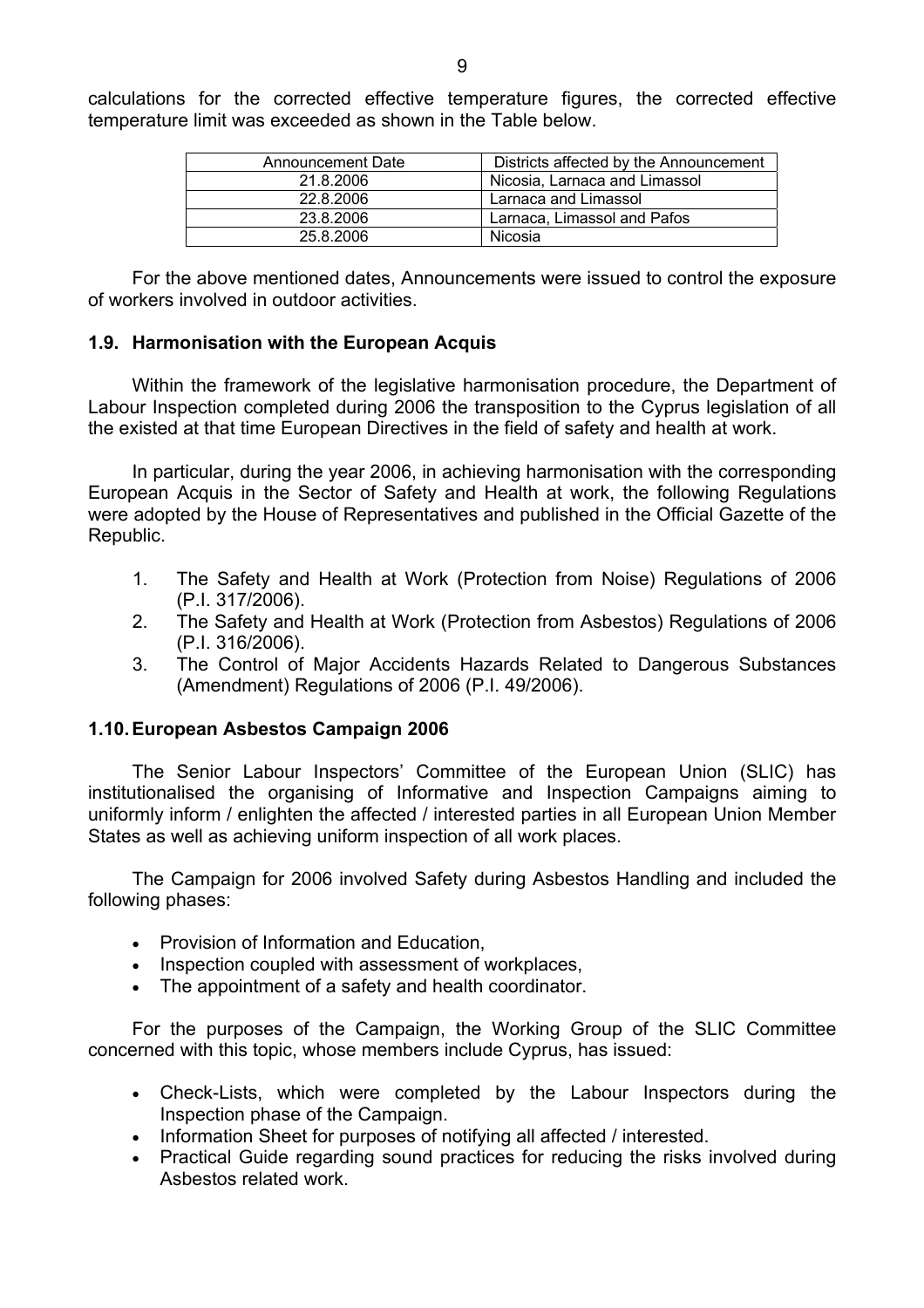In the framework of providing Information and Education, a Seminar took place on 24.6.2006 in collaboration with the Cyprus Scientific and Technical Chamber (ETEK) and the Confederation of Unions of Building Contractors of Cyprus and included presentations from foreign and Cypriot speakers.

In the framework of the Inspection Campaign, a total of 28 worksites involving removal or maintenance work of asbestos-containing materials, were inspected. During the inspections, the Labour Inspectors informed the employers about the dangers of using asbestos-containing materials as well as their obligations emanating from the relevant Legislation. They also completed the check-lists, which formed part of the Report of the Member States, which was sent to the European Commission.

#### **1.11. Programmes funded by the European Union (Transition Facility 2005)**

In the framework of its activities on safety and health at work issues, the Department of Labour Inspection submitted in the year 2004 a proposal for financing a Project with title "Improvement of the working conditions in the Construction Industry, Extractive Industry and Dockworks" from the Transition Facility fund of the European Union, which was approved in December 2005.

The aim of the Project is to enhance the capacity of the Department of Labour Inspection for the enforcement of the Legislation on Safety and Health at Work especially in the Construction Industry, Extractive Industry and Dockworks and also to enhance the capacity of the public services and the private enterprises (management staff and workers) of the above sectors to effectively comply with the Legislation on Safety and Health at Work.

The activities of the project include the training of 2000 persons from the Public Sector and the Private Sector in the above sectors and the purchase of instruments for monitoring the effects of noise exposure and of vibration on the employees and the degree of floors' slippery.

The implementation of the project will begin during the first semester of 2006 and will be finalised by the end of 2008.

For this purpose the tender documents have been prepared and the tender notification has been published for a contract valued 1,83 million Euro.

#### **1.12. Economic Incentive Schemes**

In the framework of its activities on safety and health at work issues and to increase the motivation for improving safety and health in the construction works, the Department of Labour Inspection implemented an Economic Incentive Scheme with title "Contractors' Economic Incentive Scheme for upgrading their Equipment".

The Scheme was implemented in cooperation with the Cyprus Productivity Center, the Council for the Registration and Control of Building Contractors and Contractors for Civil Engineering Works and the Cyprus Scientific and Technical Chamber.

In total, 95 small and medium Contractors' Enterprises (according to the term of the EE for the SME's), registered in the "Council for the Registration and Control of Building Contractors and Contractors for Civil Engineering Works", benefited. Economic Incentives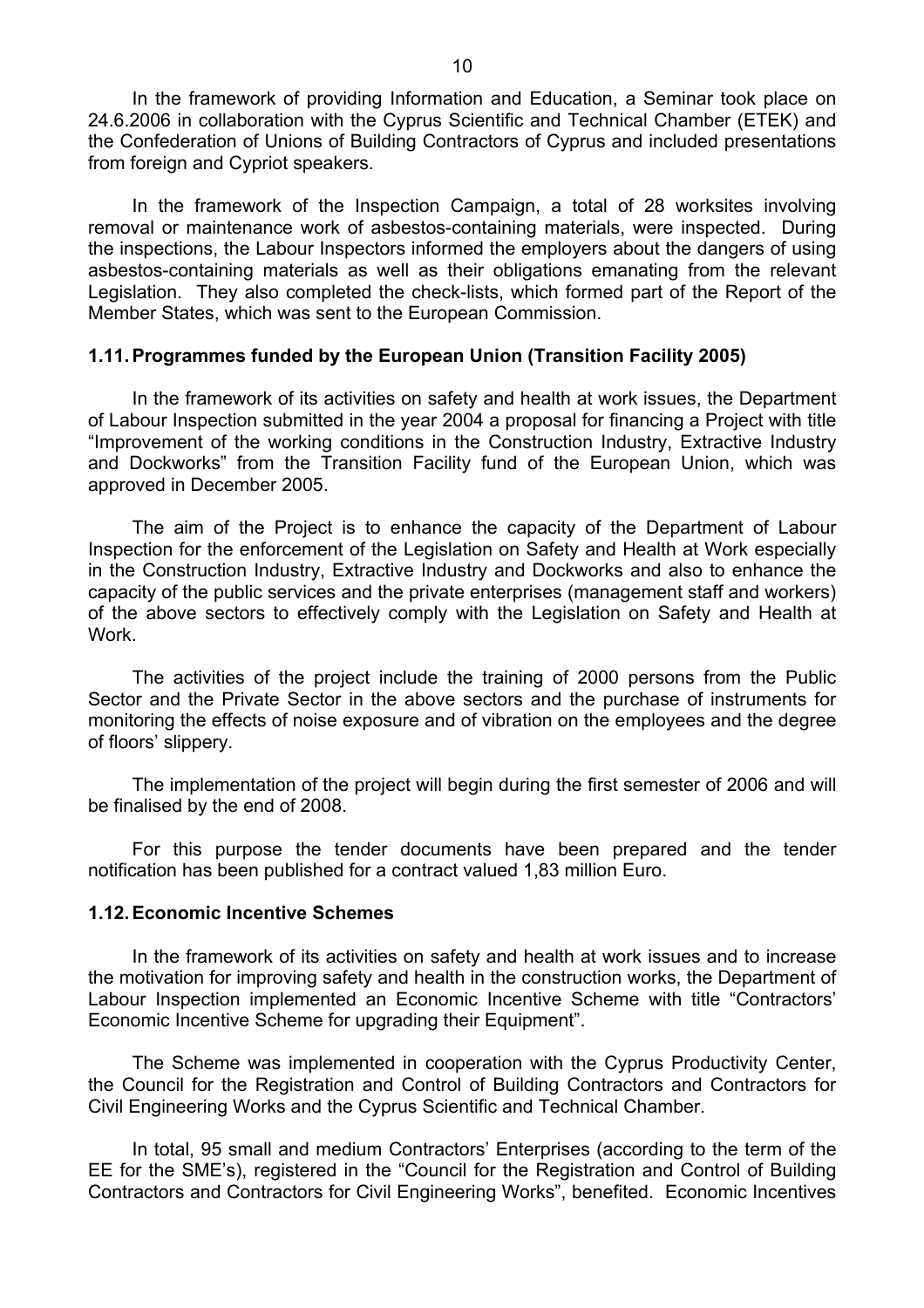were given to the beneficiaries Contractors for the purchase of scaffold systems, manufactured according to the European Standards, and lifting platforms with CE marking.

The main objective of the Scheme, that was the disposition of scaffolds systems, manufactured in Cyprus according to the European Standards, in the Cyprus market, was succeeded. Also, the results of the Scheme include the upgrading of the Contractors' equipment for work at height and the implementation of Safety and Health Management Systems by a significant number of Contractors.

## **1.13. Safety Officers**

According to the provisions of Article 10 of the Safety and Health at Work Laws of 1996 until 2003 and the Decree of the Minister of Labour and Social Insurance (P.I. 628/2004), each employer that employs more than two hundred persons, should appoint a Safety Officer that would deal exclusively with the subjects of safety and health in the installations of his enterprise. The Safety Officer should inspect the working places, identify and assess the hazards and risks encountered in the enterprise, organize and check the Occupational Safety and Health Management System, prepare risk assessment reports, participate in the meetings of the Safety and Health Committee and train the workers on issues regarding safety and health at work. During the year 2006, after a personal interview with the Labour Inspection Officers, 16 new Safety Officers were approved by the Minister of Labour and Social Insurance.

## **1.14. Reports to the Senior Labour Inspectors Committee**

Ιn 2006, an annual report was forwarded to the Senior Labour Inspectors' Committee concerning the activities of the Department of Labour Inspection on issues of applying the European Acquis in the sector of safety and health at work for the year 2005. This report was prepared according to the criteria defined by the Committee such as to allow the comparison of Inspection Services of Member States in Europe.

## **2. INSPECTION OF MACHINERY AND EQUIPMENT**

## **2.1. Machinery Inspection & Certification Unit**

The Machinery Inspection and Certification Unit operates with personnel at the headquarters as well as at the District Offices of the Department. The Unit enforces specific sections of the labour legislation which concern prescribed by legislation types of machinery, called «Inspectable Machinery». The main activity of the Unit is the inspection of Inspectable Machinery. Other activities of the Unit concern the preparation of Reports and Certificates of Inspection, the maintenance and follow up of collecting the inspection fees, the preparation, follow up and processing of legal cases, the investigation of accidents and dangerous occurrences, the preparation of new legislation, etc.

The Unit enforces the following legislation concerning the inspectable machinery:

- The Safety and Health at Work Law (L. 89(I)/1996), as amended by Laws 158(I)/2001, 25(I)/2002, 41(I)/2003 and 99(I)/2003.
- The Factories Law, Cap. 134, as amended by Laws 43/64, 32/72, 22/82, 25/89, 20/90, 220/91 and 90(I)/96.
- The Buildings and Works of Engineering Construction (Safety, Health and Welfare) Regulations of 1973, (P.I. 161/73).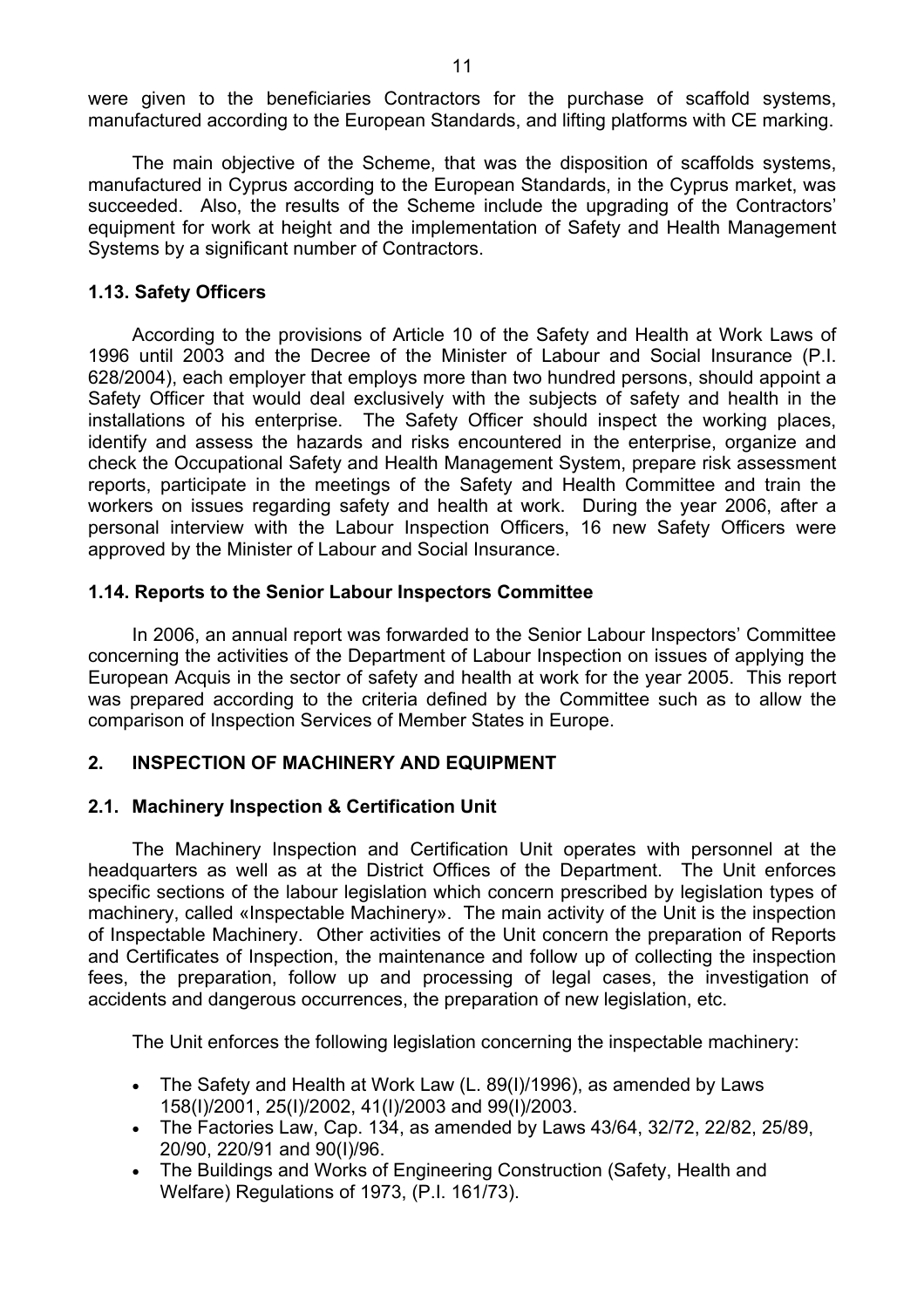- The Occupational Safety and Health at Ports Regulations of 1991, (P.I. 349/91).
- The Factories (Manner of Preparing Steam Boiler in Cold Condition) Order,
- The Factories (Forms) Order,
- The Factories (Prescribed Fees) Order of 2005, (P.I. 366/2005),
- The Accidents and Occupational Diseases (Notification) (Dangerous Occurrences) Order of 1953.

Within the framework of the enforcement of the above legislation, the Unit provides specialised inspection services to the inspectable machinery owners. The services provided include inspection, testing and examination, according to the type of inspectable machinery. Every registered inspectable piece of machinery is certified at regular periods, according to the provisions of the legislation. The Inspector, depending on the work carried out, issues to the owner of the machinery a Report of Examination or a Certificate of Test and Examination.

The Table of Appendix XIV shows an analysis of the machinery inspections carried out by the Inspectors by District and category of machinery in the year 2006.

The Table of Appendix XV shows an analysis of inspectable machinery by District and category of machinery registered into the Computerised Information System of the Department on 31.12.2006.

The following Table shows the corresponding Sections of the Factories Law that apply to the inspectable machinery, the maximum period provided for between two inspections and comparison of the number of inspections carried out per machinery category with the corresponding number for the year 2005.

| <b>Machinery Type</b>                   | Number of<br><b>Inspections</b> |          | <b>Maximum</b><br><b>Prescribed Period</b> | <b>Section of the Factories</b><br>Law on the Frequency |
|-----------------------------------------|---------------------------------|----------|--------------------------------------------|---------------------------------------------------------|
|                                         | 2006                            | 2005     | between Inspections                        | of Inspections                                          |
| Lifts and Hoists                        | 470                             | 715      | 6 months                                   | 33(2)                                                   |
| <b>Hydraulic Lifting Platforms</b>      | 0                               | $\Omega$ | 12 months                                  | 33(9)(c)                                                |
| <b>Cranes and other Lifting Devices</b> | 231                             | 229      | 14 months                                  | 35(2)                                                   |
| <b>Steam Boilers</b>                    | 391                             | 479      | 14 - 18 months                             | 40(7)                                                   |
| <b>Steam Receivers</b>                  | 17                              | 20       | 26 months                                  | 41(4)                                                   |
| Air Receivers                           | 56                              | 76       | 26 months                                  | 42(5)                                                   |
| Ropes                                   | 0                               | $\Omega$ | 6 months                                   | 34                                                      |
| <b>TOTAL</b>                            | 1.165                           | 1.519    |                                            |                                                         |

The Department of Labour Inspection conducted an island-wide inspection campaign of mobile cranes. The purpose of the campaign was to ascertain that mobile cranes operating in Cyprus satisfy the provisions of the relevant legislation and are in possession of the Test and Examination Certificate issued by the Department of Labour Inspection which is mandatory for their operation. The first phase of the said Campaign was completed in November of 2006 and the Department of Labour Inspection is now evaluating the results of this Campaign.

Also, the Department of Labour Inspection processed during 2006, a draft of the Operation, Maintenance and Inspection of Lifts Law. This draft lays down the terms for the undertaking of the periodic lift inspection by private inspection bodies and defines the responsibilities, obligations and the professional qualifications for those directly involved in installing, maintaining and inspecting lifts. The said draft is expected to be published during 2007 for final comments from all concerned parties (e.g. owners, installers and lift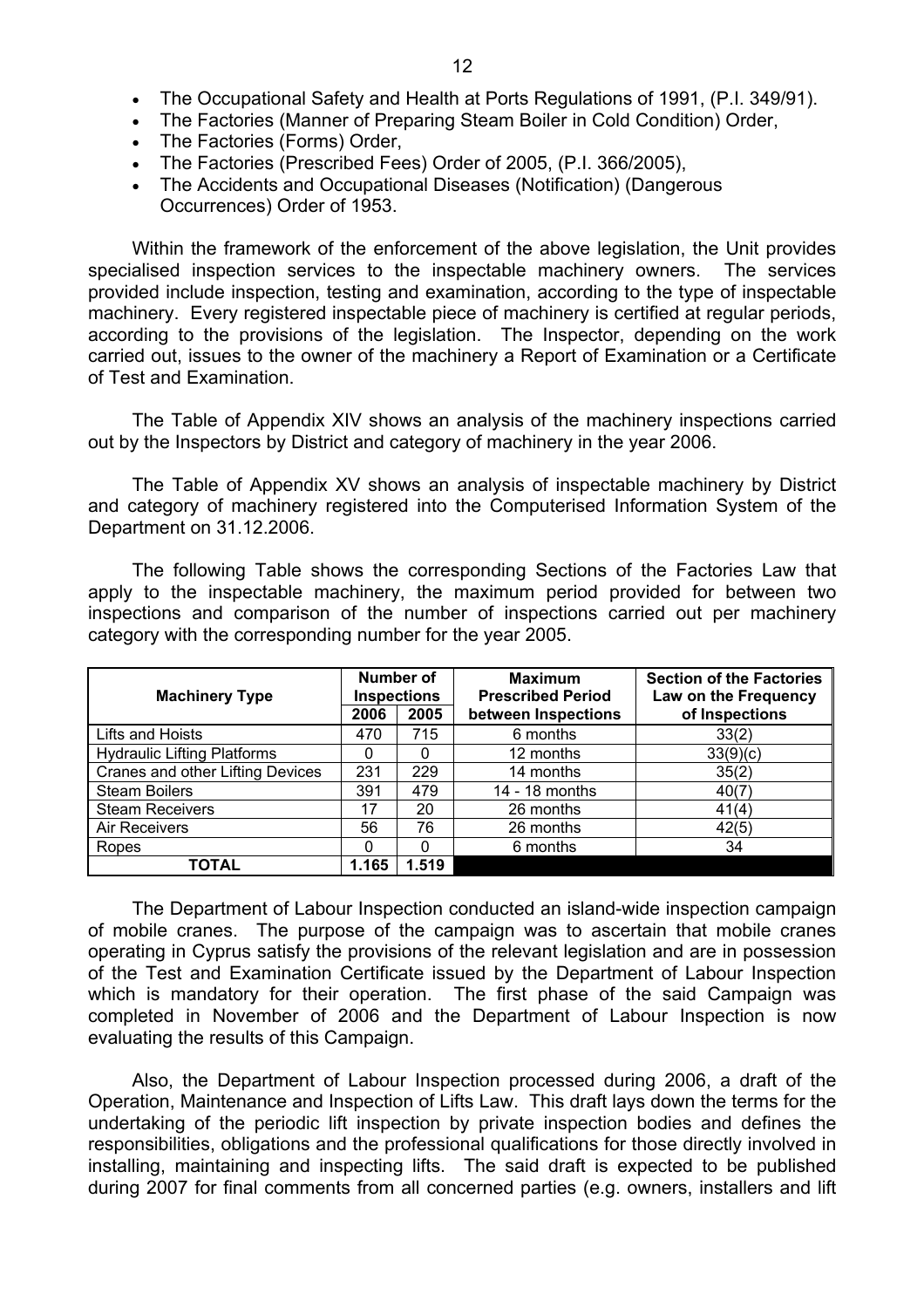maintenance personnel) prior to forwarding to the Law Office of the Republic for legal vetting.

#### **2.2. Free Movement of Goods Unit**

This Unit is responsible for the enforcement of the national legislation that transposes the New Approach Directives on the following product categories:

- Machinery,
- Lifts,
- Pressure Equipment,
- Simple Pressure Vessels
- Personal Protective Equipment, and
- Equipment and Protective systems for Use in Explosive Atmospheres.

The enforcement of the CE legislation ensures that only products that satisfy its provisions are manufactured, imported and placed on the market.

Within the framework of applying the legislation for CE marking, the Department of Labour Inspection participated in the Ministry of Commerce, Industry and Tourism meetings for preparing and establishing the internal regulations of the Approval Committee and the required forms for submission of applications by interested organisations wishing to commence operations as Cypriot Notified Bodies.

The dedicated webpage of the Department titled «Equipment» was enhanced with new information material, links to related webpages of the European Union and the latest updates of harmonised standards.

Within the framework of continuous efforts to update and inform the industry and the public in general, officers of the Department prepared relevant articles which were published in the daily press. Informative leaflets were also prepared regarding placement on the market of pressure equipment and the installation of a new lift.

#### **2.2.1 Market Surveillance**

The purpose of market surveillance is to ensure that only the products that comply with the provisions of the CE marking legislation are placed on the market. This is achieved by paying regular visits to premises where the product categories mentioned above are manufactured, imported, displayed for sale or installed. Market surveillance is carried out in the framework of sampling checks of the market, as well as after information is received regarding non-conforming products.

 To this end the Minister of Labour and Social Insurance authorised Officers of the Department, in the Central Office and the District Offices, to carry out market surveillance.

In the framework of surveillance of the Cyprus market, announcements were issued in the daily press for non-conforming Personal Protective Equipment and investigations were also carried-out on non-conforming Pressure Equipment. These products were highlighted through the EU rapid alert system for all dangerous consumer products (RAPEX). Also, a number of non-conforming simple pressure vessels were found, which after the Department's recommendations, were voluntarily withdrawn by the importer.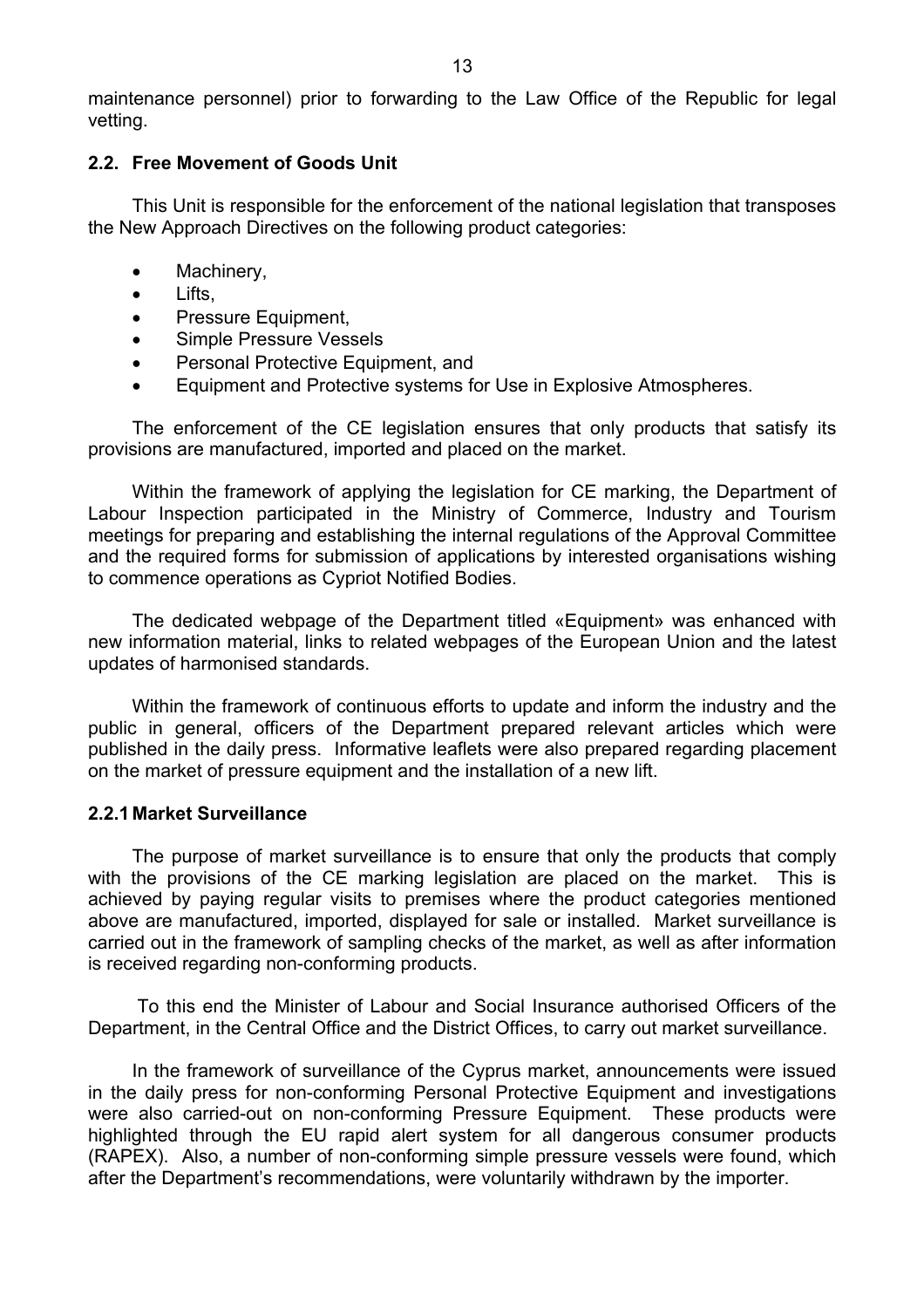Moreover, Officers and Inspectors of the Department carried out inspections of various premises where lifts and steam receivers exist and issued 7 Compliance Notices to the affected lift installers and 1 Compliance Notice to a steam receiver manufacturer.

Also, within the framework of Concerted Action among the competent authorities of the member states of the European Union for disseminating information and surveying the European market about pressure cookers, the Department of Labour Inspection undertook the coordination of the competent authorities that took part in this Concerted Action during 2006 as well as the presidency of the corresponding committee. In the Concerted Action, 5 member states took place. The results were presented during the meeting of the Committee which took place in Austria in November 2006.

At the same time, the Department of Labour Inspection participates in the Concerted Action of the relevant Competent Authorities of the Member States of the EU for surveillance of the Common market for air receivers which started in May 2006 and is expected to end in April 2007.

### **2.2.2 Market surveillance of Machinery Sector**

During the year 2006 the directory which has been drawn up last year and included the most important manufacturers, sellers and distributors of machinery, has been enriched. Every effort has been made to include those that place on the market large numbers of hazardous machinery. The Department of Labour Inspection inspected during 2006 forty-four of the three hundred and fifty six suppliers that were included in this directory. The suppliers that did not comply with the relative provisions of the Regulations have been informed in writing, in order to fully comply within a fixed time period.

On top of that the Department of Labour Inspection has investigated the Cyprus market in forty-one new cases and continued the investigation of another 8 cases from last year, in order to identify machinery that did not comply with the provisions of the Machinery Directive (98/37/EC). The information that initiated the above inspections came from the Rapid Alert System for Non-food products (RAPEX), from Notifications of the European Commission, from competitors' complaints and from the MACHEX group members. Although no such machinery has been found in Cyprus, the Inspectors informed the persons that place into the market similar machinery, in order to avoid future imports of these dangerous products.

A detailed analysis of the inspections performed during 2006 is shown in the following table.

| <b>Class</b>                                     | <b>Importers</b> | <b>Manufacturers</b> | <b>Leasers</b> | <b>Importers</b> | Importers/     |
|--------------------------------------------------|------------------|----------------------|----------------|------------------|----------------|
| <b>District</b>                                  |                  |                      |                | (private use)    | sellers        |
| Nicosia                                          | 19               |                      |                |                  |                |
| Limassol                                         |                  |                      |                |                  |                |
| Larnaca                                          |                  |                      |                |                  |                |
| Pafos                                            |                  |                      |                |                  |                |
| Total                                            | 33               |                      |                |                  | 2 <sup>1</sup> |
| Percentage of the total<br>number of inspections | 50               | 12                   |                |                  | 32             |

During 2006 the Department contacted two campaigns.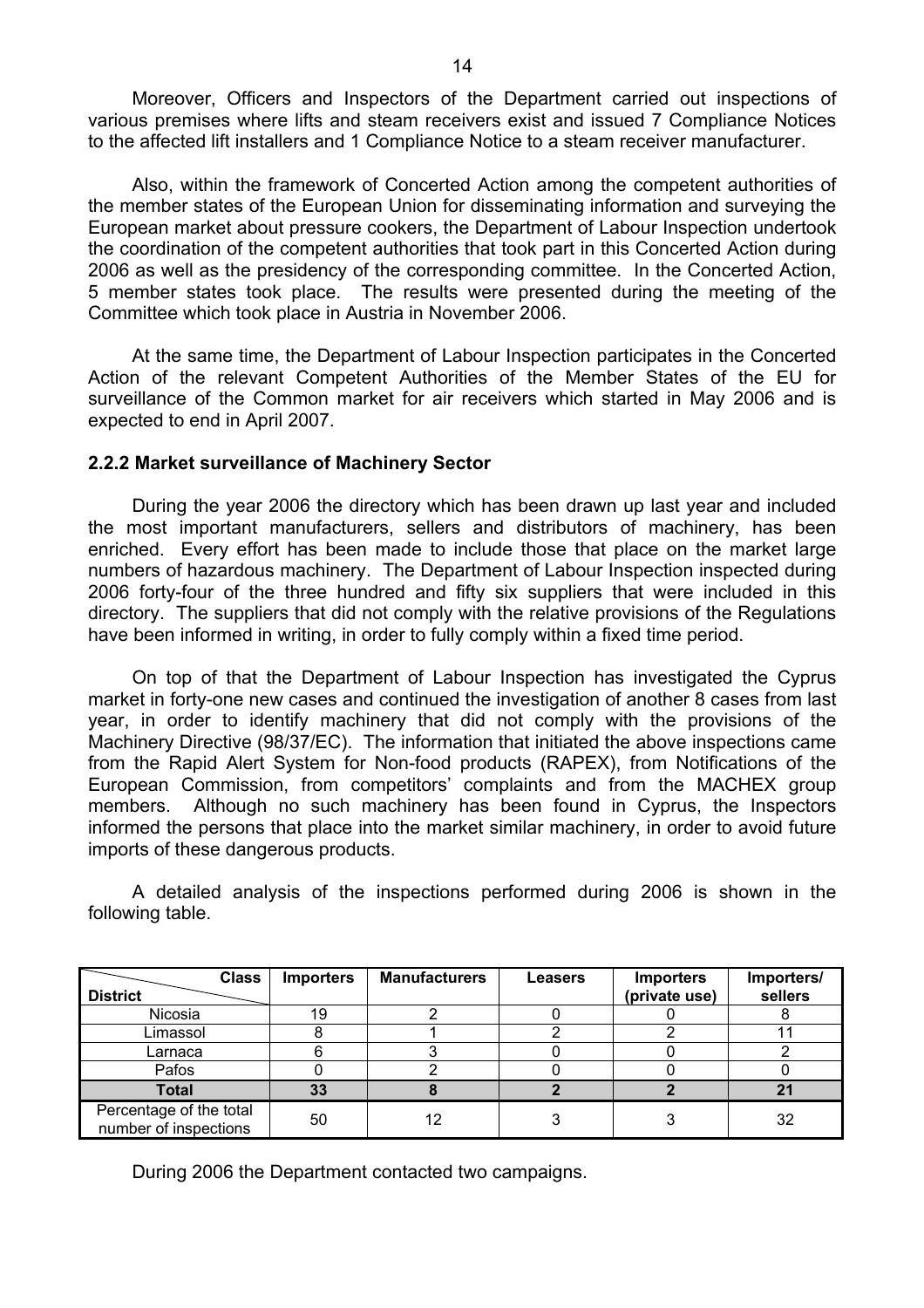The first campaign concerned mini motorbikes and included targeted inspections and visits in particular retailers and suspected warehouses. A total of 7 merchants were found with few mini motorbikes (17 pieces). The above results with the full report were notified to the European Commission.

The second campaign concerned garbage trucks in Cyprus and their compliance with the European Harmonized Standards. Out of the eighty four garbage trucks inspected, only fourteen met the minimum standards set by the Department of Labour Inspection. Measures had been taken in order to upgrade the remaining garbage collectors up to the minimum standards.

The overall Compliance of the market has been steadily monitored and a number of graphs and charts have been extracted. The Department used the monitoring system in order to review and adjust the objectives of the market surveillance procedures regularly.



#### **MACHINERY MARKET SURVEILLANCE (Market compliance)**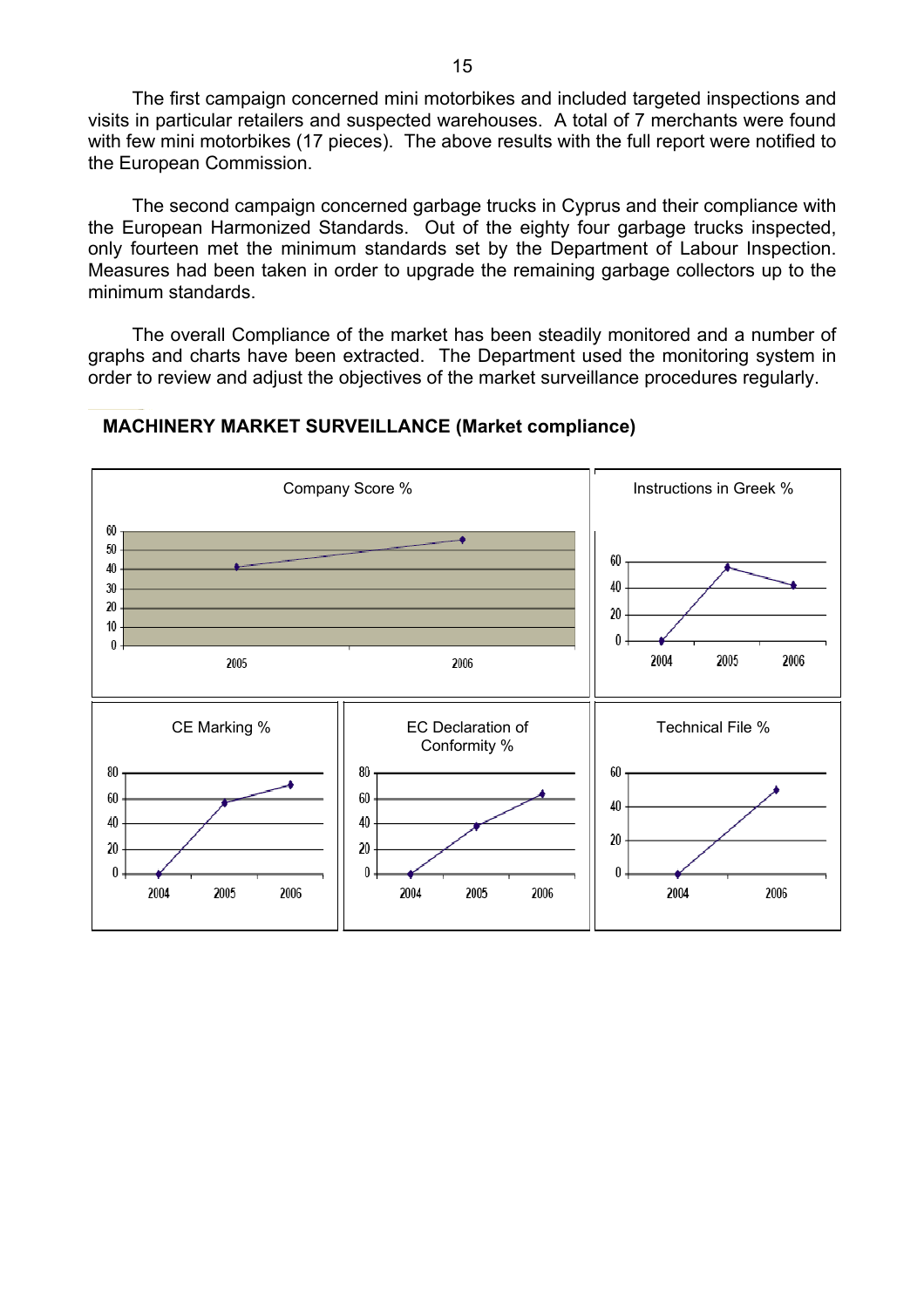

### **3. CHEMICAL SUBSTANCES UNIT**

The main task of the Department of Labour Inspection in 2006 in this Unit was the enforcement of the existing legislation on dangerous substances, the amendment of certain provisions of the legislation in order to achieve complete control of chemical substances imported, exported or placed on the Cyprus market and the implementation of the provisions of the Rotterdam Convention on the import and export of certain dangerous substances and preparations (PIC Convention) as well as the Stockholm Convention on the Permanent Organic Pollutants (POPs). The Department of Labour Inspection had close collaboration with other public services in order to have a better control of dangerous substances that may be imported and placed on the Cyprus market. In the context of this collaboration the following activities have taken place:

- The list of chemical substances, which according to the existing legislation and the European Aquis are prohibited or have restrictions to their placement on the market, has been re-examined and a new list has been prepared and sent to the Customs Department.
- The division of responsibilities of each public service was examined, in collaboration with other public services such as the Competition and Consumer Protection Services, the Department of Agriculture and the State Laboratory, within the framework of a better enforcement of the provisions of the legislation.

 In 2006, the Department of Labour Inspection made an extensive effort to raise awareness on the provisions of the harmonising legislation on management and control of dangerous substances. As part of this effort, training seminars for employers and employees as well as for manufacturers, importers and retailers of chemical substances were organised by the Department of Labour Inspection. Additional activities were organised in collaboration with non-governmental organisations. A list of these seminars is tabulated below.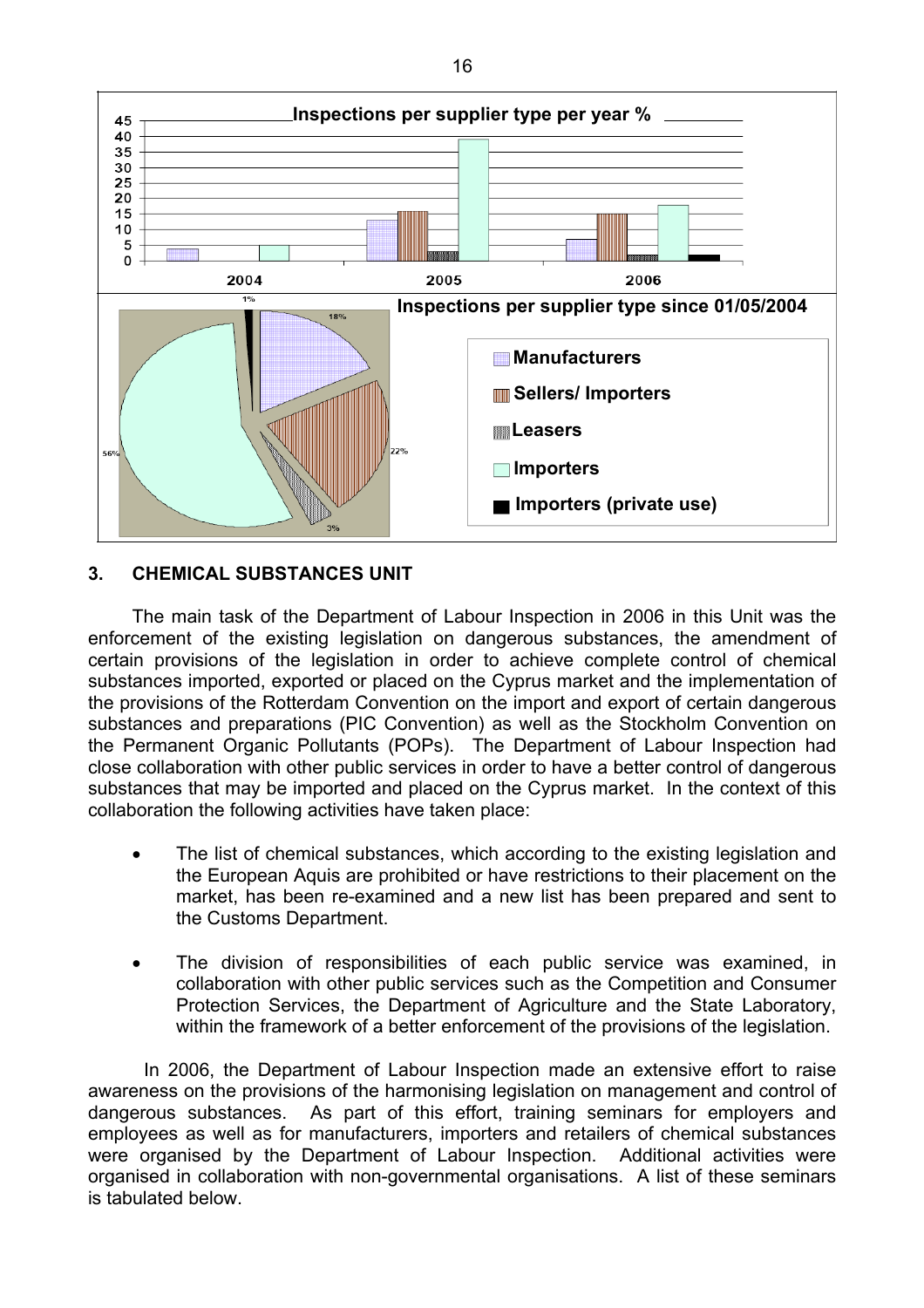#### **Table: Seminars organised by the Department of Labour Inspection in order to raise awareness on chemicals control issues**

| Organisation                                                             | <b>Date</b>  |
|--------------------------------------------------------------------------|--------------|
| Seminar on the provisions of existing chemicals legislation and on the   | 27.1.2006    |
| principles of good laboratory practise for representatives of various    |              |
| departments of the public sector                                         |              |
| REACH-Seminar for the Health and Safety Association (33 persons)         | 29.3.2006    |
| ECB-Capacity building for the implementation of REACH (workshop with the | 30-31.5.2006 |
| participation of other Member States), Sunhall hotel, Larnaca            |              |
| Seminar for the State Laboratory (80 persons)                            | 21.10.2006   |
| Workshop on the provisions of the POPs Convention                        | 30.11.2006   |
| Training of educators of public educational institutions                 | 7.12.2006    |

In addition, as part of its public campaign to increase awareness, the Department of Labour Inspection either through its website or through publications in the national press issued informative material contributing to the better understanding of the public of the provisions of the legislation.

In an effort to collect information on chemical substances placed on the Cyprus market and to satisfy requisitions of the European Union, the inspectors of the Department of Labour Inspection collected information for the following cases:

- To identify chemical substances used in high volumes in Cyprus (more than ten tonnes per annum). The objective of the Labour Inspection Department was to introduce these data in the Database of Chemical Products established in 2001. Information related to the chemical products that are manufactured, imported or circulated in the Cyprus market is kept in electronic form in this Database. It is expected that with the systematic maintenance of the above Database, the Department of Labour Inspection and other competent services will have at their disposal very valuable information for the protection of the health of citizens and the preservation of the environment.
- To identify chemical substances imported to Cyprus from third countries and which have not been classified according to the provisions of the European Directives with the characteristic European Union numbers (EINECS or ELINCS).
- To identify chemical substances and preparations for which restrictions in use apply and have been imported or used in Cyprus in 2006 (implementation of European Regulation 304/2003/EC)

As part of the above market surveillance, during 2006, the Department carried out 51 inspections in premises were chemical products are manufactured, in supermarkets, bookshops and retail shop of paints and varnishes. The key role of these inspections was to identify chemical products which are produced or imported to Cyprus and which have not been properly classified and labelled. The necessary actions towards the respective importers or manufacturers of these products have been taken, in order to achieve conformity and to protect the workers, the public and the environment. As part of these inspections, 23 different verbal or oral complaints have been received by the Department of Labour Inspection.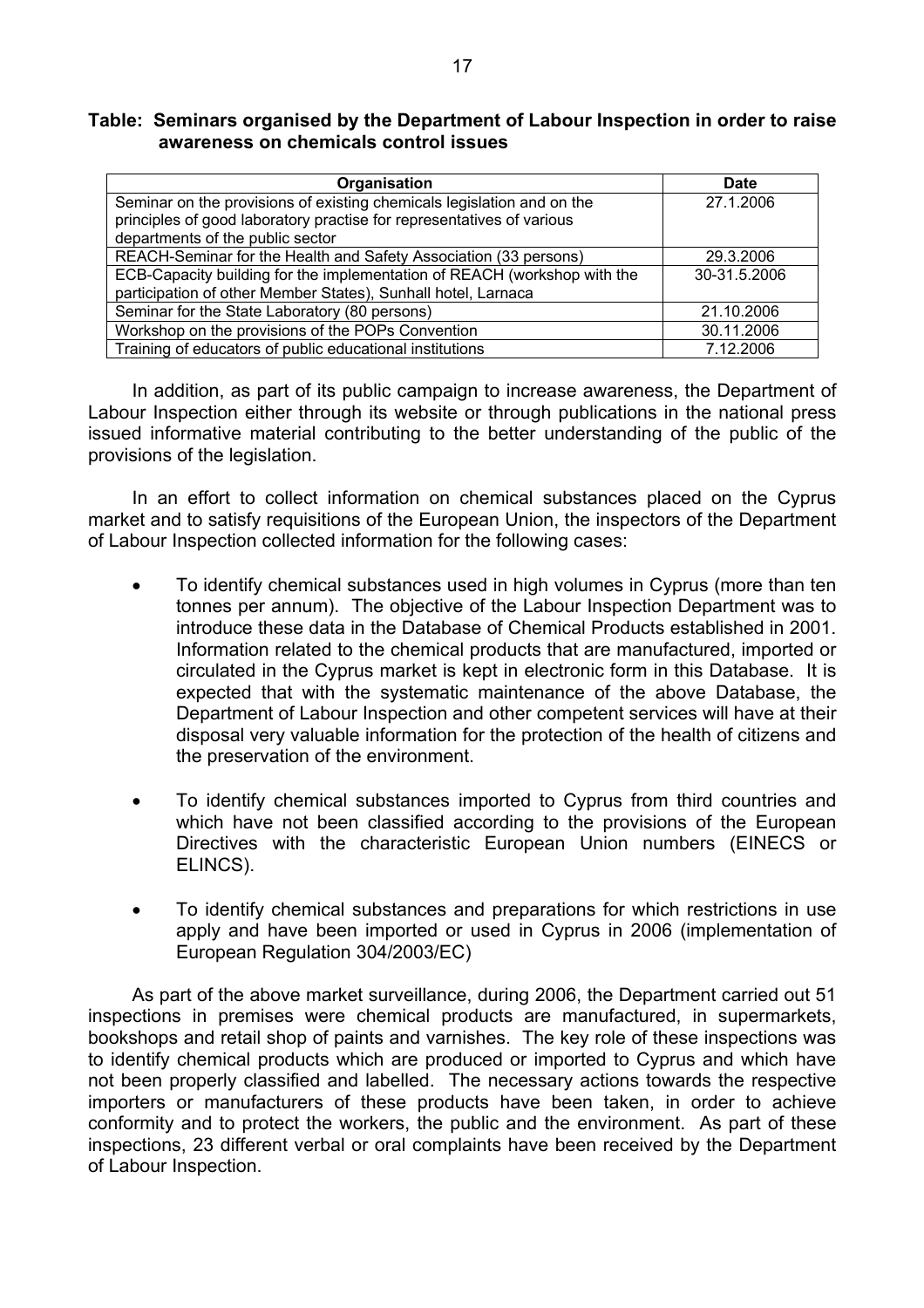In parallel, the Department of Labour Inspection commented in 2006 to the Committee on Dual Use Substances on the composition of suspected dual use products that would be exported from Cyprus. For the examination of these products a requisition had been submitted by the Customs Department.

In 2006, the Department of Labour Inspection examined 5 applications as part of the implementation of the provisions of the European Regulation 304/2003 for the import and export of chemical substances and preparations that may contain dangerous chemical substances and for which restrictions apply.

As part of the actions following the weekly monitoring of the RAPEX system which reports the products that may cause harm to the consumers, the Department of Labour Inspection issued in 2006 7 Announcements informing the public about 16 non conforming products.

In parallel, the Department of Labour Inspection participated, together with representatives from the competent authorities of the countries under accession, to the meetings of the competent authorities of the European Union for issues related to the assessment of risks from existing and new substances and the implementation of the European Acquis for the classification, packaging and labelling of dangerous substances and preparations. These meetings take place every six months in the country presiding the European Union. During these meetings the future European policy on issues of dangerous substances is formulated. Additionally, officers of the Department of Labour Inspection participated in the national authority meetings for the implementation of the European Regulation 304/2003, concerning the imports and exports of dangerous chemical substances as well as to a workshop for training representatives from all Member States to the use of the European Data Basis EDEXIM that is used for the registration of export notifications of certain very dangerous chemicals.

An important effort was made to follow the procedures for the preparation of the new European Regulation for the Registration, Evaluation and Authorization of Chemical substances (REACH). As part of this effort, the work of the ad-hoc Working Group on REACH had been followed and reports and contributions for the preparation of the position of Cyprus for the Competitiveness and Environment Councils had been prepared.

The Department of Labour Inspection, as competent authority for the Rotterdam and Stockholm Conventions, participated in the annual meetings of the parties. In addition, in 2006 it has been appointed as the Focal Point for Cyprus for the implementation of SAICM (Strategic Approach to International Chemicals Management) and in this context followed systematically the international efforts for the implementation of its Rapid Implementation Program.

As part of training its Officers and Inspectors on market surveillance methods, the Department of Labour Inspection participated at the meeting of the European Network Inspectors for the implementation of the chemicals legislation and to a workshop for the use of the RAPEX system for problematic consumer products.

Finally, as part of its advisory role on chemical weapons and dual use products, officers of the Department of Labour Inspection attended a training seminar for the identification of dual use products and also participated to the annual meeting of the Parties of the Chemical Weapons Convention.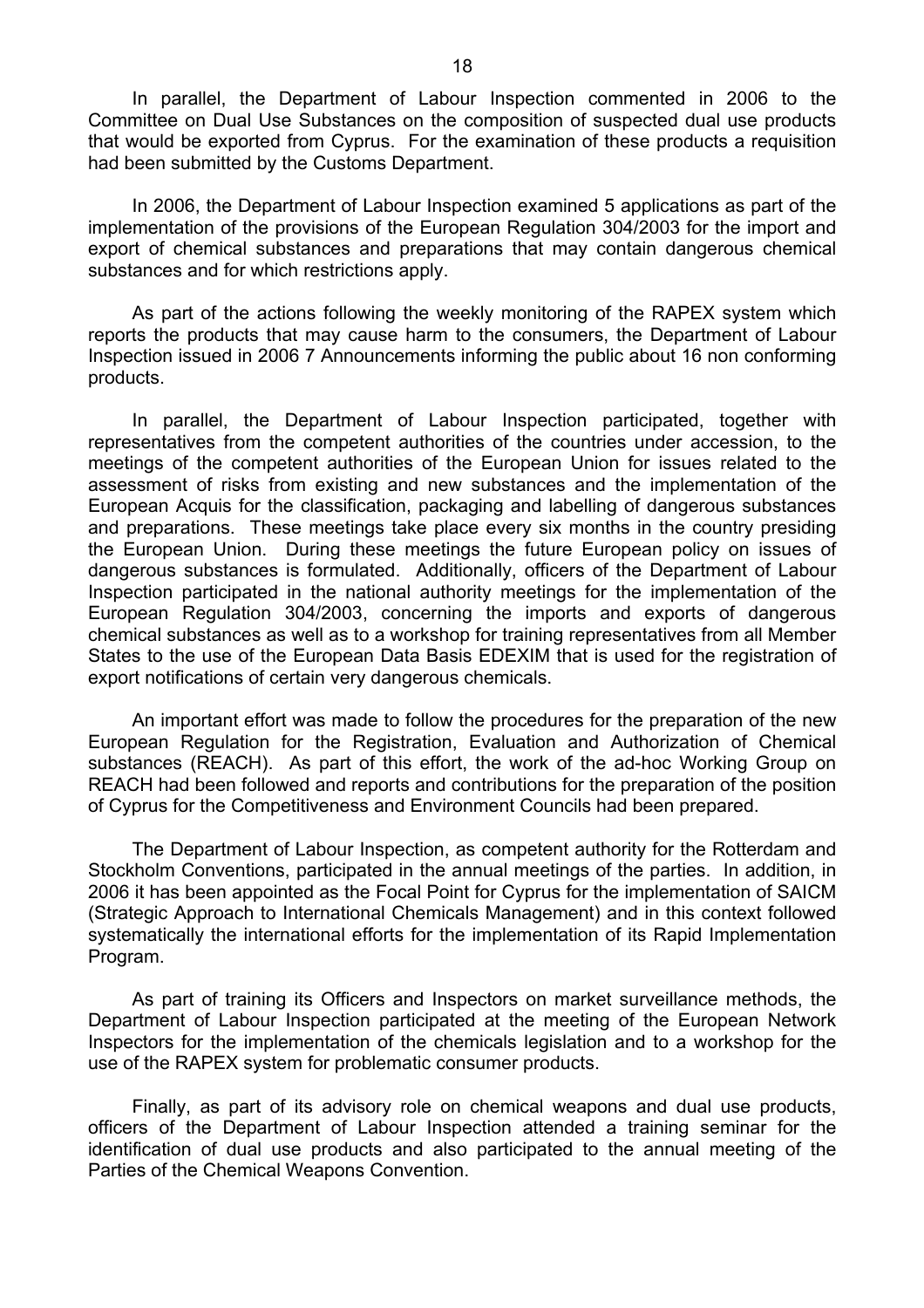## **4. OCCUPATIONAL SAFETY AND HEALTH TRAINING CENTRE**

The main activities of the Occupational Safety and Health Training Centre are the following:

- a) Organisation of training and vocational programmes, seminars and lectures.
- b) Organisation of the European Week for Safety and Health at Work, as well as the Information and Inspection Campaigns organised within the framework of the Senior Labour Inspectors Committee of the European Union.
- c) Development, publication and distribution of informative material aiming at increasing awareness of employers and employees.
- d) Incorporation of Safety and Health issues into the Education sector.
- e) Participation in the European Programme Leonardo Da Vinci.

The activities of the Occupational Safety and Health Training Centre for 2006 are described herebelow:

### **4.1. Training programmes**

During 2006, the training programmes organised by the Training Centre belong to one of the following three categories:

- (a) Training programmes addressed to:
	- Safety Officers.
	- Members of Safety Committees (in collaboration with Trade Unions),
	- Members of Safety Committees in the Public sector,
	- Officers / employees of organisations and Government Departments,
	- Apprentices of the Cyprus Productivity Centre,
	- Officers of the employers and workers organisations, and
	- Newly employed persons in the Public Service.
- (b) Lectures on safety and health at work issues delivered by Officers of the Department of Labour Inspection.
- (c) Seminars:
	- Co-organised with other organisations, and
	- Organisation of the Pancyprian Conference for Safety and Health at Work within the framework of the activities for the Safety and Health at Work Week.

The following table shows the details of the training programmes during 2006.

| <b>Type of Training Programme</b> | <b>Number of Programmes</b> | Number of persons trained |
|-----------------------------------|-----------------------------|---------------------------|
| <b>Training Programmes</b>        |                             | 180                       |
| Lectures                          |                             | 3.100                     |
| Seminars                          | 16                          | 765                       |
| Total                             | 68                          | 4.045                     |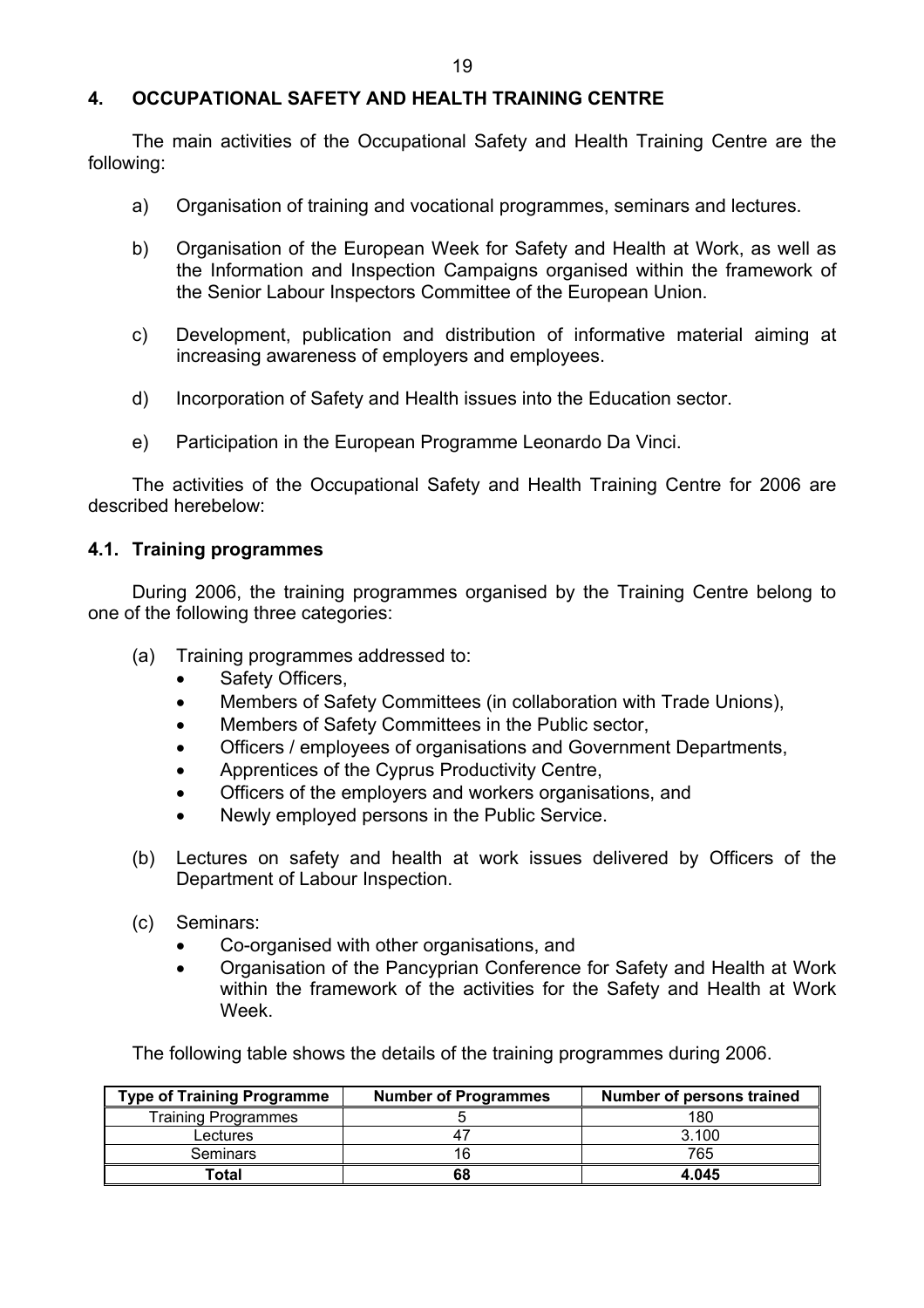#### **4.2. Annual Campaign on the Prevention of Work Accidents and Occupational Diseases**

Within the framework of the above Campaign, the European Week for Safety and Health at Work 2006 was organised between the 23rd and 27th of October focussing on the protection of young people at work and the theme adopted was «Safe Start!».

On the 23<sup>rd</sup> of October 2006, the Pancyprian Conference for Safety and Health at Work was organised which included the inaugural ceremony and the informative part. during which a presentation of the study for the Incorporation of Health and Safety at Work issues into the Education sector was delivered by the expert who conducted the study. Presentations by the Officers of the Department of Labour Inspection were also given. During the inaugural ceremony, the Good Practice Awards were presented, as well as the Poster Competition awards for 2006.

During the Safety and Health at Work Week, the Minister of Labour and Social Insurance visited workplaces and had the opportunity to review the measures taken by two industrial units for the protection of their employees from risks at work. Furthermore, Labour Inspection Officers and Labour Inspectors of the Department of Labour Inspection implemented a special programme that included visits at workplaces and schools, participation in meetings of various Safety Committees, discussions with employees and distribution of informative material.

The following Table shows the data related to the activities during the Safety Week 2006 per District.

|                     | Visits in work premises |                               |  |  |  |  |
|---------------------|-------------------------|-------------------------------|--|--|--|--|
| <b>District</b>     | <b>Number of Visits</b> | <b>Number of Participants</b> |  |  |  |  |
| Nicosia             | 46                      | 1.884                         |  |  |  |  |
| Limassol            | 38                      | 3.225                         |  |  |  |  |
| Larnaca / Famagusta | 18                      | 1.849                         |  |  |  |  |
| Paphos              | 28                      | 670                           |  |  |  |  |
| Total               | 130                     | 7.628                         |  |  |  |  |

Furthermore, within the framework of the Campaign for the Prevention of Work Accidents and Occupational Diseases, radio and TV messages were transmitted and TV stations broadcasted short duration films. In addition, Officers of the Department gave interviews and participated in awareness raising programmes of the radio and television mass media.

Moreover, in the framework of this Campaign, 119 inspections were carried out at workplaces where students of the Vocational study programme are employed.

Finally, throughout the year and within the framework of a special agreement with the Department of Labour Inspection, the employers and employees representative organisations, as well as the Cyprus Health and Safety Association, published in their newspapers articles and other awareness material for the prevention of work accidents and occupational diseases.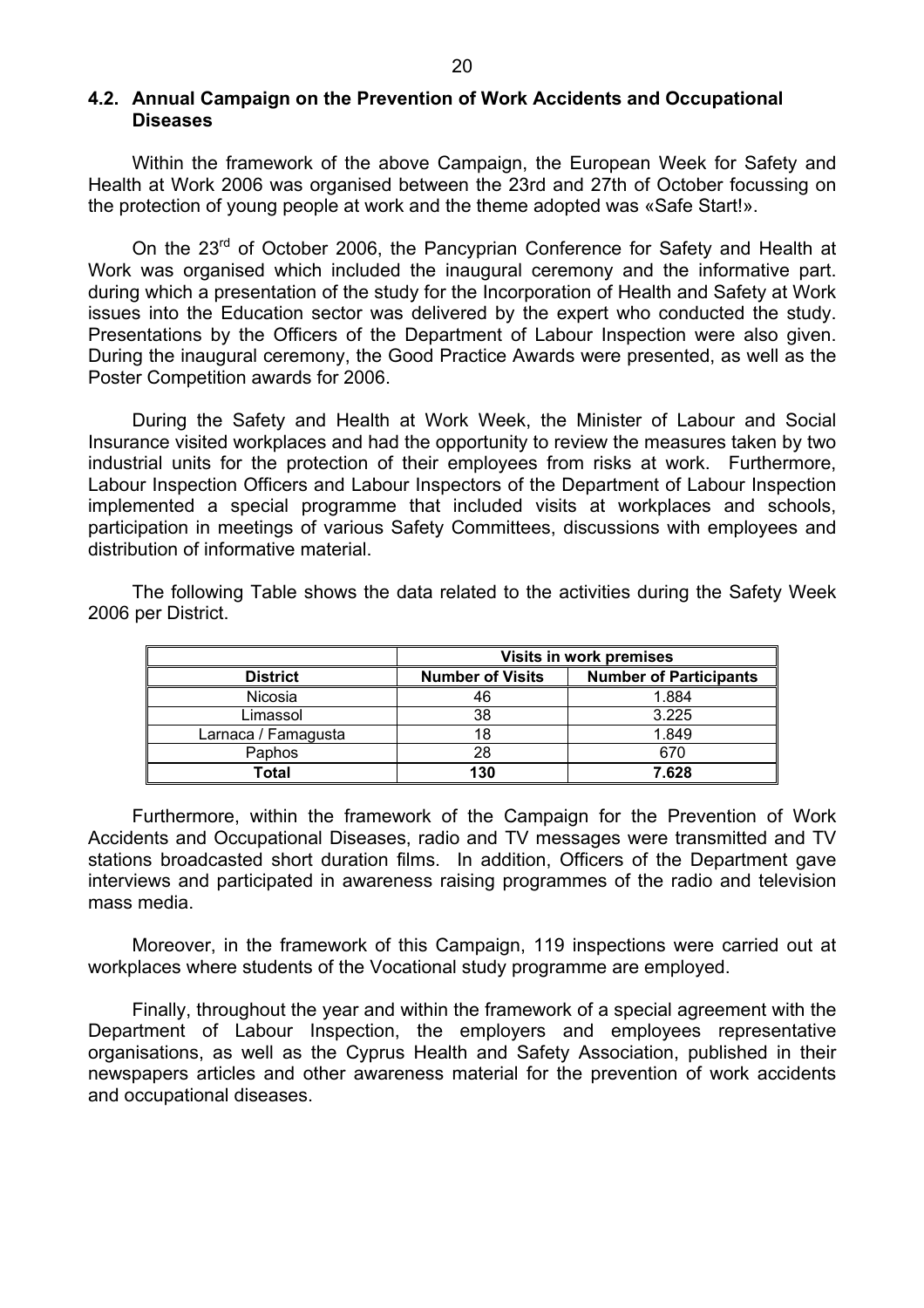### **4.3. Participation of the Department of Labour Inspection in the 31st Cyprus International State Fair**

Within the framework of the Annual Awareness Campaign for Safety and Health at Work, the Department of Labour Inspection participated in the 31st Cyprus International State Fair alongside the other Departments of the Ministry of Labour and Social Insurance, aiming at promoting both its activities and informative material that it develops, as well as at the broadest possible information dissemination to the employers, the workers and the public in general on issues of Safety and Health at Work and the Control of Industrial Pollution. Within the framework of the above activity, a reception was organised at the exhibition kiosk, which was complimented with the presence of the Minister of Labour and Social Insurance.

### **4.4. Publications**

During 2006, informative material was re-published and the following information leaflets and publications were issued:

- Explosive Dust.
- Installation of a New Lift.
- Pressure Equipment Placement on the Cyprus Market.
- Safe Playgrounds.
- Risk Assessment for Chemicals.
- Optimal Practices available for the Management of Gaseous Emissions from Poultry Farms.
- Optimal Practices available for the Management of Gaseous Emissions from Pig Farms.

## **5. NATIONAL FOCAL POINT OF THE EUROPEAN AGENCY FOR SAFETY AND HEALTH AT WORK**

The main activities of the National Focal Point are the following:

#### **5.1. Development and Operation of the National Information Network**

The Department of Labour Inspection is responsible for the operation of the National Information Network in which the Social Partners participate along with other organisations with special interest in the issues of safety and health at work.

During 2006 two meetings were conducted, whereas the members are kept informed on a regular basis regarding the information material prepared by the European Agency for Safety and Health at Work.

#### **5.2. Good Practice Awards Competition 2006**

Every year, the Agency extends an invitation to all member states for submission of candidacies for the European Good Practice Awards in the occupational safety and health sector.

These awards are intended to identify, by means of examples, the benefits emanating from the adoption of good safety and health practices in the workplace, to all European employers and employees.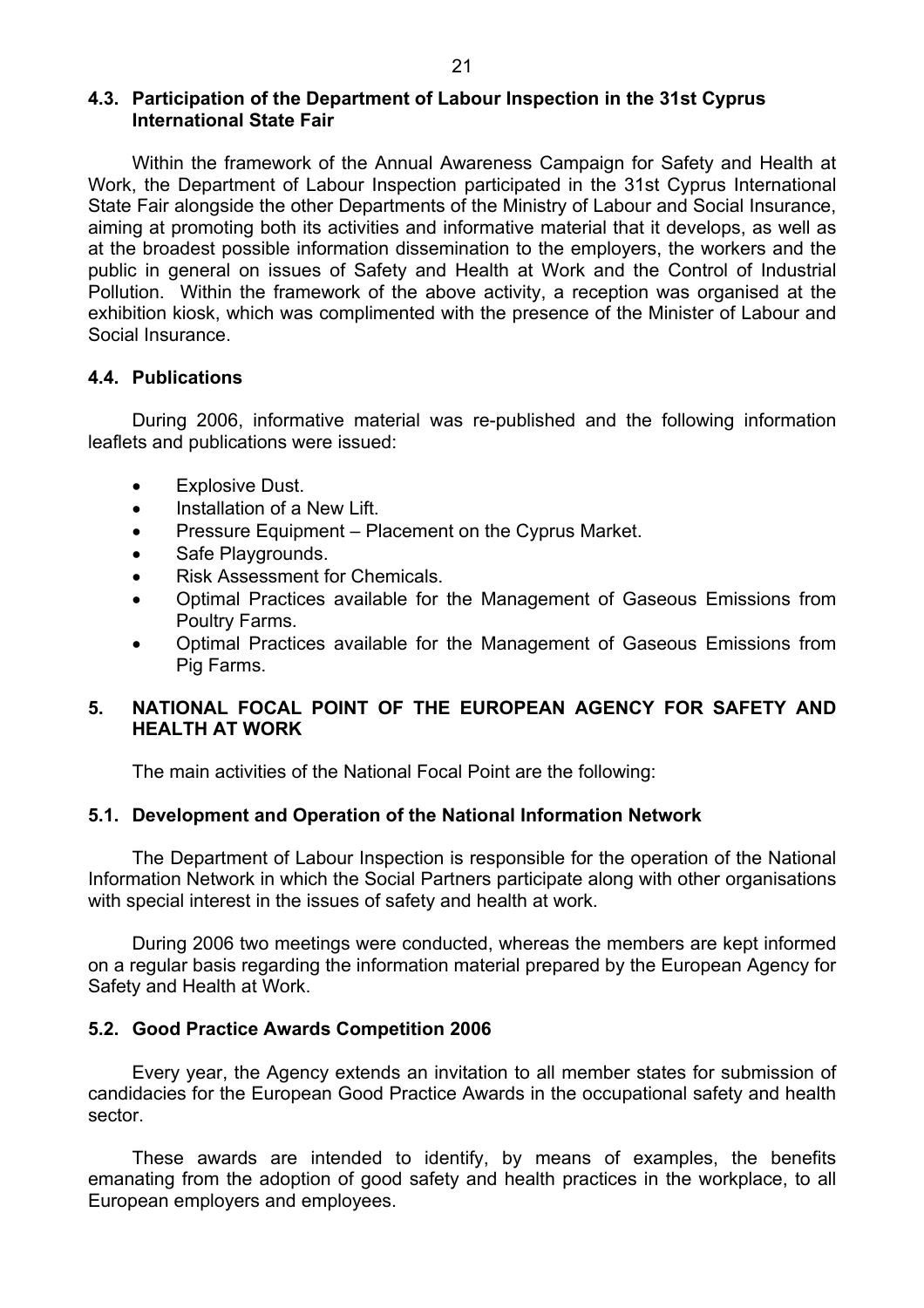For 2006, the European Good Practice Award Competition's theme was the promotion of effective administration of the occupational safety and health of young people at the workplace, as well as prevention measures to decrease the frequency of accidents and health issues amongst young workers. One such example was submitted, in the framework of the European Good Practice Award Competition.

The Department, having in mind the above, established an Assessment Committee in which representatives of the social partners participated and assessed the example submitted by Cypriot employers. The said example was judged to satisfy the participation criteria for the Good Practice Awards Competition, in the special topic of the European Week for Safety and Health at Work 2006 and was thus forwarded to the European Agency for Safety and Health at Work, as the Cypriot entry.

### **5.3. Development and Maintenance of the National Focal Point Webpage**

The Department of Labour Inspection maintains a special web page http://cy.osha.europa.eu in accordance with the Agency's specifications and this constitutes one of its network information points.

From existing statistical data it appears that for 2006, 48.725 visits were carried out to the Department's website. Approximately 59% of the visits were from abroad.

### **5.4. Participation in the Organisation of the European Week for Safety and Health at Work**

The Department, in collaboration with the Agency, participated in the organisation of the European Week for Safety and Health at Work for 2006, the theme of which was "SAFE START!" and its focus being to increase awareness in reducing occupational accidents and diseases in young persons.

### **5.5. Participation in the proceedings of the European Agency for Safety and Health at Work**

The Department actively partakes in the meetings of the Focal Points, the Administrative Council as a representative of the Government sector of Cyprus and the experts groups which take place in Bilbao, Spain in order to shape the action programmes of the Agency on a paneuropean level and to submit comments and observations on draft documents prepared by the Agency before these are pushed forward to the member states of the European Union.

The Department also participates actively in the Steering Committee of the "Healthy Workplace Initiative" Programme which concerns the ten new member states of the European Union and submits proposals for the success of the programme.

#### **5.6. Subsidy by the Agency**

The Department secured a subsidy by the Agency of 30.000 Euros as contribution of the Agency towards the materialisation of the European Week 2006 targets.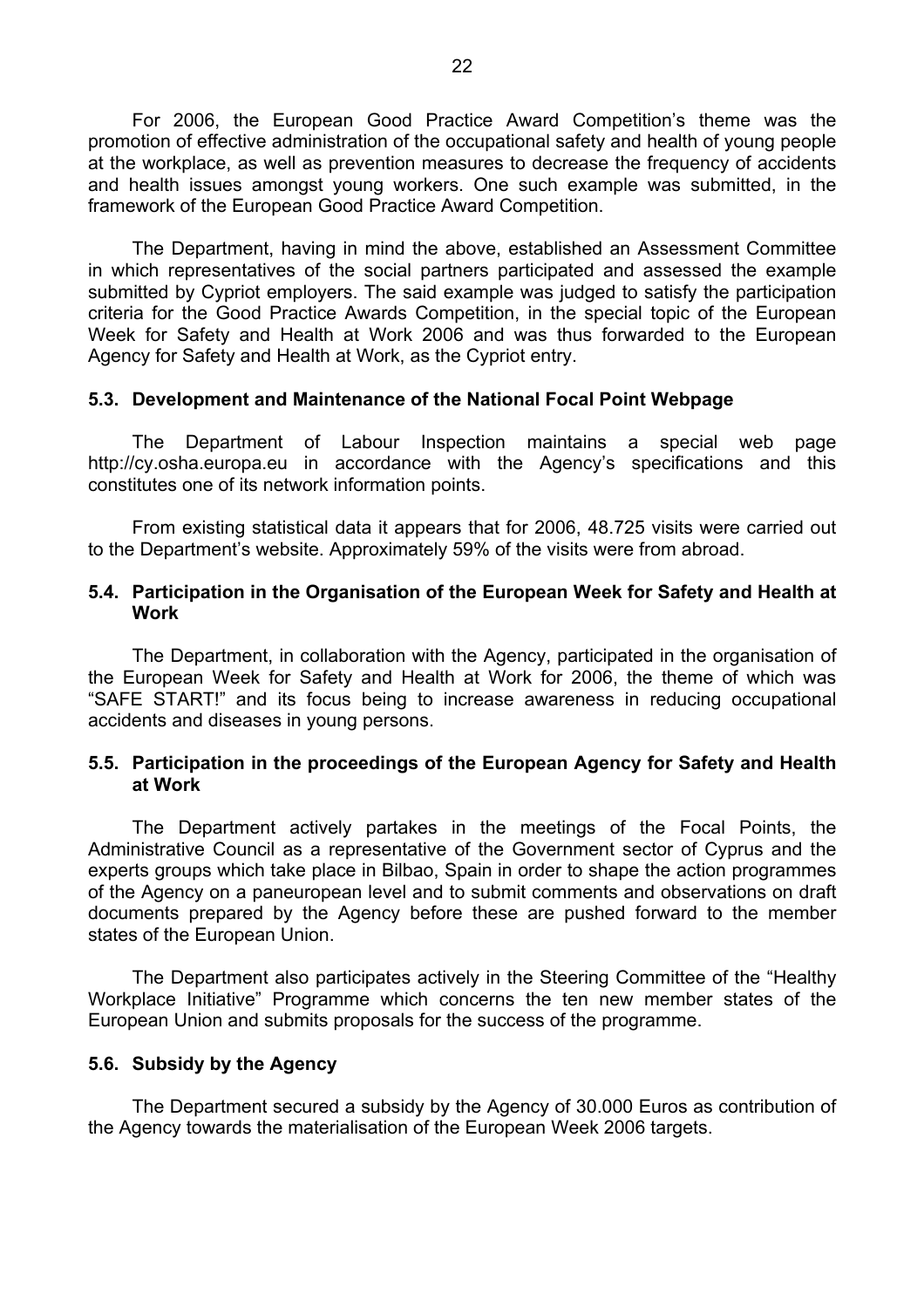#### **6. NATIONAL FOCAL POINT OF THE EUROPEAN NETWORK OF WORKPLACE HEALTH PROMOTION**

The main activities of the National Focal Point are the following:

#### **6.1. Participation in various projects of the Network**

The Department of Labour Inspection participated in the "Dragon-Fly" and "Work health II" projects of the Network. The target of those projects was to analyze the current situation regarding workplace health promotion to the new Member States, to identify models of good practice which are used and promote workers health and to search ways for the development of infrastructures and cooperation between Member States.

### **6.2. Participation at business meetings of the ENWHP**

The Department of Labour Inspection is actively participating at business meetings of the members of the National Focal Points of the Network. These business meetings are conducted twice a year, where organizational matters, internal procedures and the progress of the different projects, are discussed.

## **7. INDUSTRIAL POLLUTION CONTROL SECTOR**

The policy of the Department of Labour Inspection in the Sector of Industrial Pollution Control has as main objective, the prevention, the reduction and the control of pollution which arises from industrial installations, so that the best possible protection of the health and welfare of the citizens and the protection of the environment of the Republic is safeguarded.

The achievement of this objective is materialised through the effective implementation of the specific legislation for the control of industrial pollution, on the basis of which an integrated system of prevention and control has been established. This system includes the licensing of industrial installations, the systematic monitoring of their operation with on site inspections and emission measurements of pollutants, as well as the continuous monitoring and assessment of the atmospheric air quality.

The responsibility of the Sector is focused on the control of atmospheric pollution, for which the Department of Labour Inspection has the exclusive authority. For other relevant issues of industrial pollution control, such as liquid and solid industrial wastes control, the Department is in close co-operation with other co-authoritative Services.

## **7.1. Control of Industrial Emissions**

## **7.1.1. Licensing**

During 2006, within the framework of the implementation of the provisions of the Atmospheric Pollution Control Law of 2002, the Water Pollution Control Law of 2002 and the Integrated Pollution and Prevention Law of 2003, that refer to the licensing of industrial installations, the competent Technical Committee for the Protection of the Environment, which is chaired by the representative of the Department of Labour Inspection, examined 142 applications and prescribed specific operating conditions and emission limit values aiming at the effective protection of the environment. Upon proposals of the Technical Committee for the Protection of the Environment, 119 Air Emission Permits were granted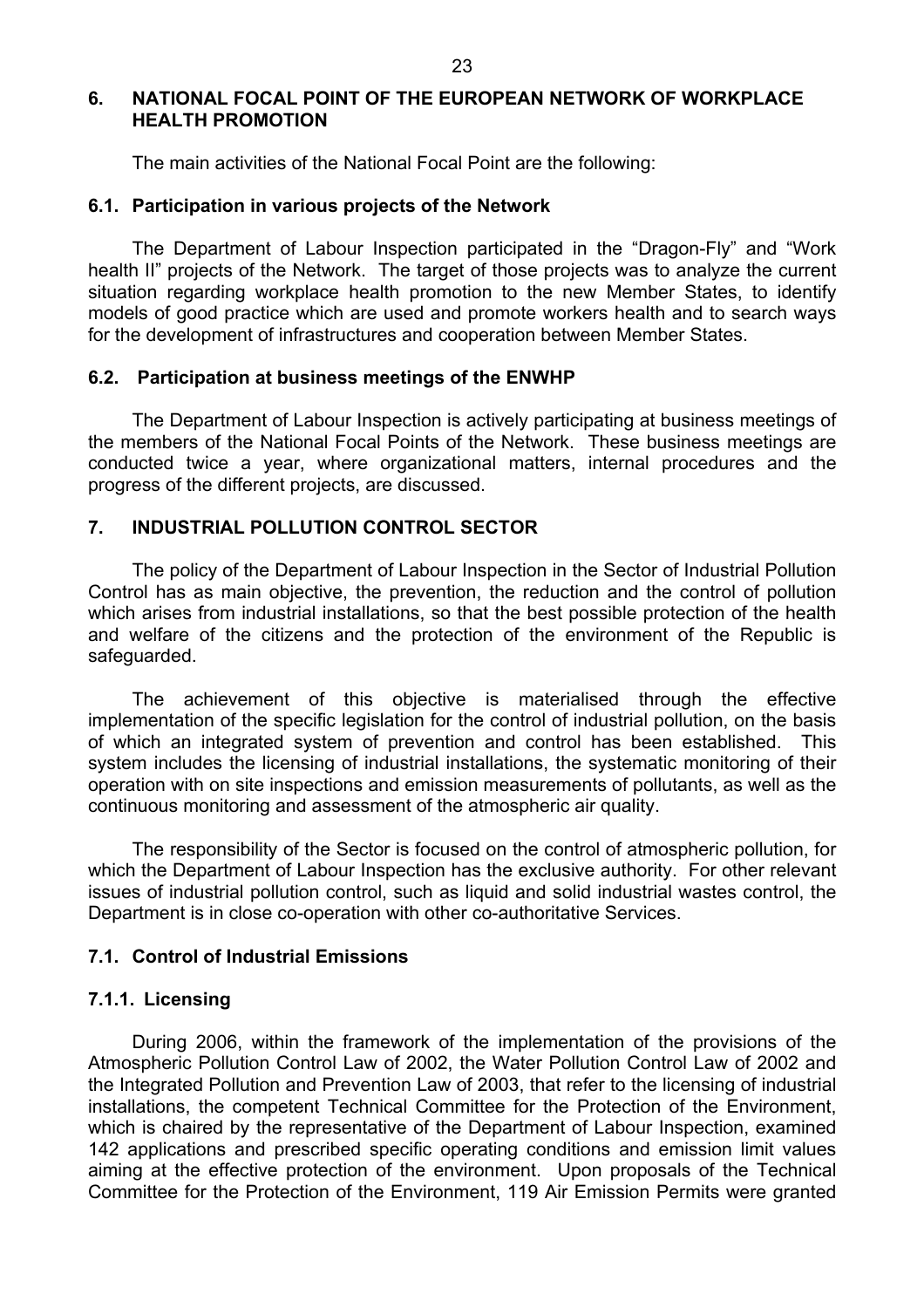by the Minister of Labour and Social Insurance and 23 Discharge Licenses were granted by the Minister of Agriculture, Natural Resources and Environment.

Ever since the new harmonised legislation came into force, a total of 369 Air Emission Permits were granted until the end of 2006, mainly to foundries, brick and tiles manufacturers, power stations, cement factories, petrol stations, paint and varnish producing installations, wood processing/ painting installations, electrostatic painting booths, pharmaceutical producing installations and various other categories of installations.

The following Table shows in more detail the categories and number of installations to which Air Emission Permits were granted until the end of 2006:

| <b>Installation Category</b>                                 | <b>Number of Air Emission Permits</b><br>granted until the end of 2006 |  |  |  |  |
|--------------------------------------------------------------|------------------------------------------------------------------------|--|--|--|--|
| <b>Petrol Stations</b>                                       | 246                                                                    |  |  |  |  |
| Wood Processing/ Painting                                    | 38                                                                     |  |  |  |  |
| <b>Power Stations</b>                                        | 3                                                                      |  |  |  |  |
| Cement factories                                             | 2                                                                      |  |  |  |  |
| <b>Bricks and Tiles</b>                                      | 10                                                                     |  |  |  |  |
| Slaughterhouses/ Obliteration of Animal Wastes               |                                                                        |  |  |  |  |
| Wood Impregnation                                            |                                                                        |  |  |  |  |
| Lime factories                                               |                                                                        |  |  |  |  |
| Electrostatic Paint                                          | 3                                                                      |  |  |  |  |
| Paint and Varnish Production                                 | 5                                                                      |  |  |  |  |
| Shoe soles manufacturing                                     | 2                                                                      |  |  |  |  |
| Printing office                                              | 12                                                                     |  |  |  |  |
| <b>Foundries</b>                                             |                                                                        |  |  |  |  |
| <b>Terminal Installations for Petroleum Products Storage</b> | 3                                                                      |  |  |  |  |
| <b>Pharmaceutical Production</b>                             | 8                                                                      |  |  |  |  |
| Miscellaneous                                                | 29                                                                     |  |  |  |  |
| Total                                                        | 369                                                                    |  |  |  |  |

More details about the installations, to which Air Emission Permits were granted, are shown on the webpage of the Department of Labour Inspection (http://www.mlsi.gov.cy/dli).

#### **7.1.2. Inspections/ Measurements**

Regarding the implementation and enforcement of the legislation, particular emphasis was given to checking of compliance of the specified operating conditions and emission limits of the Air Emission Permits. For this purpose, the inspections and the environmental measurements continued during 2006 in a more systematic way. Priority was given to the inspection and monitoring on a systematic basis, of those industrial installations, which by the nature of their processes and location, are likely to cause adverse impact to the public health and to the environment. In accordance with the Operating Conditions specified in the relevant Permits, the large industrial installations have already proceeded to the installation of control systems for the pollution reduction (filters) at the emission sources and as a result, the adverse implications on the environment from their operation have been considerably reduced.

During 2006, 245 inspections were carried out at licensed installations in order to check the compliance with the Operating Conditions, which are specified in the corresponding Air Emission Permits and 113 inspections were carried out to nonlicensable installations (e.g. boilers, crushing plants, concrete producing factories etc) in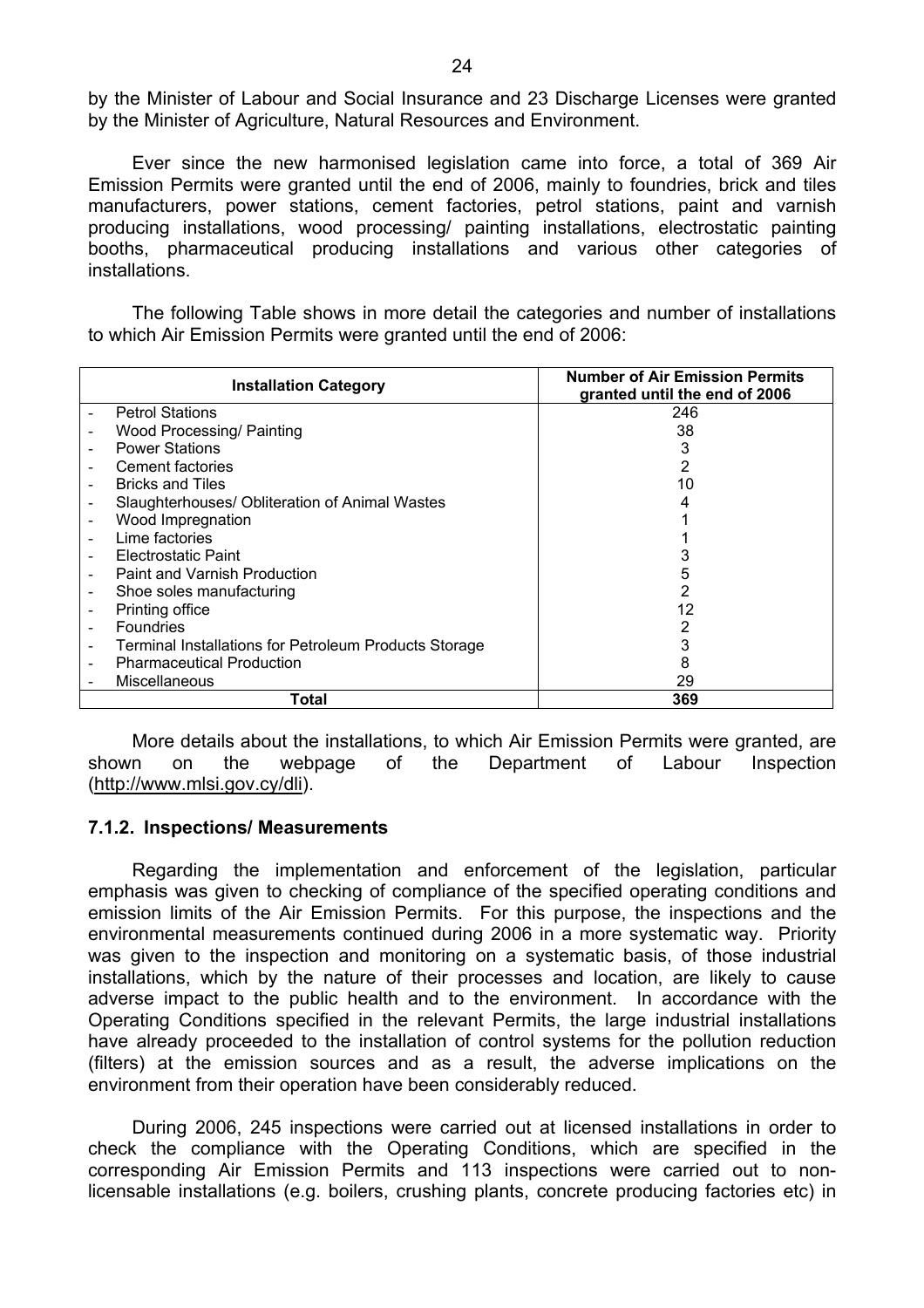order to check the compliance which the conditions which are specified in the relevant Regulations. In addition, 26 inspections were carried out for the investigation of public complaints related to the operation of neighbouring factories. Seven (7) questions by Members of Parliament, one (1) question by the Commissioner of the Environment and one (1) question submitted by the Ombudsman were answered.

The Inspectors of the Department periodically monitor emissions from large-scale industrial installations using the Mobile Emissions Monitoring Unit of the Department, which is appropriately equipped with monitoring instruments. During 2006, 23 sets of emission measurements of the concentration of different pollutants (dust, fume, sulphur dioxide, nitrogen oxides, volatile organic compounds and heavy metals) were carried out in large-scale industries (Power stations, cement factories, paint manufacturing industries etc) in order to check for compliance with the emission limits, which are specified in the Air Emission Permits. Seventy nine (79) emission measurements were also carried out at small boilers to check their emissions.

The monitoring of the operation of large-scale industrial installations was also achieved by competent Inspectors through the data validation and control of the air emission measurements obtained from instruments installed at the stacks of the aforementioned installations. The obligation for continuous emissions monitoring (selfmonitoring) is included as a condition on the relevant Air Emission Permits for the largescale industrial plants. The Inspectors of the Department of Labour Inspection have access to the environmental data obtained by the plant operators.

During 2006, one (1) Improvement Notice was issued regarding an installation for violation of the legislation. Also, 30 Warning Letters were sent to installations, which were not operating according to the conditions specified in their permits, in order to take measures to comply. In 2006, two of the eight cases still pending before the Court, on violations of the Atmospheric Pollution Control Law, were completed. For the first case the Court imposed a penalty of CYP 200.

The second case was judged in connection with another prosecution from the Environment Service for the same installation for violation of the Water Pollution Control Law of 2002. The main charge was the illegal discharge of liquid effluent. The Court took into consideration both charges (Department of Labour Inspection and Environment Service) and imposed a fine of CYP 5.000 plus two months of suspended imprisonment.

#### **7.2. Annual National Air Pollutant Emissions**

The Department of Labour Inspection, acting as the national focal point for the 1979 Convention on Long-Range Transboundary Air Pollution, was actively involved in the Convention's activities and its Protocols in 2006. Within this framework, the annual emissions of the air pollutants of Cyprus were estimated for the year 2005 and were forwarded to the Executive Body of the Convention and to the European Environment Agency. The data referred to above, have been included in the relative reports published by the Executive Body of the Convention.

 In the following Table the annual national air pollutant emissions per activity for the year 2005 are shown.

The total amount of emissions of Sulphur Oxides  $(SO_x)$  and in particular Sulphur Dioxide  $(SO<sub>2</sub>)$  is expected to decrease progressively as the consumption of fuels with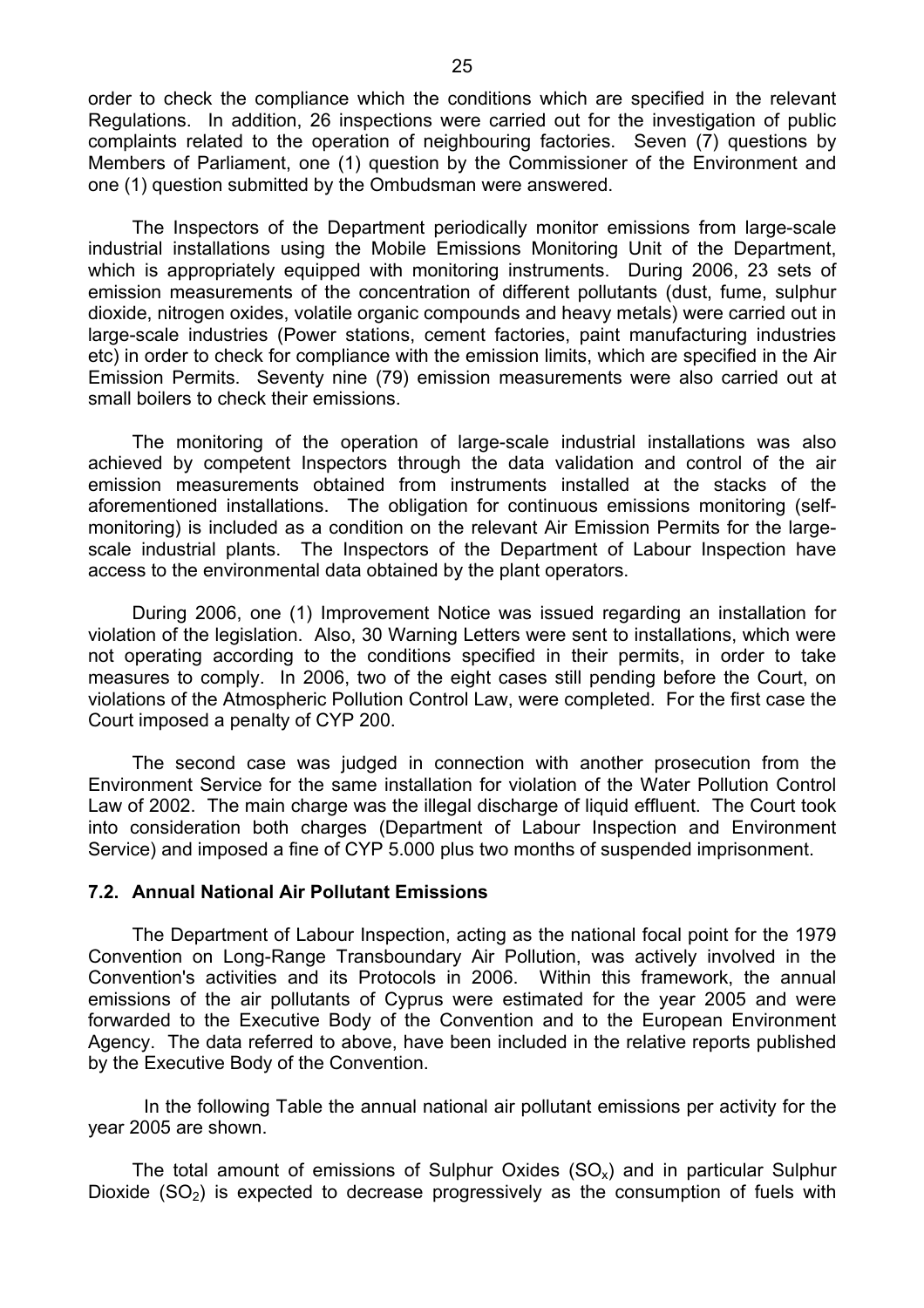lower sulphur concentration is increasing. The total emissions of Nitrogen Oxides (NO<sub>x</sub>) and Volatile Organic Compounds (VOC) are also expected to decrease, as the number of cars using catalytic converters increases. The cars using catalytic converters emit gases with lower concentrations of Nitrogen Oxides  $(NO<sub>x</sub>)$  and Volatile Organic Compounds (VOC). With reference to lead (Pb) emissions, it is noted that these emissions have been decreasing gradually during the last few years as the consumption of unleaded petrol in cars increases. During 2005, lead annual emissions decreased to 3,76 tons from 9,77 tons during 2004 and 50 tons during 2003.

|                                                                      | NO <sub>x</sub>       | CO    | <b>NMVOC</b> | SO <sub>x</sub>       | NH <sub>3</sub> | <b>TSP</b> | $PM_{10}$ | PM <sub>2.5</sub> | Pb   | Cd   | Hg    | <b>DIOXINS</b> |
|----------------------------------------------------------------------|-----------------------|-------|--------------|-----------------------|-----------------|------------|-----------|-------------------|------|------|-------|----------------|
|                                                                      | Gg<br>NO <sub>2</sub> | Gg    | Gg           | Gg<br>SO <sub>2</sub> | Gg              | Gg         | Gg        | Gg                | Mg   | Mg   | Mg    | g I-Teq        |
| <b>Public</b><br><b>Electricity</b><br>and Heat<br><b>Production</b> | 6,94                  | 0,55  | 2,20         | 34,10                 |                 | 0,73       | 0,55      | 0,36              | 1,44 | 1,10 | 1,10  | 0,11           |
| Manufacturing<br><b>Industry and</b><br><b>Construction</b>          | 0,48                  | 0,92  | 2,53         | 3,14                  |                 | 0,06       | 0,05      | 0,03              |      |      |       |                |
| <b>Road</b><br><b>Transportation</b>                                 | 6,79                  | 38,72 | 4,98         | 0,07                  | 0,02            | 0,31       | 0, 16     | 0,08              | 1,96 |      |       | 0,04           |
| <b>Residential</b><br><b>Heating</b>                                 | 0,42                  | 0,08  | 0,06         | 0,40                  |                 | 0,06       | 0,04      | 0,03              |      |      |       | 0,00           |
| <b>Agriculture</b>                                                   | 0,48                  | 0,37  | 0,09         | 0,12                  |                 | 0,01       | 0,01      | 0,01              |      |      |       |                |
| <b>Oil Storage</b>                                                   |                       |       | 0,30         |                       |                 |            |           |                   |      |      |       |                |
| Oil<br><b>Distribution</b>                                           |                       |       | 1,03         |                       |                 |            |           |                   |      |      |       |                |
| <b>Cement</b><br><b>Production</b>                                   | 2,18                  | 0,42  | 0,08         | 4,56                  |                 | 0,72       | 0,20      | 0,07              | 0,36 | 0,02 | 0, 18 | 1,08           |
| Lime<br><b>Production</b>                                            | 0.01                  | 0,00  | 0,00         | 0.06                  |                 | 0,04       | 0,03      | 0,02              |      |      |       |                |
| <b>Dry Cleaning</b>                                                  |                       |       | 0, 19        |                       |                 |            |           |                   |      |      |       |                |
| <b>Manure</b><br><b>Management</b>                                   |                       |       |              |                       | 4,92            |            |           |                   |      |      |       |                |
| <b>Waste</b><br>Incineration                                         |                       |       |              |                       |                 |            |           |                   |      |      |       | 2,38           |
| Use of<br><b>Fertilizers</b>                                         |                       |       |              |                       | 0,33            |            |           |                   |      |      |       |                |
| <b>Others (Fires,</b><br>Wood<br><b>Preservation)</b>                |                       |       |              |                       |                 |            |           |                   |      |      |       | 1,52           |
| <b>Total</b><br><b>Emissions</b>                                     | 17,3                  | 41,06 | 11,46        | 42,45                 | 5,27            | 1,93       | 1,04      | 0,60              | 3,76 | 1,12 | 1,28  | 5,13           |

**Annual Emissions of Air Pollutants per Activity (Year 2005)**

Note: Gg=kt (kilotons) and Mg=t (tons)

The above Table, further to the industrial emissions of Total Suspended Particulate (TSP), shows also the fraction of the total dust, which is consisted of particles with aerodynamic diameter smaller than 10 microns  $(PM_{10})$  and smaller than 2.5 microns  $(PM<sub>2.5</sub>)$ . Notably, the smaller the aerodynamic diameter of particulate matter, the greater the danger for human health.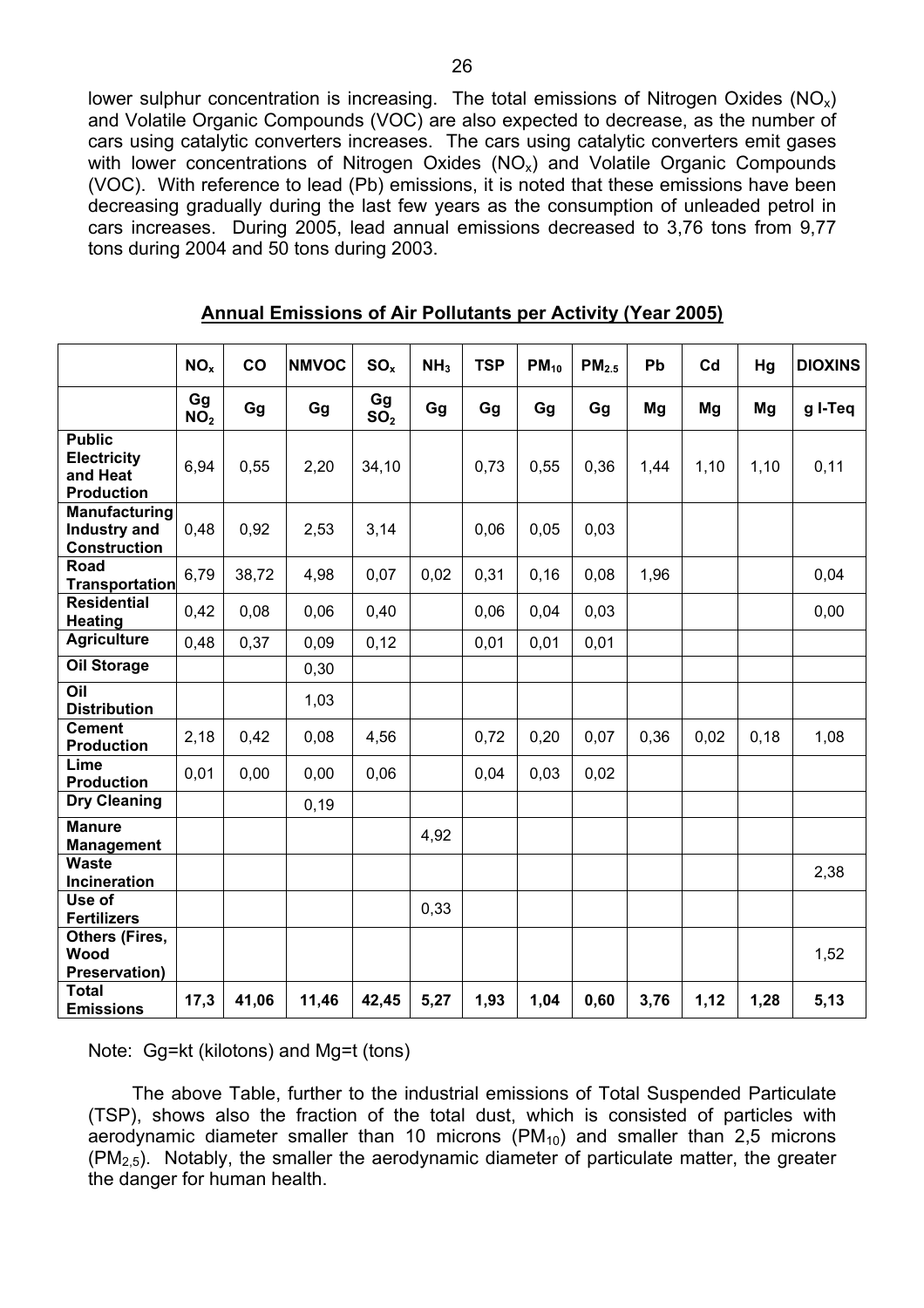The percentages of the annual national air pollutant emissions per activity for the year 2005 are presented in Figures 1 to 6. As shown in these Figures, road transportation and public electricity are the activities with the highest contribution to the emissions of Nitrogen Oxides. Additionally, road transportation is the main contributor of Carbon Monoxide and Volatile Organic Compounds (VOC) emissions.

The main contributor of Sulphur dioxide is public electricity and heat production and the main contributor of ammonia is manure management (poultries, piggeries). Finally, the activities with the highest contribution to the Total Suspended Particulates (TSP) emissions are public electricity production and cement production.



**Figure 1**: Percentage of Nitrogen Oxides Emissions per Activity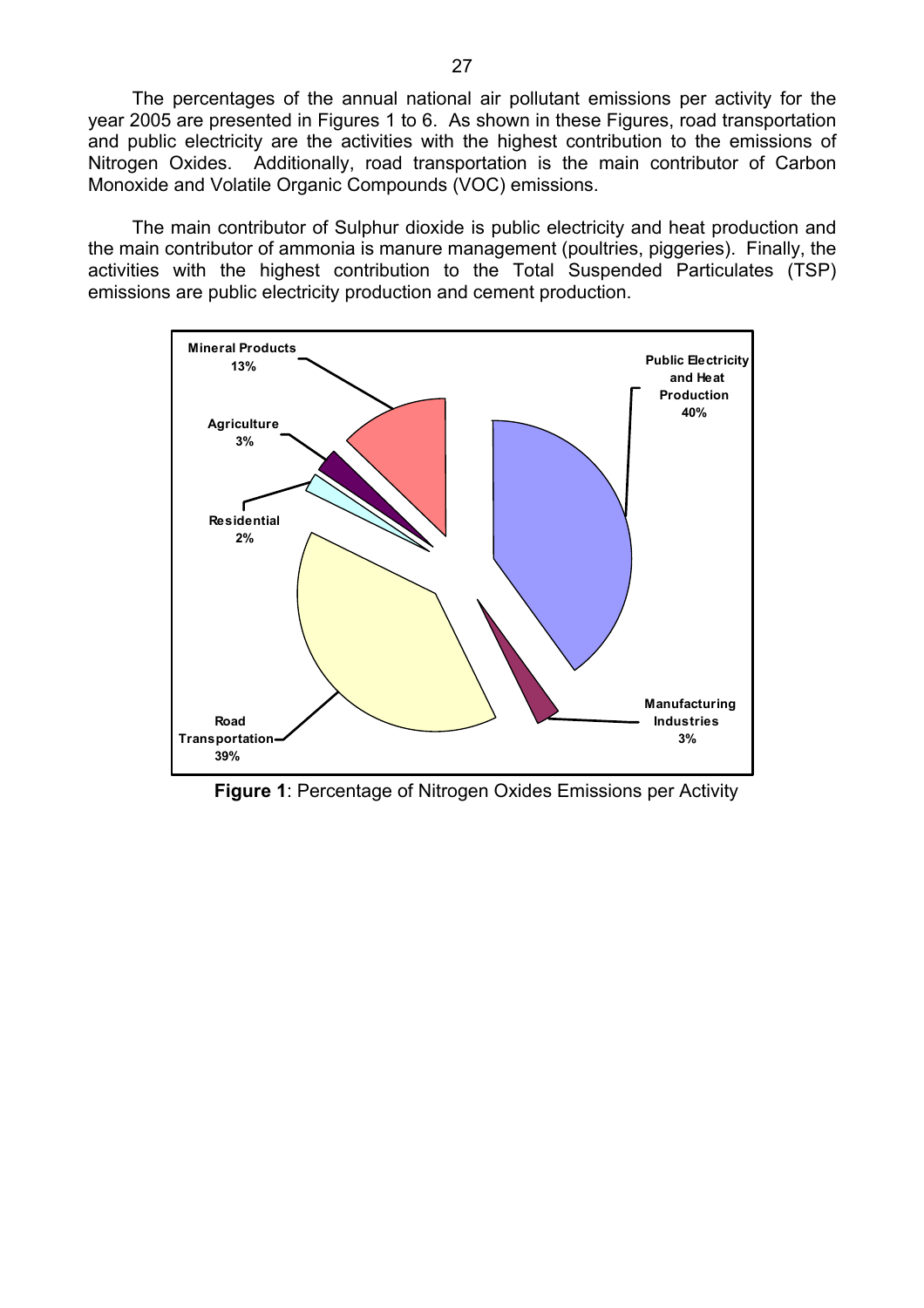

**Figure 2**: Percentage of Carbon Monoxide Emissions per Activity



**Figure 3**: Percentage of Volatile Organic Compounds Emissions per Activity

28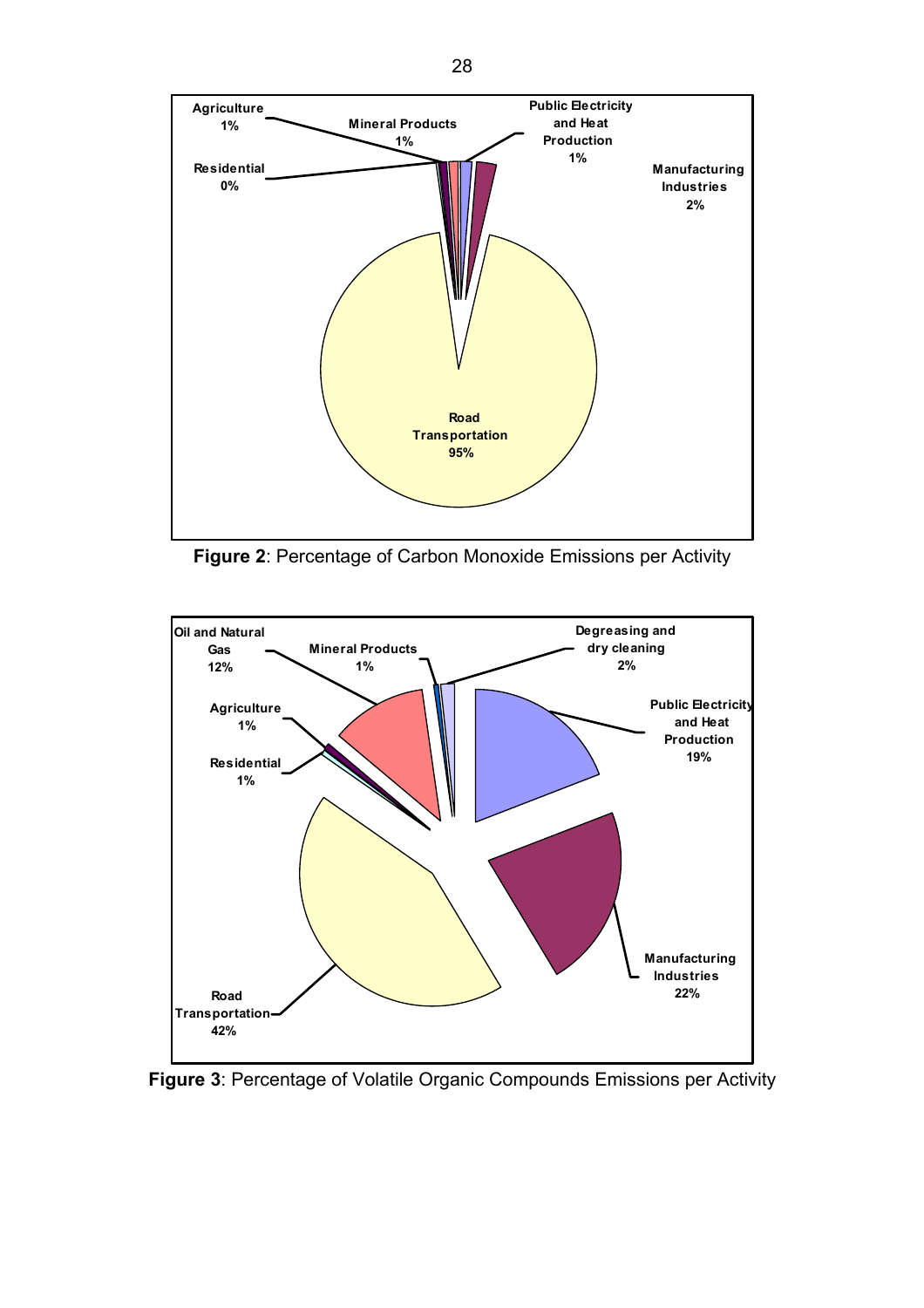

**Figure 4**: Percentage of Sulphur Dioxide Emissions per Activity



**Figure 5**: Percentage of Ammonia Emissions per Activity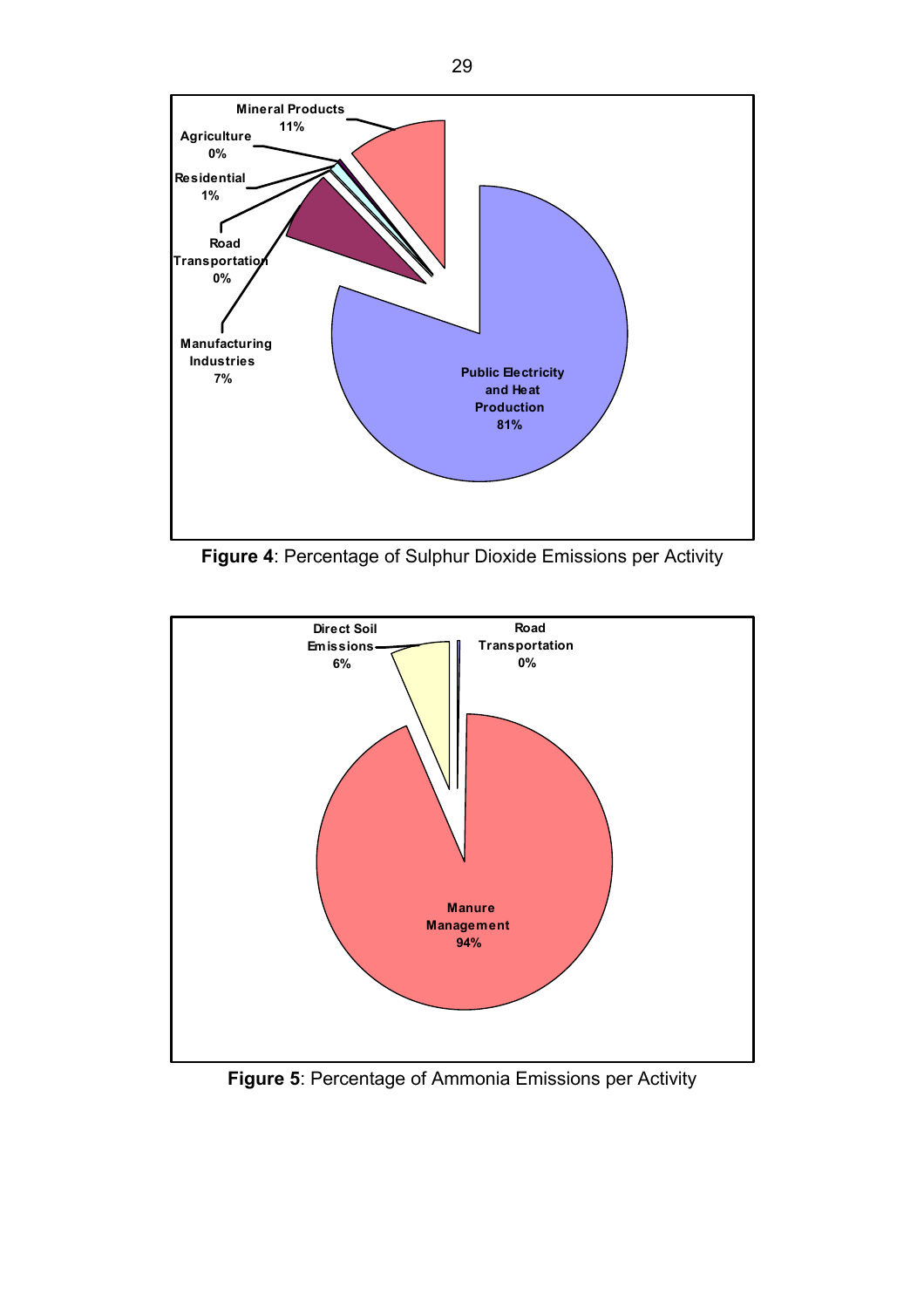

**Figure 6**: Percentage of Total Suspended Particulate Emissions per Activity

## **7.3. Harmonization with the European Union Acquis**

Within the framework of completing the relevant harmonization of the Cyprus legislation with the European Union Acquis, the Department of Labour Inspection prepared the following three pieces of legislation that are related to the field of the control of atmospheric pollution:

- The Air Quality (Arsenic, Cadmium, Mercury, Nickel and Polycyclic Aromatic Hydrocarbons in Ambient Air) Regulations of 2006
- The Control of Atmospheric Pollution (Non Licensable Installations) (Amendment) Regulations of 2006
- The Protocol to the 1979 Convention on Long-Range Transboundary Air Pollution to Abate Acidification, Eutrophication and Ground-Level Ozone (Ratifying) Law of 2006

Furthermore the following pieces of legislation have been issued:

- The Limitation of Emissions of Volatile Organic Compounds due to the Use of Organic Solvents in Certain Paints, Varnishes, Vehicle Refinishing Products and Other Paint Products Law of 2006 (Law 35(I)/2006)
- The Control of Atmospheric Pollution (Limitation of Volatile Organic Compounds Emissions due to the Use of Organic Solvents in Certain Activities and Installations) (Amendment) Regulations of 2006 (P.I. 51/2006)
- The Protocol to the 1979 Convention on Long-Range Transboundary Air Pollution on Further Reduction of Sulphur Emissions (Ratifying) Law of 2006 (Law 5(III)/2006)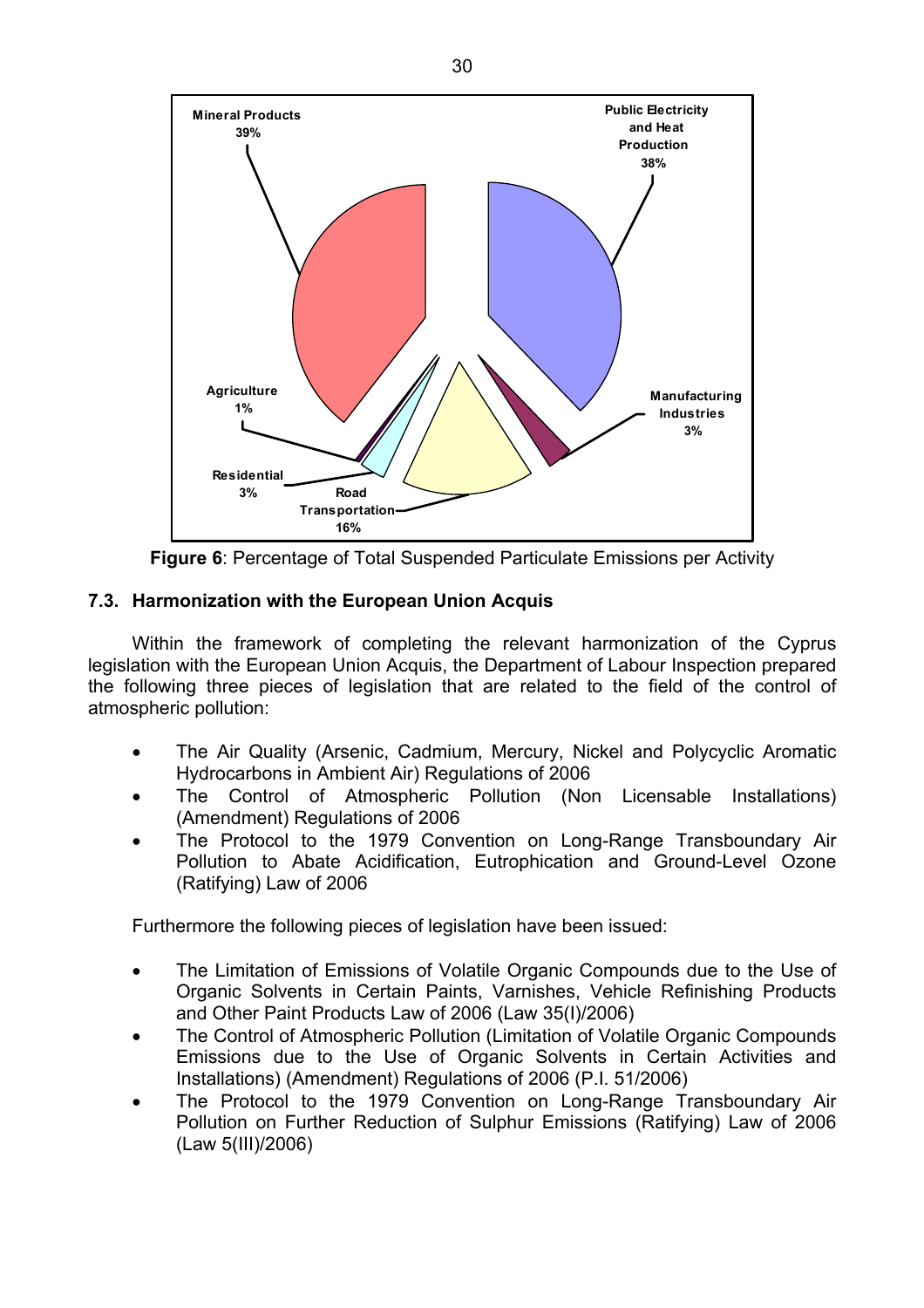#### **7.4. Awareness Campaign on Reduction of the Atmospheric Pollution Issues**

In December of 2005 the Department carried out a campaign through radio, having as its main aim the sensitization of society on the reduction of the atmospheric pollution and of conveying to citizens the message that clean air means better quality of life.

In achieving this aim, two radio messages were used. The first aimed at ordinary citizens and the second at the industrialists. The written text of the messages and the recorded sound messages are on the webpage of the Department (policy sector "Control of Industrial Pollution").

The first radio message informed citizens that the reduction of the atmospheric pollution is among others possible through the daily activities, even through the in house activities. It was focused on the fact that every citizen could contribute significantly to the reduction of the atmospheric pollution by saving electrical energy and using the car rationally.

The second radio message, towards the industrialists, was focused on the role that the industries could play on the reduction of the atmospheric pollution, applying precautionary measures and using environmentally friendly clean technologies.

Furthermore, within the framework of informing people and the owners of big farming installations falling within the scope of the Directive 1996/61/EC on Integrated Prevention and Pollution Control (IPPC), two special leaflets were prepared and distributed referring to the use of Best Available Techniques (BATs) in piggeries and poultry farms.

In November, the Department of Labour Inspection organized a seminar on "Emissions of Persistent Organic Pollutants from the incineration and burning of wastes". All governmental and non governmental organizations that are involved in this subject were invited. The seminar was organized within the framework of the obligations of Cyprus arising from the provisions of the Stockholm Convention. Its aim was to inform all authorities and the public about the emissions and effects on the environment and human health of Persistent Organic Pollutants (Dioxins).

During 2006 various seminars were organised in cooperation with other competent bodies presenting the new European legal framework on the Control of Atmospheric Pollution. Furthermore, Labour Inspection Officers of the Sector had several meetings with the representatives of the paint manufacturers and paints importers associations where the provisions of the new Law 35(I)/2006 on Paints and Varnishes have been discussed. Meetings were also held with the owners of dry cleaning installations in order to explain to them the provisions of the Control of Atmospheric Pollution (Limitation of Volatile Organic Compounds Emissions due to the Use of Organic Solvents in Certain Activities and Installations) Regulations of 2003.

#### **7.5. Submission of Reports to the European Union**

The following reports have been submitted to the European Commission and the European Environment Agency concerning the implementation of:

- (a) Directive 1996/61/EC on Integrated Prevention and Pollution Control (IPPC)
- (b) Directive 2001/81/EC on National Emission Ceilings
- (c) Decision 2000/479/EC for the establishment of a European Pollutant Emission Registry (EPER)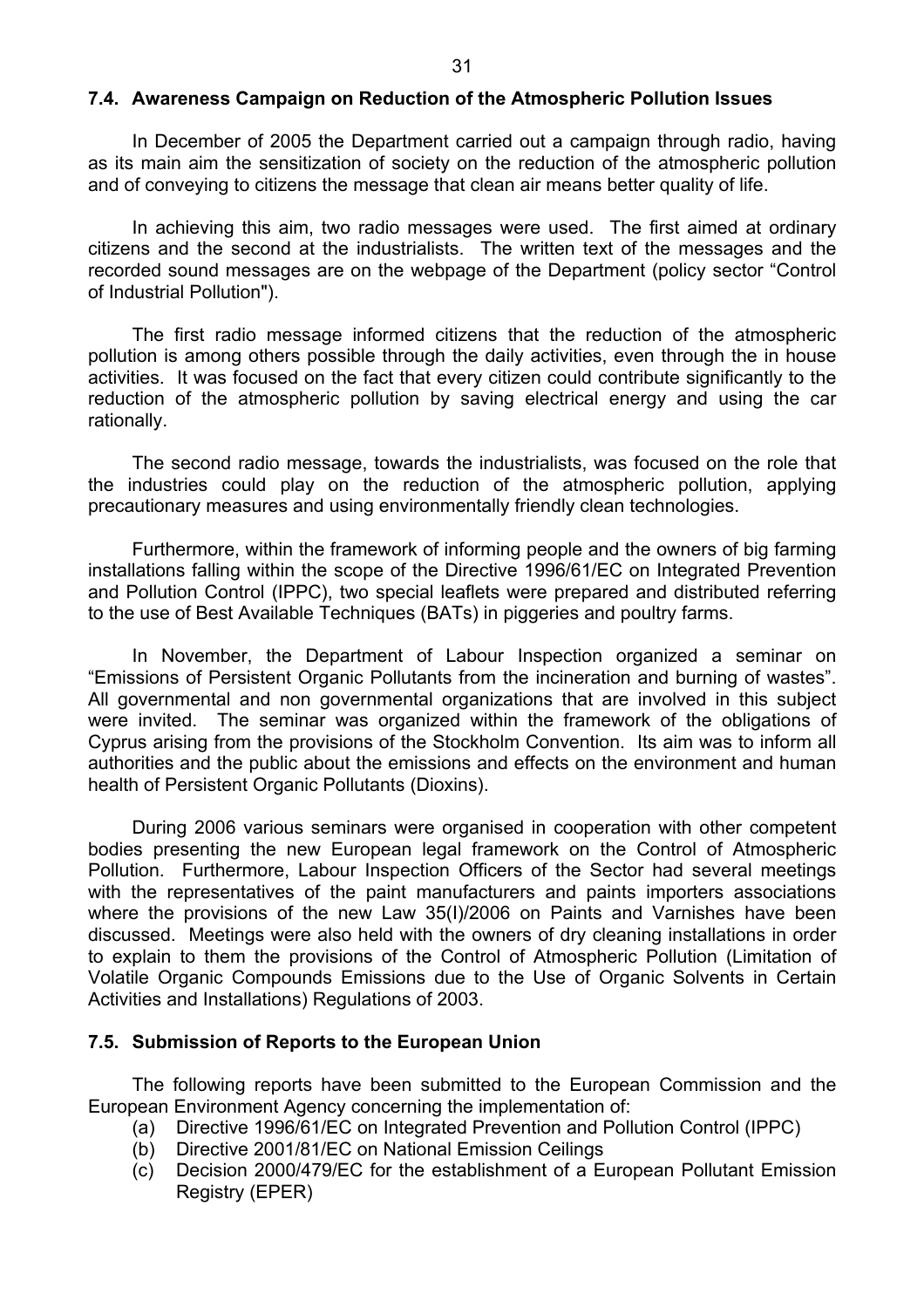The above reports were submitted within the deadline set by the European Commission using online procedures. The reports are available to the public through the Department's website.

Additionally, during 2006 the National Emission Inventory for the year 2005 was submitted electronically to the Executive Body of the 1979 Geneva Convention on Long-Range Transboundary Air Pollution.

### **8. AIR QUALITY CONTROL SECTOR**

### **8.1. Ambient Air Quality Monitoring**

The Department of Labour Inspection continued during 2006 the measurements of ambient air quality in Cyprus, which are uninterruptedly being carried out since 1991. These measurements are effected using nine Mobile Units, fully equipped with automatic real time monitoring instruments for continuous measurements of the following air pollutants:

- Nitric Oxide, Nitrogen Dioxide and Oxides of Nitrogen (NO,  $NO<sub>2</sub>$ , NO<sub>x</sub>)
- Ozone  $(O_3)$
- Sulphur Dioxide  $(SO<sub>2</sub>)$
- Carbon Monoxide (CO),
- Particulate Matter ( $PM_{10}$ ),
- Lead (Pb)
- Benzene  $(C_6 H_6)$

Furthermore, the most important meteorological parameters are also monitored, such as:

- Wind Direction (WD),
- Wind Speed (WS).
- Ambient Temperature (T),
- Relative Humidity (RH),
- Atmospheric Pressure (P),
- Solar Radiation (SR)

Representative pictures of a Mobile Unit are shown in Figure 7.

During 2006, ambient air quality measurements were carried out on a systematic basis at the following locations:

- (a) Yard of the Nicosia General Hospital
- (b) Apostolos Loukas Elementary School, Strovolos
- (c) Within Larnaca Park
- (d) Aristofanous Street, Larnaca, opposite st. Nicolas Church
- (e) Archiepiskopou Makariou III Avenue, Limassol
- (f) Ayia Sofia and Seyhellon Street, Limassol
- (g) Paphos Central Police Station,
- (h) Vasilikos Area, Zygi
- (i) Ayia Marina Xyliatou Village Area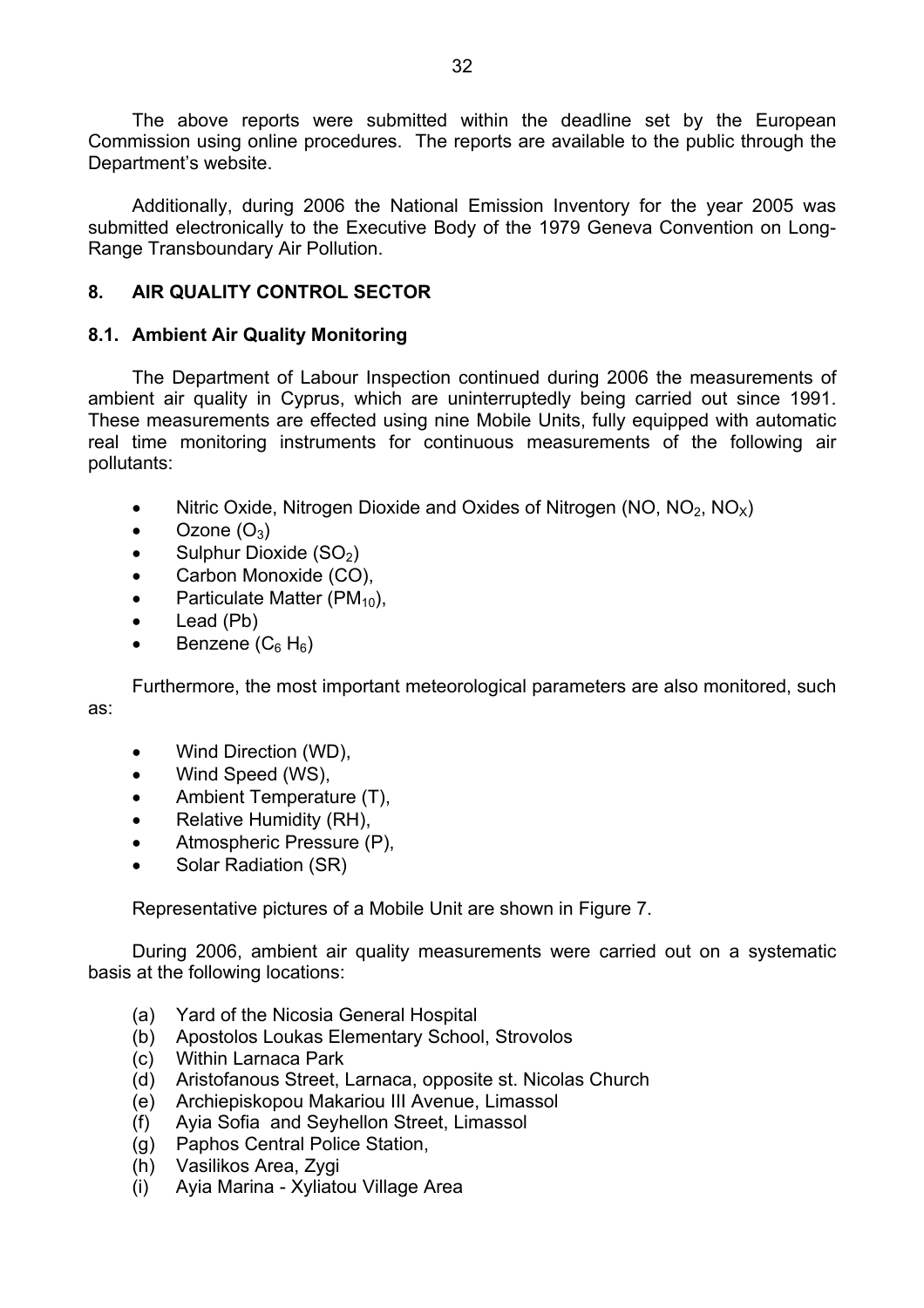In addition to the above measurements, with the help of special sampling pumps, concentration measurements for  $PM_{10}$  and  $PM_{2.5}$  particulate matter and volatile organic compounds were performed in all the cities of Cyprus, as well as analysis of particulate matter for the identification of different metals.

On a regular basis, daily updated reports are uploaded on the Department's website www.mlsi.gov.cy/dli regarding the air quality in Cyprus, as well as announcements to alert the public, when it is deemed necessary.

The results of the measurements of the main atmospheric pollutants in the above mentioned locations (urban, industrial, rural), show that the concentrations of most pollutants are below the Ambient Air Quality Limits of Cyprus that are prescribed under the new harmonized Legislation, being enforced since November of 2002. In the case of Sulphur Dioxide and Carbon Monoxide a decreasing trend of their concentration in ambient air, during the past three years, has been observed after the implementation of appropriate measures in order to limit their emissions (Figures 8 and 9). However, in the case of Ozone and the respirable suspended particles, the respective limits have been exceeded.

In the case of Ozone, the limit exceedances are mainly due to the prevailing climate conditions in Cyprus (i.e. high temperature and high solar radiation) as well as the transboundary pollution and the transport of ozone and its precursor substances, from the eastern Mediterranean region and neighboring countries.

The exceedances of the respirable suspended particles are mainly due to traffic emissions, industrial emissions, dust transport from agricultural areas and the Sahara desert, as well as due to dust resuspension from the roads and the open areas of the towns especially during the dry time periods and due to sea salt.

It is noted that the existing problem of the above two pollutants is not a local but a regional one, faced by the majority of EU Member States, specifically by the Mediterranean countries, where longer periods of sunshine and similar climatologically conditions are prevailing.

The ambient air quality data of Cyprus for the years 2003, 2004, 2005 and 2006 were sent to the European Environmental Organization and are available to the public through the website of the mentioned organization.

### **8.2. Programmes with the European Union**

### **A. Project with title «Monitoring System of the Air Pollution in Cyprus»**

With the completion of this project, the Department acquired five new monitoring stations equipped with automated instruments in order to obtain concentration measurements of the different pollutants in the atmosphere, as well as a specialized logistic system, for the assessment of ambient air quality in areas were no measurements are conducted.

 Furthermore, the Department is in place to completely respond to the obligations that are derived from the European Legislation and provide extensive and constant (on – line) information to the public through its upgraded website (www.airquality.gov.cy), as well as through an outdoor information screen located in a central location of Nicosia opposite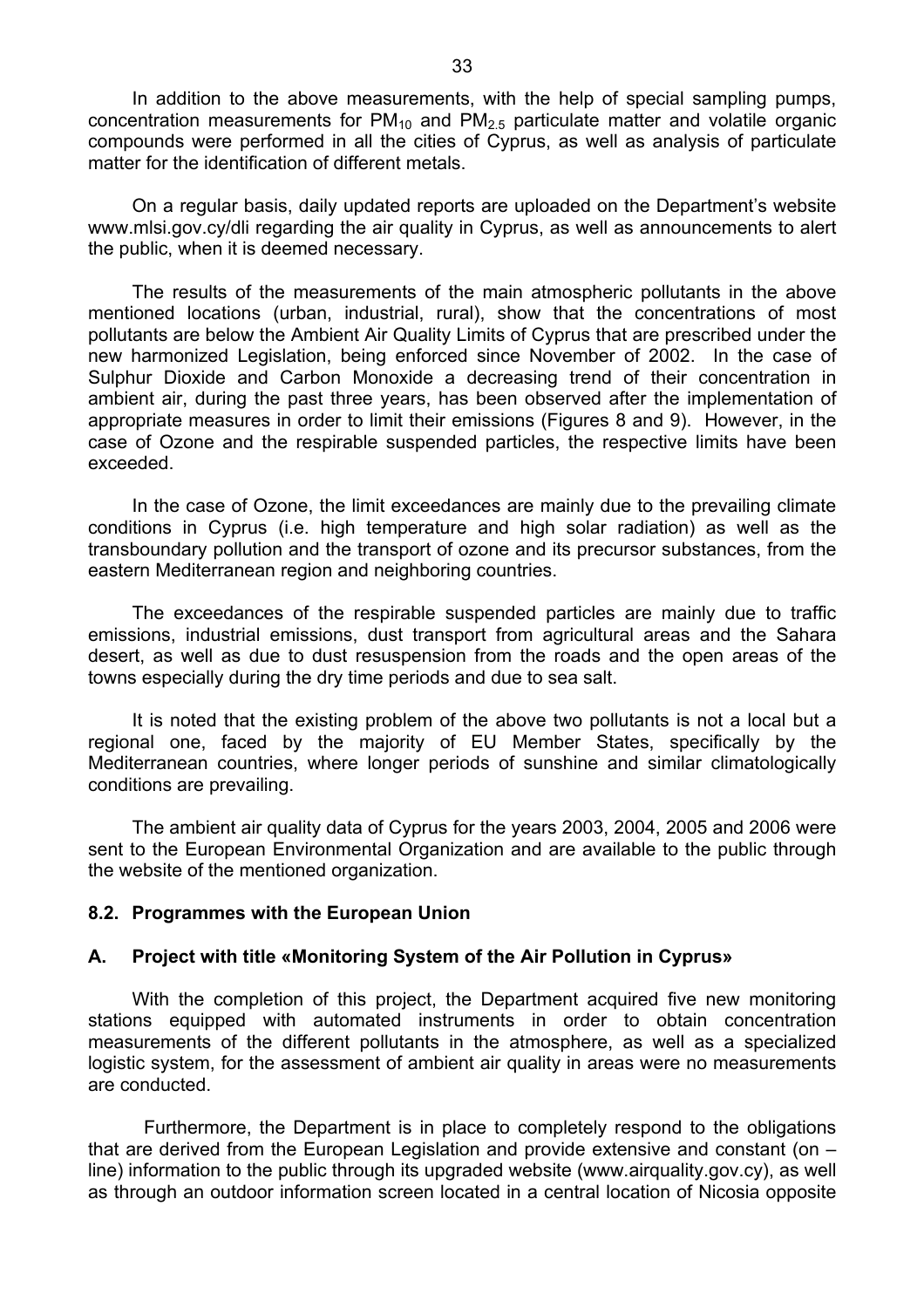the old GSP stadium and two other indoor information screens, one inside the Ministry of Labour and Social Insurance building and one in the Citizen Service Centre in Nicosia.

### **B. Transition Facility 2005**

Plan Title:

"Improvement of the Department of Labour Inspection for the assessment and management of Air Quality"

The Department of Labour Inspection during 2006 started the implementation, of the above plan, which is constituted by 3 parts:

Part 1: Twinning Program with title: "Upgrade of the existing Measurement Laboratory on the level of an accredited National Reference Laboratory"

Part 2: Offer for the supply of equipment for the National Reference Laboratory.

Part 3: Creation of a detailed emissions database for the different atmospheric pollutants for Cyprus.

It is expected that the plan will be completed by June of 2008.

### **8.3. Harmonization with the European Acquis**

Within the framework of the process of harmonizing the Cyprus legislation to the European Union Acquis, the Department of Labour Inspection prepared regulations to comply with the Directive 2004/107/EC of the European Parliament and of the Council of 15 December 2004 relating to arsenic, cadmium, mercury, nickel and polycyclic aromatic hydrocarbons in ambient air.

The objectives of this Directive shall be to:

- (a) establish a target value for the concentration of arsenic, cadmium, nickel and benzo(a)pyrene in ambient air so as to avoid, prevent or reduce harmful effects of arsenic, cadmium, nickel and polycyclic aromatic hydrocarbons on human health and the environment as a whole;
- (b) ensure, with respect to arsenic, cadmium, nickel and polycyclic aromatic hydrocarbons, that ambient air quality is maintained where it is good and that it is improved in other cases;
- (c) determine common methods and criteria for the assessment of concentrations of arsenic, cadmium, mercury, nickel and polycyclic aromatic hydrocarbons in ambient air as well as of the deposition of arsenic, cadmium, mercury, nickel and polycyclic aromatic hydrocarbons;
- (d) ensure that adequate information on concentrations of arsenic, cadmium, mercury, nickel and polycyclic aromatic hydrocarbons in ambient air as well as on the deposition of arsenic, cadmium, mercury, nickel and polycyclic aromatic hydrocarbons is obtained and ensure that it is made available to the public.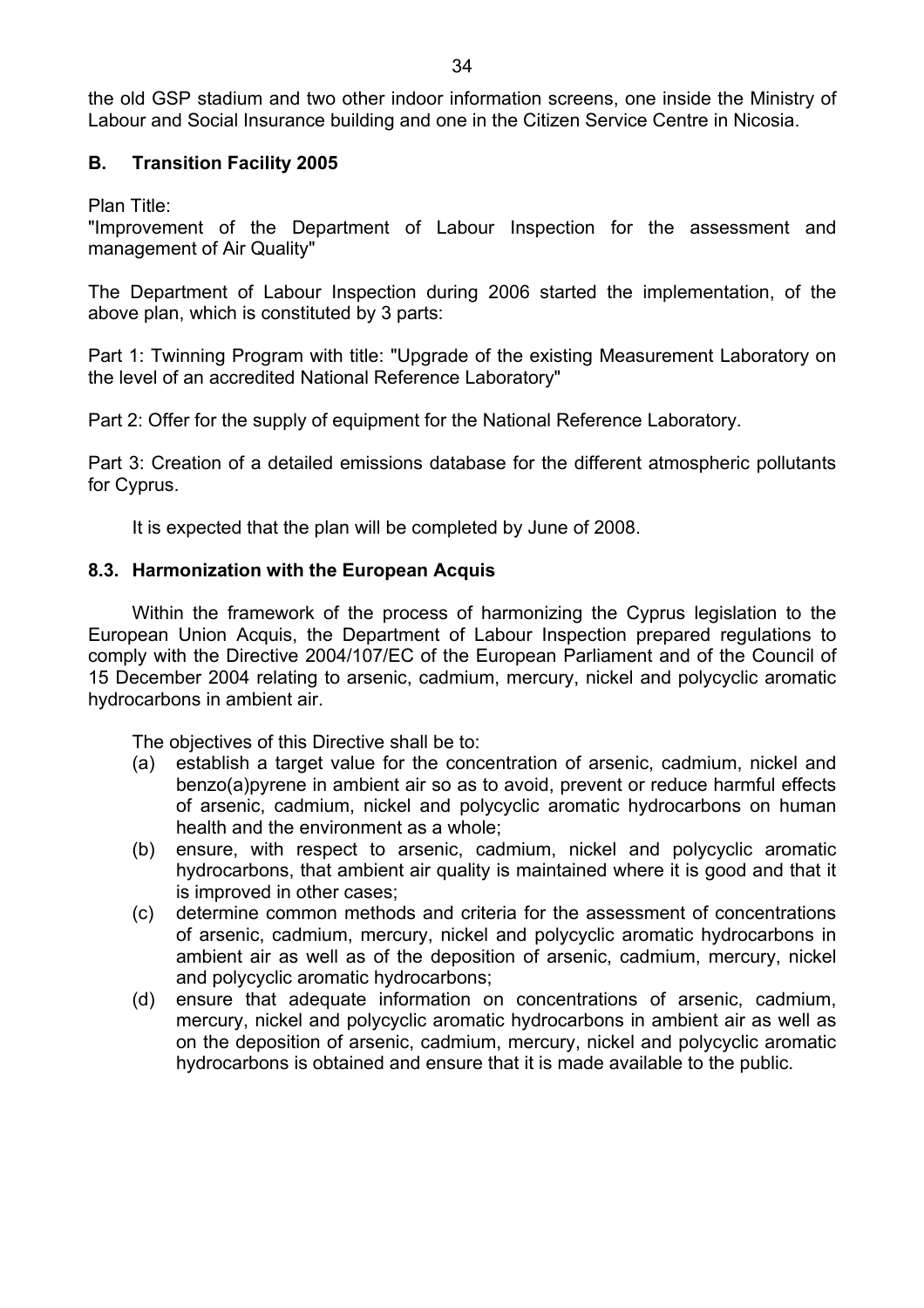

Figure 7: Mobile Measurement Unit for Ambient Air Quality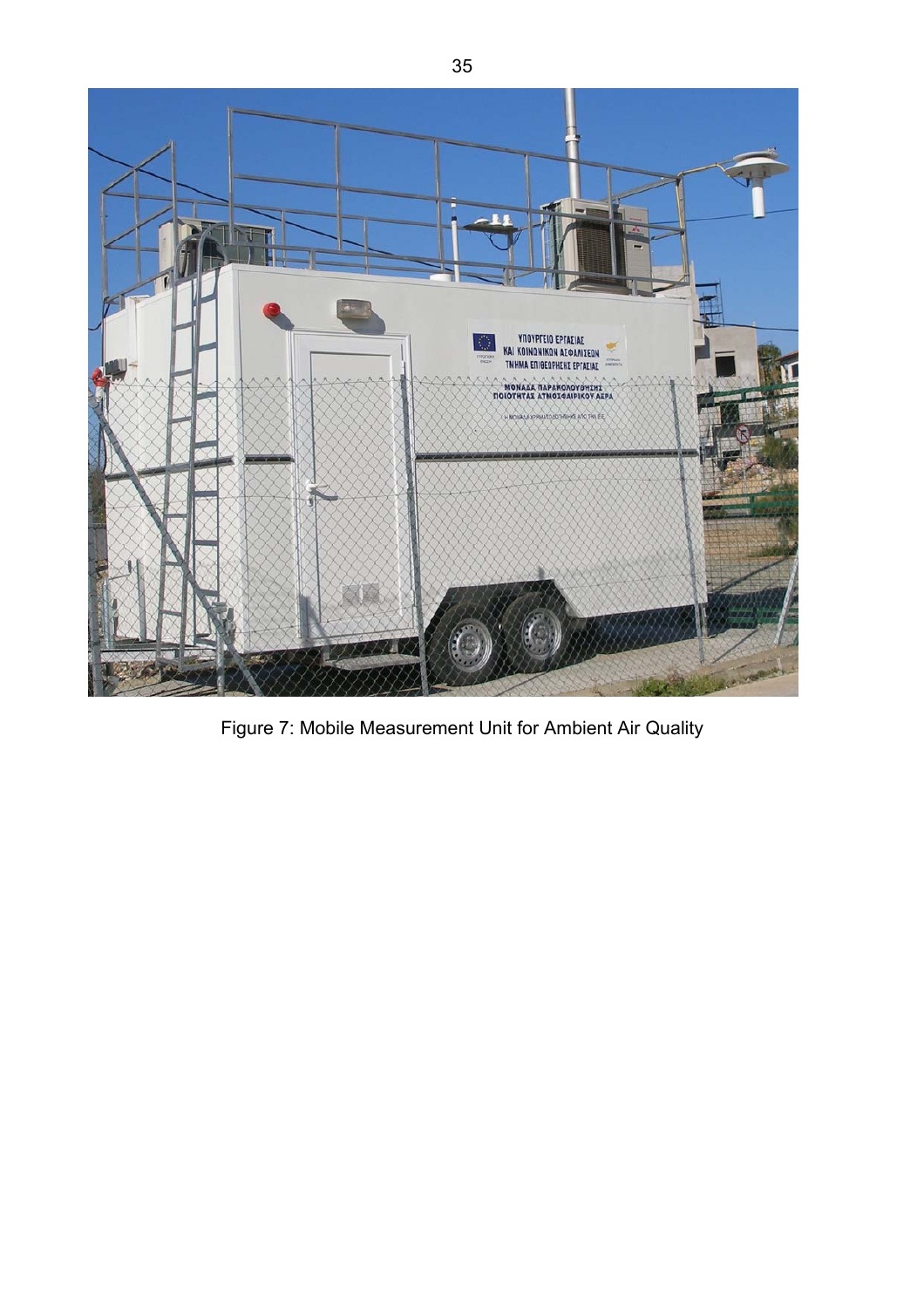

Figure 8: Annual variance of  $SO<sub>2</sub>$  concentrations in atmospheric air in the cities of Nicosia and Larnaca



Figure 9: Annual variance of CO concentrations in atmospheric air in the cities of Nicosia and Larnaca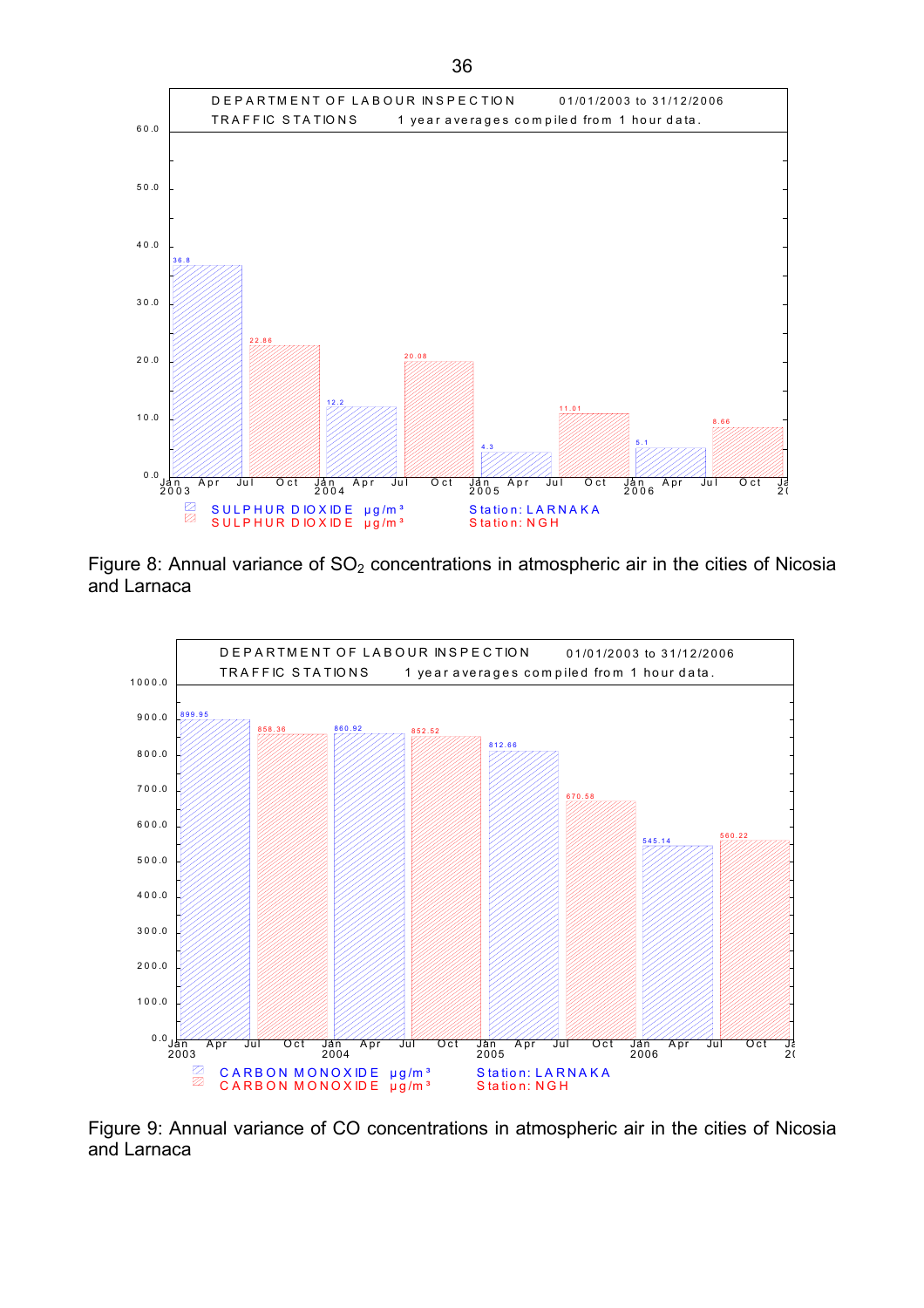### **9. SECTOR OF RADIATION PROTECTION, NUCLEAR SAFETY AND RADIOACTIVE WASTE MANAGEMENT**

The main objective of the Radiation Protection, Nuclear Safety and Radioactive Waste Management Sector is to secure adequate levels of protection of the workers, the public, the patients and the environment from the risks due to exposure to ionising radiation or dispersion of radioactive substances. The materialisation of the above objective is achieved with the implementation of the relevant legislation, the monitoring of environmental radioactivity levels and the radiological emergency preparedness and response, in cooperation with other services or agencies and, in general, with all other stakeholders.

### **9.1. Legislation about the protection against risks from ionising radiation**

During 2006, the preparatory work and the arrangements for the effective implementation of the legislation on protection from ionising radiation, enacted in 2002, continued. In addition, a new set of Regulations for the control of High Activity Sealed Sources and Orphan Sources was issued by the Council of Ministers and approved by the House of Representatives in January 2006, in compliance with the respective EURATOM **Directive** 

On the basis of the above legislation, the general framework of obligations and procedures for licensing of sources and practices that involve exposure to ionising radiation, as well as the implementation of measures for the protection from ionising radiation, is defined. This framework includes, among others, the establishment of the Radiation Protection Committee, which acts as an advisory instrument to the Council of Ministers, and also empowers the Council to issue new Regulations. The responsibility for the enforcement and administration of the relevant legislation is under the Minister of Labour and Social Insurance, through the Radiation Inspection and Control Service of the Department of Labour Inspection, which was staffed with two new officers since April 2006.

The above legislation is fully harmonised with the corresponding European Acquis, as well as with the Standards and Regulations of the International Atomic Energy Agency (IAEA), where Cyprus is a member since 1965.

 In 2006, the training of various target groups of the stakeholders, as well as the inspection of various premises and practices involving use of ionizing radiation, continued. In 2006 the New Nicosia General Hospital was licensed, and the licensing conditions for a number of clinical laboratories, hospitals and other facilities involving use of ionizing radiation, were prepared. Moreover, a number of certificates and approvals on import or export of various sources of ionizing radiation and radioactive substances, radiation protection advisory services, as well as on export of various scrap metals, was granted.

 Furthermore, additional portable equipment was purchased to be used by the Department of Labour Inspection inspectors for performing ionising and non-ionising radiation measurements and surveys for compliance and enforcement purposes. The total suspended particle (dust) monitoring system for radioactivity in air, as well as the continuous ambient gamma dose in air monitoring network, which comprises of seven local stations that cover the whole area controlled by the Republic of Cyprus, and three control centres, were set in operation.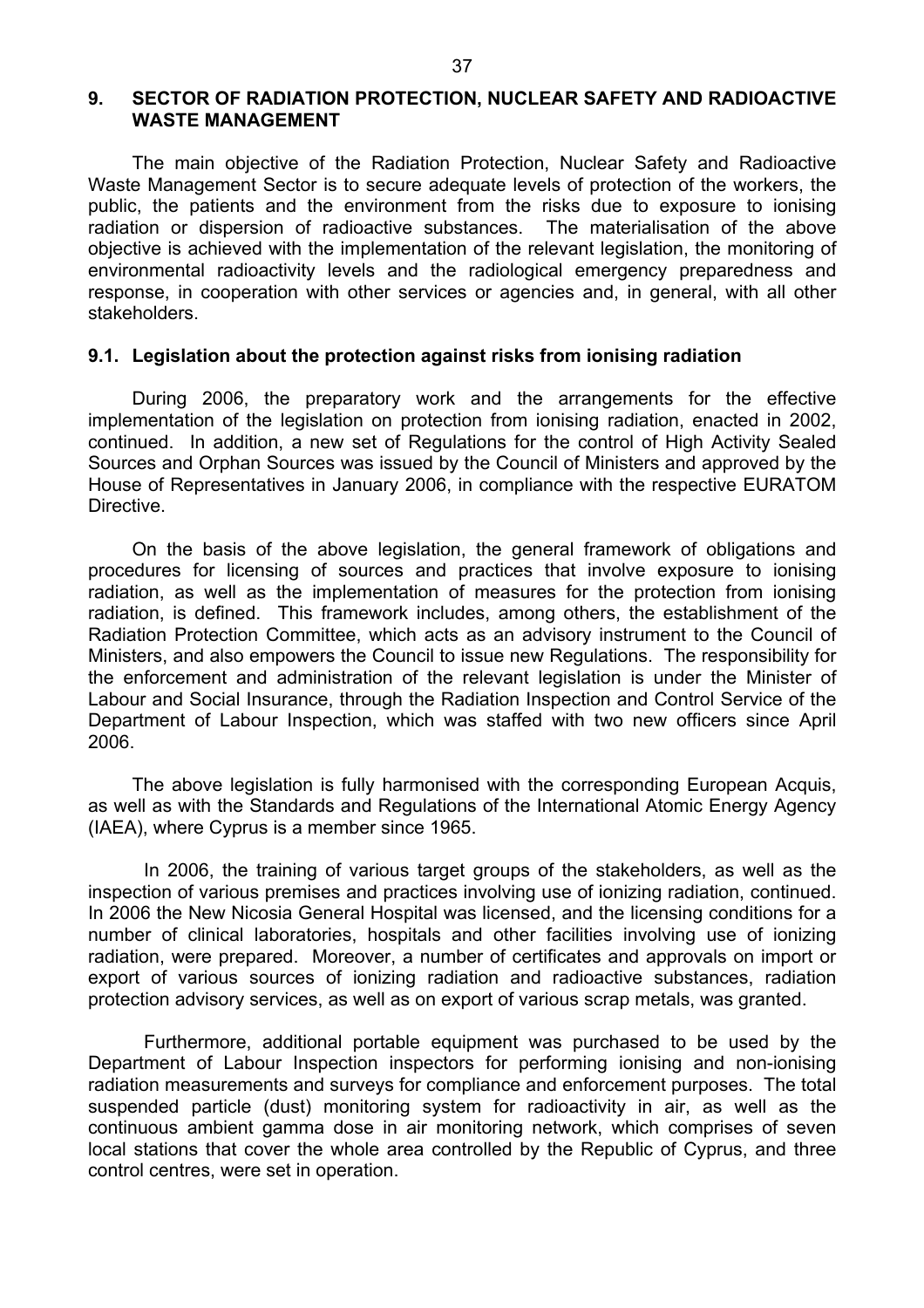Finally, in 2006, inspections, measurements, training seminars, and other campaigns were conducted, in relation to the protection from ionising and non-ionising radiation in workplaces and other relevant premises.

### **9.2. Inventory of Ionising Radiation Sources**

Within the framework of implementing the legislation, the Department of Labour Inspection continued the updating of the Inventory of Ionising Radiation Sources used in Cyprus and, also, the Inventory of personal dosimetry for workers that are exposed to ionising radiation.

These inventories are kept by the Radiation Inspection and Control Service of the Department of Labour Inspection, in line with the provisions of the legislation, which imposes the obligation on the users of ionising radiation to have a license for the possession, use, import, export, etc. of sources or for the conduction of activities involving the use of or exposure to ionising radiation.

### **9.3. Implementation of Regional (Mediterranean) and National IAEA TC Projects**

The Department of Labour Inspection participated in and implemented three Regional (Mediterranean) and one National IAEA Technical Cooperation projects, which aim at the strengthening of the radiation protection, nuclear safety and radioactive waste management system, as well as at the improvement of the infrastructure and capabilities of Cyprus in this field.

Within the framework of the above mentioned projects:

- IAEA experts visited Cyprus and gave advice on various radiation protection and nuclear safety issues.
- Personnel from the Department of Labour Inspection and various other Ministries participated in various activities abroad and were trained by IAEA on relevant subjects.
- A number of meetings and training seminars was organised in Cyprus on radiation protection, and emergency preparedness and response issues.
- A Mediterranean technical workshop was organised by the Department of Labour Inspection in Nicosia, on issues related to environmental radioactivity monitoring in the marine environment, where several Mediterranean countries participated.
- Within the framework of the implementation of the above project, the Department of Labour Inspection performed sampling activities and measurements at five stations in the sea around Cyprus, in cooperation with the Department of Fisheries and Marine Research and the State General Laboratory.
- Within the framework of Technical Cooperation with the IAEA, the implementation of a National project aiming at the improvement of the infrastructure and the capabilities of the Radiation Inspection and Control Service, in relation to the enforcement of the legislation, as well as of the Radiation Laboratory of the State General Laboratory, which supports the DLI with measurements and radiation analyses, has continued.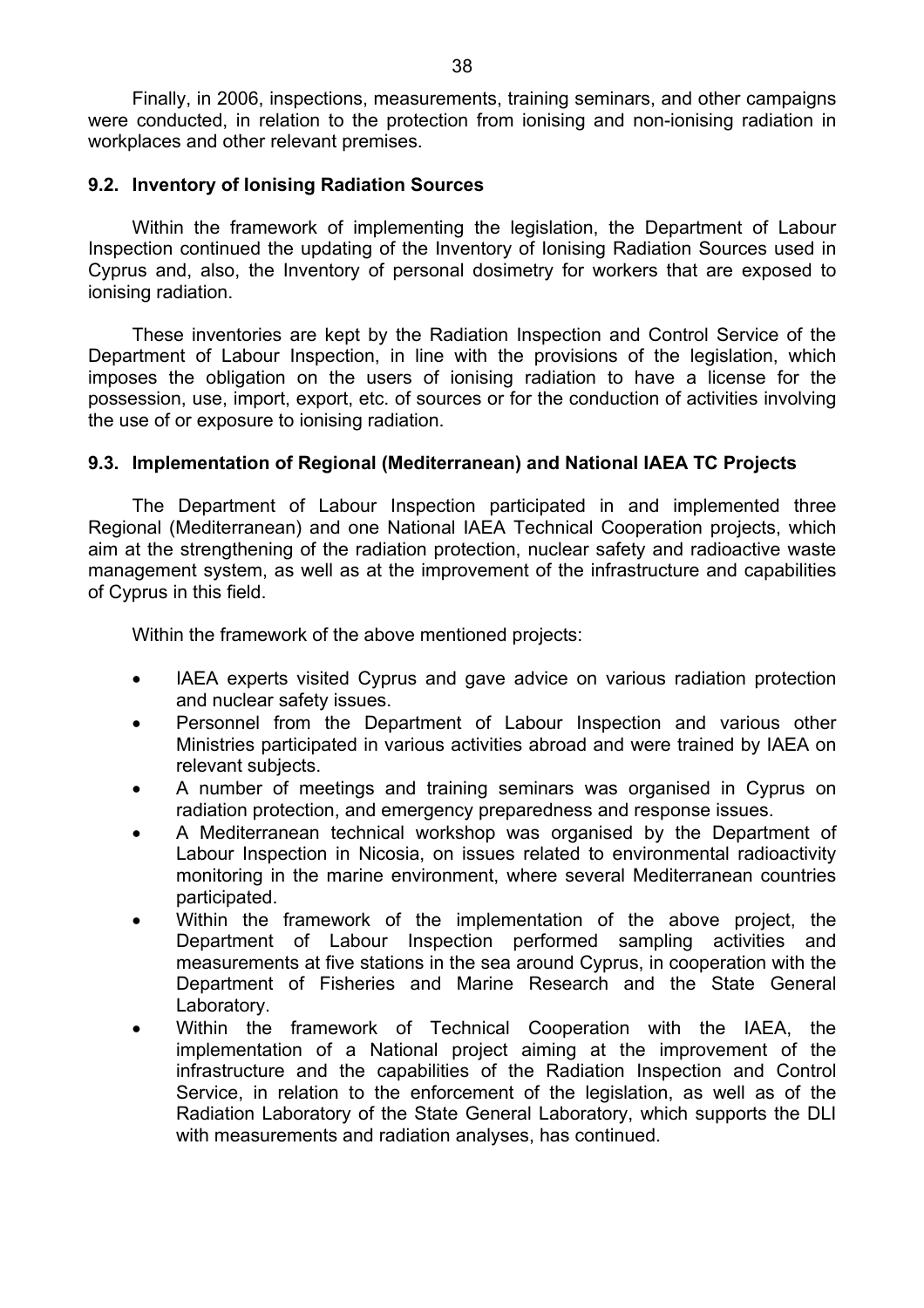### **9.4. Implementation of a European Union Transition Facility Project**

The European Commission has approved in August 2006 a Transition Facility Project aiming at the strengthening of the capacity and the infrastructure of the Radiation Protection and Nuclear Safety Regulatory Authority in Cyprus, which will be implemented by the Department of Labour Inspection. The Terms of Reference were prepared during 2006 and, within the first half of 2007, the project will be tendered and allocated to a contractor that will implement the above mentioned project, in cooperation with the Department of Labour Inspection.

### **9.5. Collaboration with the European Union and IAEA**

During 2006, the Radiation Control and Inspection Service participated in a number of European Union Committee meetings where all relevant EURATOM activities were discussed. In addition, the Department of Labour Inspection participated in the IAEA Annual Conference in Vienna and a number of meetings and other activities of the IAEA, as well as in the General Conference of Nuclear Suppliers Group in Brazil.

Also, inspectors of the European Union have visited Cyprus in May 2006 in order to inspect and examine the Environmental Radioactivity Monitoring System in Cyprus, which includes the Ambient Gamma Dose in Air Monitoring Network, based on the articles 35/36 of the EURATOM Treaty.

Moreover, inspectors of the IAEA have visited Cyprus in order to inspect and examine various storages and other premises where radioactive sources are kept and stored, based on the implementation of safeguards related to the Treaty on Non-Proliferation of Nuclear Weapons, ratified by Cyprus.

### **10. CONTROL OF RISKS FROM MAJOR ACCIDENTS UNIT**

The major accidents comprise the most serious form of accidents due to the dreadful consequences, which they may have not only on persons, but also on the environment. For this reason, their prevention and control has been rightly given particular attention, at a global scale.

The Unit on the Control of Major Accident Hazards implements the Control of Major Accident Hazards Involving Dangerous Substances Regulations of 2001 (P.I. 507/2001). The Regulations came into force on the  $1<sup>st</sup>$  of May 2002 with relevant notification of the Council of Ministers (P.I. 211/2002). The aforementioned Regulations harmonize the Cyprus legislation with the provisions of the Directive 96/82/EC of the European Union (SEVESO II) except to those provisions that are related to the use of land and the external emergency plans for which the respective authority is rested to the Department of Housing and Town Planning and the Civil Defence Services.

The Regulations aim at the prevention of major accidents involving dangerous substances and at the limitation of their consequences on people and the environment.

During 2006 inspections were carried out on all of the installations, which fall within the provisions of the above legislation. During these inspections, the basic provisions of the legislation were explained to the operators and their duties were pointed out as they arise from the legislation, giving emphasis in the obligation for submission of safety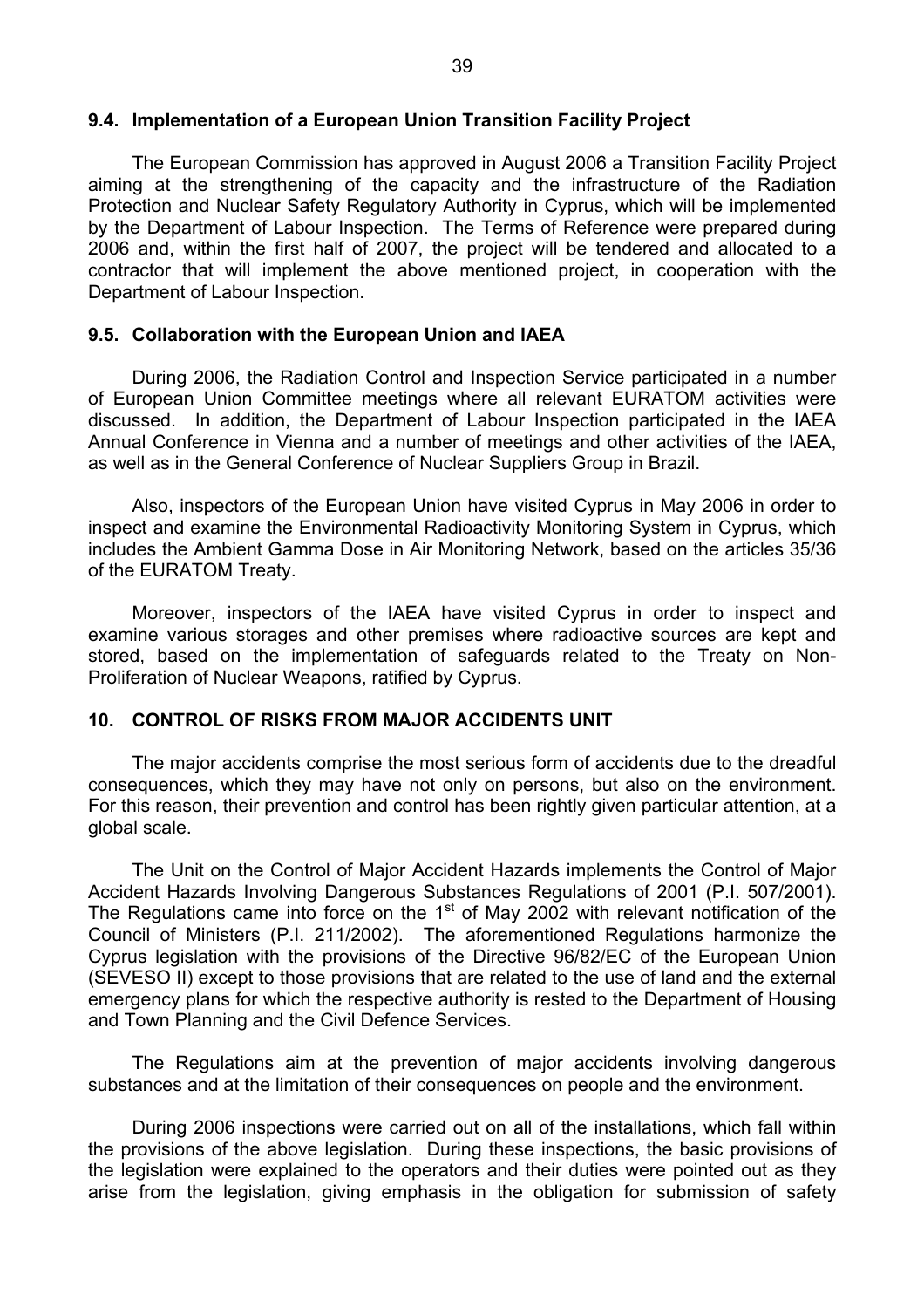reports. Also was pointed out to them the obligation for consultation with the Force of Civil Defence and other relative Services during the development of the Internal Emergency Plan.

During 2006 the Department of Labour Inspection intensified the efforts to strengthen its capacity in relation to the evaluation of safety reports. Specifically, it asked the Office of the Technical Assistance and Information Exchange Instrument (TAIEX) of the European Union for help in achieving this objective. The request was approved and the person in charge of the Competent Authority of Seveso II Directive of Ireland visited Cyprus for training of Officers of the Department of Labour Inspection in the subject. A second mission will follow during 2007.

Also, during 2006 visited Cyprus a Professor of the Technical University of Crete, with experience in subjects concerning Major Accidents and specifically in the evaluation of safety reports, for evaluation of a safety report and at the same time for training Officers of the Department of Labour Inspection.

In the frame of harmonisation of Cyprus with the European Acquis, the Department of Labour Inspection incorporated in the Cyprus legislation, Council Directive 2003/105/EC on the Control of Major Accident Hazards involving Dangerous Substances that modifies Directive 96/82/EC (SEVESO II).

Specifically, the Control of Major Accident Hazards Involving Dangerous Substances (Amendment) Regulations of 2006 (P.I. 49/2006) were approved by the House of Representatives and published in the Official Journal of the Republic.

### **11. PARTICIPATION OF THE DEPARTMENT OF LABOUR INSPECTION TO COMMITTEES OF THE EUROPEAN UNION AND TO OTHER INTERNATIONAL ORGANISATIONS**

During the year under review, the Department was represented by its Officers at the following Committees and Organisations of the European Union as well as at the following International Organisations:

11.1. Senior Labour Inspectors Committee of the European Union (SLIC).

 This Committee, which was established with Decision no 95/319/EC, is tasked to uniformity apply inspection policy in the safety and health at work field in all member states. The Department also partakes in the meeting of various subcommittees responsible for the formulation of the European policy on informing workers and inspecting workplaces.

11.2. Consultative Committee for Safety and Health at Work.

 This Committee, which is established with Decision no. 74/325/EEC of the European Council, serves as an advisory committee to the European Commission on issues of occupational health and safety.

11.3. Lift Committee of the European Union.

 This Committee which is established under Directive 95/16/EC convenes twice every year and examines issues of coordination and uniform policy of the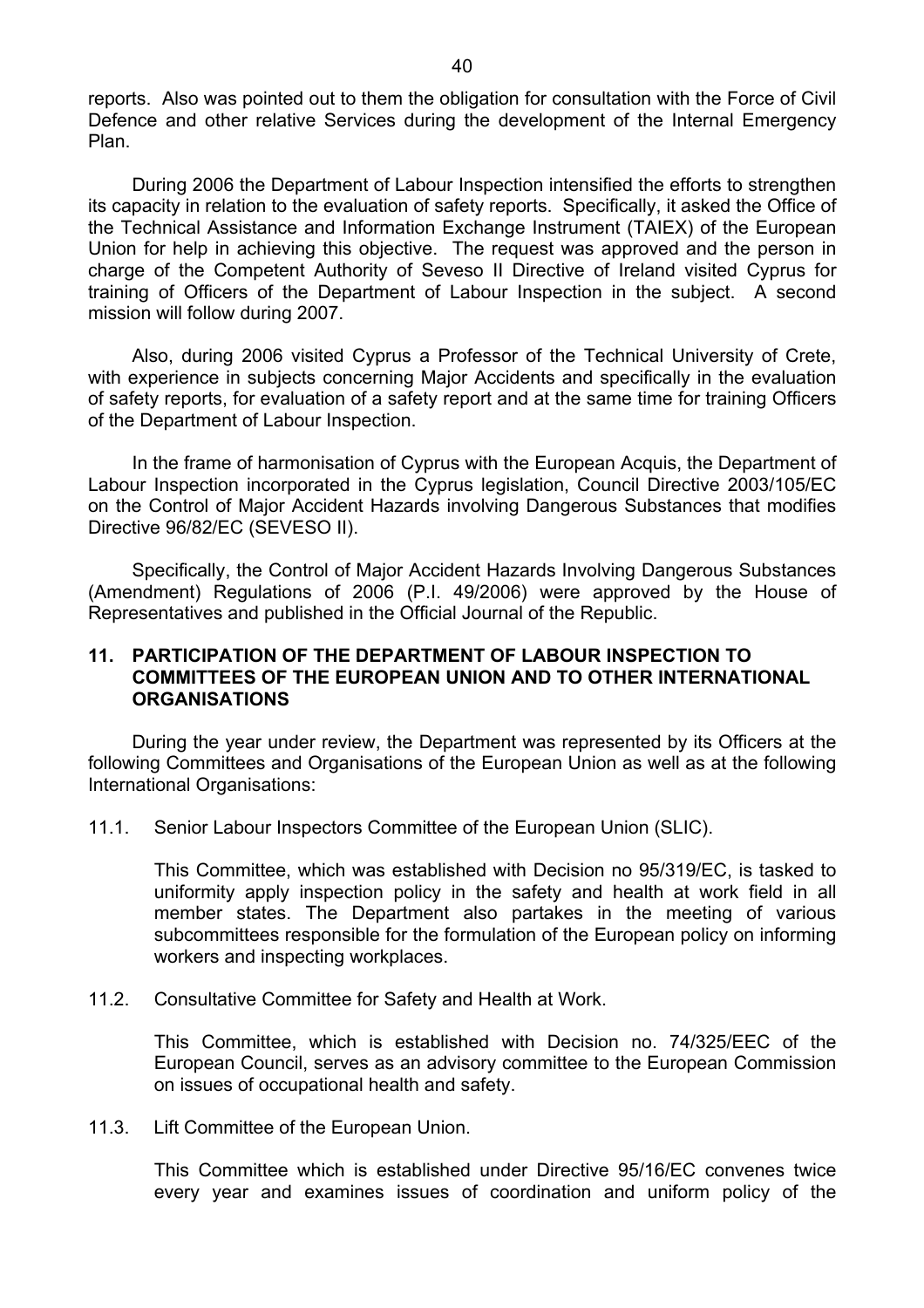European Union for better implementation of the provisions of Directive 95/16/EC in all member states. Cyprus participates as a full member of this Committee.

11.4. Pressure Equipment Committee of the European Union.

 This Committee convenes twice or thrice a year and examines issues of better implementation of Directive 97/23/EC which refer to the essential health and safety requirements that pressure equipment must fulfil. This Committee also examines issues that relate to Directive 87/404/EEC for Simple Pressure Vessels. Cyprus participates as full member to this Committee. At the same time, an Administrative Cooperation (Adco) committee operates in which Competent Authorities of Member States of the European Union are charged with market surveillance activities.

11.5. Committee for Equipment and Protective Systems Intended for Use in Explosive Atmospheres (ATEX).

 This Committee which is established with Directive 94/9/EC, convenes twice every year and examines issues of coordination and uniform policy of the European Union for the better implementation of the provisions of Directive 94/9/EC Equipment and Protective Systems Intended for Use in Explosive Atmospheres, also known as the ATEX Directive. Cyprus participates as a full member to this Committee. At the same time, an Administrative Cooperation (Adco) committee operates in which Competent Authorities of Member States of the European Union are charged with market surveillance activities.

11.6. Personal Protective Equipment Committee of the European Union.

 This Committee which is established under Directive 89/686/EEC, convenes twice every year and examines issues of coordination and uniform policy of the European Union for the better implementation of the provisions of Directive 89/686/EEC concerning Personal Protective Equipment. Cyprus participates as a full member to this Committee. At the same time, an Administrative Cooperation (AdCo) committee operates in which Competent Authorities of Member States of the European Union are charged with market surveillance activities.

11.7. EUROSTAT Committee for the codification of Work Accidents and Occupational Diseases.

 This Committee convened twice during 2006 and examined various issues, which arise during the codification of work accidents and diseases on the basis of specific codes and methodologies, so that the comparison of accidents and diseases in the member states of the European Union becomes possible. Cyprus participated in both meetings of the Committee.

11.8. Committee for Machinery.

 In order to check the manufacture, placement on the market and use of safe machinery, the Machinery Committee operates – Administrative Cooperation committee of the Member States and MACHEX Committee.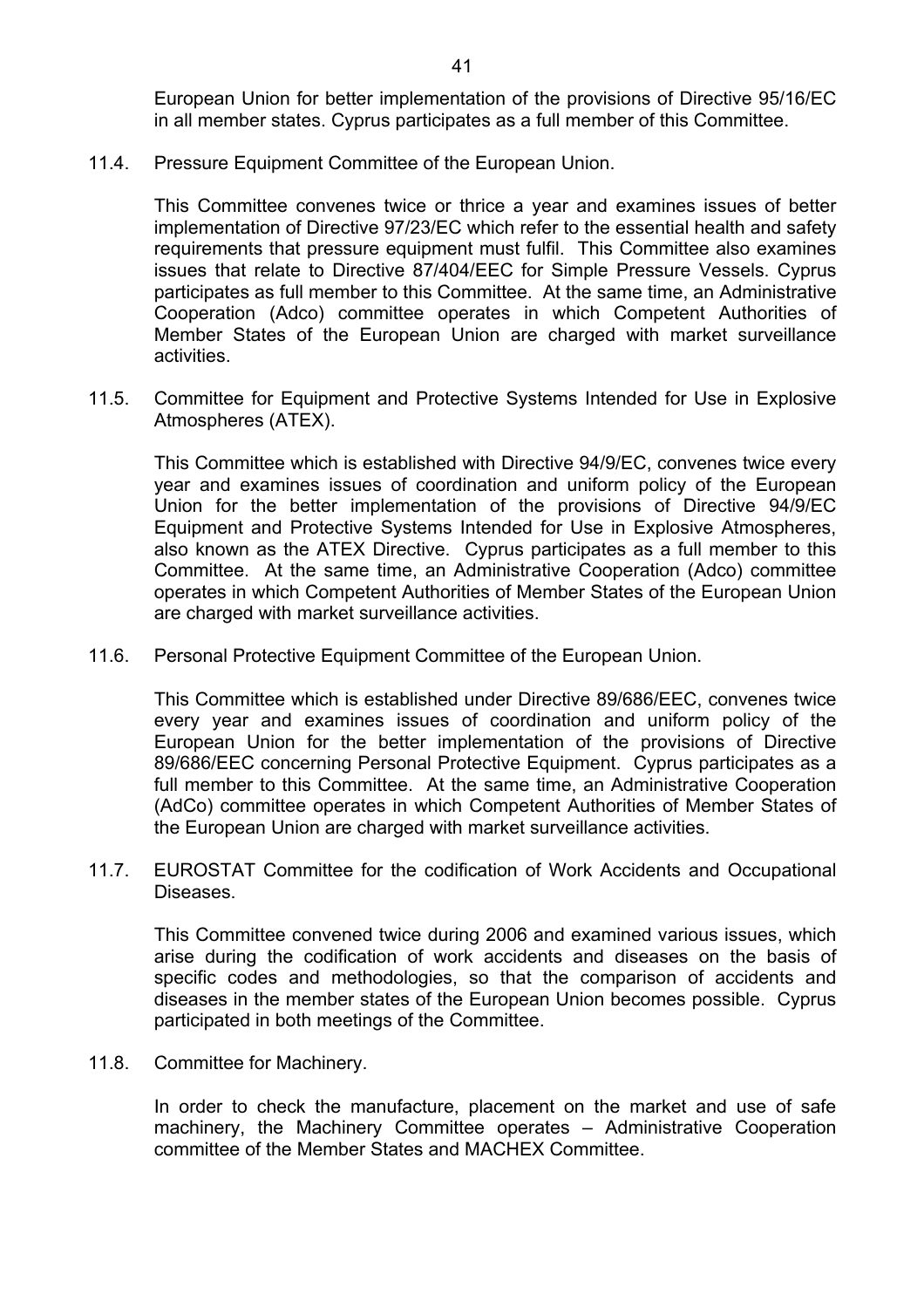11.9. Application and Enforcement of Environmental Legislation Network IMPEL (Implementation of Environmental Legislation).

 The IMPEL network is the body that formulates uniform policies on inspections for the implementation of environmental legislation and the control on the environmental performance of industrial installations of the European Union member states. The plenary session of the network convenes twice a year.

11.10. Executive Body of the International Convention of the Economic Committee of the United Nations for Europe for the Control of Long Range Transboundary Air **Pollution** 

 The Executive Body of the Convention, of which Cyprus is a member since 1992, convenes once a year and defines the strategy for materialising the targets of the Convention.

11.11. Steering Body of the EMEP Protocol (European Monitoring and Evaluation Programme) to the Convention on the Control of the Long-range Transboundary Air Pollution for the Monitoring and Assessment of Transboundary Pollution in Europe.

 The Steering Body of the EMEP Protocol, of which Cyprus is a member since 1992, convenes once per year and decides on the programme which will be followed in relation to the monitoring and assessment of the transboundary air pollution.

11.12. Clean Air For Europe Program.

 The main activity of the CAFÉ program is the formulation of a thematic strategy for atmospheric pollution. The steering group of this program convenes twice a year.

- 11.13. Programmes and Activities of the European Research Centres. JRC Joint Research Centre, ISPRA, Italy.
- 11.14. Participation of an Officer of the Department of Labour Inspection in a Workshop concerning the preparation of Plans and Programmes for improvement of the air quality organised by the Environment Directorate General of the European Commission (Brussels).
- 11.15. Participation of an Officer of the Department of Labour Inspection in the annual meeting of the Union of National Reference Labs for measurements of the Quality of Atmospheric Air AQUILA – JRC – ISPRA – Italy.
- 11.16. Participation of an Officer of the Department of Labour Inspection in the Eleventh Workshop of the European Network for Environmental Information and Observation EIONET, La Rochelle, France.
- 11.17. Participation of an Officer of the Department of Labour Inspection in the Working Group for discussion of the Proposal for a Directive of the Council Directive and the European Parliament regarding Air Quality.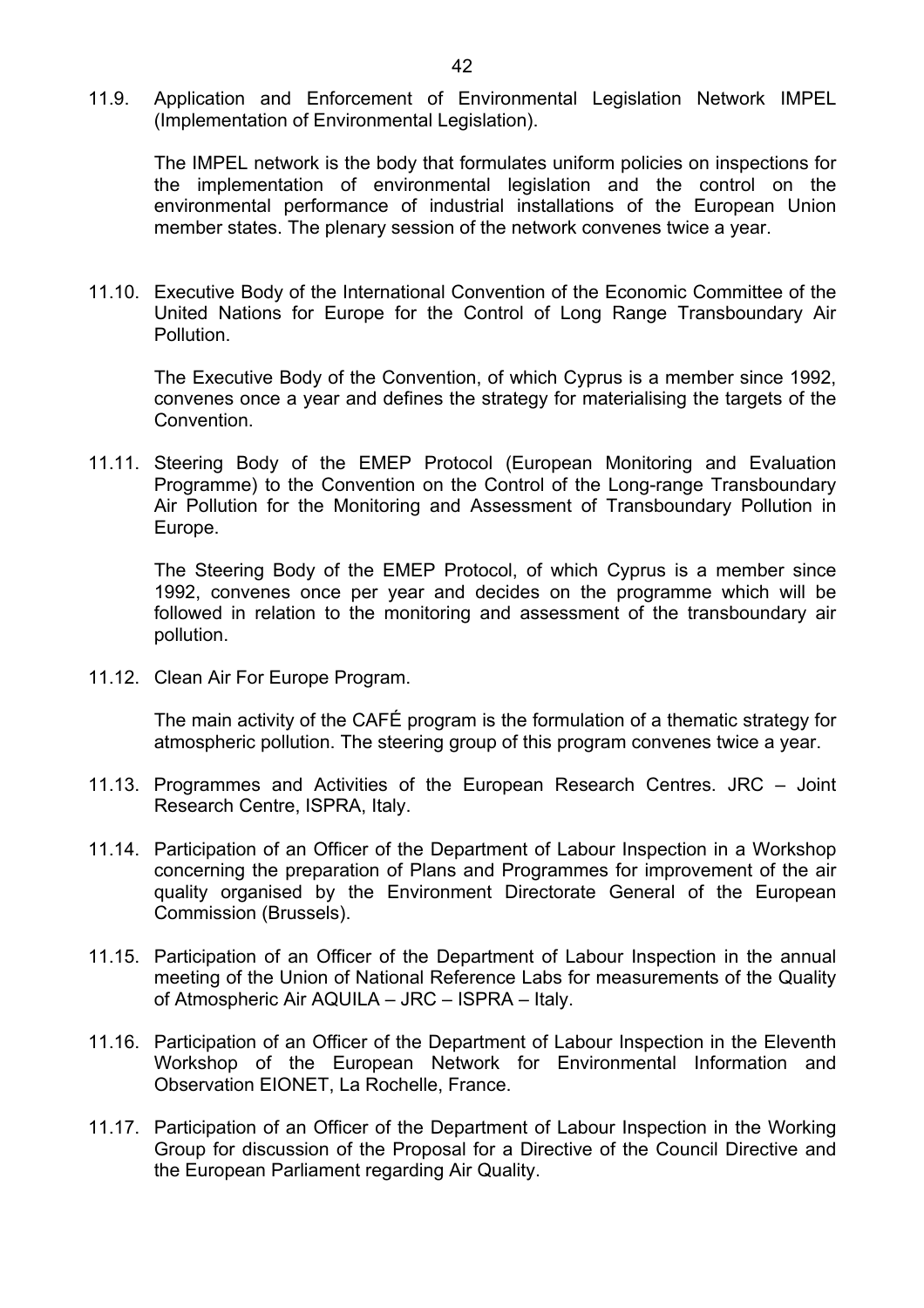- 11.18. Participation of an Officer of the Department of Labour Inspection in the Workshop themed "Action Plans for improving Air Quality", IIASA, Austria.
- 11.19. The Department of Labour Inspection participates in the meetings organised by the European Agency for Safety and Health at Work for the focal points of member states and also in the Administrative Council of the Agency, as representative of the Government Sector of Cyprus. The Department also participates in adhoc committees formed with the purpose of examining / materialising certain issues, plans and programmes.

 This Committee convenes twice per year and examines issues of better implementation of the provisions of the Directive on the classification, packaging and labelling of dangerous substances. Cyprus participated in 2003 to this Committee as an observer.

11.20. Competent Authorities Committee for Dangerous Substances in the application of Directive 67/548/EEC and Regulation 793/93.

 This Committee convenes twice a year and examines issues concerning better application of the above mentioned Directive regarding classification, labelling and packaging of dangerous substances and the risk assessment of existing chemical substances.

- 11.21. Meetings of the ad-hoc Working Group for examination of the suggested new European Regulation for control and management of chemical substances REACH (Registration, Evaluation and Authorisation of Chemicals). The Working Group convenes at Brussels according to the programme defined by the Presidency. During 2006, the Department of Labour Inspection was represented in the meetings of the Working Group.
- 11.22. Meeting of the Working Group for examination and coordination of Member States regarding international environmental issues. The Department of Labour Inspection attends meetings taking place in Brussels which aim to coordinate Member States on issues concerning the Rotterdam Convention regarding exports/imports of certain chemical substances and preparations and the Stockholm Convention on Persistent Organic Pollutants (POPs).
- 11.23. General Assembly of the International Atomic Energy Agency (IAEA) in Vienna.

 The General Assembly of IAEA, of which Cyprus is a member, convenes once a year and examines issues of policy definition and application of the Charter's provisions.

- 11.24. Two Working Group meetings for coordination of programmes of Technical Cooperation of IAEA in the sector of radioactivity protection and environmental radioactivity monitoring, in Vienna.
- 11.25. General Assembly of the Nuclear Suppliers Group in Brazil.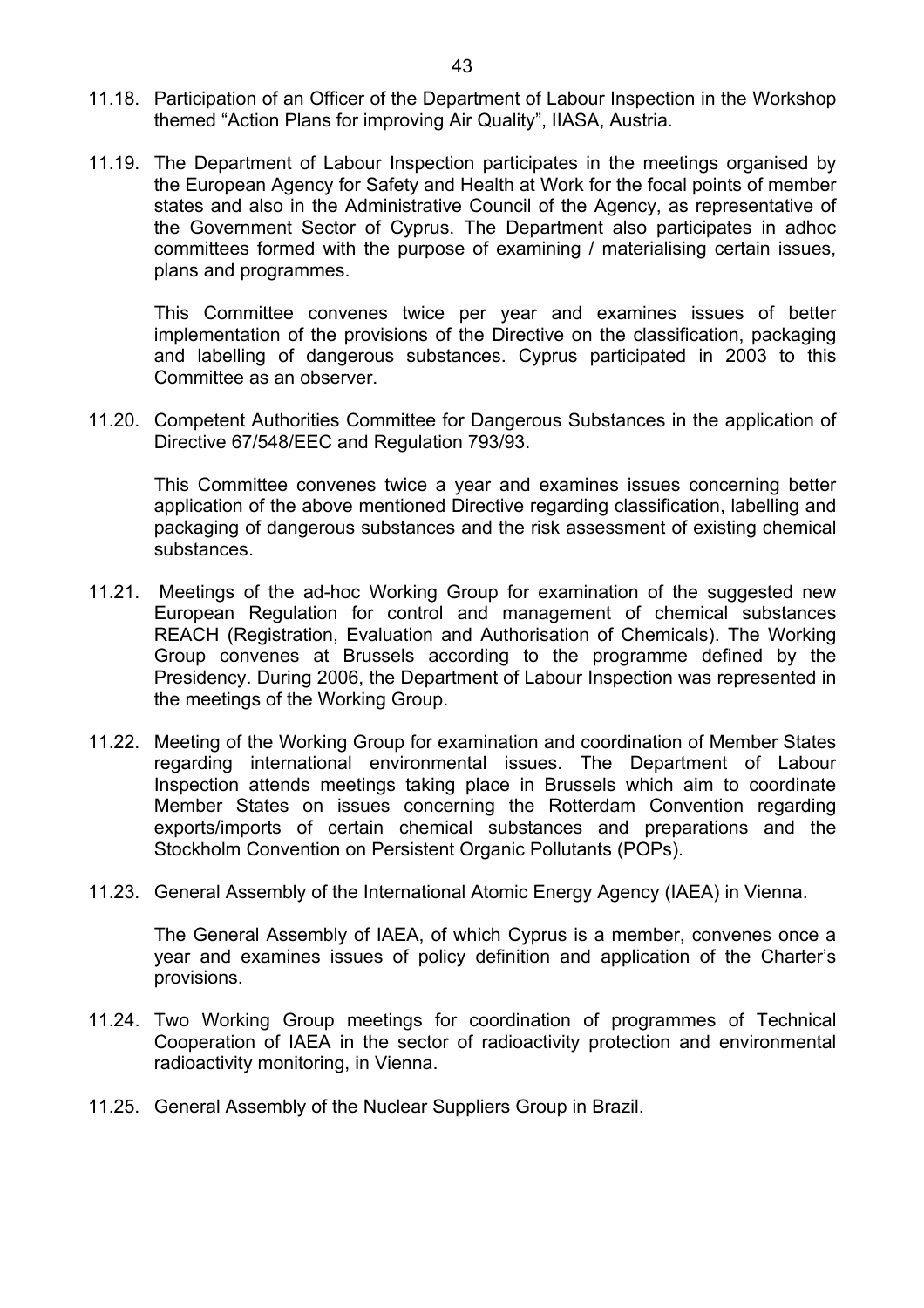11.26. Meeting of the Experts team according to article 31 of the EURATOM Convention, Luxemburg.

 The Experts team advises the Commission on all issues of EURATOM and convenes at least twice yearly.

- 11.27. IAEA Meetings to discuss Technical Assistance Programmes of IAEA for European countries.
- 11.28. Committee of competent authorities for application of the provisions of European Regulation 304/2003 for imports / exports of certain dangerous chemical substances and preparations. This Committee convenes twice a year and examines issues of classification, labelling, packaging of dangerous preparations.
- 11.29. Meeting of the Committee for Adjustment in Technical Assistance for the Directives for eradication of difficulties in the transport of dangerous substances and preparations which took place at Brussels.
- 11.30. Participation in the Meetings of the Technical Committee for New and Existing Chemical Substances for the application of European Regulation 793/93 and the European Directive 67/548/EC. This Technical Committee convenes four times a year and examines the progress in risk assessment for new and existing chemical substances brought forward by member states.
- 11.31. Participation in the  $1<sup>st</sup>$  meeting of the Working Group of the European Commission for practical preparation for the implementation of the new European Regulation on Chemical Substances (REACH).
- 11.32. Participation in the  $7<sup>th</sup>$  meeting of the European Network for the implementation of legislation on Chemical Substances (CLEEN).
- 11.33. Participation in the  $11<sup>th</sup>$  Session of member states of the Organisation for the Ban of Nuclear Weapons.
- 11.34. Technical Committees for the preparation of the text of Best Available Techniques at the European Institute for Complete Prevention and Control of Pollution, Seville, Spain (IPPC Bureau).
- 11.35. Committee according to article 19 of the Directive for the Complete Prevention and Control of Pollution (96/61/EC) and application of the Regulation 166/2006/EC for the creation of the European Pollutant Release and Transfer Register E-PRTR).
- 11.36. Committee of Competent Authorities for implementation of Regulation 850/2004/EC for persistent organic pollutants which convenes once a year.
- 11.37. Committee of Competent Authorities for implementation of Directive 96/82/EC for dealing with the dangers of large scale accidents regarding dangerous substances. This Committee convenes twice a year and examines issues of better implementation of the provisions of the above mentioned Directive regarding the prevention of large scale accidents or / and limiting its consequences to humans and the environment.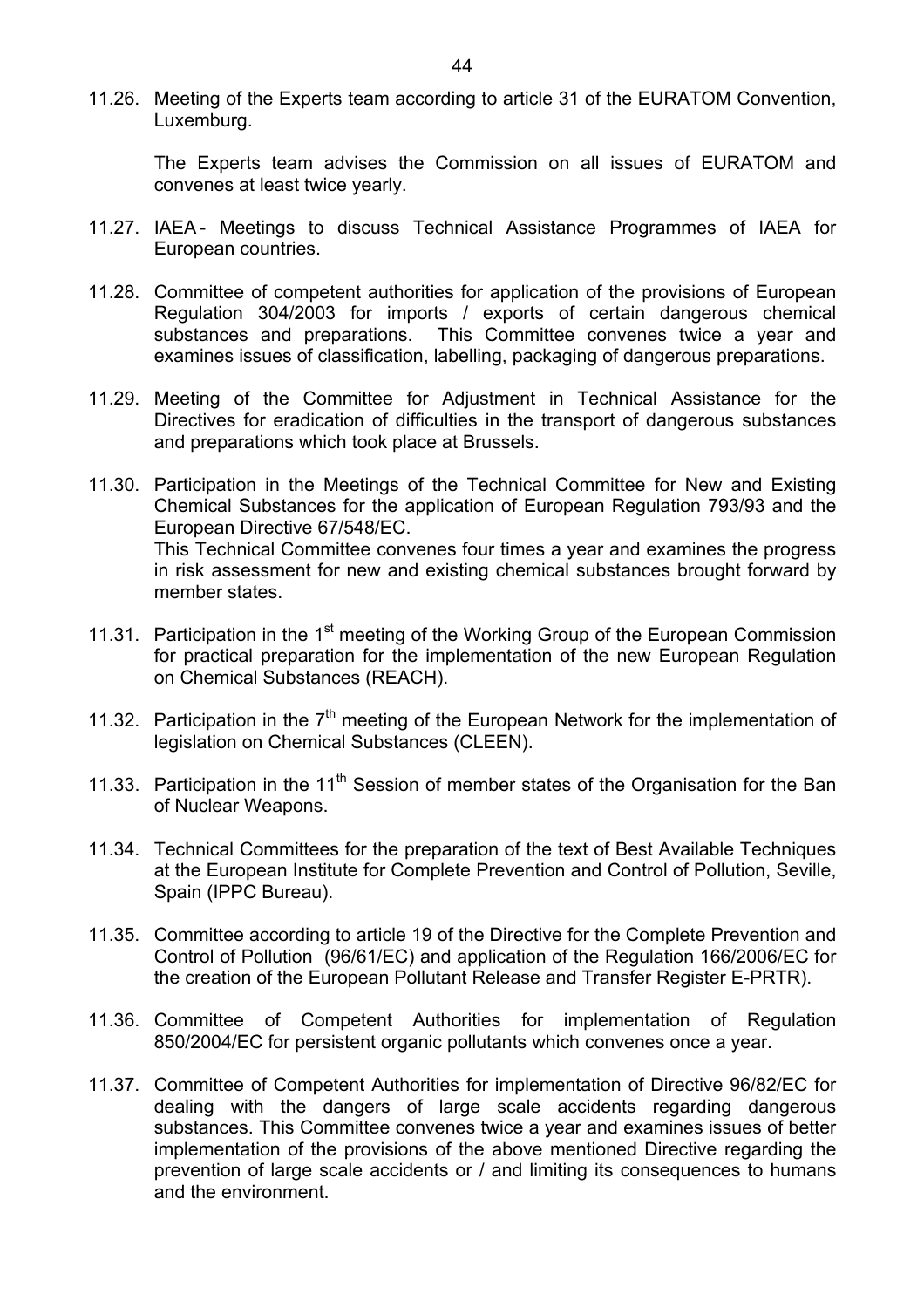- 11.38. Officers of the Department of Labour Inspection participated in the Experts Working Groups of the Senior Labour Inspectors Committee of the EU for the evaluation of the Inspection Services of Italy and Greece.
- 11.39. One Officer of the Department participated in the meeting of the Working Group of EU for the preparation of a Code of Practice for Work at Height (DG for Employment and Social Affairs AHG "Work at Height") that took place in Luxembourg on 28 of April 2006.
- 11.40. Participation in the fourth meeting of the Parts of the Helsinki Convention regarding Transborder consequences of Industrial Accidents.
- 11.41. Technical Committee CEN TC 53/WG Working Group of CEN TC 53 for the preparation of a Technical Report with Recommendations for ensuring Health and Safety for temporary works equipment. One Officer of the Department participated in the meeting of the Working Group for the evaluation and future usage of the Report that took place in Nicosia on 14 and 15 of September 2006.
- 11.42. Participation in the meeting of the Parts of the Helsinki Convention regarding Transborder Consequences of Industrial Accidents.

### **12. TRAINING SEMINARS / VISITS**

During 2006, Officers of the Department of Labour Inspection attended the following seminars:

- 12.1. An Officer of the Department attended a Workshop regarding the contribution of natural sources in the levels of suspended particles in the air in Europe and a presentation regarding the contribution of natural sources in the levels of suspended particles in the air in Cyprus (JRC – Joint Research Center, ISPRA, Italy).
- 12.2. Officers of the Department attended a training seminar in the operation of a specialised software system for the evaluation of air pollution in areas where measurements are not being carried out.
- 12.3. Four Officers of the Department attended a seminar in Norway on the correct operation of the new monitoring units of the air quality that the Department has received , as well as in the topics of collecting and evaluating the results of the measurements and the provision of information to the public.
- 12.4. Two Officers of the Department attended the workshops Van Swinden Laboratory , RIVM of the Netherlands for training in the fields of quality control (QC/QA) of the operation of the air quality monitoring units.
- 12.5. One Officer of the Department visited for training purposes the facilities of Synspec b.v. company, in the Netherlands for training in the fields of operating and grading of the automatic analysers measuring Benzene and other organic compounds.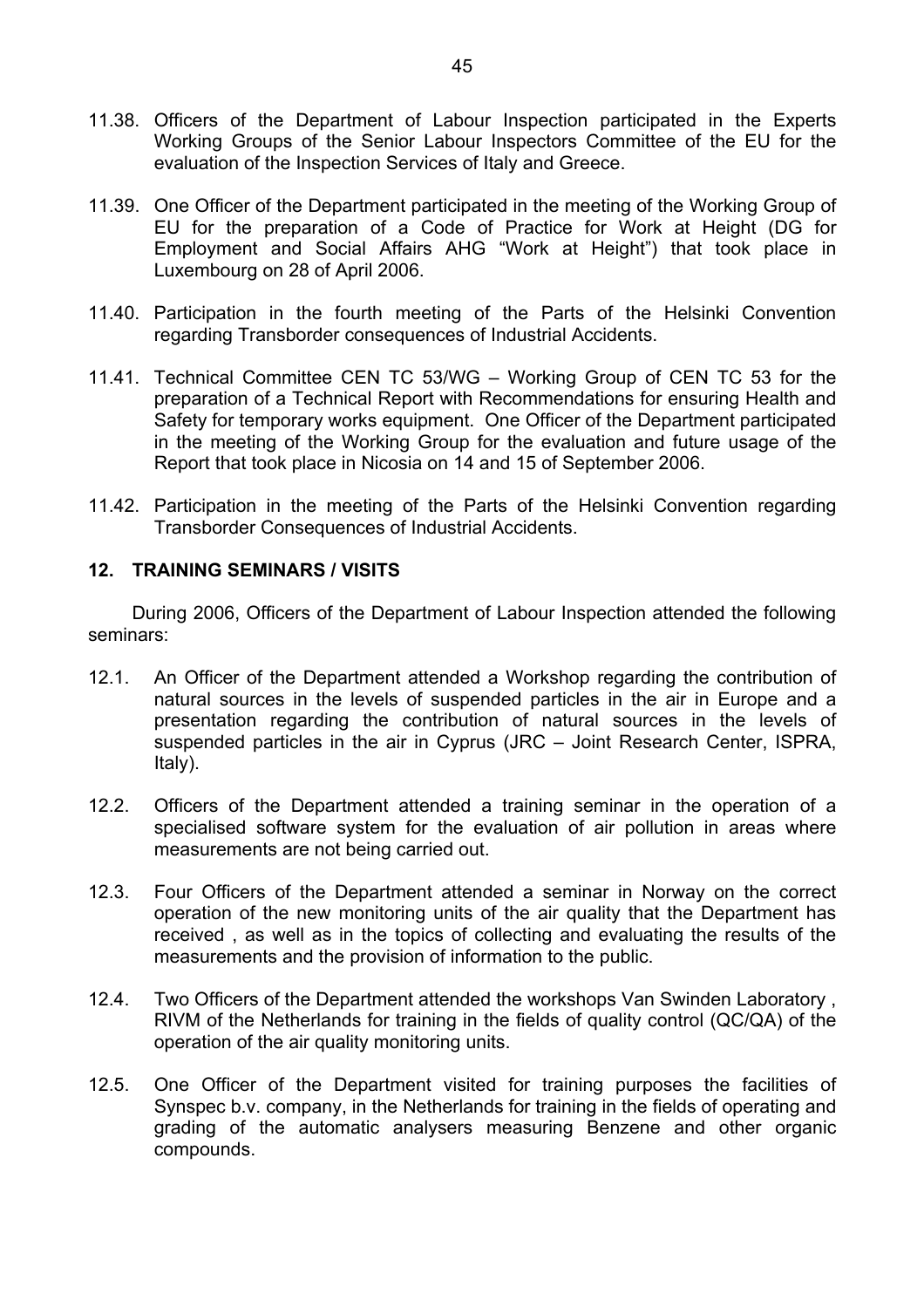- 12.6. One officer of the Department, presented the topic "EMEP PM Assessment Report – National Contribution Cyprus" in the framework of a workshop of the Thematic Team for Measurements and Models of the EMEP Protocol of the International Convention of Geneva (1979) for the large scale Transborder Air that took place in Paris.
- 12.7. One Officer of the Department, presented the topic "Air Quality Assessement and Management in Cyprus", in Limassol. The presentation took place under the framework of a Seminar concerning the end of the European Programme SMAP. The seminar title was "Urban Air Quality Improvement through Air Quality and Mobility Plans and the Institutional Strengths of Local Administration on Air Quality". In the programme took part representatives of the Municipalities of Limassol, Larnaca, Barcelona (Spain), Tripoli (Lebanon) and Tetouan (Morocco).
- 12.8. One Officer of the Department, presented the topic "Air Quality Situation in Cyprus", under the framework of the International Conference with the title " $8<sup>th</sup>$ Highway and Urban Environment Symposium" that took place in Nicosia.
- 12.9. One Officer of the Department, presented the topic "Monitoring, Evaluation and Administration of the Air Quality in Cyprus" in the Apostolos Loukas Primary School, in Strovolos, Nicosia.
- 12.10. The Director of the Department participated in four meetings of the European Committee for Health and Safety in Luxemburg.
- 12.11. One Officer took part in meetings of the Focal Points of the European Agency for Health and Safety at Work as well as in meetings of the adhoc committees that were established for examining / implementing specific topics, plans and programmes, such as the Internet and Emerging Risks Committee. The Director also participated in the closing ceremony of the European Health and Safety Week as well as in a meeting of the Administrative Council of the Organisation.
- 12.12. Participation in a training workshop for the European Database for the exports and imports of Specific Dangerous Chemical Substances (EDEXIM), 16-18 May, Ispra Italy.
- 12.13. Participation in a workshop of representatives of Greek and Cyprus competent national authorities that are involved in the operation of the rapid exchange if information system for defective products found in the community market (RAPEX), November 16<sup>th</sup>, Brussels Belgium.
- 12.14. Participation in a training workshop for identifying products that fall under the European Regulation 1334/2000 (dual-use products), June  $6<sup>th</sup>$ -8<sup>th</sup>, Nicosia Cyprus.
- 12.15. One Officer of the Department participated in a workshop for evaluating the effort of both new Members as well as candidate countries for the implementation of the European legislation for chemical substances.
- 12.16. Two Officers of the Department participated in four training seminars of IAEA in Athens and in Croatia for the measurement of radioisotopes in the air and in sea as well as for dealing with radiological accidents.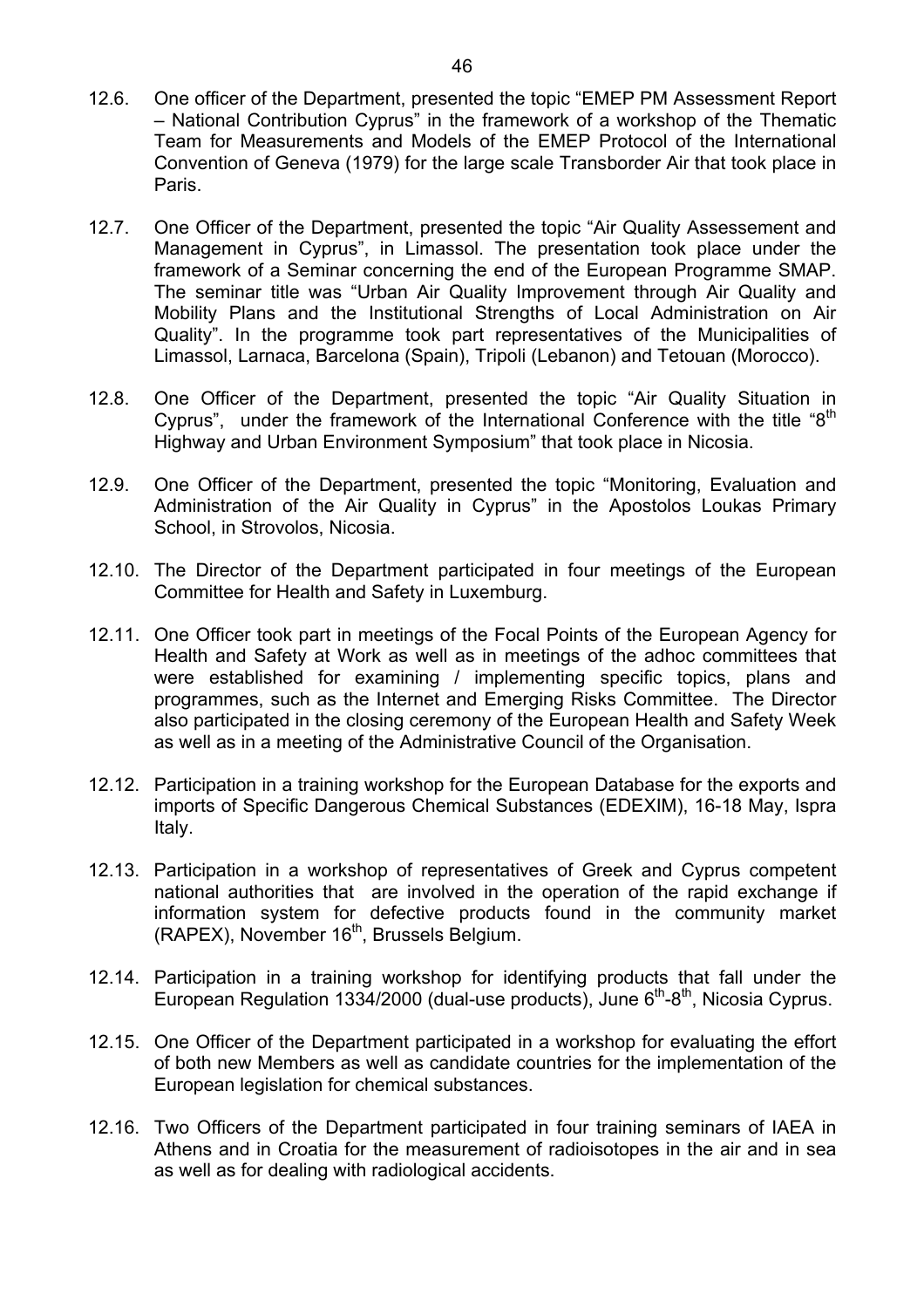- 12.17. One Officer of the Department conducted a scientific visit to the competent authorities for Radioprotection and Nuclear Safety of Finland and Sweden.
- 12.18. One Officer of the Department carried out a mission in Mavrovounio as an IAEA expert and presented a seminar on organisation and operation of the Authority for Radioactivity and Nuclear Security.
- 12.19. One Officer of the Department participated in the  $4<sup>th</sup>$  Meeting of the EURDEP platform of the environmental radioactivity monitoring exchange at the Joint Research Centre of the European Commission in ISPRA, Italy.
- 12.20. One Officer of the Department participated in a workshop concerning conducting environmental inspections that took place in the Netherlands in April 2006.
- 12.21. One Officer of the Department participated in a workshop for the implementation of environmental legislation that took place in the Netherlands in October 2006.
- 12.22. One Officer of the Department participated in a seminar in ISPRA, Italy for the quantitative risk assessment (18.9.2006) regarding large scale accidents caused by dangerous chemical substances.
- 12.23. One Officer of the Department participated in a joint inspection in the Netherlands for the prevention of large scale accidents (6-10.11.2006).
- 12.24. The consulting Medical Officer specialized in Occupational Medicine participated in the  $28<sup>th</sup>$  International Conference on Occupational Health, organised by the International Committee for Occupational Health (ICOH) from the  $11<sup>th</sup>$  to  $16<sup>th</sup>$  of June 2006.
- 12.25. The consulting Medical Officer specialized in Occupational Medicine participated in conferences and business meetings, organized by the European Network on Workplace Health Promotion, in Linz, Austria from the  $17<sup>th</sup>$  of June to the  $20<sup>th</sup>$  of June 2006 and in Krakow, Poland from the 12<sup>th</sup> to the 14<sup>th</sup> October 2006.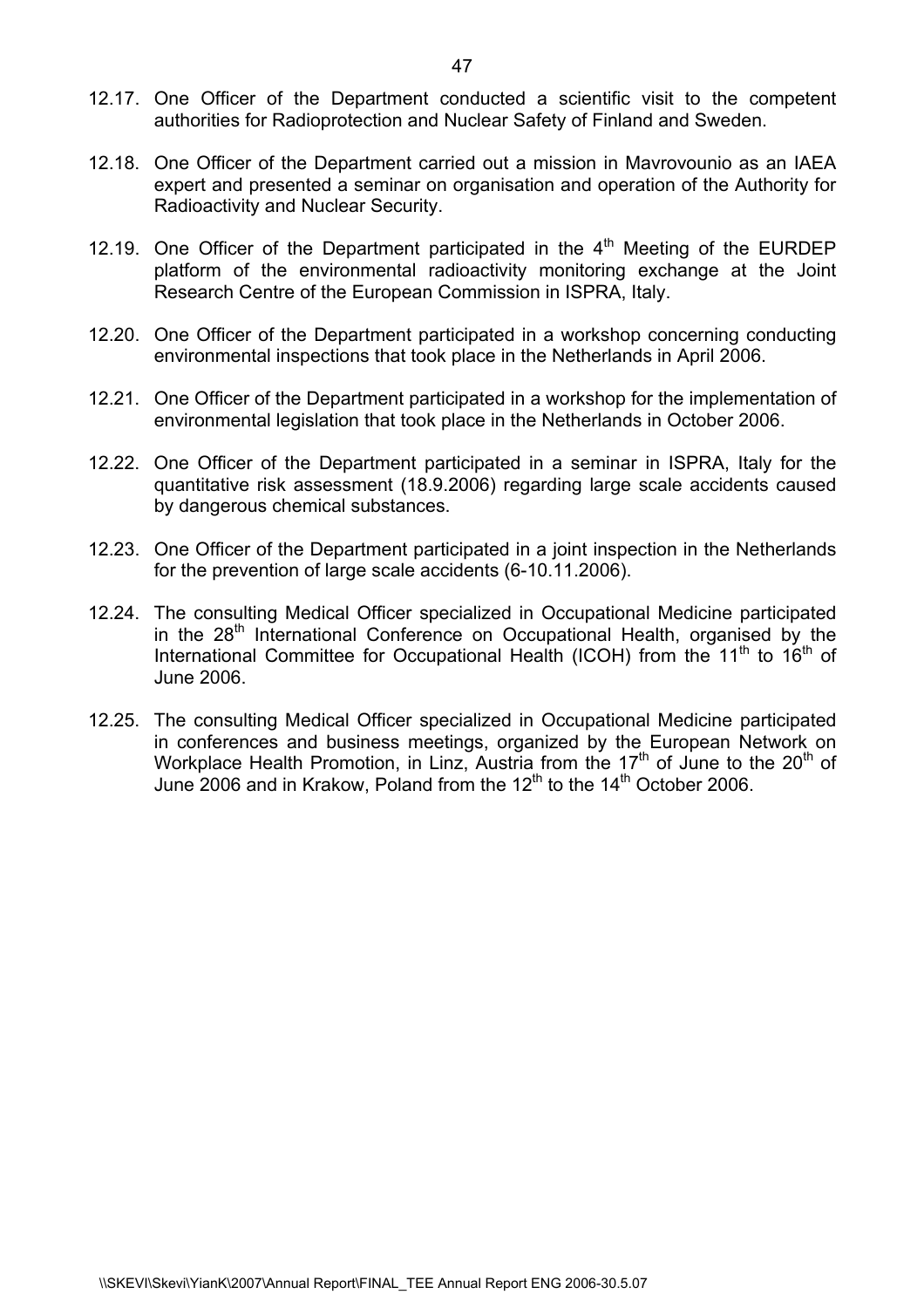48

### **APPENDIX I – Organisational Structure of the Department of Labour Inspection**

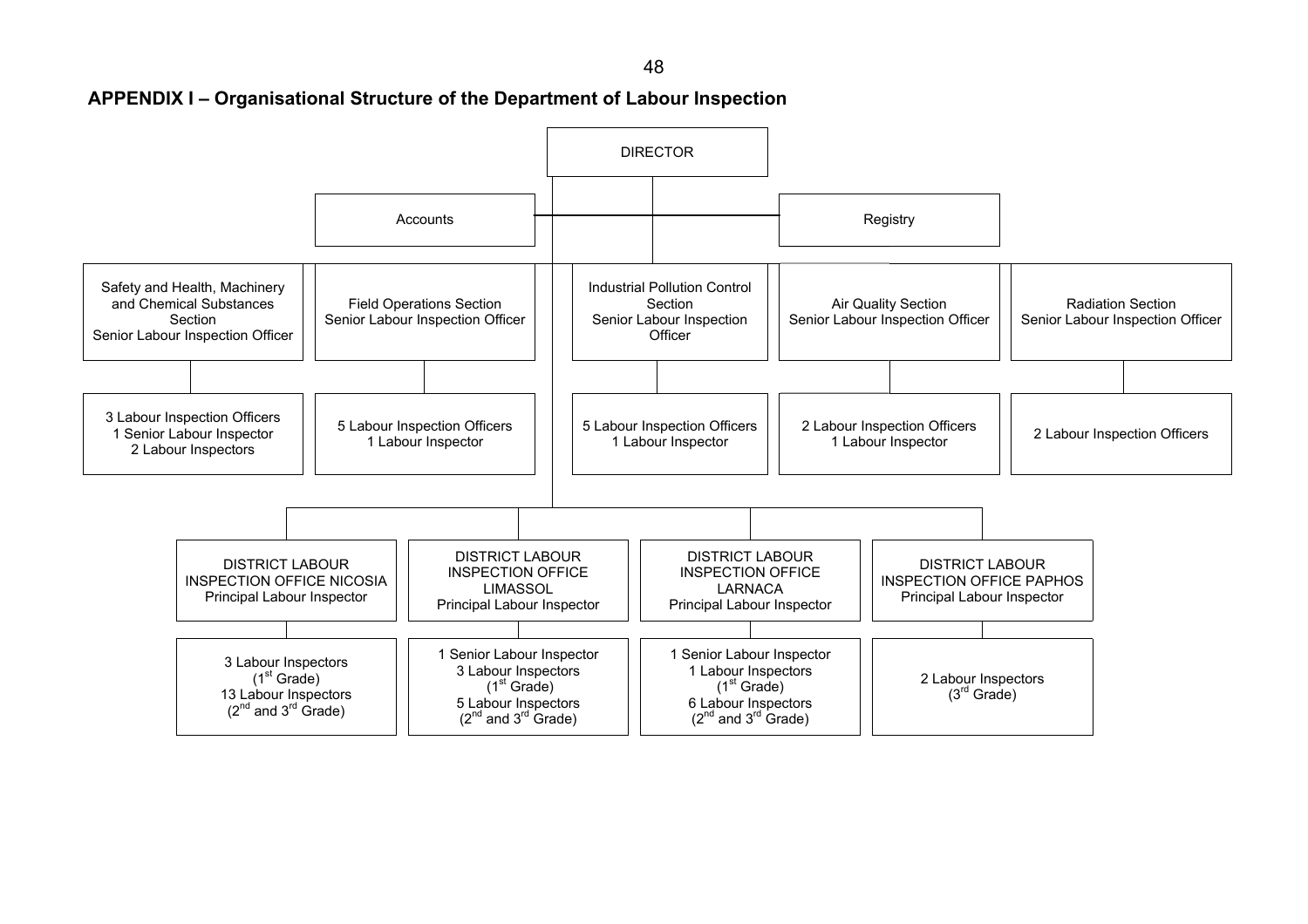| APPENDIX II – List of Legislation enforced by the Department of Labour Inspection |  |
|-----------------------------------------------------------------------------------|--|
|-----------------------------------------------------------------------------------|--|

| S/n              | <b>Document Title</b>                                                                                                                                      | Code<br><b>Number</b>    |
|------------------|------------------------------------------------------------------------------------------------------------------------------------------------------------|--------------------------|
| 1.               | The Safety and Health at Work Law of 1996                                                                                                                  | Law 89(I)/1996           |
| $\overline{2}$ . | The Safety and Health at Work Notification of 1997                                                                                                         | $\overline{P}$ .I. 39/97 |
| 3.               | The Safety and Health at Work (Amendment) Law of 2001                                                                                                      | Law 158(I)/2001          |
| 4.               | The Safety and Health at Work (Amendment) Law of 2002                                                                                                      | Law 25(I)/2002           |
| 5.               | The Safety and Health at Work (Amendment) Law of 2003                                                                                                      | Law 41(I)/2003           |
| 6.               | The Safety and Health at Work (Amendment) Law of 2003                                                                                                      | Law 99(I)/2003           |
| $\overline{7}$ . | The Safety Committees at Work Regulations of 1997                                                                                                          | P.I. 134/97              |
| 8.               | The Safety and Health at Work Order of 2004                                                                                                                | P.I. 628/2004            |
| 9.               | The Safety and Health at Work Order of 2005                                                                                                                | Order 1035/ 3.10.2005    |
| 10.              | The Minimum Requirements for Safety and Health Signs at Work Regulations<br>of 2000                                                                        | P.I. 212/2000            |
| 11.              | The Safety and Health at Work (Biological Agents) Regulations of 2001                                                                                      | P.I. 144/2001            |
| 12.              | The Safety and Health at Work (Carcinogenic and Mutagenic Agents)<br>Regulations of 2001                                                                   | P.I. 153/2001            |
| 13.              | The Safety and Health at Work (Carcinogenic and Mutagenic Agents)<br>Regulations (Amendment) of 2004                                                       | P.I. 493/2004            |
| 14.              | The Safety and Health at Work (Manual Handling of Loads) Regulations of<br>2001                                                                            | P.I. 267/2001            |
| 15.              | The Safety and Health at Work (Chemical Agents) Regulations of 2001                                                                                        | P.I. 268/2001            |
| 16.              | The Safety and Health at Work (Chemical Agents) (Amendment) Regulations<br>of 2004                                                                         | P.I. 55/2004             |
| 17.              | The Minimum Requirements for Safety and Health (Use of Work Equipment at<br>Work) Regulations of 2001                                                      | P.I. 444/2001            |
| 18.              | The Minimum Requirements for Safety and Health (Use of Work Equipment at<br>Work) (Amending) Regulations of 2004                                           | P.I. 497/2004            |
| 19.              | The Minimum Requirements for Safety and Health at Work with Visual Display<br>Screen Equipment Regulations of 2001                                         | P.I. 455/2001            |
| 20.              | The Minimum Requirements for Safety and Health (Use of Personal Protective<br>Equipment at Work) Regulations of 2001                                       | P.I. 470/2001            |
| 21.              | The Safety and Health (Minimum Requirements for Temporary or Mobile<br>Construction Sites) Regulations of 2002                                             | P.I. 172/2002            |
| 22.              | The Management of Safety and Health Issues at Work Regulations of 2002                                                                                     | P.I. 173/2002            |
| 23.              | The Minimum Requirements for Safety and Health at the Workplace<br>Regulations of 2002                                                                     | P.I. 174/2002            |
| 24.              | The Minimum Requirements for Safety and Health at the Workplace<br>(Amendment) Regulations of 2004                                                         | P.I. 494/2004            |
| 25.              | The Safety and Health at work of workers with fixed-duration employment or<br>temporary employment Regulations of 2002                                     | P.I. 184/2002            |
| 26.              | The Safety and Health at Work (Protection from Noise) Regulations of 2002                                                                                  | P.I. 230/2002            |
| 27.              | The Safety and Health at Work (Protection from Noise) Regulations of 2006                                                                                  | P.I. 317/2006            |
| 28.              | The Minimum Requirements for Safety and Health at Work (Extractive<br>Industries Through Drilling) Regulations of 2002                                     | P.I. 274/2002            |
| 29.              | The Minimum Requirements for Safety and Health at Work (Surface and<br>Underground Extractive Industries) Regulations of 2002                              | P.I. 275/2002            |
| 30.              | The Safety and Health at Work (Minimum Requirements for the Protection of<br>Persons at Work from Risks from Explosive Atmospheres) Regulations of<br>2002 | P.I. 291/2002            |
| 31.              | The safety and Health at Work (Protection from Vibrations) Regulations of<br>2005                                                                          | P.I. 332/2005            |
| 32.              | The safety and Health at Work (Protection from Asbestos) Regulations of 2006                                                                               | P.I. 316/2006            |
| 33.              | The Merchant Shipping (Minimum Requirements on Safety and Health at<br>Work on Board Cyprus Fishing Vessels) Law of 2002                                   | Law 160(I)/2002          |
| 34.              | The Merchant Shipping (Minimum Requirements on Medical Treatment on<br>Board Vessels) Law of 2002                                                          | Law 175(I)/2002          |
| 35.              | The Factories Law of 1957                                                                                                                                  | Cap. 134                 |
| 36.              | The Factories (Amendment) Law of 1964                                                                                                                      | Law 43/64                |
| 37.              | The Factories (Amendment) Law of 1972                                                                                                                      | Law 32/72                |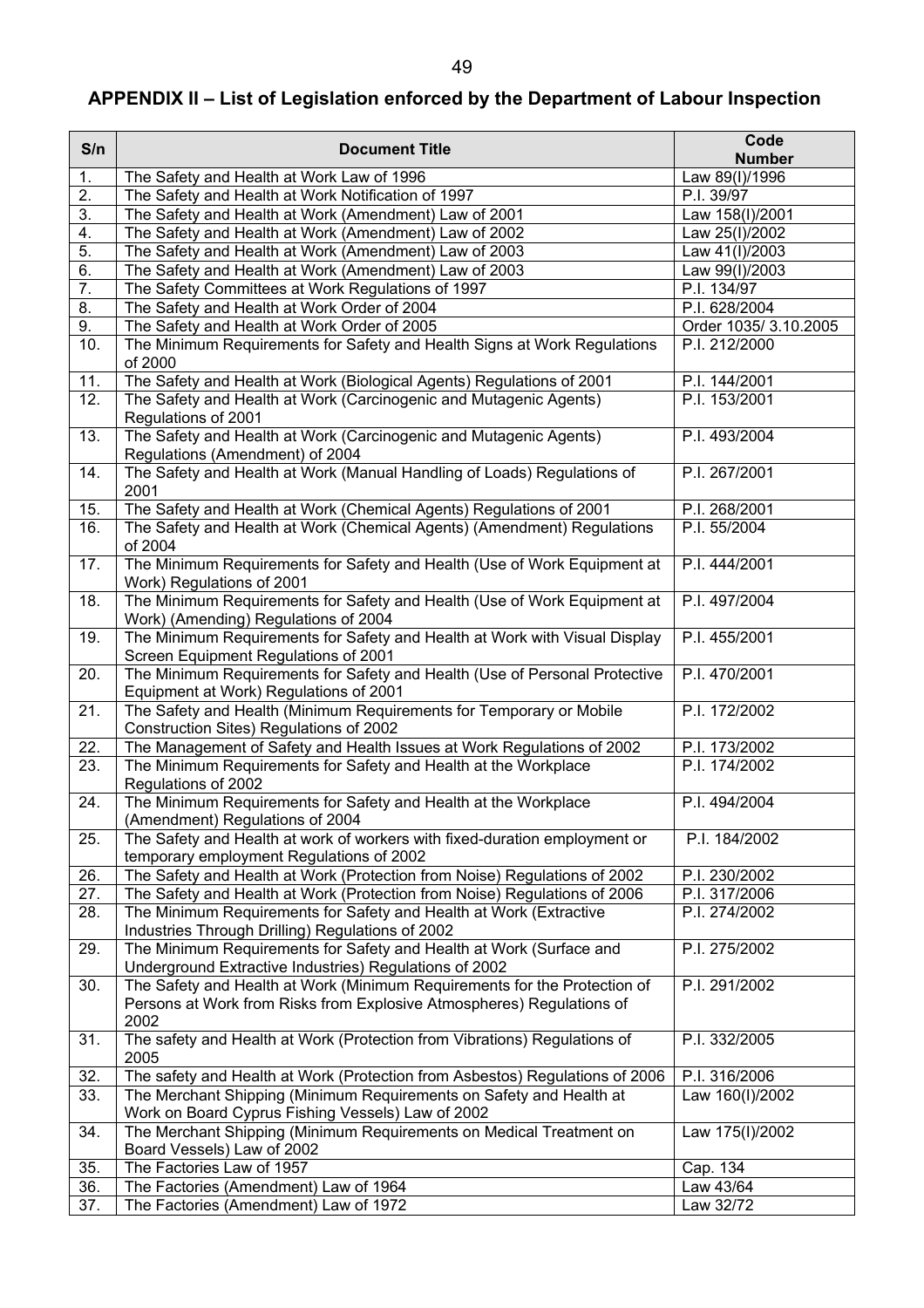| S/n        | <b>Document Title</b>                                                                                            | Code                      |
|------------|------------------------------------------------------------------------------------------------------------------|---------------------------|
|            |                                                                                                                  | <b>Number</b>             |
| 38.<br>39. | The Factories (Amendment) Law of 1982                                                                            | Law 22/82                 |
| 40.        | The Factories (Amendment) Law of 1989<br>The Factories (Amendment) Law of 1990                                   | Law 25/89<br>Law 20/90    |
| 41.        | The Factories (Amendment) Law of 1991                                                                            | Law 220/91                |
| 42.        | The Factories (Amendment) Law of 1996                                                                            | Law 90(I)/96              |
| 43.        | The Factories (First-Aid) Order of 1957                                                                          | P.I. 375/57               |
| 44.        | The Factories Order of 1972                                                                                      | $P.I. -172$               |
| 45.        | The Factories Order of 1973                                                                                      | $\overline{P.}$ I. 162/73 |
| 46.        | The Standards for Health Provisions (in Factories) Regulations of 1973                                           | P.I. 312/73               |
| 47.        | The Standards for Health Provisions in Factories (Amendment) Regulations of                                      | P.I. 165/81               |
| 48.        | 1981<br>The Standards for Health Provisions in Factories (Amendment) Regulations of                              | P.I. 40/86                |
|            | 1986                                                                                                             |                           |
| 49.        | The Control of Factory Atmosphere and Dangerous Substances in Factories<br>Regulations of 1973                   | P.I. 311/73               |
| 50.        | The Control of Factory Atmosphere and Dangerous Substances in Factories<br>(Amendment) Regulations of 1981       | P.I. 166/81               |
| 51.        | The Control of Factory Atmosphere and Dangerous Substances in Factories<br>(Amendment) Regulations of 1986       | P.I. 41/86                |
| 52.        | The Woodworking Machinery Regulations of 1973                                                                    | P.I. 279/73               |
| 53.        | The Woodworking Machinery (Amendment) Regulations of 1988                                                        | P.I. 311/88               |
| 54.        | The Electricity in Factories Special Regulations of 1981                                                         | P.I. 315/81               |
| 55.        | The Electricity in Factories Special (Amendment) Regulations of 1983                                             | P.I. 84/83                |
| 56.        | The Buildings and Works of Engineering Construction (Safety, Health and                                          | P.I. 161/73               |
|            | Welfare) Regulations of 1973                                                                                     |                           |
| 57.        | The Agricultural Works (Safety, Health and Welfare) Regulations of 1982                                          | P.I. 271/82               |
| 58.        | The Occupational Safety and Health in Dockwork Regulations of 1991                                               | P.I. 349/91               |
| 59.        | The Occupational Safety and Health in Dockwork (Medical Examinations)<br>Order of 2002                           | P.I. 321/2002             |
| 60.        | The Standards for Health Provisions in Factories (Amendment) Regulations of<br>2002                              | P.I. 225/2002             |
| 61.        | The Asbestos (Safety and Health of Persons at Work) (Revoked) Law of 2006                                        | Law 111(I)/2006           |
| 62.        | The Accidents and Occupational Diseases (Notification) Law of 1953                                               | Cap. 176                  |
| 63.        | The Labour Inspection Convention, 1947 (No. 81) (Part II) (Ratifying) Law of<br>1999                             | Law 31(III)/1999          |
| 64.        | The Protocol of 1995 to the Labour Inspection Convention, 1947 (No. 81)<br>(Ratifying) Law of 1999               | Law 30(III)/1999          |
| 65.        | The Genetically Modified Microorganisms (Contained Use) Law of 2002                                              | Law15(I)/2004             |
| 66.        | The Private Employment Agencies Law of 1997                                                                      | Law 8(I)/1997             |
| 67.        | The Private Employment Agencies (Amendment) Law of 2002                                                          | Law 195(I)/2002           |
| 68.        | The Private Employment Agencies (Amendment) (No. 2) Law of 2002                                                  | Law 211(I)/2002           |
| 69.        | The Private Employment Agencies (Prescription of Application Form, License<br>Form and Fees) Regulations of 1998 | P.I. 289/1998             |
| 70.        | The Protection of Young Persons at Work Law of 2001                                                              | Law 48(I)/2001            |
| 71.        | The Maternity Protection Law of 1997                                                                             | Law 100(I)/97             |
| 72.        | The Maternity Protection (Amendment) Law of 2000                                                                 | Law 45(I)/2000            |
| 73.        | The Maternity Protection (Amendment) Law of 2002                                                                 | Law 64(I)/2002            |
| 74.        | The Maternity Protection (Safety and Health at Work) Regulations of 2002                                         | P.I. 255/2002             |
| 75.        | The Employer's Liability (Compulsory Insurance) Law of 1989                                                      | Law 174/1989              |
| 76.        | The Employer's Liability (Compulsory Insurance) (Amendment) Law of 1997                                          | Law 63(I)/1997            |
| 77.        | The Employer's Liability (Compulsory Insurance) (Amendmen)t Law of 2001                                          | Law 15(I)/2001            |
| 78.        | The Employer's Liability (Compulsory Insurance) (Amendment) Law of 2003                                          | Law 140(I)/2003           |
| 79.        | The Employer's Liability (Compulsory Insurance) Regulations of 1997                                              | P.I. 197/97               |
| 80.        | The Employer's Liability (Compulsory Insurance) (Amendment) Regulations of<br>1998                               | P.I.130/98                |
| 81.        | The Control of Working and Resting Time of Drivers of Certain Vehicles Law<br>of 2004                            | Law 137(I)/2004           |
| 82.        | The Organization of Working Time of Persons Performing Mobile Road<br>Transport Activities Law of 2005           | Law 47(I)/2005            |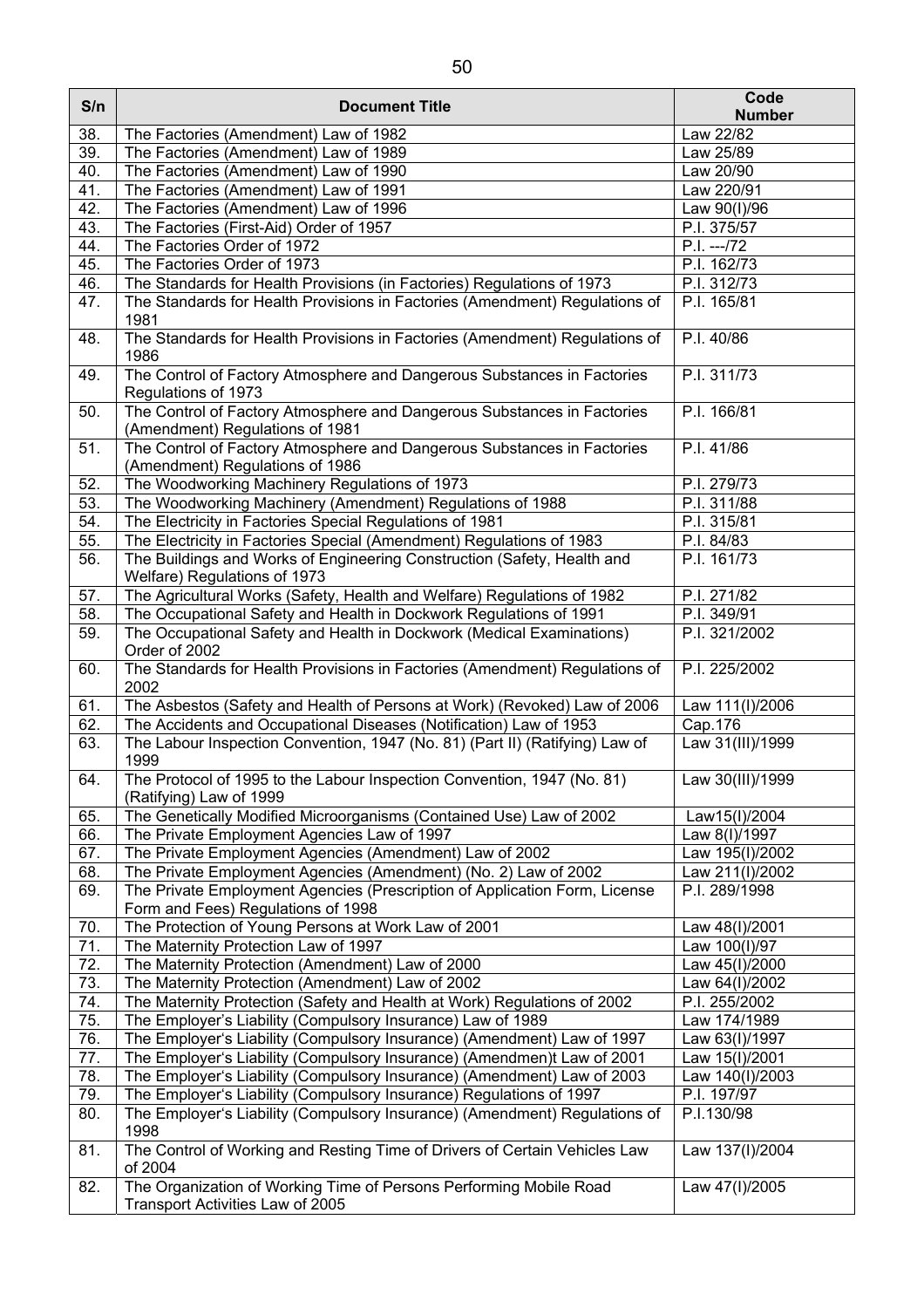| S/n  | <b>Document Title</b>                                                                                                                                                                                          | Code<br><b>Number</b> |
|------|----------------------------------------------------------------------------------------------------------------------------------------------------------------------------------------------------------------|-----------------------|
| 83.  | The Control of Major Accidents Hazards Related to Dangerous Substances                                                                                                                                         | P.I. 507/2001         |
|      | Regulations of 2001                                                                                                                                                                                            |                       |
| 84.  | The Control of Major Accidents Hazards Related to Dangerous Substances<br>Notification of 2002                                                                                                                 | P.I. 211/2002         |
| 85.  | The Helsinki Convention on the Transboundary Effects of Industrial Accidents<br>Ratifying Law of 2004                                                                                                          | Law 32(III)/2004      |
| 86.  | The Control of Major Accidents Hazards Related to Dangerous Substances<br>(Amendment) Regulations of 2006                                                                                                      | P.I. 49/2006          |
| 87.  | The Factories (Manner of Preparing Boilers when Cold) Order of 1957                                                                                                                                            | $P.I. - -/57$         |
| 88.  | The Factories (Forms) Order of 1992                                                                                                                                                                            | P.I. 94/92            |
| 89.  | The Factories (Prescribed Fees) Order of 2005                                                                                                                                                                  | P.I. 366/2005         |
| 90.  | The Control of Atmospheric Pollution Law of 2002                                                                                                                                                               | Law 187(I)/2002       |
| 91.  | The Control of Atmospheric Pollution (Limitation and Control of Atmospheric<br>Pollution caused by Waste from Titanium Dioxide Industry) Regulations of<br>2002                                                | P.I. 527/2002         |
| 92.  | The Control of Atmospheric Pollution (Limitation and Control of Atmospheric<br>Pollution caused by Waste from Titanium Dioxide Industry) Notification of 2004                                                  | P.I. 187/2004         |
| 93.  | The Control of Atmospheric Pollution (Prevention and Reduction of<br>Atmospheric Pollution by Asbestos) Regulations of 2002                                                                                    | P.I. 528/2002         |
| 94.  | The Control of Atmospheric Pollution (Prevention and Reduction of<br>Atmospheric Pollution by Asbestos) Notification of 2004                                                                                   | P.I. 186/2004         |
| 95.  | The Control of Atmospheric Pollution (Incineration of Waste Oils) Regulations<br>of 2002                                                                                                                       | P.I. 529/2002         |
| 96.  | The Control of Atmospheric Pollution (Procedures for the Surveillance and<br>Monitoring of Environments concerned by Waste from Titanium Dioxide<br>Industry) Regulations of 2002                              | P.I. 545/2002         |
| 97.  | The Control of Atmospheric Pollution (Procedures for the Surveillance and<br>Monitoring of Environments concerned by Waste from Titanium Dioxide<br>Industry) Notification of 2004                             | P.I. 188/2004         |
| 98.  | The Control of Atmospheric Pollution (Incineration of Hazardous Wastes)<br>Regulations of 2002                                                                                                                 | P.I. 638/2002         |
| 99.  | The Control of Atmospheric Pollution (Incineration of Hazardous Wastes)<br>Notification of 2004                                                                                                                | P.I. 185/2004         |
| 100. | The Control of Atmospheric Pollution (Limitation of Volatile Organic<br>Compounds due to the Use of Organic Solvents in Certain Activities and<br>Installations) Regulations of 2003                           | P.I. 73/2003          |
| 101. | The Control of Atmospheric Pollution (Limitation of Volatile Organic<br>Compounds due to the Use of Organic Solvents in Certain Activities and<br>Installations) Notification of 2004                          | P.I. 189/2004         |
| 102. | The Control of Atmospheric Pollution (Limitation of Volatile Organic<br>Compounds due to the Use of Organic Solvents in Certain Activities and<br>Installations) (Amendment) Regulations of 2006               | P.I. 51/2006          |
| 103. | The Control of Atmospheric Pollution (Prevention of Air Pollution from Existing<br>Municipal Incineration Plants) Regulations of 2003                                                                          | P.I. 75/2003          |
| 104. | The Control of Atmospheric Pollution (Prevention of Air Pollution from Existing<br>Municipal Incineration Plants) Notification of 2004                                                                         | P.I. 183/2004         |
| 105. | The Control of Atmospheric Pollution (Control of Volatile Organic Compounds<br>Emissions Resulting from the Storage of Petrol and its Distribution from<br>Terminals to Service Stations) Regulations of 2003  | P.I. 76/2003          |
| 106. | The Control of Atmospheric Pollution (Control of Volatile Organic Compounds<br>Emissions Resulting from the Storage of Petrol and its Distribution from<br>Terminals to Service Stations) Notification of 2004 | P.I. 181/2004         |
| 107. | The Control of Atmospheric Pollution (Incineration of Waste) Regulations of<br>2003                                                                                                                            | P.I. 284/2003         |
| 108. | The Control of Atmospheric Pollution (Incineration of Waste) Notification of<br>2004                                                                                                                           | P.I. 182/2004         |
| 109. | The Air Pollution Control (Emission Permit Application Form) Order of 2003                                                                                                                                     | P.I. 658/2003         |
| 110. | The Control of Atmospheric Pollution (Non Licensable Installations)<br>Regulations of 2004                                                                                                                     | P.I. 170/2004         |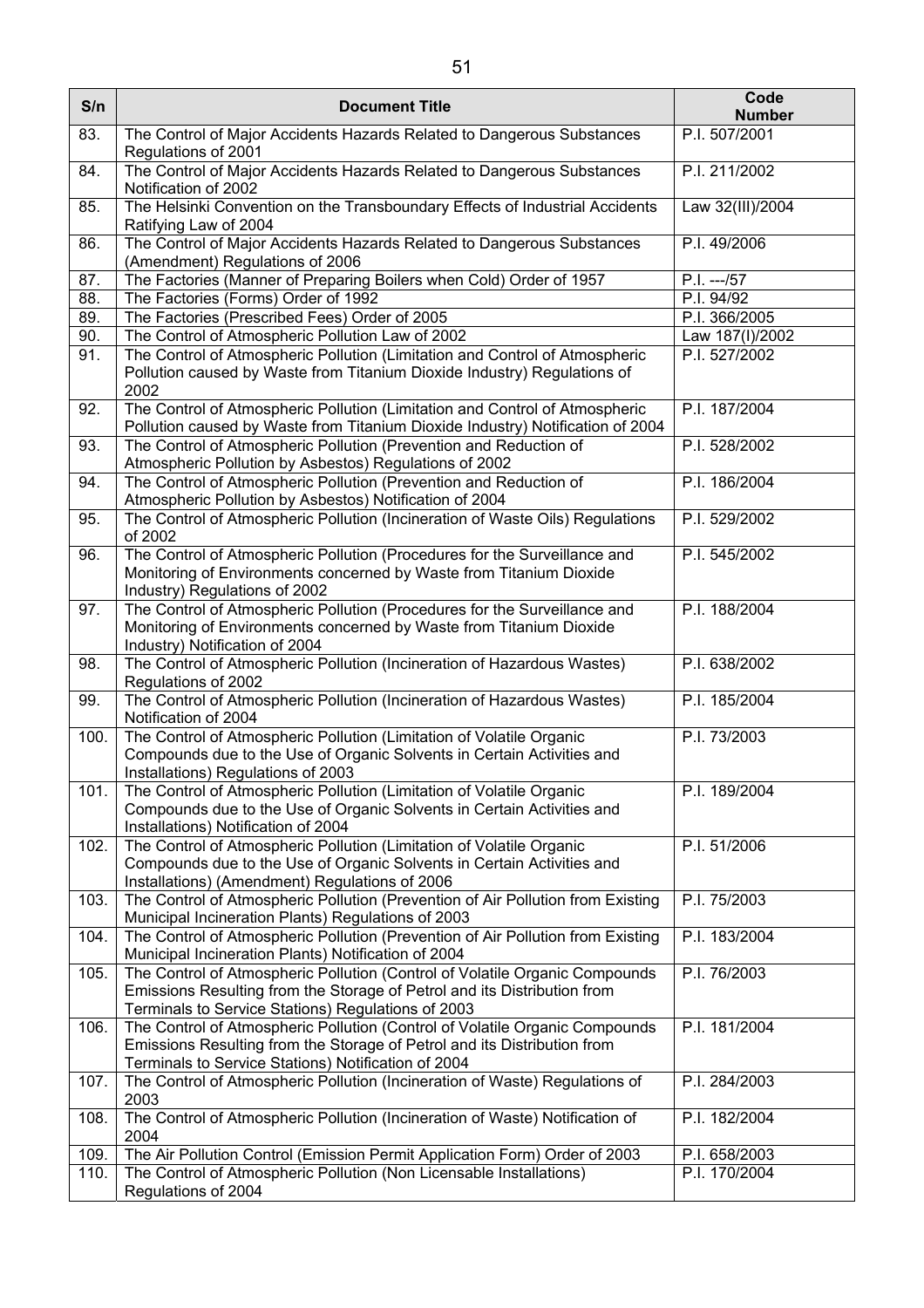| S/n  | <b>Document Title</b>                                                                                                                                           | Code<br><b>Number</b> |
|------|-----------------------------------------------------------------------------------------------------------------------------------------------------------------|-----------------------|
| 111. | The Control of Atmospheric Pollution (Limitation of Emissions of Certain                                                                                        | P.I. 195/2004         |
|      | Pollutants into Air from Large Combustion Plants) Regulations of 2004                                                                                           |                       |
| 112. | The Integrated Pollution Prevention and Control Law of 2003                                                                                                     | Law 56(I)/2003        |
| 113. | The Integrated Pollution Prevention and Control Notification of 2004                                                                                            | P.I. 268/2004         |
| 114. | The Integrated Pollution Prevention and Control (Amendment) Law of 2006                                                                                         | Law 15(I)/2006        |
| 115. | The Limitation of Emissions of Volatile Organic Compounds due to the Use of<br>Organic Solvents in Certain Paints, Varnishes, Vehicle Refinishing Products      | Law 35(I)/2006        |
|      | and Other Paint Products Law of 2006                                                                                                                            |                       |
| 116. | The Ratifying of the Convention (1979) on Long-range Transboundary Air<br>Pollution and its Protocol (1984) Law of 1991                                         | Law 184/1991          |
| 117. | The Protocol to the 1979 Convention on Long-range Transboundary Air<br>Pollution on Heavy Metals (Ratifying) Law of 2004                                        | Law 38(III)/2004      |
| 118. | The Protocol to the 1979 Convention on Long-range Transboundary Air<br>Pollution on Persistent Organic Pollutants (Ratifying) Law of 2004                       | Law 39(III)/2004      |
| 119. | The Protocol to the 1979 Convention on Long-range Transboundary Air                                                                                             | Law 40(III)/2004      |
|      | Pollution concerning the Control of Emissions of Nitrogen Oxides or their<br>Transboundary Fluxes (Ratifying) Law of 2004                                       |                       |
| 120. | The Protocol to the 1979 Convention on Long-range Transboundary Air                                                                                             | Law 6(III)/2006       |
|      | Pollution on Further Reduction of Sulphur Emissions (Ratifying) Law of 2006                                                                                     |                       |
| 121. | The Protocol to the 1979 Convention on Long-range Transboundary Air                                                                                             | Law 14(III)/2007      |
|      | Pollution to Abate Acidification, Eutrophication and Ground-Level Ozone                                                                                         |                       |
|      | (Ratifying) Law of 2007                                                                                                                                         |                       |
| 122. | The Air Quality Law of 2002                                                                                                                                     | Law 188(I)/2002       |
| 123. | The Air Quality Notification of 2004                                                                                                                            | P.I. 330/2004         |
| 124. | The Air Quality (Amendment) Law of 2004                                                                                                                         | Law 53(I)/2004        |
| 125. | The Air Quality (Amendment) (No. 2) Law of 2004                                                                                                                 | Law 54(I)/2004        |
| 126. | The Air Quality (Limit Values for Benzene and Carbon Monoxide in Ambient<br>Air) Regulations of 2002                                                            | P.I. 516/2002         |
| 127. | The Air Quality (Amendment) Law of 2005                                                                                                                         | Law 161(I)/2005       |
| 128. | The Air Quality (Amendment) Law of 2007                                                                                                                         | Law 17(I)/2007        |
| 129. | The Air Quality (Limit Values for Benzene and Carbon Monoxide in Ambient<br>Air) Notification of 2004                                                           | P.I. 337/2004         |
| 130. | The Air Quality (Air Pollution by Ozone) Regulations of 2002                                                                                                    | P.I. 530/2002         |
| 131. | The Air Quality (Limit Values for Sulphur Dioxide, Nitrogen Dioxide and<br>Nitrogen Oxides, Particulate Matter and Lead in Ambient Air) Regulations of<br>2002  | P.I. 574/2002         |
| 132. | The Air Quality (Limit Values for Sulphur Dioxide, Nitrogen Dioxide and<br>Nitrogen Oxides, Particulate Matter and Lead in Ambient Air) Notification of<br>2004 | P.I. 338/2004         |
| 133. | The Air Quality (Annual Emission Ceilings for Certain Atmospheric Pollutants)<br>Regulations of 2004                                                            | P.I. 193/2004         |
| 134. | The Air Quality (Yearly Emission Ceilings for Certain Atmospheric Pollutants)<br>Order of 2005                                                                  | P.I. 379/2005         |
| 135. | The Air Quality (Ozone in Ambient Air) Regulations of 2004                                                                                                      | P.I. 194/2004         |
| 136. | The Air Quality (Arsenic, Cadmium, Mercury, Nickel and Polycyclic Aromatic<br>Hydrocarbons in Ambient Air) Regulations of 2007                                  | P.I. 111/2007         |
| 137. | The Dangerous Substances Law of 1991                                                                                                                            | Law 199/91            |
| 138. | The Dangerous Substances (Amendment) Law of 1997                                                                                                                | Law 27(I)/97          |
| 139. | The Dangerous Substances (Amendment) Law of 2002                                                                                                                | Law 81(I)/2002        |
| 140. | The Dangerous Substances (Amendment) Law of 2004                                                                                                                | Law 194(I)/2004       |
| 141. | The Dangerous Substances (Classification, Packaging and Labelling of                                                                                            | P.I. 292/2002         |
|      | Dangerous Substances and Preparations) Regulations of 2002                                                                                                      |                       |
| 142. | The Dangerous Substances (Classification, Packaging and Labelling of                                                                                            | P.I. 536/2004         |
|      | Dangerous Substances and Preparations) (Amendment) Regulations of 2004                                                                                          |                       |
| 143. | The Dangerous Substances (Classification, Packaging and Labelling of                                                                                            | P.I. 339/2004         |
|      | Dangerous Substances and Preparations) Notification of 2004                                                                                                     |                       |
| 144. | The Dangerous Substances (Classification, Packaging and Labelling of                                                                                            | P.I. 686/2004         |
|      | Dangerous Substances and Preparations) Notification of 2004                                                                                                     |                       |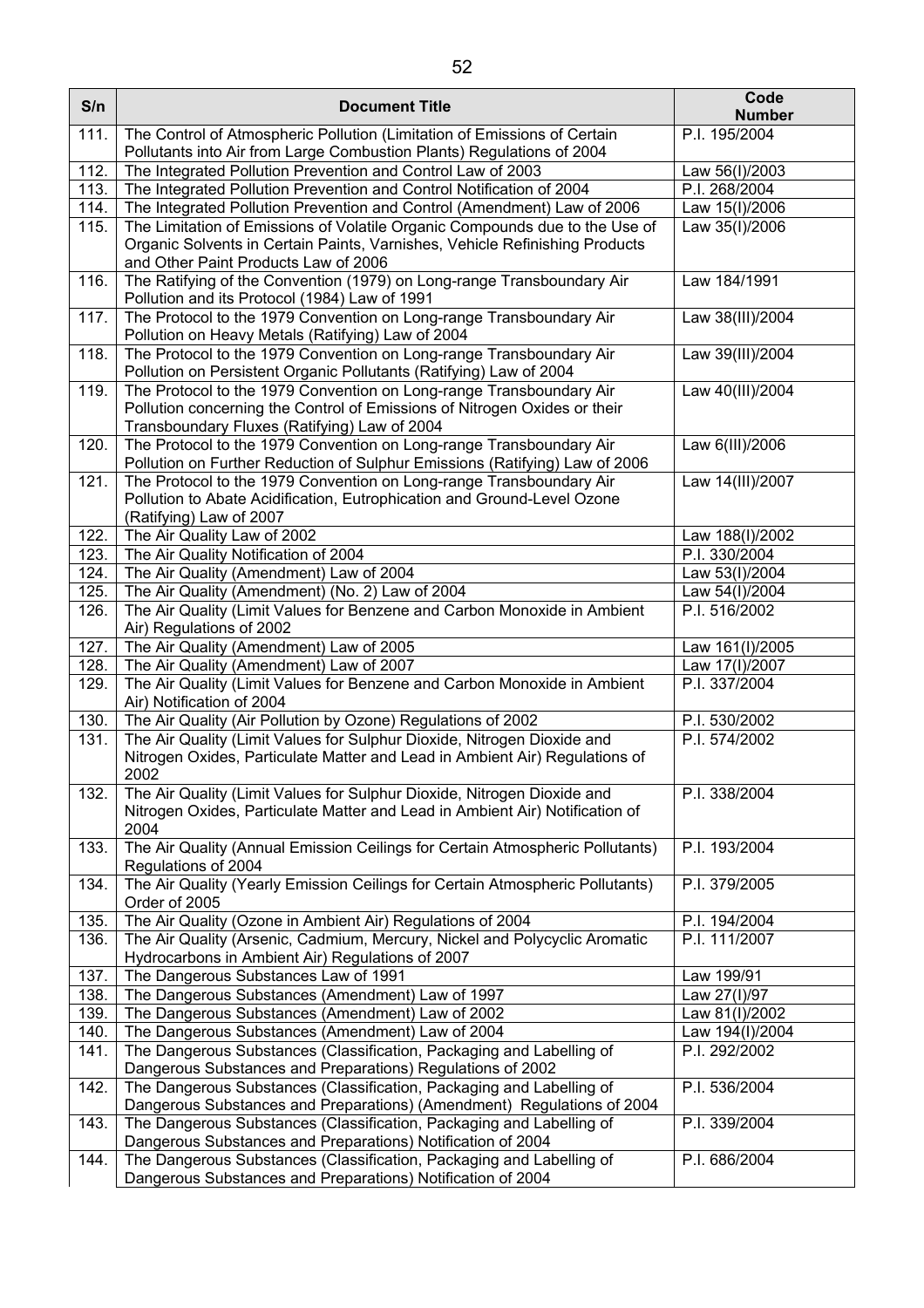| S/n  | <b>Document Title</b>                                                                                                                                                                                                                            | Code<br><b>Number</b> |
|------|--------------------------------------------------------------------------------------------------------------------------------------------------------------------------------------------------------------------------------------------------|-----------------------|
| 145. | The Rotterdam Convention on the Prior Informed Consent for Certain<br>Hazardous Chemicals and Pesticides in International Trade Ratifying Law of<br>2004                                                                                         | Law 20(III)/2004      |
| 146. | The Stockholm Convention on Persistent Organic Pollutants Ratifying Law of<br>2004                                                                                                                                                               | N. 42(III)/2004       |
| 147. | The Nomination of Competent Authorities for the Implementation in the                                                                                                                                                                            | D.M.C. No             |
|      | Republic of Cyprus of the Provisions of the European Regulation on Persistent<br>Organic Pollutants Decision of the Ministerial Council of 2005                                                                                                  | 62.132/9.6.2005       |
| 148. | The Dangerous Substances (Prescription of Fees) Order of 2005                                                                                                                                                                                    | P.I. 57/2005          |
| 149. | The Dangerous Substances (Classification, Packaging and Labelling of<br>Dangerous Substances and Preparations) (Amendment) Regulations of 2005                                                                                                   | P.I. 301/2005         |
| 150. | The Dangerous Substances (Restrictions on the Placing on the Market and<br>Use of Certain Dangerous Substances and Preparations - Toluene,<br>Trichlorobenzene and Polycyclic Aromatic Hydrocarbons in Extender Oils and<br>Tyres) Order of 2006 | P.I. 38/2006          |
| 151. | The Dangerous Substances (Restrictions on the Placing on the Market and<br>Use of Certain Dangerous Substances and Preparations - Phthalates in Toys<br>and Childcare Articles) Order of 2006                                                    | P.I. 113/2006         |
| 152. | The Dangerous Substances (Methods for the Evaluation of Health and<br>Environmental Hazards of Preparations and Special Provisions Concerning<br>the Labelling of Certain Preparations) Order of 2006                                            | P.I. 122/2006         |
| 153. | The Dangerous Substances (Restrictions on the Marketing and Use of Certain<br>Dangerous Substances and Preparations - Substances Classified as<br>Carcinogenic, Mutagenic or Toxic to Reproduction - c/m/r) Order of 2006                        | P.I. 329/2006         |
| 154. | The Dangerous Substances (Restrictions on the Placing on the Market and<br>Use of Certain Dangerous Substances and Preparations - Phthalates in Toys<br>and Childcare Articles) (No. 2) Order of 2006                                            | P.I. 383/2006         |
| 155. | The Protection from Ionising Radiation Law of 2002                                                                                                                                                                                               | Law 115(I)/2002       |
| 156. | The Protection from Ionising Radiation (Basic Principles) Regulations of 2002                                                                                                                                                                    | P.I. 494/2002         |
| 157. | The Protection from Ionising Radiation (Informing the Public about Measures<br>to be applied in Case of Emergency) Regulations of 2002                                                                                                           | P.I. 495/2002         |
| 158. | The Protection from Ionising Radiation (Supervision and Control of Shipments<br>of Radioactive Wastes) Regulations of 2002                                                                                                                       | P.I. 496/2002         |
| 159. | The Protection from Ionising Radiation (Medical Exposure) Regulations of<br>2002                                                                                                                                                                 | P.I. 497/2002         |
| 160. | The Protection from Ionising Radiation Notification of 2004                                                                                                                                                                                      | P.I. 591/2004         |
| 161. | The Protection from Ionising Radiation Notification of 2004                                                                                                                                                                                      | P.I. 592/2004         |
| 162. | The Protection from Ionising Radiation (Control of High-Activity Sealed<br>Radioactive Sources and Orphan Sources) Regulations of 2006                                                                                                           | P.I. 30/2006          |
| 163. | The Essential Requirements to be fulfilled by Specific Product Categories Law<br>of 2002                                                                                                                                                         | Law 30(I)/2002        |
| 164. | The Essential Requirements to be fulfilled by Specific Product Categories<br>Order of 2004                                                                                                                                                       | P.I. 247/2004         |
| 165. | The Essential Requirements to be fulfilled by Specific Product Categories<br>(Amendment) Law of 2003                                                                                                                                             | Law 29(I)/2003        |
| 166. | The Essential Requirements to be fulfilled by Specific Product Categories<br>Order of 2004                                                                                                                                                       | P.I. 248/2004         |
| 167. | The Essential Requirements to be Fulfilled by Specific Product Categories<br>(Amendment) Law of 2004                                                                                                                                             | Law 258(I)/2004       |
| 168. | The Essential Requirements to be Fulfilled by Specific Product Categories<br>(Amendment) Law of 2005                                                                                                                                             | Law 89(I)/2005        |
| 169. | The Essential Requirements to be fulfilled by Specific Product Categories<br>(Machinery) Regulations of 2003                                                                                                                                     | P.I. 306/2003         |
| 170. | The Essential Requirements to be fulfilled by Specific Product Categories<br>(Machinery) Notification of 2004                                                                                                                                    | P.I. 291/2004         |
| 171. | The Essential Requirements to be fulfilled by Specific Product Categories<br>(Machinery) Notification of 2006                                                                                                                                    | P.I. 100/2006         |
| 172. | The Essential Requirements to be fulfilled by Specific Product Categories                                                                                                                                                                        | P.I. 330/2006         |
|      | (Machinery) Notification of 2006                                                                                                                                                                                                                 |                       |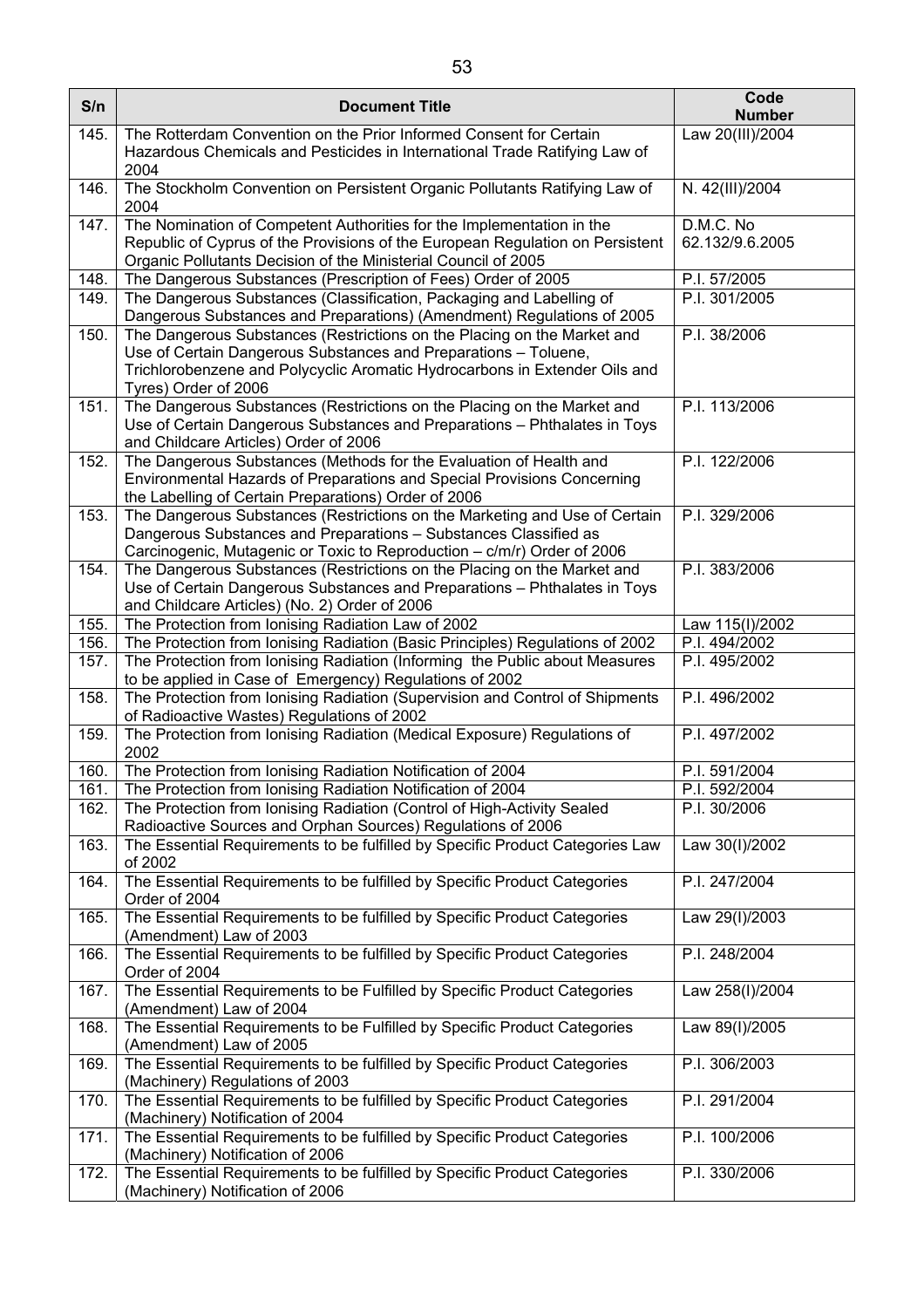| S/n  | <b>Document Title</b>                                                                                                                                                                | Code<br><b>Number</b> |
|------|--------------------------------------------------------------------------------------------------------------------------------------------------------------------------------------|-----------------------|
| 173. | The Essential Requirements to be fulfilled by Specific Product Categories<br>(Equipment and Protective Systems for Use in Potentially Explosive<br>Atmospheres) Regulations of 2003  | P.I. 309/2003         |
| 174. | The Essential Requirements to be fulfilled by Specific Product Categories<br>(Equipment and Protective Systems for Use in Potentially Explosive<br>Atmospheres) Decision of 2004     | P.I. 288/2004         |
| 175. | The Essential Requirements to be fulfilled by Specific Product Categories<br>(Equipment and Protective Systems for Use in Potentially Explosive<br>Atmospheres) Notification of 2006 | P.I. 197/2006         |
| 176. | The Essential Requirements to be fulfilled by Specific Product Categories<br>(Lifts) Regulations of 2003                                                                             | P.I. 310/2003         |
| 177. | The Essential Requirements to be fulfilled by Specific Product Categories<br>(Lifts) Notification of 2004                                                                            | P.I. 293/2004         |
| 178. | The Essential Requirements to be fulfilled by Specific Product Categories<br>(Lifts) Notification of 2005                                                                            | P.I. 520/2005         |
| 179. | The Essential Requirements to be fulfilled by Specific Product Categories<br>(Pressure Equipment) Regulations of 2003                                                                | P.I. 311/2003         |
| 180. | The Essential Requirements to be fulfilled by Specific Product Categories<br>(Pressure Equipment) Notification of 2004                                                               | P.I. 289/2004         |
| 181. | The Essential Requirements to be fulfilled by Specific Product Categories<br>(Pressure Equipment) Notification of 2005                                                               | P.I. 468/2005         |
| 182. | The Essential Requirements to be fulfilled by Specific Product Categories<br>(Simple Pressure Vessels) Regulations of 2003                                                           | P.I. 312/2003         |
| 183. | The Essential Requirements to be fulfilled by Specific Product Categories<br>(Simple Pressure Vessels) Decision of 2004                                                              | P.I. 290/2004         |
| 184. | The Essential Requirements to be fulfilled by Specific Product Categories<br>(Simple Pressure Vessels) Notification of 2004                                                          | P.I. 589/2004         |
| 185. | The Essential Requirements to be fulfilled by Specific Product Categories<br>(Personal Protection Equipment) Regulations of 2003                                                     | P.I. 315/2003         |
| 186. | The Essential Requirements to be fulfilled by Specific Product Categories<br>(Personal Protection Equipment) Notification of 2004                                                    | P.I. 292/2004         |
| 187. | The Essential Requirements to be fulfilled by Specific Product Categories<br>(Personal Protection Equipment) Notification of 2006                                                    | P.I. 99/2006          |
| 188. | The Essential Requirements to be fulfilled by Specific Product Categories<br>(Personal Protection Equipment) Notification of 2006                                                    | P.I. 334/2006         |
| 189. | The Essential Requirements to be fulfilled by Specific Product Categories<br>Order of 2006                                                                                           | P.I. 435/2006         |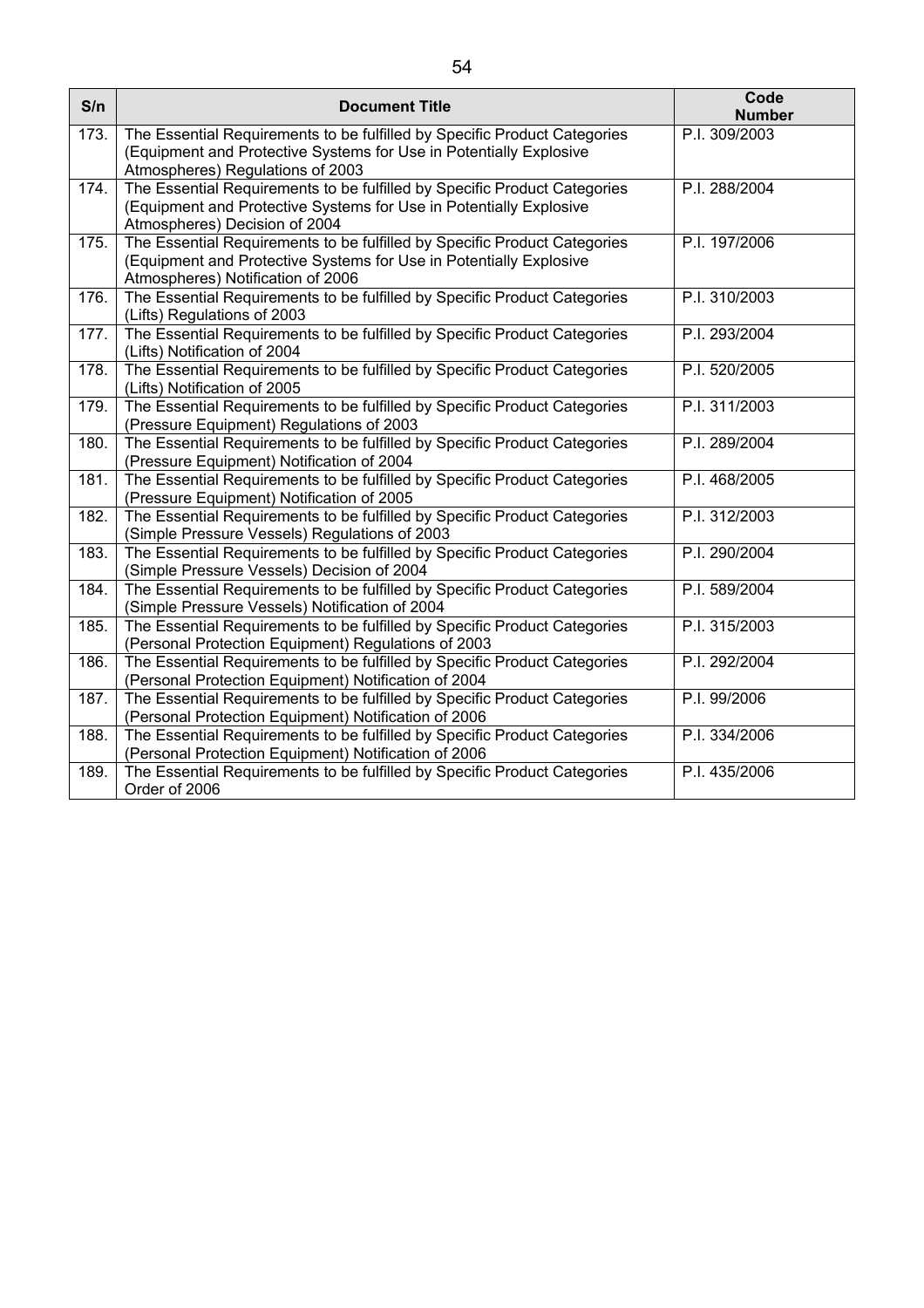### **APPENDIX III - Inspections of Undertakings for the Year 2006**

|                |                                                                         | <b>DISTRICT</b> |                |        |          |                 |         |                |                  |           |              |               |         |                |               |       |          |       |  |
|----------------|-------------------------------------------------------------------------|-----------------|----------------|--------|----------|-----------------|---------|----------------|------------------|-----------|--------------|---------------|---------|----------------|---------------|-------|----------|-------|--|
| A/A            | ECONOMIC ACTIVITY                                                       |                 | <b>NICOSIA</b> |        |          | <b>LIMASSOL</b> |         |                | <b>FAMAGUSTA</b> |           |              | LARNACA       |         |                | <b>PAPHOS</b> |       |          | TOTAL |  |
|                |                                                                         | Ap.             | % (1)          | % (2)  | Ap.      | % (1)           | % (2)   | Aρ.            | % (1)            | % (2)     | Aρ.          | % (1)         | % (2)   | Aρ.            | % (1)         | % (2) | Ap.      | % (3) |  |
|                | <b>AGRICULTURE, LIVESTOCK AND FORESTRY</b>                              | 113             | 7,3%           | 30,1%  | 30       | 1,8%            | 8.0%    | 53             | 14,6%            | 14,1% 172 |              | 15,6%         | 45,9%   |                | 2,0%          | 1,9%  | 375      | 7,5%  |  |
| $\overline{2}$ | <b>FISHING</b>                                                          | $\Omega$        | 0.0%           | 0,0%   | $\Omega$ | 0.0%            | 0,0%    | $\mathbf 0$    | 0.0%             | 0.0%      |              | 0.1%          | 100.0%  | $\Omega$       | 0.0%          | 0,0%  |          | 0,0%  |  |
| 3              | MINING AND QUARRYING                                                    | 12              | 0,8%           | 26,1%  | 20       | 1,2%            | 43,5%   | $\overline{0}$ | $0.0\%$          | $0.0\%$   | 11           | 1.0%          | 23,9%   | 3              | 0,9%          | 6,5%  | 46       | 0,9%  |  |
| 4              | <b>MANUFACTURING</b>                                                    | 323             | 21,0%          | 28,5%  | 399      | 24,2%           | 35,2%   | 78             | 21,5%            | 6.9%      | 252          | 22.9%         | 22,2%   | 81             | 23,4%         | 7,1%  | 1133     | 22,7% |  |
| 5              | ELECTRICITY, GAS AND WATER SUPPLY                                       | $\mathcal{P}$   | 0.1%           | 6.1%   | 12       | 0.7%            | 36,4%   | 0              | 0.0%             | 0.0%      | 17           | 1.5%          | 51,5%   | $\overline{2}$ | 0.6%          | 6,1%  | 33       | 0,7%  |  |
| 6              | <b>CONSTRUCTION</b>                                                     | 616             | 40.1%          | 32,5%  | 705      | 42,7%           | 37,2%   | 91             | 25,1%            | 4,8%      | 340          | 30,9%         | 17,9%   | 144            | 41,6%         | 7.6%  | 1896     | 37,9% |  |
|                | WHOLESALE AND RETAIL TRADE; REPAIR OF MOTOR                             |                 |                |        |          |                 |         |                |                  |           |              |               |         |                |               |       |          |       |  |
|                | VEHICLES, MOTORCYCLES AND PERSONAL AND                                  | 202             | 13,1%          | 27,2%  | 203      | 12,3%           | 27,3%   | 76 I           | 21,0%            | 10,2%     | 201          | 18,3%         | 27.1%   | 61             | 17,6%         | 8,2%  | 743      | 14,9% |  |
|                | <b>HOUSEHOLD GOODS</b>                                                  |                 |                |        |          |                 |         |                |                  |           |              |               |         |                |               |       |          |       |  |
| 8              | <b>HOTELS AND RESTAURANTS</b>                                           | 15              | 1,0%           | 14,7%  | 51       | 3.1%            | 50,0%   | 9              | 2,5%             | 8,8%      | 12           | 1.1%          | 11.8%   | 15             | 4,3%          | 14,7% | 102      | 2,0%  |  |
| -9             | TRANSPORT, STORAGE AND COMMUNICATION                                    | 16              | 1,0%           | 25,8%  | 35       | 2,1%            | 56,5%   |                | 0,3%             | 1,6%      | -10          | 0,9%          | 16,1%   | 0              | 0,0%          | 0,0%  | 62       | 1,2%  |  |
| 10             | <b>FINANCIAL INTERMEDIATION</b>                                         | 9               | 0.6%           | 20,5%  | 4        | 0,2%            | 9,1%    | 12             | 3,3%             | 27,3%     | 19           | 1,7%          | 43,2%   | $\Omega$       | 0,0%          | 0.0%  | 44       | 0,9%  |  |
| 11             | <b>REAL ESTATE, RENTING AND BUSINESS ACTIVITIES</b>                     | 22              | 1,4%           | 44,0%  | 9        | 0.5%            | 18,0%   | 10             | 2,8%             | 20,0%     | - 9          | 0,8%          | 18,0%   | $\Omega$       | 0.0%          | 0,0%  | 50       | 1,0%  |  |
| 12             | PUBLIC ADMINISTRATION AND DEFENCE, COMPULSORY<br><b>SOCIAL SECURITY</b> | 79              | 5,1%           | 48.5%  | 55       | 3,3%            | 33,7%   | 3              | 0,8%             | 1,8%      | 19           | 1,7%          | 11.7%   |                | 2,0%          | 4,3%  | 163      | 3,3%  |  |
| 13             | <b>EDUCATION</b>                                                        | 34              | 2,2%           | 31,2%  | 56       | 3,4%            | 51,4%   | $\overline{4}$ | 1,1%             | 3,7%      | 11           | 1,0%          | 10,1%   | $\overline{4}$ | 1,2%          | 3,7%  | 109      | 2,2%  |  |
| 14             | <b>HEALTH AND SOCIAL WORK</b>                                           | 44              | 2,9%           | 46,3%  | 30       | 1,8%            | 31,6%   | 5              | 1,4%             | 5,3%      | 9            | 0,8%          | 9,5%    |                | 2,0%          | 7,4%  | 95       | 1,9%  |  |
| 15             | OTHER COMMUNITY, SOCIAL AND PERSONAL ACTIVITIES                         | 46              | 3.0%           | 32,6%  | 43       | 2,6%            | 30,5%   | 20             | 5,5%             | 14.2%     | 17           | 1.5%          | 12.1%   | 15             | 4,3%          | 10,6% | 141      | 2,8%  |  |
| 16             | PRIVATE HOUSEHOLDS WITH EMPLOYED PERSONS                                | $\Omega$        | 0.0%           | $0\%$  | $\Omega$ | 0.0%            | $0\%$   | $\mathbf 0$    | $0.0\%$          | $0\%$     | $\mathbf{0}$ | 0.0%          | $0\%$   | $\Omega$       | 0,0%          | 0%    | $\Omega$ | 0,0%  |  |
| 17             | OTHER INDUSTRIAL ACTIVITIES                                             | 5               | 0.3%           | 100.0% | $\Omega$ | 0.0%            | $0.0\%$ | $\mathbf 0$    | 0.0%             | 0.0%      | $\Omega$     | 0.0%          | $0.0\%$ | $\Omega$       | $0.0\%$       | 0.0%  | 5        | 0.1%  |  |
| 18             | EXTRA - TERRITORIAL ORGANISATIONS AND BODIES                            | $\mathbf{0}$    | 0,0%           | 0%     | $\Omega$ | $0,0\%$         | 0%      | $\mathbf 0$    | $0,0\%$          | $0\%$     | 0            | 0,0%          | $0\%$   | $\Omega$       | 0,0%          | 0%    | $\Omega$ | 0,0%  |  |
|                | Total Inspections of Undertakings 1538                                  | 30,8%           |                |        | 1652     | 33,1%           |         |                | 7,2%<br>362      |           |              | 22,0%<br>1100 |         |                | 6,9%<br>346   |       |          | 4998  |  |
|                |                                                                         | (%4)<br>(%4)    |                |        |          |                 |         |                | $(\%4)$          |           |              | $(\%4)$       | (%4)    |                |               |       |          |       |  |

#### **Table Notes:**

1. Percentage contribution of District Inspections for the specific Economic Activity, on the total number of District Inspections.

2. Percentage contribution of District Inspections for the specific Economic Activity, on the Cyprus wide total number of Inspections of the same Economic Activity.

3. Percentage contribution of Cyprus wide Inspections for the specific Economic Activity, on the total number of Inspections.

4. Percentage contribution of District Inspections on the total number of Inspections Cyprus wide.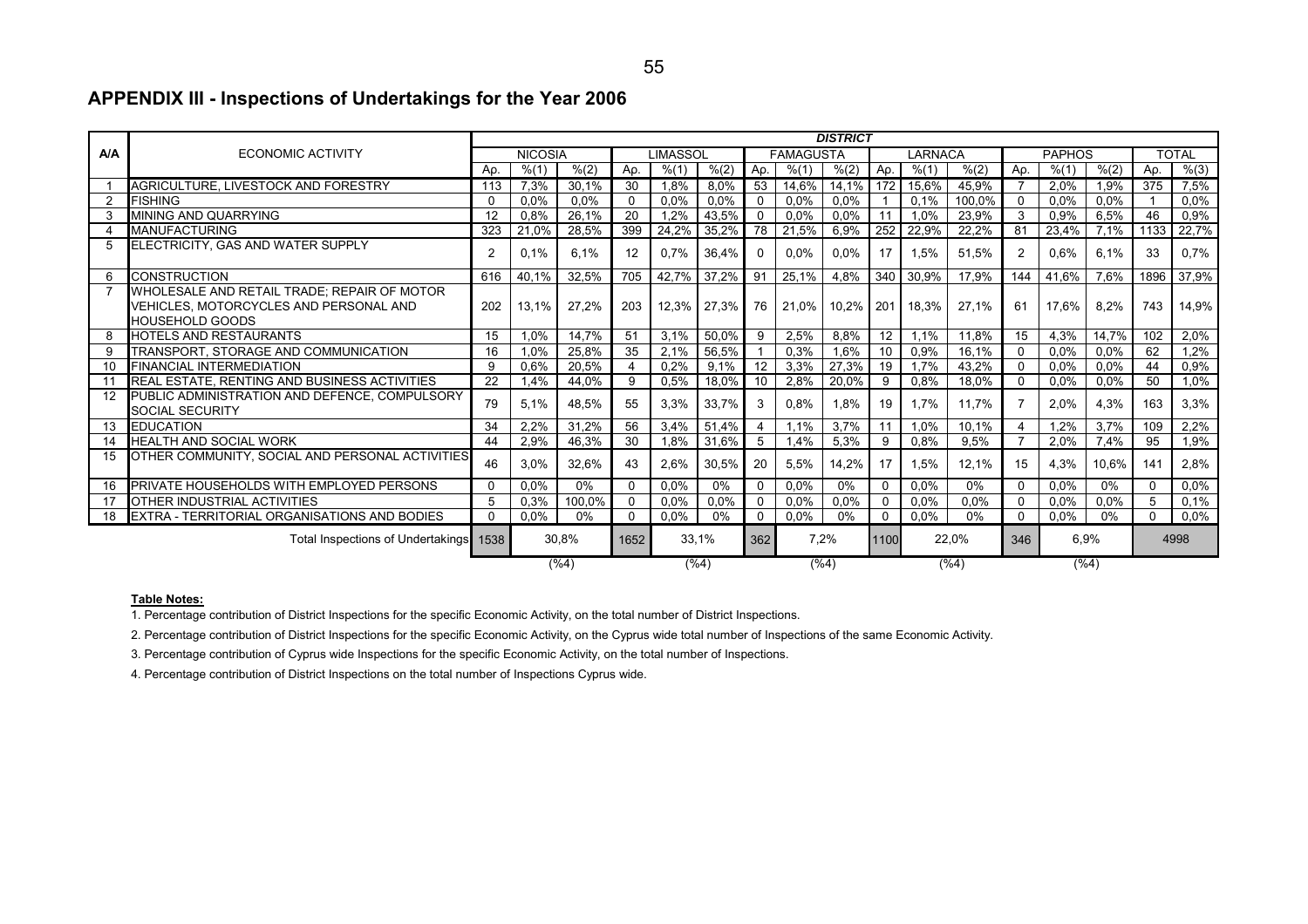### **APPENDIX IV - Registered Undertakings as on 31.12.2006**

|            |                                                                                                                 | <b>DISTRICT</b> |                |          |      |          |                |          |                  |        |              |          |        |      |               |          |      |              |
|------------|-----------------------------------------------------------------------------------------------------------------|-----------------|----------------|----------|------|----------|----------------|----------|------------------|--------|--------------|----------|--------|------|---------------|----------|------|--------------|
| <b>A/A</b> | ECONOMIC ACTIVITY SECTOR                                                                                        |                 | <b>NICOSIA</b> |          |      | LIMASSOL |                |          | <b>FAMAGUSTA</b> |        |              | LARNACA  |        |      | <b>PAPHOS</b> |          |      | <b>TOTAL</b> |
|            |                                                                                                                 | Ap.             | % (1)          | % (2)    | Ap.  | % (1)    | % (2)          | Ap.      | % (1)            | % (2)  | Ap.          | % (1)    | % (2)  | Ap.  | % (1)         | % (2)    | Ap.  | % (3)        |
|            | AGRICULTURE. LIVESTOCK AND FORESTRY                                                                             | 588             | 7,85%          | 36,57%   | 346  | 7,40%    | 21,52%         | 151      | 10,66%           | 9,39%  | 393          | 13,22%   | 24,44% | 130  | 7,52%         | 8,08%    | 1608 | 8,79%        |
| 2          | <b>FISHING</b>                                                                                                  | $\Omega$        | 0,00%          | $0.00\%$ | 5    | 0.11%    | 45,45%         |          | 0,07%            | 9,09%  |              | 0,13%    | 36,36% |      | 0,06%         | 9,09%    | 11   | 0,06%        |
| 3          | <b>MINING AND QUARRYING</b>                                                                                     | 17              | 0,23%          | 26,56%   | 18   | 0.38%    | 28.13%         | 3        | 0.21%            | 4,69%  | 19           | 0.64%    | 29,69% |      | 0.40%         | 10.94%   | 64   | 0,35%        |
|            | <b>MANUFACTURING</b>                                                                                            | 289             | 38,59%         | 47,75%   | 1422 | 30,41%   | 23,48%         | 399      | 28,18%           | 6,59%  | 975          | 32,81%   | 16,10% | 368  | 21,28%        | 6,08%    | 6055 | 33,12%       |
| 5          | ELECTRICITY, GAS AND WATER SUPPLY                                                                               |                 | 0.09%          | 14,89%   | 11   | 0,24%    | 23,40%         | 2        | 0.14%            | 4,26%  | 17           | 0.57%    | 36,17% | 10   | 0,58%         | 21,28%   | 47   | 0,26%        |
| 6          | <b>CONSTRUCTION</b>                                                                                             | 1316            | 17,57%         | 34,44%   | 1155 | 24,70%   | 30,23%         | 211      | 14,90%           | 5,52%  | 517          | 17,40%   | 13,53% | 622  | 35,97%        | 16,28%   | 3821 | 20,90%       |
|            | WHOLESALE AND RETAIL TRADE; REPAIR OF MOTOR<br>VEHICLES, MOTORCYCLES AND PERSONAL AND<br><b>HOUSEHOLD GOODS</b> |                 | 1592 21,25%    | 42.80%   | 910  | 19.46%   | 24.46%         | 299      | 21.12%           | 8.04%  | 596          | 20,05%   | 16.02% | 323  | 18,68%        | 8.68%    | 3720 | 20,35%       |
| 8          | <b>HOTELS AND RESTAURANTS</b>                                                                                   | 229             | 3,06%          | 23,49%   | 243  | 5,20%    | 24,92%         | 241      | 17,02%           | 24,72% | 146          | 4,91%    | 14,97% | 116  | 6,71%         | 11,90%   | 975  | 5,33%        |
| 9          | TRANSPORT, STORAGE AND COMMUNICATION                                                                            | 124             | 1,66%          | 34,93%   | 124  | 2,65%    | 34,93%         | 17       | 1.20%            | 4,79%  | 73           | 2,46%    | 20,56% | 17   | 0,98%         | 4,79%    | 355  | 1,94%        |
| 10         | <b>FINANCIAL INTERMEDIATION</b>                                                                                 | 56              | 0.75%          | 44,44%   | 30   | 0,64%    | 23,81%         | 6        | 0,42%            | 4,76%  | 23           | $0.77\%$ | 18,25% |      | 0,64%         | 8.73%    | 126  | 0,69%        |
| 11         | REAL ESTATE, RENTING AND BUSINESS ACTIVITIES                                                                    | 160             | 2,14%          | 49,84%   | 79   | 1,69%    | 24,61%         | 17       | ,20%             | 5,30%  | 48           | 1,62%    | 14,95% | -17  | 0,98%         | 5,30%    | 321  | 1,76%        |
| 12         | PUBLIC ADMINISTRATION AND DEFENCE, COMPULSORY<br><b>SOCIAL SECURITY</b>                                         | 104             | 1,39%          | 43,88%   | 69   | 1,48%    | 29,11%         |          | 0,49%            | 2,95%  | 38           | .28%     | 16,03% | 19   | 1.10%         | 8,02%    | 237  | 1,30%        |
| 13         | <b>EDUCATION</b>                                                                                                | 89              | 1,19%          | 48,90%   | 64   | 1,37%    | 35,16%         | 6        | 0,42%            | 3,30%  | 14           | 0,47%    | 7,69%  | 9    | 0,52%         | 4,95%    | 182  | 1,00%        |
| 14         | <b>HEALTH AND SOCIAL WORK</b>                                                                                   | 87              | 1,16%          | 44,85%   | 53   | 1,13%    | 27,32%         |          | 0,64%            | 4,64%  | 26           | 0,87%    | 13,40% | 19   | 1,10%         | 9,79%    | 194  | 1,06%        |
| 15         | OTHER COMMUNITY, SOCIAL AND PERSONAL ACTIVITIES                                                                 | 218             | 2,91%          | 39,49%   | 145  | 3,10%    | 26,27%         | 47       | 3,32%            | 8,51%  | 82           | 2,76%    | 14,86% | 60   | 3,47%         | 10,87%   | 552  | 3,02%        |
| 16         | <b>PRIVATE HOUSEHOLDS WITH EMPLOYED PERSONS</b>                                                                 | $\Omega$        | 0,00%          | $0.00\%$ | 2    | 0,04%    | 100,00%        |          | 0,00%            | 0,00%  | $\mathbf{0}$ | 0,00%    | 0,00%  |      | 0,00%         | $0,00\%$ |      | 0,01%        |
| 17         | <b>OTHER INDUSTRIAL ACTIVITIES</b>                                                                              | 12              | 0.16%          | 92,31%   | 0    | $0.00\%$ | 0,00%          | $\Omega$ | 0.00%            | 0,00%  |              | 0.03%    | 7,69%  |      | 0,00%         | $0,00\%$ | 13   | 0,07%        |
| 18         | EXTRA - TERRITORIAL ORGANISATIONS AND BODIES                                                                    |                 | 0.01%          | 100,00%  | 0    | $0.00\%$ | $0.00\%$       | 0        | $0.00\%$         | 0,00%  | $\mathbf{0}$ | $0.00\%$ | 0,00%  |      | $0,00\%$      | $0,00\%$ |      | 0.01%        |
|            | Total No of Undertakings 7491                                                                                   |                 |                | 40,97%   | 4676 |          | 25,57%<br>1416 |          |                  | 7,74%  | 2972         |          | 16,25% | 1729 |               | 9,46%    |      | 18284        |
|            |                                                                                                                 |                 |                | % (4)    |      | %4       |                | % (4)    |                  |        | % (4)        |          |        |      |               |          |      |              |

#### Table Notes:

1. Percentage contribution of District Undertakings for the specific Economic Activity, on the total number of District Undertakings.

2. Percentage contribution of District Undertakings for the specific Economic Activity, on the Cyprus wide total number of Undertakings of the same Economic Activity.

3. Percentage contribution of Cyprus wide Undertakings for the specific Economic Activity, on the total number of Undertakings.

4. Percentage contribution of District Undertakings on the total number of Undertakings Cyprus wide.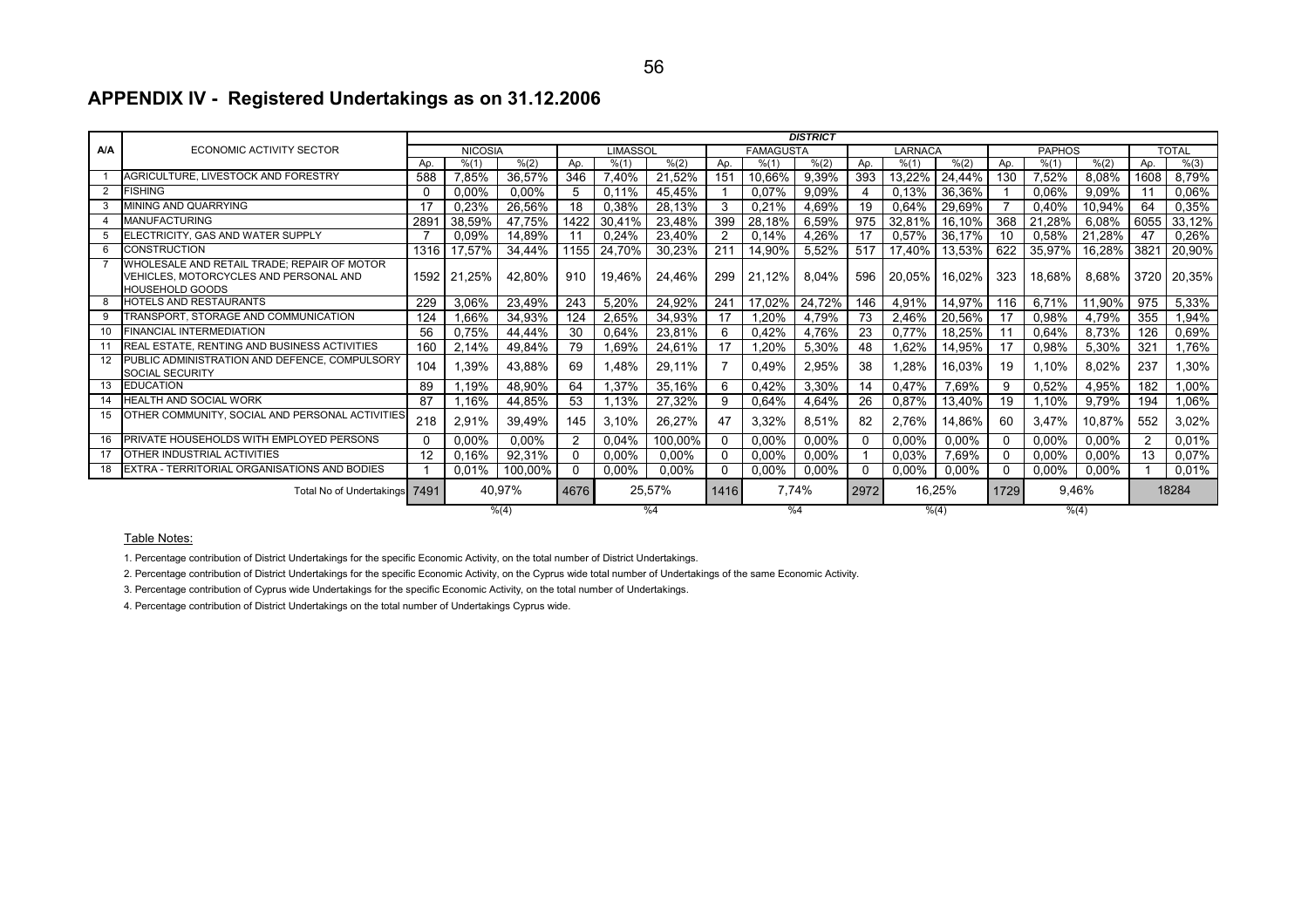### 57

### **APPENDIX V - New Registered Undertakings for the Period 1.1.2006 to 31.12.2006**

|            |                                                     | <b>DISTRICT</b> |                |          |                |          |         |             |                  |               |                 |        |        |                |        |        |                |        |
|------------|-----------------------------------------------------|-----------------|----------------|----------|----------------|----------|---------|-------------|------------------|---------------|-----------------|--------|--------|----------------|--------|--------|----------------|--------|
| <b>A/A</b> | ECONOMIC ACTIVITY SECTOR                            |                 | <b>NICOSIA</b> |          |                | LIMASSOL |         |             | <b>FAMAGUSTA</b> |               | LARNACA         |        |        | <b>PAPHOS</b>  |        |        |                | TOTAL  |
|            |                                                     | Ap.             | % (1)          | % (2)    | Aρ.            | % (1)    | % (2)   | Ap.         | % (1)            | % (2)         | Ap.             | % (1)  | % (2)  | Ap.            | % (1)  | % (2)  | Ap.            | % (3)  |
|            | AGRICULTURE, LIVESTOCK AND FORESTRY                 | 74              | 9,30%          | 28,68%   | 60             | 7,56%    | 23,26%  | 25          | 11,16%           | 9,69%         | 91              | 15,69% | 35,27% | 8              | 4,15%  | 3,10%  | 258            | 9,97%  |
| 2          | <b>FISHING</b>                                      | $\Omega$        | 0,00%          | $0,00\%$ | $\Omega$       | 0,00%    | 0,00%   | $\Omega$    | 0,00%            | 0,00%         |                 | 0,00%  | 0,00%  | $\Omega$       | 0,00%  | 0,00%  | 0              | 0,00%  |
| 3          | MINING AND QUARRYING                                |                 | 0,25%          | 66,67%   | $\Omega$       | 0,00%    | 0,00%   | 0           | 0,00%            | 0,00%         |                 | 0,17%  | 33,33% | $\Omega$       | 0,00%  | 0,00%  | 3              | 0,12%  |
| 4          | <b>MANUFACTURING</b>                                | 90              | 11,31%         | 28,30%   | 95             | 11,96%   | 29,87%  | 23          | 10,27%           | 7,23%         | 80              | 13,79% | 25,16% | 30             | 15,54% | 9,43%  | 318            | 12,29% |
| 5          | ELECTRICITY, GAS AND WATER SUPPLY                   |                 | 0,13%          | 16,67%   | $\overline{2}$ | 0,25%    | 33,33%  | 0           | 0,00%            | 0,00%         |                 | 0,34%  | 33,33% |                | 0,52%  | 16,67% | 6              | 0,23%  |
| 6          | <b>CONSTRUCTION</b>                                 | 374             | 46,98%         | 32,61%   | 377            | 47,48%   | 32,87%  | 87          | 38,84%           | 7,59%         | 229             | 39,48% | 19,97% | 80             | 41,45% | 6,97%  | 1147           | 44,34% |
|            | WHOLESALE AND RETAIL TRADE: REPAIR OF MOTOR         |                 |                |          |                |          |         |             |                  |               |                 |        |        |                |        |        |                |        |
|            | VEHICLES, MOTORCYCLES AND PERSONAL AND HOUSEHOLD    | 117             | 14.70%         | 27.73%   | 116            | 14,61%   | 27.49%  | 44          | 19.64%           | 10.43%        | 106             | 18,28% | 25,12% | 39             | 20,21% | 9.24%  | 422            | 16,31% |
|            | <b>GOODS</b>                                        |                 |                |          |                |          |         |             |                  |               |                 |        |        |                |        |        |                |        |
|            | <b>HOTELS AND RESTAURANTS</b>                       | 22              | 2,76%          | 25,00%   | 26             | 3,27%    | 29,55%  | 21          | 9,38%            | 23,86%        |                 | 1.21%  | 7,95%  | 12             | 6,22%  | 13,64% | 88             | 3,40%  |
| 9          | TRANSPORT, STORAGE AND COMMUNICATION                | 8               | 1,01%          | 16,00%   | 26             | 3,27%    | 52,00%  | 3           | .34%             | 6,00%         | 10 <sup>1</sup> | 1,72%  | 20,00% | 3              | .55%   | 6,00%  | 50             | 1,93%  |
| 10         | <b>FINANCIAL INTERMEDIATION</b>                     | 13              | 1,63%          | 33,33%   |                | 0,88%    | 17,95%  | 3           | 1,34%            | 7,69%         | 12              | 2,07%  | 30,77% | $\overline{4}$ | 2,07%  | 10,26% | 39             | 1,51%  |
| 11         | REAL ESTATE, RENTING AND BUSINESS ACTIVITIES        | 15              | 1,88%          | 35,71%   |                | 1,39%    | 26,19%  | 5           | 2,23%            | 11,90%        | 10              | 1,72%  | 23,81% |                | 0,52%  | 2,38%  | 42             | 1,62%  |
| 12         | PUBLIC ADMINISTRATION AND DEFENCE, COMPULSORY       | 28              | 3,52%          | 50,00%   | 17             | 2,14%    | 30,36%  |             | 0.45%            | 1,79%         |                 | 1,21%  | 12,50% | 3              | 1,55%  | 5,36%  | 56             | 2,16%  |
|            | <b>SOCIAL SECURITY</b>                              |                 |                |          |                |          |         |             |                  |               |                 |        |        |                |        |        |                |        |
| 13         | <b>IEDUCATION</b>                                   | 11              | 1,38%          | 30,56%   | 16             | 2,02%    | 44,44%  | $\mathbf 0$ | 0,00%            | 0,00%         | 6               | 1,03%  | 16,67% | 3              | .55%   | 8,33%  | 36             | 1,39%  |
| 14         | HEALTH AND SOCIAL WORK                              | 20              | 2,51%          | 38,46%   | 20             | 2,52%    | 38,46%  | 3           | 1,34%            | 5,77%         | 6               | 1,03%  | 11,54% | 3              | .55%   | 5,77%  | 52             | 2,01%  |
| 15         | OTHER COMMUNITY, SOCIAL AND PERSONAL ACTIVITIES     | 17              | 2,14%          | 26,56%   | 19             | 2,39%    | 29,69%  | 9           | 4,02%            | 14,06%        | 13              | 2,24%  | 20,31% | 6              | 3,11%  | 9,38%  | 64             | 2,47%  |
| 16         | PRIVATE HOUSEHOLDS WITH EMPLOYED PERSONS            | $\Omega$        | 0,00%          | 0,00%    | $\mathbf{2}$   | 0,25%    | 100,00% | 0           | 0,00%            | 0,00%         |                 | 0,00%  | 0,00%  | 0              | 0,00%  | 0,00%  | $\overline{2}$ | 0,08%  |
| 17         | OTHER INDUSTRIAL ACTIVITIES                         |                 | 0,50%          | 100,00%  |                | 0,00%    | 0,00%   | $\mathbf 0$ | 0,00%            | 0,00%         |                 | 0,00%  | 0,00%  | 0              | 0,00%  | 0,00%  | 4              | 0,15%  |
| 18         | <b>EXTRA - TERRITORIAL ORGANISATIONS AND BODIES</b> | $\Omega$        | 0,00%          | $0,00\%$ | $\Omega$       | 0,00%    | 0,00%   | $\mathbf 0$ | 0,00%            | 0,00%         |                 | 0,00%  | 0,00%  | $\mathbf 0$    | 0,00%  | 0,00%  | 0              | 0,00%  |
|            | Total New Undertakings 796                          | 30,77%<br>794   |                |          | 30,69%         |          | 224     | 8,66%       |                  | 22,42%<br>580 |                 |        | 193    | 7.46%          |        | 2587   |                |        |
|            |                                                     |                 |                | (%4)     |                |          | (%4)    |             |                  | (%4)          |                 |        | (%4)   |                | (%4)   |        |                |        |

#### Table Notes:

1. Percentage contribution of District Undertakings for the specific Economic Activity, on the total number of District Undertakings.

2. Percentage contribution of District Undertakings for the specific Economic Activity, on the Cyprus wide total number of Undertakings of the same Economic Activity.

3. Percentage contribution of Cyprus wide Undertakings for the specific Economic Activity, on the total number of Undertakings.

4. Percentage contribution of District Undertakings on the total number of Undertakings Cyprus wide.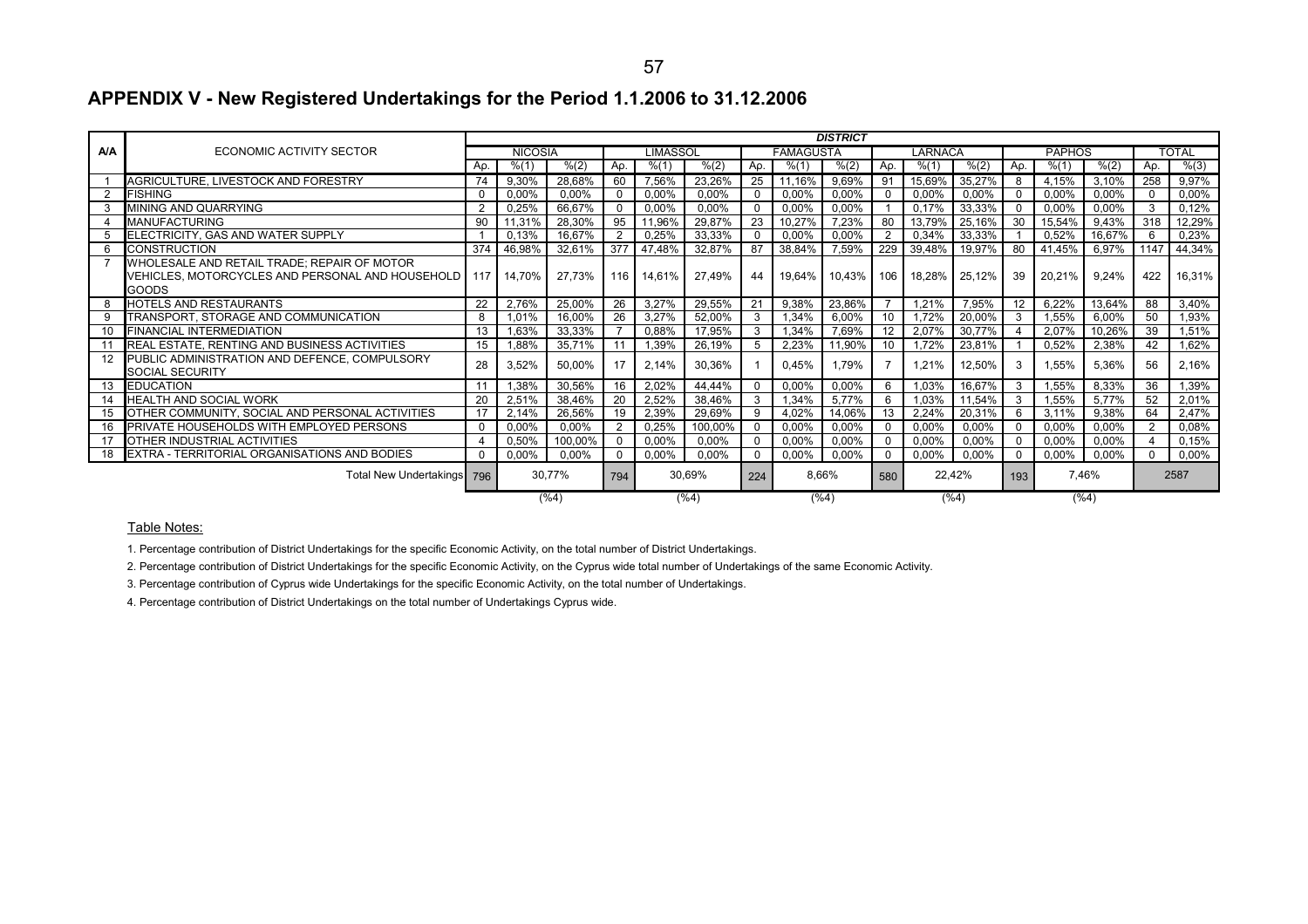## **Table 1**

### Fines Charged for 38<sup>1</sup> legal proceedings completed in 2006 compared to those of **the years 2005, 2004 and 2003**

| <b>No</b>                 | <b>Laws/Regulations</b>                                                                                                                                                          |                |                | Number of Contraventions <sup>1</sup> |                         | Tota amount of fines charged in<br><b>CYP</b> |         |                        |                 |  |  |
|---------------------------|----------------------------------------------------------------------------------------------------------------------------------------------------------------------------------|----------------|----------------|---------------------------------------|-------------------------|-----------------------------------------------|---------|------------------------|-----------------|--|--|
|                           |                                                                                                                                                                                  | 2003           | 2004           | 2005                                  | 2006                    | 2003                                          | 2004    | 2005                   | 2006            |  |  |
| 1                         | The Safety and Health at Work Law of<br>1996 - 2003                                                                                                                              | 31             | 18             | 20                                    | 23                      | 11.360                                        | 37.000  | 21.150                 | 9.610           |  |  |
| $\overline{2}$            | The Buildings and Works of Engineering<br>Construction (Safety, Health and<br>Welfare) Regulations of 1973                                                                       | 1              | ---            |                                       | ---                     | 600                                           |         |                        |                 |  |  |
| $\ensuremath{\mathsf{3}}$ | The Factories Law of 1957, Cap. 134                                                                                                                                              | $\overline{3}$ | $\mathbf{1}$   | $\mathbf{1}$                          | $\mathbf{1}$            | 300                                           | 150     | 800                    | 200             |  |  |
| $\overline{4}$            | The Maternity Protection Law of 1997 -<br>2002                                                                                                                                   | $\overline{2}$ | $\overline{2}$ | $---$                                 | $\mathbf{1}$            | 800                                           | 500     | $---$                  | 80              |  |  |
| 5                         | The Accidents and Occupational<br>Diseases (Notification) Law of 1953,<br>Cap. 176                                                                                               | 5              | 1              | 13                                    | $\mathbf{1}$            | 640                                           | 120     | 1750                   | 180             |  |  |
| $6\phantom{1}$            | The Occupational Safety and Health in<br>Dockwork Regulations of 1991                                                                                                            | $\mathbf{1}$   | $---$          | ---                                   | ---                     | 1000                                          | ---     |                        |                 |  |  |
| $\overline{7}$            | The Asbestos (Safety and Health of<br>Persons at Work) Law of 1993 and 2000                                                                                                      | 3              | 1              | ---                                   | ---                     | 240                                           | 200     | ---                    |                 |  |  |
| 8                         | The Private Employment Agencies Law<br>of 1997 and 2002                                                                                                                          | 1              | ---            |                                       | ---                     | 100                                           | ---     |                        |                 |  |  |
| $\boldsymbol{9}$          | The Management of Safety and Health<br>Issues at Work Regulations of 2002                                                                                                        | $---$          | ---            | $---$                                 | 3                       | ---                                           | ---     | ---                    | 900             |  |  |
| 10                        | The Atmospheric Pollution Control from<br>Industrial Sources (Non Resistrable<br>Processes, Equipment used in Industrial<br>Processes and Supply of Fuel)<br>Regulations of 1993 | $\overline{2}$ |                |                                       |                         | 800                                           |         |                        |                 |  |  |
| 11                        | The Safety and Health (Minimum<br>Requirements for Temporary or Mobile<br>Construction Sites) Regulations of 2002                                                                |                |                | 5                                     | 22                      |                                               | 2.500   | 2.730                  | 13.105          |  |  |
| 12                        | The Control of Atmospheric Pollution<br>(Non Licensable Installations)<br>Regulations of 2004                                                                                    |                |                | 1                                     |                         |                                               |         |                        | 200             |  |  |
| 14                        | The Minimum Requirements for Safety<br>and Health (Use of Personal Protective<br>Equipment at Work) Regulations of<br>2001                                                       |                |                |                                       | $\overline{2}$          |                                               | 250     |                        | 400             |  |  |
| 15                        | The Minimum Requirements for Safety<br>and Health Signs at Work Regulations<br>of 2000                                                                                           | ---            | ---            |                                       |                         | ---                                           | 450     |                        |                 |  |  |
| 16                        | The Minimum Requirements for Safety<br>and Health (Use of Work Equipment at<br>Work) Regulations of 2001                                                                         |                |                |                                       | 5                       | ---                                           | 500     |                        | 6300            |  |  |
| 17                        | The Minimum Requirements for Safety<br>and Health at the Workplace<br>Regulations of 2002 and 2004                                                                               | ---            | ---            |                                       | 7                       |                                               |         |                        | 5250            |  |  |
|                           | <b>Total</b>                                                                                                                                                                     | 49             | 28             | 39                                    | 65                      | £15.840                                       | £41.670 |                        | £26.430 £36.225 |  |  |
|                           |                                                                                                                                                                                  |                |                |                                       | Increment of<br>66,66 % |                                               |         | Increment of<br>37,06% |                 |  |  |

 $\frac{1}{1}$ Note: One legal proceeding may inlude more than one contraventions.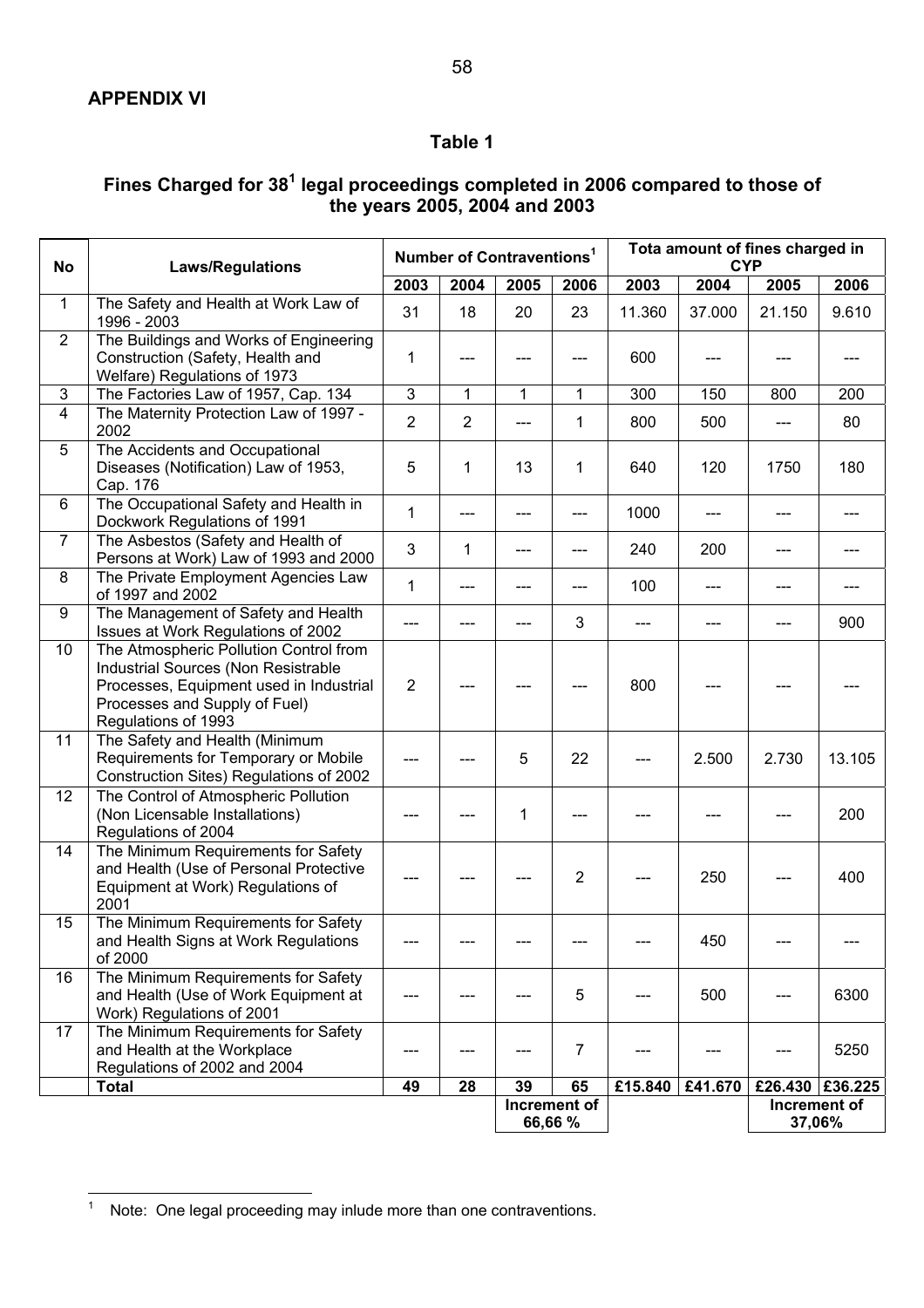### **Table 2**

### **Laws / Regulations on the basis of which 93 new files were completed and sent to the Legal Service in 2006**

| <b>No</b> | <b>Laws / Regulations</b>                                                                                            | No of<br>Contraventions <sup>2</sup> |
|-----------|----------------------------------------------------------------------------------------------------------------------|--------------------------------------|
| 1.        | The Safety and Health at Work Law of 1996 - 2003                                                                     | 80                                   |
| 2.        | The Buildings and Works of Engineering Construction (Safety, Health and<br>Welfare) Regulations of 1973              | 1                                    |
| 3.        | The Factories Law of 1957, Cap. 134                                                                                  | 1                                    |
| 4.        | The Maternity Protection Law of 1997 - 2002                                                                          | $\overline{2}$                       |
| 5.        | The Accidents and Occupational Diseases (Notification) Law of 1953, Cap. 176                                         | 6                                    |
| 6.        | The Minimum Requirements for Safety and Health at the Workplace<br>Regulations of 2002 and 2004                      | 3                                    |
| 7.        | The Private Employment Agencies Law of 1997 and 2002                                                                 | 3                                    |
| 8.        | The Safety and Health at Work (Chemical Agents) Regulations of 2001                                                  | 1                                    |
| 9.        | The Safety and Health (Minimum Requirements for Temporary or Mobile<br>Construction Sites) Regulations of 2002       | 56                                   |
| 10.       | The Minimum Requirements for Safety and Health (Use of Personal Protective<br>Equipment at Work) Regulations of 2001 | 6                                    |
| 11.       | The Minimum Requirements for Safety and Health (Use of Work Equipment at<br>Work) Regulations of 2001                | 10                                   |
| 12.       | The Management of Safety and Health Issues at Work Regulations of 2002                                               | 14                                   |
| 13.       | The Employer's Liability (Compulsory Insurance) Law of 1989 - 2003                                                   | 5                                    |

 $\frac{1}{2}$  This number identifies the cases that there are contraventions for a specific Law or Regulation. In 2006, 93 new files of legal cases were completed for contraventions of one or more legal documentations (Laws / Regulations).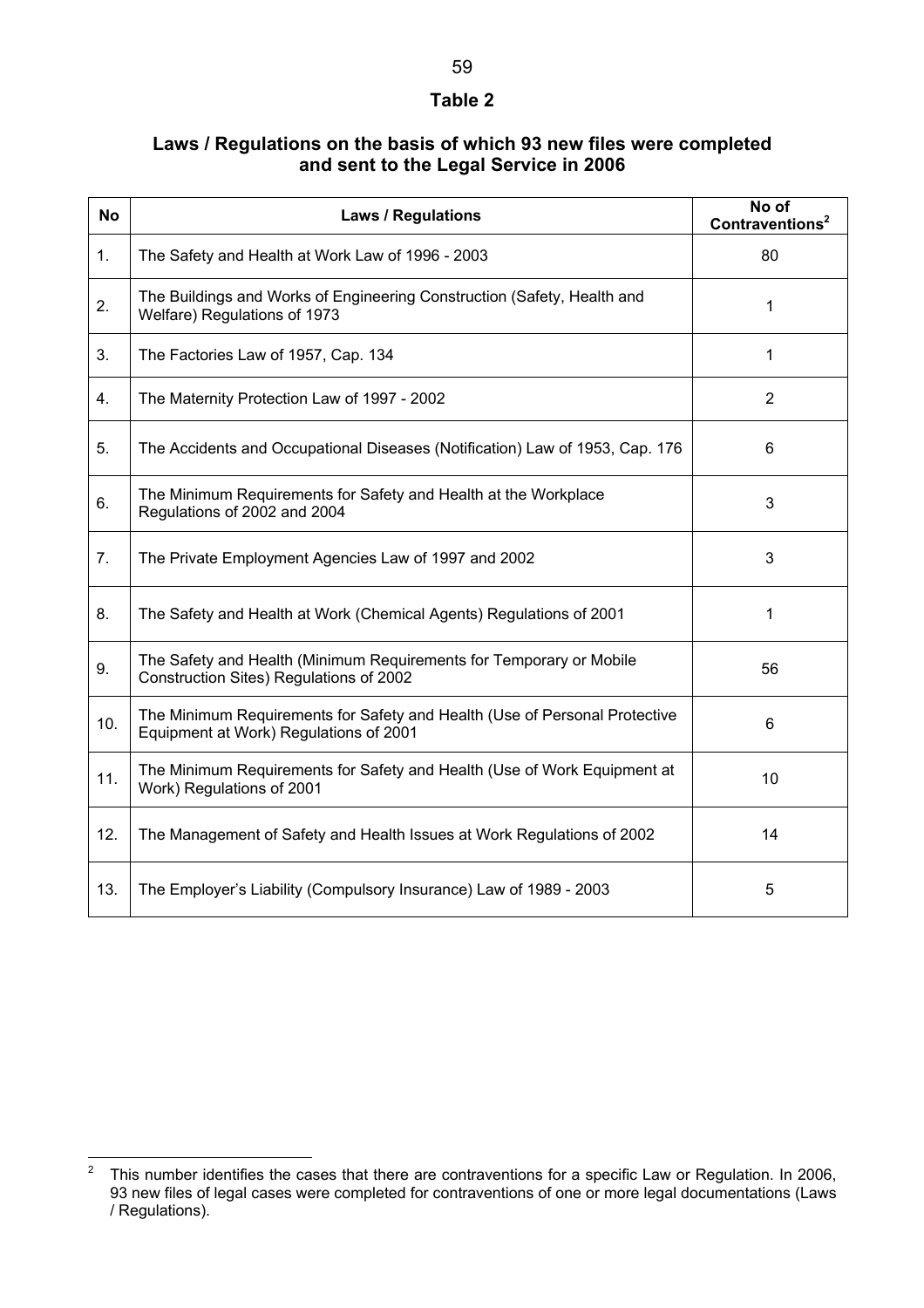# **APPENDIX VII - Analysis of Work Accidents by Economic Activity Sector, Gender, Age, Degree of Injury & Causation 2006**

|                | <b>ECONOMIC ACTIVITY SECTOR</b>                                    | Number of<br><b>Accidents</b> |               | <b>GENDER</b>  |                       | <b>AGE</b>     |                 | <b>INJURY DEGREE</b> |                  | <b>CAUSATION</b>                 |                          |                                |                                  |                     |
|----------------|--------------------------------------------------------------------|-------------------------------|---------------|----------------|-----------------------|----------------|-----------------|----------------------|------------------|----------------------------------|--------------------------|--------------------------------|----------------------------------|---------------------|
| A/A            |                                                                    |                               | $\frac{9}{6}$ | Men            | Women                 | Under<br>18    | 18 and<br>above | Fatal                | <b>Non Fatal</b> | Buildings /<br><b>Structures</b> | Machinery /<br>Equipment | Transportation<br><b>Means</b> | Materials /<br><b>Substances</b> | <b>Other Causes</b> |
|                | AGRICULTURE. HUNTING AND FORESTRY                                  | 35                            | .66%          | 27             | 8                     | 0              | 35              | $\Omega$             | 35               | 16                               |                          | $\overline{2}$                 | 6                                | $\overline{4}$      |
| $\overline{2}$ | <b>FORESTRY, LOGGING AND RELATED</b><br><b>SERVICE ACTIVITIES</b>  | 9                             | 0,43%         | 7              | $\overline{2}$        | $\Omega$       | 9               | 1                    | 8                | $\overline{2}$                   | $\overline{2}$           | 1                              | $\overline{2}$                   | $\overline{2}$      |
| 3              | FISHING, OPER, OF FISH HATCH, & FISH<br>FARMS; INC. ACT.           | 3                             | 0.14%         | 3              | $\Omega$              | $\Omega$       | 3               | 0                    | 3                | $\mathbf 1$                      | 1                        | 1                              | $\mathbf{0}$                     | 0                   |
|                | MINING OF COAL AND LIGNITE: EXTRACTION<br>OF PEAT                  | $\Omega$                      | 0.00%         | $\Omega$       | 0                     | $\Omega$       | 0               | $\Omega$             | $\Omega$         | $\Omega$                         | $\Omega$                 | $\Omega$                       | $\Omega$                         | $\Omega$            |
| 5              | <b>EXTR. OF CRUDE PETROLEUM AND NATUR.</b><br>GAS; INCID. ACT.     | $\Omega$                      | 0.00%         | $\Omega$       | 0                     | $\Omega$       | 0               | 0                    | $\Omega$         | $\Omega$                         | 0                        | $\Omega$                       | $\mathbf{0}$                     | $\Omega$            |
| 6              | MINING OF URANIUM AND THORIUM ORES                                 | $\Omega$                      | $0.00\%$      | $\Omega$       | $\Omega$              | $\Omega$       | 0               | $\Omega$             | $\Omega$         | $\Omega$                         | $\Omega$                 | $\Omega$                       | $\Omega$                         | $\Omega$            |
|                | MINING OF METAL ORES                                               | 2                             | 0.09%         | $\overline{2}$ | $\Omega$              | $\Omega$       | $\overline{2}$  | $\Omega$             | 2                | $\mathbf{0}$                     | 1                        | $\Omega$                       |                                  | $\Omega$            |
| 8              | <b>OTHER MINING AND QUARRYING</b>                                  | 9                             | 0.43%         | 9              | $\mathbf{0}$          | $\Omega$       | 9               | $\Omega$             | 9                | 3                                | 3                        | 2                              | 1                                | $\Omega$            |
| 9              | MANUFACTURE OF FOOD PRODUCTS AND<br><b>BEVERAGES</b>               | 163                           | 7.74%         | 114            | 49                    | $\overline{2}$ | 161             | 0                    | 163              | 54                               | 57                       | 4                              | 47                               | 1                   |
| 10             | MANUFACTURE OF TOBACCO PRODUCTS                                    | $\mathbf{0}$                  | $0.00\%$      | $\mathbf{0}$   | $\mathbf{0}$          | $\Omega$       | 0               | $\Omega$             | $\Omega$         | $\Omega$                         | $\Omega$                 | $\Omega$                       | $\mathbf{0}$                     | $\Omega$            |
| 11             | MANUFACTURE OF TEXTILES                                            |                               | 0.05%         | $\mathbf{0}$   | -1                    | $\mathbf{0}$   | -1              | $\Omega$             | $\overline{ }$   | $\blacktriangleleft$             | $\Omega$                 | $\Omega$                       | $\Omega$                         | $\Omega$            |
| 12             | MANUFACT. OF WEARING APPAREL, DRESS.<br>& DYEING OF FUR            |                               | 0.05%         | $\Omega$       | 1                     | $\Omega$       | 1               | 0                    | 1                | $\Omega$                         | 1                        | $\Omega$                       | $\Omega$                         | 0                   |
| 13             | TAN. & DRESS. OF LEATHER; MAN. OF<br><b>LUGGAGE &amp; FOOTWEAR</b> | 2                             | 0.09%         | $\mathbf{1}$   | 1                     | $\Omega$       | $\overline{2}$  | 0                    | 2                | $\mathbf 1$                      | 1                        | $\Omega$                       | $\Omega$                         | $\Omega$            |
| 14             | MANUF. OF WOOD & OF PRODUCTS OF<br>WOOD EXC. FURNITURE             | 40                            | 1.90%         | 37             | 3                     | $\Omega$       | 40              | 0                    | 40               | 12                               | 16                       | 4                              | 8                                | $\Omega$            |
| 15             | MANUFACTURE OF PULP, PAPER AND PAPER<br><b>PRODUCTS</b>            | 4                             | 0.19%         | $\overline{2}$ | $\mathbf{2}^{\prime}$ | $\Omega$       | 4               | 0                    | $\overline{4}$   | $\Omega$                         | 3                        | $\mathbf{1}$                   | $\mathbf{0}$                     | 0                   |
| 16             | PUBLISHING, PRINTING AND REPR. OF<br><b>RECORD, MEDIA</b>          | 9                             | 0.43%         | 9              | $\Omega$              | $\mathbf{0}$   | 9               | $\Omega$             | 9                | 2                                | 4                        | $\Omega$                       | 3                                | $\Omega$            |
| 17             | MANUFACTURE OF COKE, REFINED<br>PETROLEUM PRODUCTS ETC             | 3                             | 0,14%         | 3              | 0                     | $\Omega$       | 3               | 0                    | 3                | 1                                | 0                        | $\Omega$                       | $\overline{2}$                   | 0                   |
| 18             | MANUFACTURE OF CHEMICALS AND<br><b>CHEMICAL PRODUCTS</b>           | 15                            | 0.71%         | 12             | 3                     | $\Omega$       | 15              | 0                    | 15               | 4                                | 4                        | $\Omega$                       | 6                                | 1                   |
| 19             | MANUFACTURE OF RUBBER AND PLASTIC<br><b>PRODUCTS</b>               | 29                            | 1.38%         | 27             | $\overline{2}$        | $\Omega$       | 29              | $\Omega$             | 29               | 3                                | 14                       | 4                              | 8                                | 0                   |
| 20             | MANUFACTURE OF OTHER NON-METALLIC<br>MINERAL PROD.                 | 87                            | 4.13%         | 85             | $\overline{2}$        | <sup>n</sup>   | 87              | $\overline{2}$       | 85               | 21                               | 24                       | 7                              | 33                               | 2                   |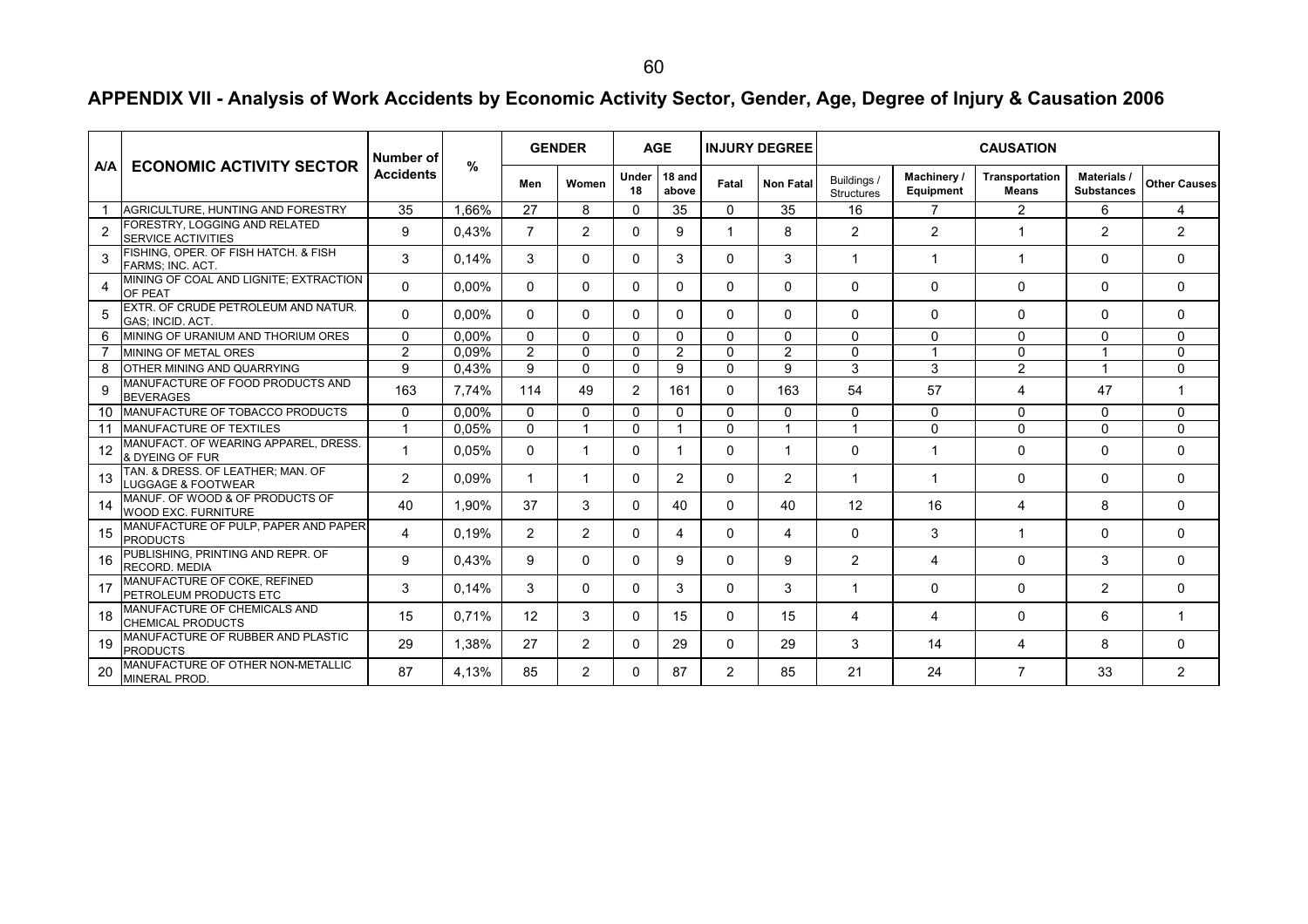|     | <b>ECONOMIC ACTIVITY SECTOR</b>                          | Number of<br><b>Accidents</b> | $\%$     | <b>GENDER</b>  |              | <b>AGE</b>     |                 | <b>INJURY DEGREE</b> |                  | <b>CAUSATION</b>                 |                          |                                |                                         |                     |
|-----|----------------------------------------------------------|-------------------------------|----------|----------------|--------------|----------------|-----------------|----------------------|------------------|----------------------------------|--------------------------|--------------------------------|-----------------------------------------|---------------------|
| A/A |                                                          |                               |          | Men            | Women        | Under<br>18    | 18 and<br>above | Fatal                | <b>Non Fatal</b> | Buildings /<br><b>Structures</b> | Machinery /<br>Equipment | Transportation<br><b>Means</b> | <b>Materials /</b><br><b>Substances</b> | <b>Other Causes</b> |
| 21  | MANUFACTURE OF BASIC METALS                              | $\overline{2}$                | 0.09%    | $\overline{2}$ | $\mathbf{0}$ | 0              | $\overline{2}$  | $\mathbf 0$          | 2                | $\overline{1}$                   | $\mathbf{0}$             | $\mathbf 0$                    |                                         | $\mathbf{0}$        |
| 22  | MANUF. OF FABRICATED METAL PRODUCTS.<br>EXC. MACHIN.     | 92                            | 4.37%    | 90             | 2            |                | 91              | 1                    | 91               | 23                               | 22                       | 3                              | 43                                      |                     |
| 23  | MANUFACTURE OF MACHINERY AND<br><b>EQUIPMENT N.E.C.</b>  | 18                            | 0.85%    | 16             | 2            | 0              | 18              | 0                    | 18               | 5                                | 3                        | 1                              | 8                                       | $\mathbf 1$         |
| 24  | MANUFACTURE OF OFFICE MACHINERY &<br><b>COMPUTERS</b>    | 0                             | 0.00%    | $\Omega$       | $\Omega$     | 0              | 0               | 0                    | 0                | 0                                | $\mathbf{0}$             | $\mathbf 0$                    | 0                                       | $\mathbf{0}$        |
| 25  | MANUFACTURE OF ELECTRICAL MACHINERY<br>& APPAR. NEC      | -1                            | 0.05%    | 1              | 0            | 0              |                 | 0                    | 1                | $\overline{1}$                   | $\Omega$                 | $\mathbf{0}$                   | $\mathbf{0}$                            | $\mathbf{0}$        |
| 26  | MANUFACT. OF RADIO, TELEVISION &<br>COMMUN. EQUI. & APP. | $\Omega$                      | 0.00%    | $\Omega$       | $\Omega$     | 0              | $\Omega$        | $\Omega$             | $\mathbf{0}$     | $\mathbf{0}$                     | $\Omega$                 | $\mathbf{0}$                   | $\Omega$                                | $\Omega$            |
| 27  | MANUF. OF MEDICAL, PRECISION & OPTICAL<br>INSTR., WATCH. | $\Omega$                      | $0.00\%$ | $\Omega$       | 0            | $\Omega$       | 0               | 0                    | $\mathbf{0}$     | $\mathbf{0}$                     | $\Omega$                 | $\mathbf{0}$                   | $\Omega$                                | $\Omega$            |
| 28  | MANUFACTURE OF MOTOR VEHICLES,<br>TRAILERS & SEMI-TRAIL. | 4                             | 0,19%    | 3              | -1           | 0              | 4               | 0                    | 4                | $\overline{1}$                   | 2                        | 0                              |                                         | 0                   |
| 29  | MANUFACTURE OF OTHER TRANSPORT<br><b>EQUIPMENT</b>       | -1                            | 0.05%    | 1              | $\Omega$     | 0              |                 | $\mathbf{0}$         | 1                | -1                               | $\mathbf{0}$             | $\mathbf{0}$                   | $\mathbf{0}$                            | $\mathbf{0}$        |
| 30  | MANUFACTURE OF FURNITURE;<br>MANUFACTURING N.E.C.        | 52                            | 2,47%    | 50             | 2            | $\overline{2}$ | 50              | $\mathbf{0}$         | 52               | 16                               | 22                       | $\mathbf{1}$                   | 13                                      | $\mathbf{0}$        |
|     | 31 RECYCLING                                             | 1                             | 0.05%    | 1              | $\Omega$     | $\Omega$       |                 | $\mathbf{0}$         | 1                | $\mathbf{0}$                     | $\mathbf{0}$             | $\mathbf{0}$                   | $\blacktriangleleft$                    | $\mathbf{0}$        |
| 32  | ELECTRICITY, GAS, STEAM AND HOT WATER<br><b>SUPPLY</b>   | 13                            | 0.62%    | 12             | 1            | 0              | 13              | $\mathbf{0}$         | 13               | $\overline{1}$                   | 6                        | 1                              | 5                                       | $\Omega$            |
| 33  | COLLECTION, PURIFICATION & DISTRIBUT.<br>OF WATER        | 5                             | 0,24%    | 5              | $\Omega$     | 0              | 5               | $\Omega$             | 5                | 1                                | 1                        |                                | $\overline{2}$                          | 0                   |
| 34  | <b>CONSTRUCTION</b>                                      | 543                           | 25.77%   | 534            | 9            | 4              | 539             | 9                    | 534              | 245                              | 92                       | 28                             | 165                                     | 13                  |
| 35  | SALE, MAINT, & REPAIR OF MOTOR<br><b>VEHICLES</b>        | 65                            | 3.08%    | 65             | $\Omega$     | 1              | 64              | $\mathbf{0}$         | 65               | 16                               | 14                       | 18                             | 13                                      | 4                   |
| 36  | WHOLESALE & COMMISSION TRADE, EXC.<br>OF MOTOR VEHICLES  | 91                            | 4.32%    | 78             | 13           | 0              | 91              | 1                    | 90               | 26                               | 14                       | 20                             | 27                                      | 4                   |
| 37  | RETAIL TRADE, EXC. MOTOR VEH.; REPAIR<br>OF PERS. GOODS  | 133                           | 6.31%    | 81             | 52           | 1              | 132             | -1                   | 132              | 56                               | 41                       | 13                             | 23                                      | 0                   |
|     | 38 HOTELS AND RESTAURANTS                                | 332                           | 15.76%   | 179            | 153          | 4              | 328             | $\overline{1}$       | 331              | 132                              | 82                       | 28                             | 84                                      | 6                   |
| 39  | LAND TRANSPORT; TRANSPORT VIA<br><b>PIPELINES</b>        | 25                            | 1,19%    | 22             | 3            | 0              | 25              | $\mathbf{0}$         | 25               | $\overline{7}$                   | 2                        | 14                             |                                         | 1                   |
|     | 40 WATER TRANSPORT                                       | 4                             | $0,19\%$ | 4              | $\mathbf{0}$ | 0              | 4               | 0                    | 4                | 1                                | $\overline{2}$           | $\mathbf{0}$                   |                                         | $\Omega$            |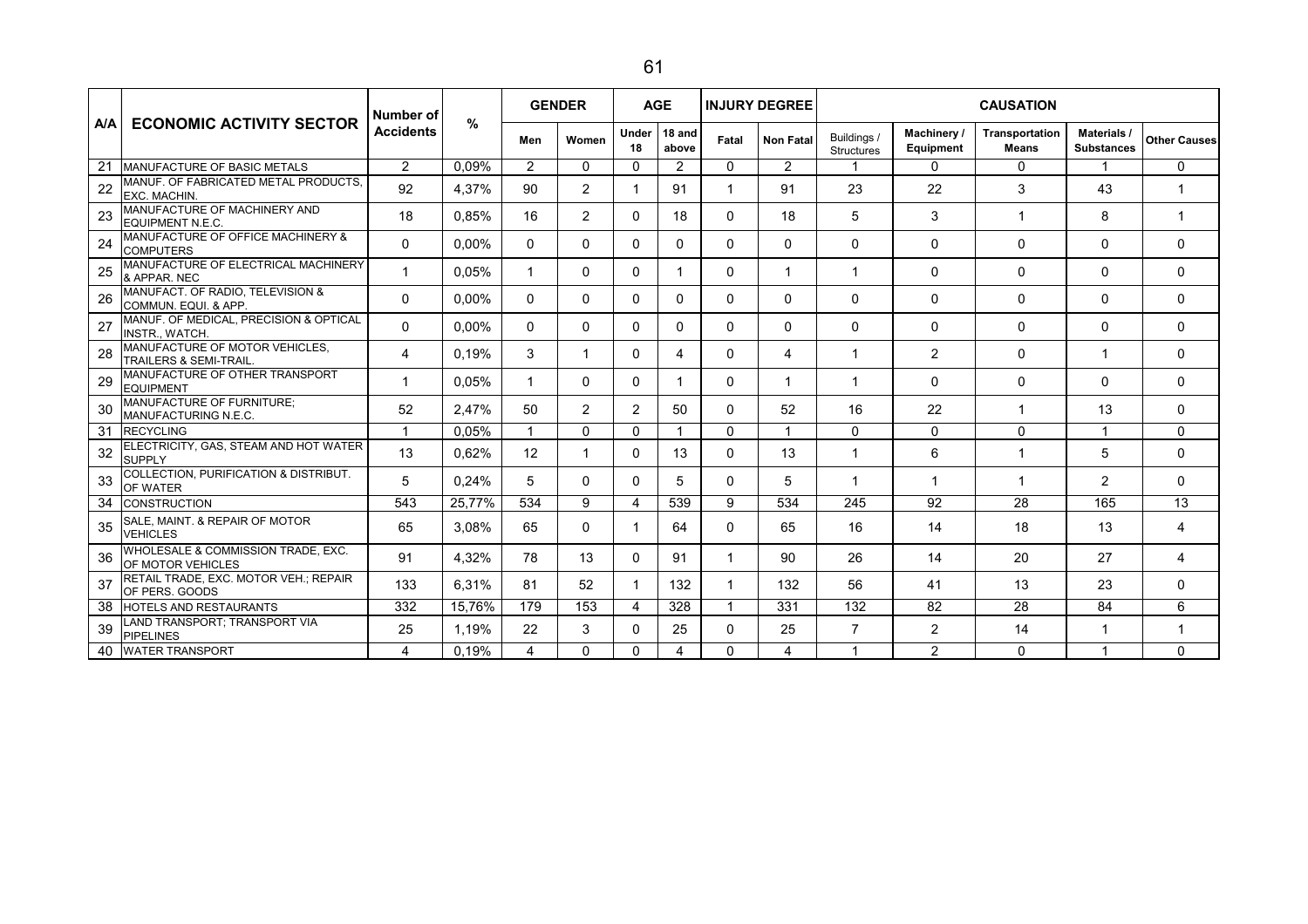|     | <b>ECONOMIC ACTIVITY SECTOR</b>                                  | Number of<br><b>Accidents</b> | $\frac{9}{6}$ | <b>GENDER</b>  |              | <b>AGE</b>   |                 | <b>INJURY DEGREE</b> |                  | <b>CAUSATION</b>                 |                          |                                |                                  |                     |
|-----|------------------------------------------------------------------|-------------------------------|---------------|----------------|--------------|--------------|-----------------|----------------------|------------------|----------------------------------|--------------------------|--------------------------------|----------------------------------|---------------------|
| A/A |                                                                  |                               |               | Men            | Women        | Under<br>18  | 18 and<br>above | Fatal                | <b>Non Fatal</b> | Buildings /<br><b>Structures</b> | Machinery /<br>Equipment | Transportation<br><b>Means</b> | Materials /<br><b>Substances</b> | <b>Other Causes</b> |
| 41  | <b>AIR TRANSPORT</b>                                             | 8                             | 0.38%         | 3              | 5            | $\mathbf{0}$ | 8               | $\Omega$             | 8                | 5                                | -1                       | 2                              | $\Omega$                         | $\mathbf{0}$        |
| 42  | SUPPORTING & AUXILIARY TRANSP. ACTIV.;<br><b>TRAVEL AGENCIES</b> | 49                            | 2,33%         | 46             | 3            | $\mathbf{0}$ | 49              | $\mathbf{0}$         | 49               | 18                               | 14                       | 13                             | 2                                | 2                   |
| 43  | POST AND TELECOMMUNICATIONS                                      | 8                             | 0.38%         | 6              | 2            | $\Omega$     | 8               | $\Omega$             | 8                | 3                                | $\mathbf{0}$             | $\overline{4}$                 |                                  | $\Omega$            |
| 44  | FINANCIAL INTERMEDIATION, EXC. INSUR. &<br>PENSION FUND.         | 18                            | 0.85%         | 4              | 14           | $\mathbf{0}$ | 18              | $\Omega$             | 18               | 9                                | 5                        | 3                              |                                  | 0                   |
| 45  | INSURANCE AND PENSION FUNDING, EXC.<br><b>SOCIAL SECURITY</b>    | 3                             | 0.14%         | 3              | $\Omega$     | $\mathbf{0}$ | 3               | $\Omega$             | 3                | 1                                | $\Omega$                 | 2                              | 0                                | $\mathbf{0}$        |
| 46  | ACTIVITIES AUXILIARY TO FINANCIAL<br>INTERMEDIAT.                |                               | 0.05%         | 1              | $\mathbf{0}$ | 0            |                 | 0                    | 1                | 0                                | -1                       | 0                              | 0                                | 0                   |
| 47  | <b>REAL ESTATE ACTIVITIES</b>                                    | $\overline{2}$                | 0.09%         | $\overline{2}$ | $\Omega$     | $\Omega$     | 2               | $\Omega$             | 2                | $\Omega$                         | 2                        | $\Omega$                       | $\Omega$                         | $\Omega$            |
| 48  | RENTING OF MACHINERY & EQUIPM.<br><b>WITHOUT OPERATOR</b>        |                               | 0.05%         | $\Omega$       |              | $\mathbf{0}$ |                 | 0                    | 1                | 0                                | $\mathbf{0}$             | -1                             | 0                                | 0                   |
| 49  | COMPUTER AND RELATED ACTIVITIES                                  |                               | 0.05%         | $\mathbf{0}$   |              | $\mathbf{0}$ |                 | $\Omega$             | -1               | 0                                | $\overline{1}$           | $\Omega$                       | $\Omega$                         | $\Omega$            |
| 50  | <b>RESEARCH AND DEVELOPMENT</b>                                  | $\blacktriangleleft$          | 0.05%         | $\mathbf{1}$   | $\mathbf{0}$ | $\Omega$     | -1              | $\Omega$             | $\overline{1}$   | $\Omega$                         | -1                       | $\Omega$                       | $\mathbf{0}$                     | $\Omega$            |
| 51  | OTHER BUSINESS ACTIVITIES                                        | 18                            | 0,85%         | 13             | 5            | $\Omega$     | 18              | 1                    | 17               | $\overline{7}$                   | -1                       | 6                              | 2                                | $\overline{2}$      |
| 52  | PUBLIC ADMINISTR. AND DEFENCE; COMP.<br><b>SOCIAL SECURITY</b>   | 105                           | 4.98%         | 89             | 16           | $\Omega$     | 105             | $\Omega$             | 105              | 43                               | 19                       | 14                             | 24                               | 5                   |
| 53  | <b>EDUCATION</b>                                                 | 10                            | 0,47%         |                | 9            | $\Omega$     | 10              | $\Omega$             | 10               | 5                                | $\overline{\mathbf{A}}$  | 2                              | 2                                | $\Omega$            |
| 54  | HEALTH AND SOCIAL WORK                                           | 26                            | 1.23%         | 5              | 21           | $\Omega$     | 26              | $\Omega$             | 26               | 9                                | 3                        | $\overline{1}$                 | $\overline{7}$                   | 6                   |
| 55  | SEWAGE AND REFUSE DISPOSAL,<br>SANITATION & SIM. ACT.            | 17                            | 0.81%         | 16             | 1            | $\Omega$     | 17              | 0                    | 17               | 6                                | 4                        | $\overline{7}$                 | $\mathbf{0}$                     | 0                   |
| 56  | <b>ACTIVITIES OF MEMBERSHIP ORGANISATION</b><br>N.E.C.           | 5                             | 0,24%         | $\Omega$       | 5            | 0            | 5               | 0                    | 5                | 4                                | -1                       | $\Omega$                       | $\Omega$                         | $\mathbf{0}$        |
| 57  | RECREATIONAL, CULTURAL AND SPORTING<br><b>ACTIVITIES</b>         | 27                            | 1.28%         | 20             | 7            | 1            | 26              | 1                    | 26               | 13                               | 6                        | $\mathbf 1$                    |                                  | 6                   |
| 58  | <b>OTHER SERVICE ACTIVITIES</b>                                  | 12                            | 0.57%         | 6              | 6            | $\Omega$     | 12              | $\Omega$             | 12               | 8                                | 2                        | 1                              |                                  | $\Omega$            |
| 59  | PRIVATE HOUSEHOLDS WITH EMPLOYED<br><b>PERSONS</b>               |                               | 0.05%         | 1              | $\Omega$     | $\mathbf{0}$ |                 | 0                    | -1               | 1                                | $\mathbf{0}$             | 0                              | $\mathbf{0}$                     | 0                   |
| 60  | <b>OTHER EMPLOYED PERSONS</b>                                    | $\Omega$                      | $0.00\%$      | $\Omega$       | $\Omega$     | $\Omega$     | $\Omega$        | $\Omega$             | $\Omega$         | $\mathbf{0}$                     | $\mathbf{0}$             | $\mathbf{0}$                   | $\Omega$                         | $\Omega$            |
| 61  | <b>EXTRA - TERRITORIAL ORGANISATIONS &amp;</b><br><b>BODIES</b>  | $\Omega$                      | $0.00\%$      | 0              | 0            | $\Omega$     | 0               | 0                    | 0                | 0                                | $\Omega$                 | 0                              | 0                                | 0                   |
|     | <b>Total</b>                                                     | 2107                          |               | 1699           | 408          | 16           | 2091            | 18                   | 2089             | 786                              | 503                      | 211                            | 546                              | 61                  |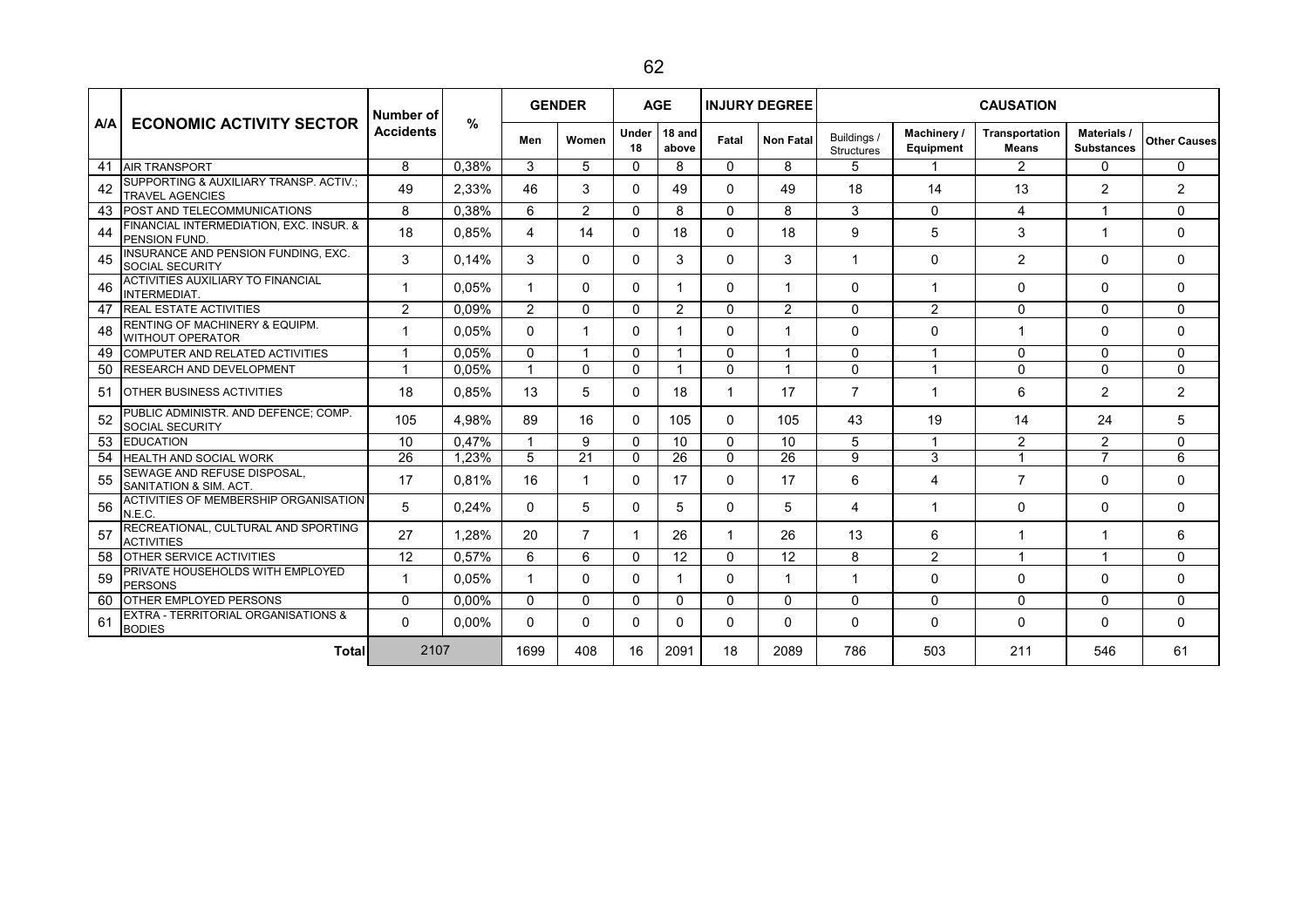63

### **APPENDIX VIII – Analysis of Work Accidents by Economic Activity for Year 2006**

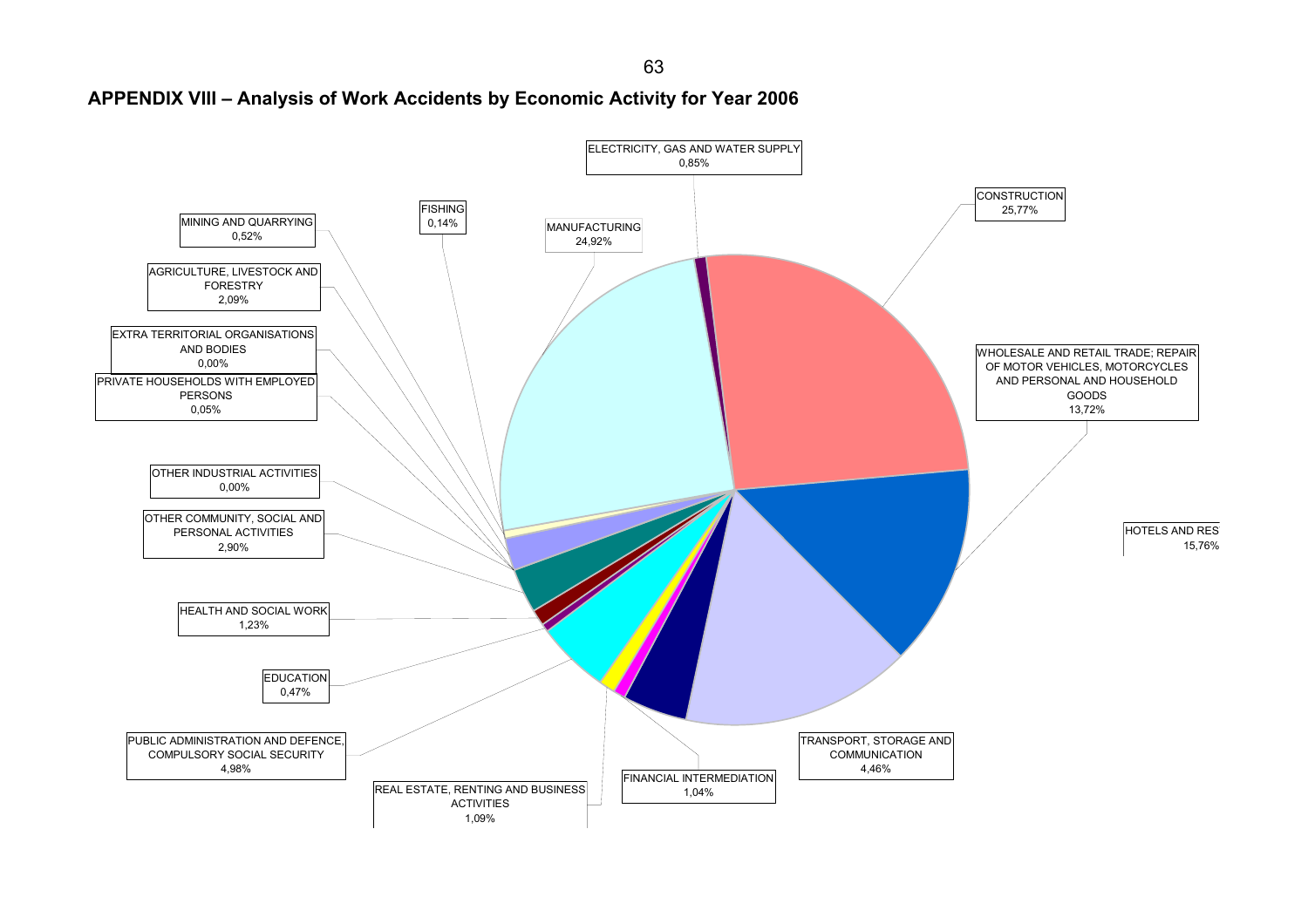

**APPENDIX IX – Work Accidents notifies during the period 2004-2006**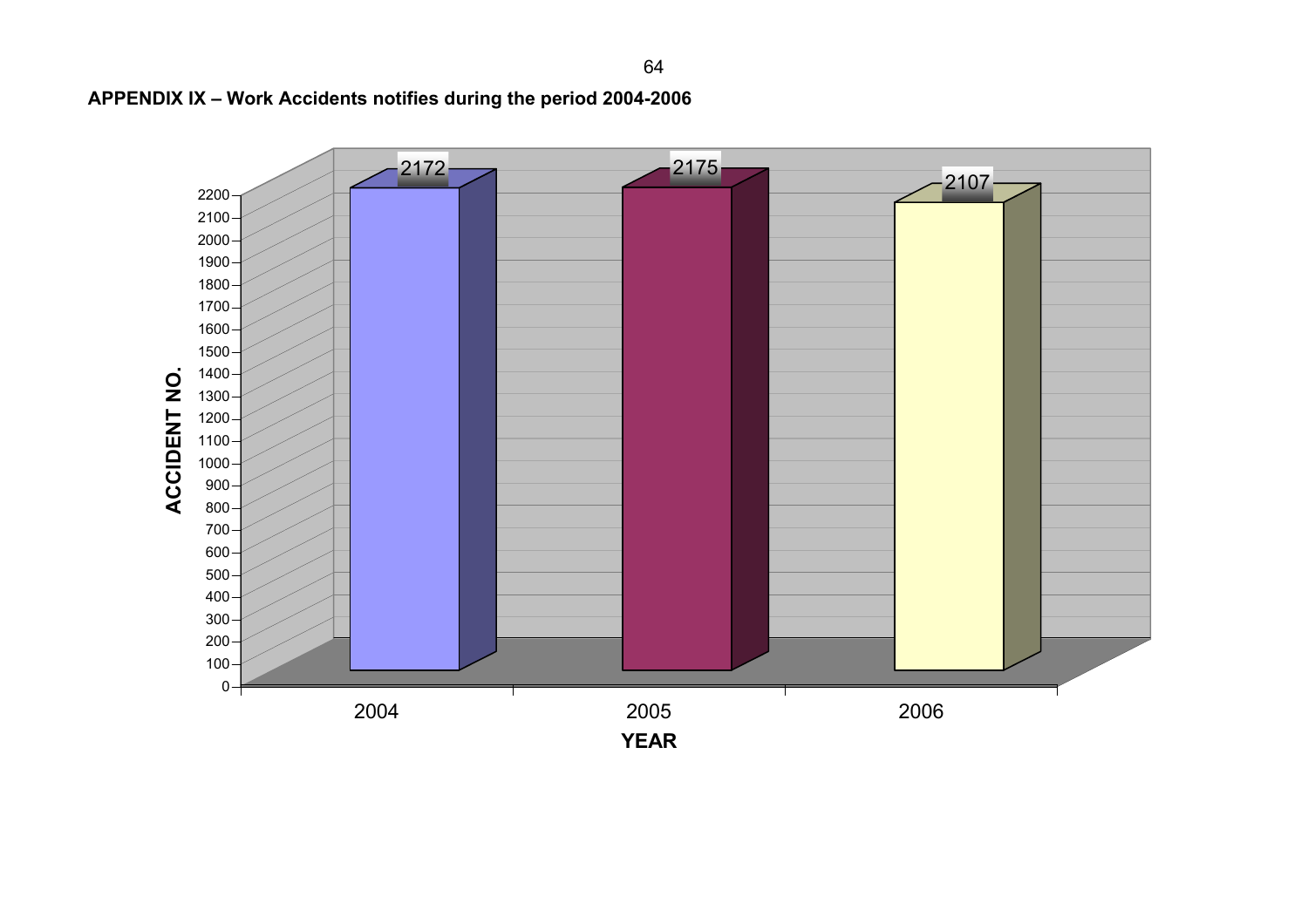

**APPENDIX X – Fatal Work Accidents notified during the period 2004-2006**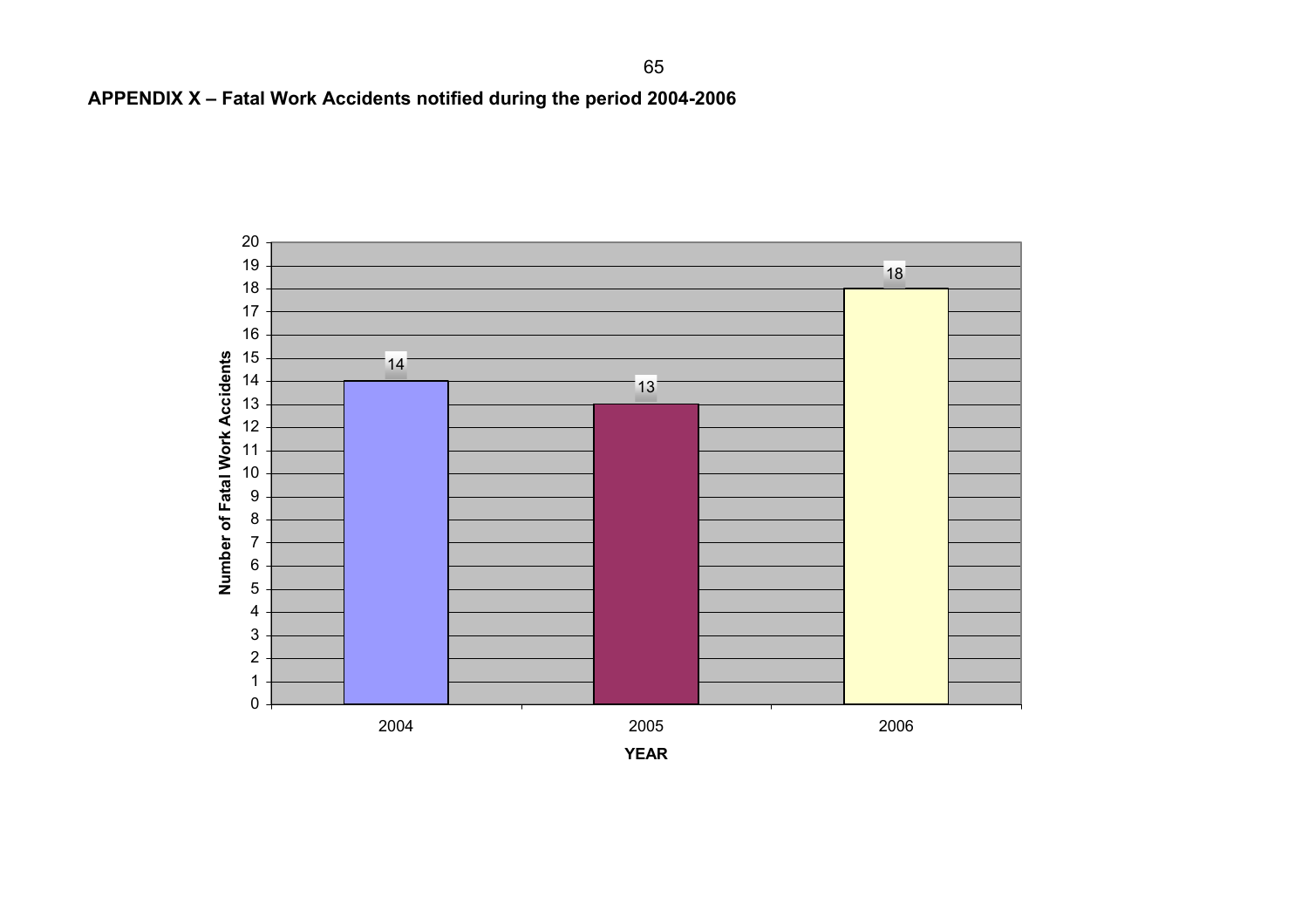



66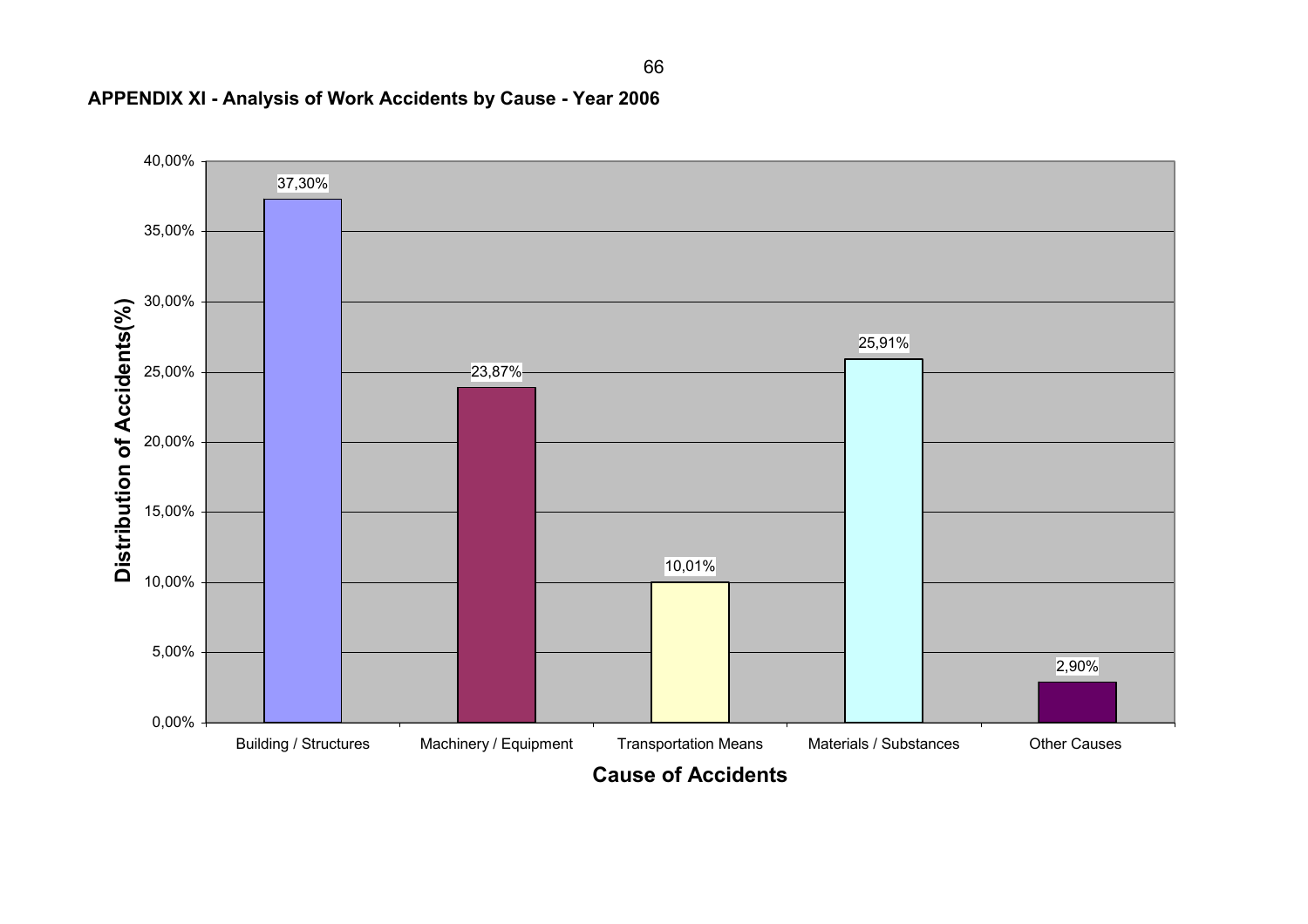### **APPENDIX XII– Frequency Index of Work Accidents by Economic Activity Sector – Year 2006**

| No. | <b>ECONOMIC ACTIVITY SECTOR</b>                                                                       | <b>NUMBER OF</b><br><b>ACCIDENTS</b> | <b>NUMBER OF</b><br><b>EMPLOYED</b><br><b>PERSONS</b><br>(Note 1) | <b>FREQUENCY</b><br><b>INDEX</b><br>(Note 2) |
|-----|-------------------------------------------------------------------------------------------------------|--------------------------------------|-------------------------------------------------------------------|----------------------------------------------|
|     | <b>AGRICULTURE, LIVESTOCK AND FORESTRY</b>                                                            | 44                                   | 15212                                                             | 289,2                                        |
| 2   | <b>FISHING</b>                                                                                        | 3                                    | 780                                                               | 384,6                                        |
| 3   | MINING AND QUARRYING                                                                                  | 11                                   | 713                                                               | 1542,8                                       |
| 4   | <b>MANUFACTURING</b>                                                                                  | 525                                  | 36885                                                             | 1423,3                                       |
| 5   | ELECTRICITY, GAS AND WATER SUPPLY                                                                     | 18                                   | 2825                                                              | 637,2                                        |
| 6   | <b>CONSTRUCTION</b>                                                                                   | 543                                  | 39319                                                             | 1381,0                                       |
|     | WHOLESALE AND RETAIL TRADE; REPAIR OF MOTOR VEHICLES,<br>MOTORCYCLES AND PERSONAL AND HOUSEHOLD GOODS | 289                                  | 64905                                                             | 445,3                                        |
| 8   | <b>HOTELS AND RESTAURANTS</b>                                                                         | 332                                  | 23942                                                             | 1386,7                                       |
| 9   | TRANSPORT, STORAGE AND COMMUNICATION                                                                  | 94                                   | 20373                                                             | 461,4                                        |
| 10  | <b>FINANCIAL INTERMEDIATION</b>                                                                       | 22                                   | 19045                                                             | 115,5                                        |
| 11  | <b>REAL ESTATE, RENTING AND BUSINESS ACTIVITIES</b>                                                   | 23                                   | 27386                                                             | 84,0                                         |
| 12  | PUBLIC ADMINISTRATION AND DEFENCE, COMPULSORY SOCIAL<br><b>SECURITY</b>                               | 105                                  | 29939                                                             | 350,7                                        |
| 13  | <b>EDUCATION</b>                                                                                      | 10                                   | 24027                                                             | 41,6                                         |
|     | 14 HEALTH AND SOCIAL WORK                                                                             | 26                                   | 14010                                                             | 185,6                                        |
| 15  | <b>OTHER COMMUNITY, SOCIAL AND PERSONAL ACTIVITIES</b>                                                | 61                                   | 22302                                                             | 273,5                                        |
| 16  | <b>PRIVATE HOUSEHOLDS WITH EMPLOYED PERSONS</b>                                                       | 1                                    | 15422                                                             | 6,5                                          |
| 17  | <b>EXTRA - TERRITORIAL ORGANISATIONS AND BODIES</b>                                                   | $\overline{0}$                       | 2919                                                              | 0,0                                          |
|     | Total                                                                                                 | 2107                                 | 360004                                                            | 585,3                                        |

**Table Notes:** 1. Number of Employed Persons based on data of the Statistics Department,

2. Frequency Index = (Number of Accidents / Number of Employed Persons) Χ 100.000.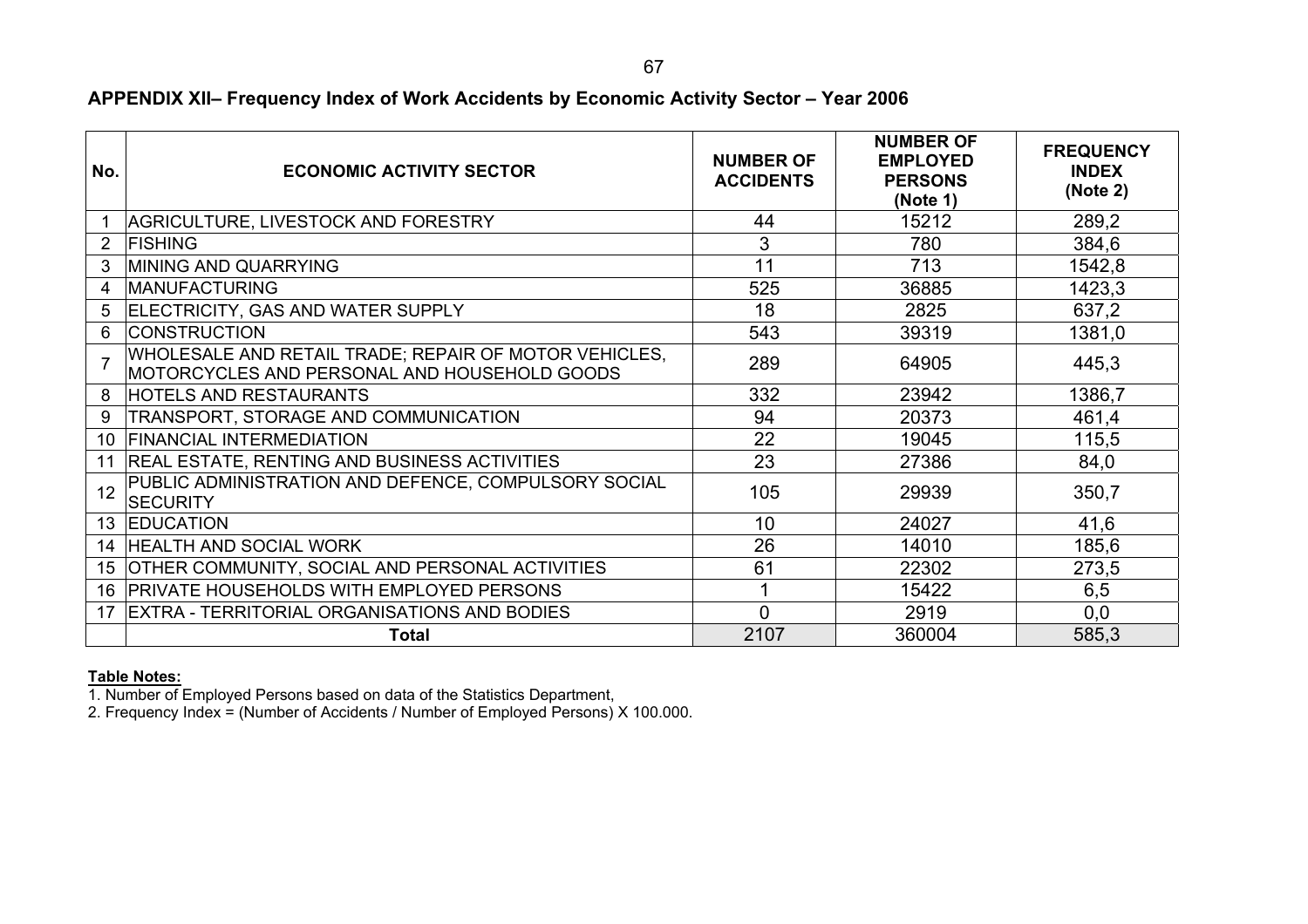## **APPENDIX XIII - Comparison of Frequency Indexes of Work Accidents by Economic Activity Sector for the years 2005-2006**

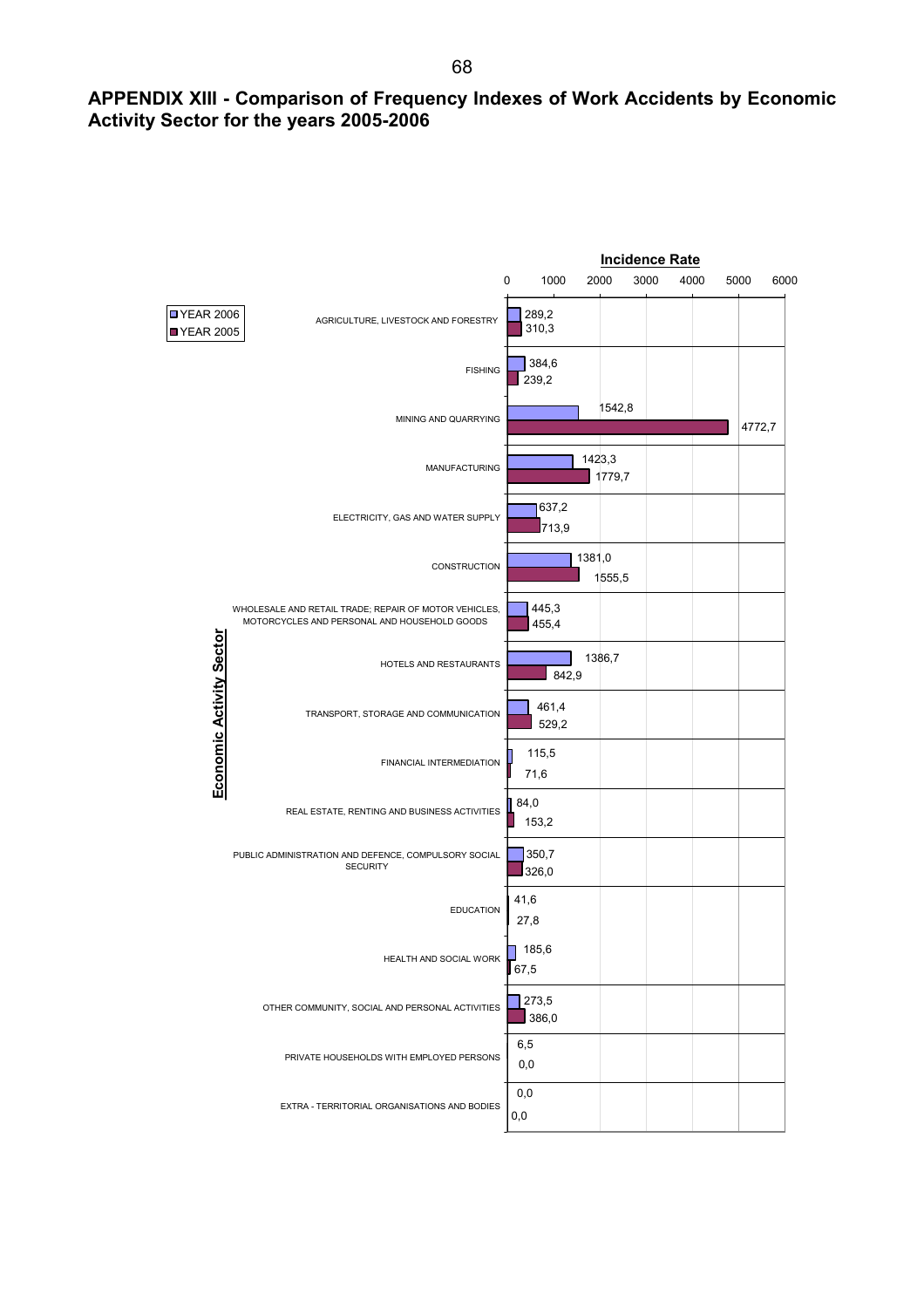## **APPENDIX XIV – Inspections of Machinery for the Year 2006**

|                |                                              | <b>DISTRICT</b> |          |                 |                 |        |          |                                     |          |          |               |          |                 |              |          |  |
|----------------|----------------------------------------------|-----------------|----------|-----------------|-----------------|--------|----------|-------------------------------------|----------|----------|---------------|----------|-----------------|--------------|----------|--|
| <b>A/A</b>     | <b>TYPE OF MACHINERY</b>                     | <b>NICOSIA</b>  |          |                 | <b>LIMASSOL</b> |        |          | <b>LARNACA/</b><br><b>FAMAGUSTA</b> |          |          | <b>PAPHOS</b> |          |                 | <b>TOTAL</b> |          |  |
|                |                                              | No              | % (1)    | $\sqrt[6]{(2)}$ | No              | % (1)  | % (2)    | No                                  | % (1)    | % (2)    | No            | % (1)    | $\sqrt[6]{(2)}$ | No           | % (3)    |  |
|                | <b>LIFTS</b>                                 | 144             | 43,37%   | 30,64%          | 212             | 41,65% | 45,11%   | 76                                  | 30,40%   | 16,17%   | 38            | 51,35%   | 8,09%           | 470          | 40,34%   |  |
| $\overline{2}$ | <b>HYDRAULIC LIFTING PLATFORMS</b>           | 0               | 0,00%    | $0.00\%$        | $\mathbf{0}$    | 0,00%  | 0,00%    | $\mathbf{0}$                        | 0,00%    | 0,00%    | $\mathbf{0}$  | 0.00%    | 0,00%           | $\Omega$     | 0,00%    |  |
| 3              | LIFTING MACHINERY AND DEVICES                | 25              | 7,53%    | 46,30%          | 28              | 5,50%  | 51,85%   | 1                                   | 0,40%    | 1,85%    | 0             | 0,00%    | 0,00%           | 54           | 4,64%    |  |
| 4              | <b>CRANES</b>                                | 54              | 16,27%   | 30,68%          | 69              | 13,56% | 39,20%   | 44                                  | 17,60%   | 25,00%   | 9             | 12,16%   | 5,11%           | 176          | 15,11%   |  |
| 5              | <b>TOWER CRANES</b>                          | $\mathbf{1}$    | 0,30%    | 100,00%         | $\mathbf{0}$    | 0,00%  | $0.00\%$ | $\mathbf{0}$                        | 0,00%    | 0,00%    | $\mathbf{0}$  | 0.00%    | 0,00%           |              | 0,09%    |  |
| 6              | <b>STEAM BOILERS</b>                         | 72              | 21,69%   | 18,41%          | 174             | 34,18% | 44,50%   | 121                                 | 48,40%   | 30,95%   | 24            | 32,43%   | 6,14%           | 391          | 33,56%   |  |
|                | <b>STEAM RECEIVERS</b>                       | 9               | 2,71%    | 52,94%          | 8               | 1,57%  | 47,06%   | $\mathbf{0}$                        | 0.00%    | 0,00%    | $\mathbf{0}$  | 0,00%    | 0,00%           | 17           | 1,46%    |  |
| 8              | <b>AIR RECEIVERS</b>                         | 27              | 8,13%    | 48,21%          | 18              | 3,54%  | 32,14%   | 8                                   | 3,20%    | 14,29%   | 3             | 4.05%    | 5.36%           | 56           | 4.81%    |  |
| 9              | <b>CHAINS</b>                                | $\mathbf 0$     | 0,00%    | 0,00%           | $\mathbf 0$     | 0,00%  | 0.00%    | $\Omega$                            | 0,00%    | 0,00%    | $\mathbf 0$   | 0,00%    | 0,00%           | $\Omega$     | 0,00%    |  |
| 10             | <b>ROPES</b>                                 | $\mathbf{0}$    | 0,00%    | 0,00%           | $\mathbf{0}$    | 0,00%  | $0.00\%$ | 0                                   | 0,00%    | 0,00%    | $\mathbf{0}$  | 0,00%    | 0,00%           | $\Omega$     | 0,00%    |  |
| 11             | <b>LIFTING TACKLES</b>                       | 0               | $0.00\%$ | $0.00\%$        | $\mathbf{0}$    | 0,00%  | 0.00%    | 0                                   | $0.00\%$ | $0.00\%$ | $\mathbf{0}$  | $0.00\%$ | $0.00\%$        | $\Omega$     | $0.00\%$ |  |
|                | <b>Fotal Number of Machinery Inspections</b> | 332             | 28,50%   |                 | 43,69%<br>509   |        |          | 250                                 | 21,46%   |          | 74            | 6,35%    |                 | 1165         |          |  |
|                |                                              |                 |          | % (4)           |                 | % (4)  |          |                                     |          | % (4)    |               | % (4)    |                 |              |          |  |

Table Notes:

1. Percentage conribution on the Total Number of Inspections for the same District.

2. Percentage conribution on the Total Number of Inspections for the same Machinery Type Cyprus wide.

3. Percentage conribution on the Total Number of Inspections Cyprus wide.

4. Percentage conribution of District Inspections on the Total Number of Inspections Cyprus wide.